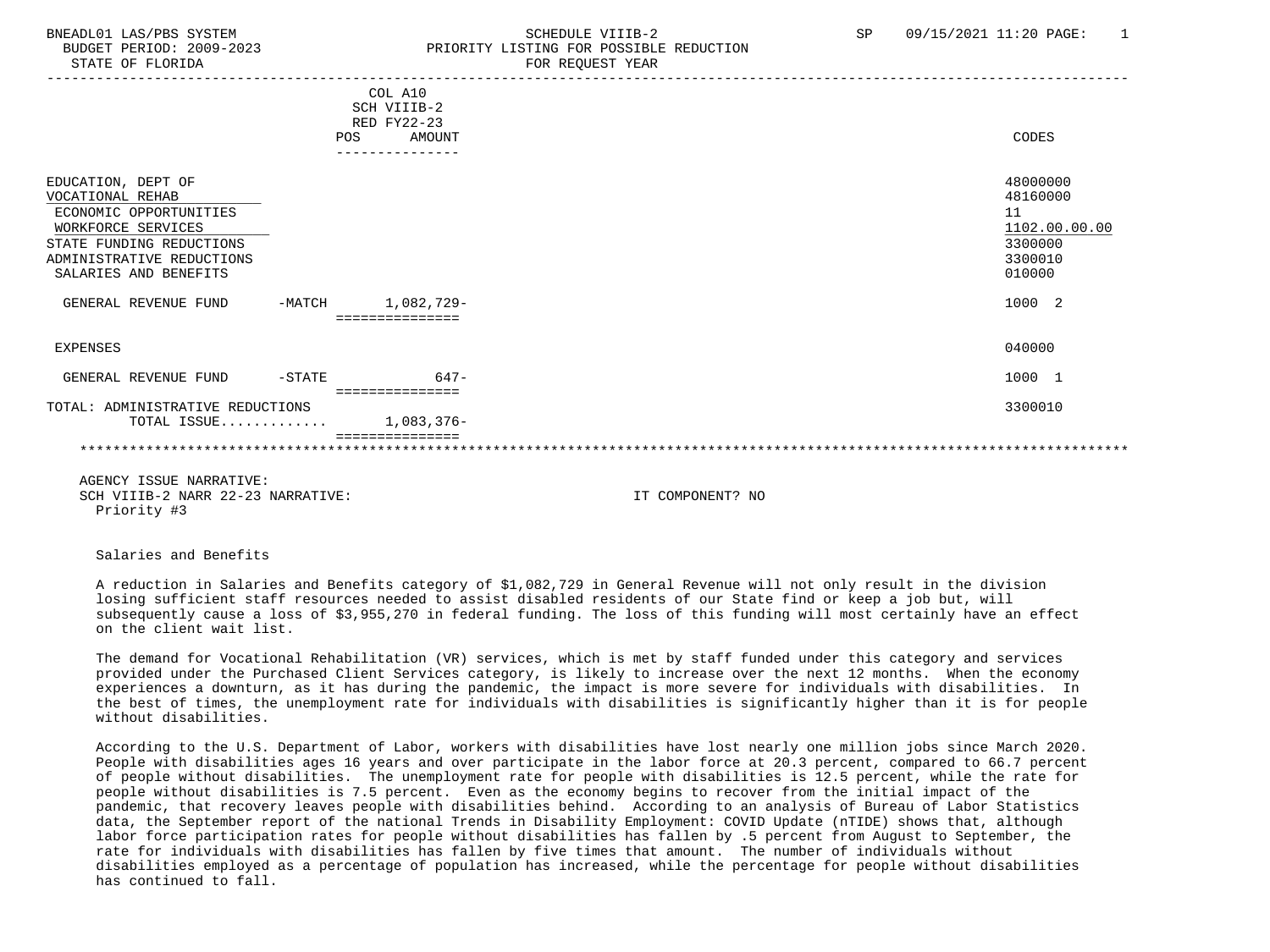# BNEADL01 LAS/PBS SYSTEM SCHEDULE VIIIB-2 SCHEDULE VIIIB-2 SP 09/15/2021 11:20 PAGE: 2<br>BUDGET PERIOD: 2009-2023 PRIORITY LISTING FOR POSSIBLE REDUCTION BUDGET PERIOD: 2009-2023<br>
STATE OF FLORIDA<br>
FOR REOUEST YEAR FOR REQUEST YEAR

|                                                                                                                    | COL A10<br>SCH VIIIB-2<br>RED FY22-23<br>AMOUNT<br><b>POS</b> | CODES                                                        |
|--------------------------------------------------------------------------------------------------------------------|---------------------------------------------------------------|--------------------------------------------------------------|
| EDUCATION, DEPT OF<br>VOCATIONAL REHAB<br>ECONOMIC OPPORTUNITIES<br>WORKFORCE SERVICES<br>STATE FUNDING REDUCTIONS | -------------                                                 | 48000000<br>48160000<br>11<br>ᆂᆂ<br>1102.00.00.00<br>3300000 |
| ADMINISTRATIVE REDUCTIONS                                                                                          |                                                               | 3300010                                                      |

VR services are essential to helping people with disabilities participate in the economic recovery.

#### Priority #3

## Expenses

 A reduction in Expenses category of \$647 in General Revenue will eliminate the funds available to pay for travel, professional development for staff, printing and distribution of statutorily required reports, and general office supplies. \*\*\*\*\*\*\*\*\*\*\*\*\*\*\*\*\*\*\*\*\*\*\*\*\*\*\*\*\*\*\*\*\*\*\*\*\*\*\*\*\*\*\*\*\*\*\*\*\*\*\*\*\*\*\*\*\*\*\*\*\*\*\*\*\*\*\*\*\*\*\*\*\*\*\*\*\*\*\*\*\*\*\*\*\*\*\*\*\*\*\*\*\*\*\*\*\*\*\*\*\*\*\*\*\*\*\*\*\*\*\*\*\*\*\*\*\*\*\*\*\*\*\*\*\*\*\*

POSITION DETAIL OF SALARIES AND BENEFITS:

|              |                               |            |        |                       | LAPSF | … ∆ D S E F<br>. A R |
|--------------|-------------------------------|------------|--------|-----------------------|-------|----------------------|
| ᇢᆍᇢ<br>7 I D | . <del>.</del><br><b>RACE</b> | IVES<br>חת | RENEFT | TIRTOTA.<br><b>AA</b> |       | AN'<br><b>BENEF</b>  |
| $- - -$      |                               |            |        |                       |       | ----                 |

A10 - SCH VIIIB-2 RED FY22-23

| CHANGES TO CURRENTLY AUTHORIZED POSITIONS |           |
|-------------------------------------------|-----------|
| OTHER SALARY AMOUNT                       |           |
| 1000 GENERAL REVENUE FUND                 | ,082,729- |

 -------------- 1,082,729- ==============

\*\*\*\*\*\*\*\*\*\*\*\*\*\*\*\*\*\*\*\*\*\*\*\*\*\*\*\*\*\*\*\*\*\*\*\*\*\*\*\*\*\*\*\*\*\*\*\*\*\*\*\*\*\*\*\*\*\*\*\*\*\*\*\*\*\*\*\*\*\*\*\*\*\*\*\*\*\*\*\*\*\*\*\*\*\*\*\*\*\*\*\*\*\*\*\*\*\*\*\*\*\*\*\*\*\*\*\*\*\*\*\*\*\*\*\*\*\*\*\*\*\*\*\*\*\*\*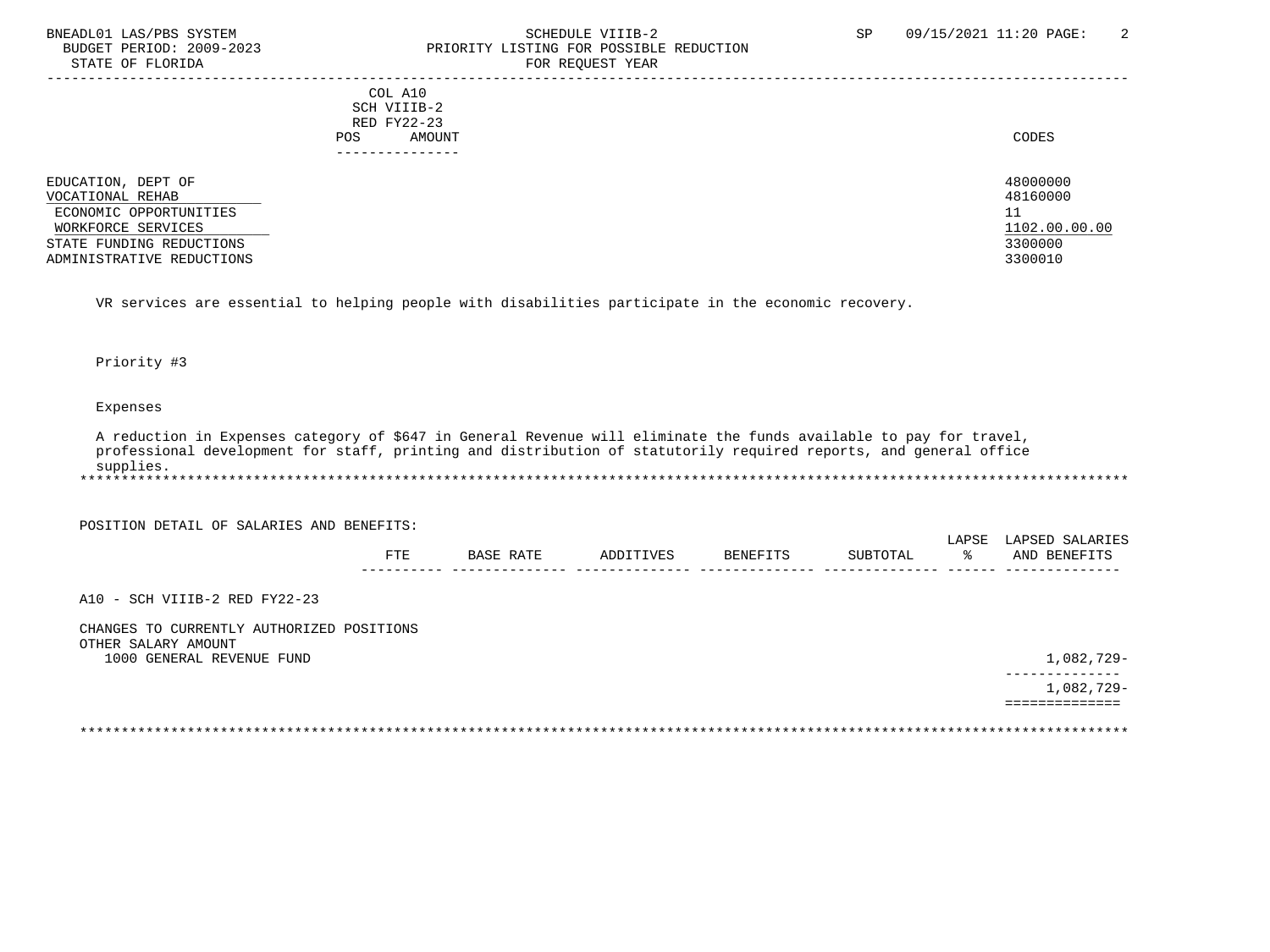# BNEADL01 LAS/PBS SYSTEM SCHEDULE VIIIB-2 SCHEDULE VIIIB-2 SP 09/15/2021 11:20 PAGE: 3 BUDGET PERIOD: 2009-2023 PRIORITY LISTING FOR POSSIBLE REDUCTION STATE OF FLORIDA **FOR REQUEST YEAR**

|                                                                                                                                                                                                                                                       | COL A10<br>SCH VIIIB-2<br>RED FY22-23<br><b>POS</b><br>AMOUNT<br>_______________ | CODES                                                                                 |  |
|-------------------------------------------------------------------------------------------------------------------------------------------------------------------------------------------------------------------------------------------------------|----------------------------------------------------------------------------------|---------------------------------------------------------------------------------------|--|
| EDUCATION, DEPT OF<br>VOCATIONAL REHAB<br>ECONOMIC OPPORTUNITIES<br>WORKFORCE SERVICES<br>STATE FUNDING REDUCTIONS<br>PROGRAM REDUCTIONS WITH INDIRECT<br>IMPACT ON STUDENTS AND INSTRUCTION<br>AID TO LOCAL GOVERNMENTS<br>G/A-ADULT DISABILITY FNDS |                                                                                  | 48000000<br>48160000<br>11<br>1102.00.00.00<br>3300000<br>3300020<br>050000<br>050798 |  |
| GENERAL REVENUE FUND                                                                                                                                                                                                                                  | -MATCH 498,048-<br>================                                              | 1000 2                                                                                |  |
| SPECIAL CATEGORIES<br>CONTRACTED SERVICES                                                                                                                                                                                                             |                                                                                  | 100000<br>100777                                                                      |  |
| GENERAL REVENUE FUND<br>$-MATCH$                                                                                                                                                                                                                      | $-STATE$ 44,443-<br>68,566-<br>________________                                  | 1000 1<br>1000 2                                                                      |  |
| TOTAL GENERAL REVENUE FUND                                                                                                                                                                                                                            | 113,009-<br>===============                                                      | 1000                                                                                  |  |
| GRANTS AND DONATIONS TF -MATCH 150,000-                                                                                                                                                                                                               | ===============                                                                  | 2339 2                                                                                |  |
| TOTAL APPRO                                                                                                                                                                                                                                           | $263,009-$<br>===============                                                    |                                                                                       |  |
| G/A-INDEPENDENT LIVING SRV                                                                                                                                                                                                                            |                                                                                  | 101694                                                                                |  |
| GENERAL REVENUE FUND -STATE 119,218-                                                                                                                                                                                                                  | - ================                                                               | 1000 1                                                                                |  |
| PURCHASED CLIENT SERVICES                                                                                                                                                                                                                             |                                                                                  | 102933                                                                                |  |
| GENERAL REVENUE FUND -MATCH 3,021,754-                                                                                                                                                                                                                | ===============                                                                  | 1000 2                                                                                |  |
| TOTAL: PROGRAM REDUCTIONS WITH INDIRECT<br>IMPACT ON STUDENTS AND INSTRUCTION<br>TOTAL ISSUE                                                                                                                                                          | $3,902,029-$                                                                     | 3300020                                                                               |  |
|                                                                                                                                                                                                                                                       | ===============                                                                  |                                                                                       |  |
| AGENCY ISSUE NARRATIVE:<br>SCH VIIIB-2 NARR 22-23 NARRATIVE:<br>PRIORITY #3                                                                                                                                                                           |                                                                                  | IT COMPONENT? NO                                                                      |  |

Grants and Aids Adults with Disabilities Funds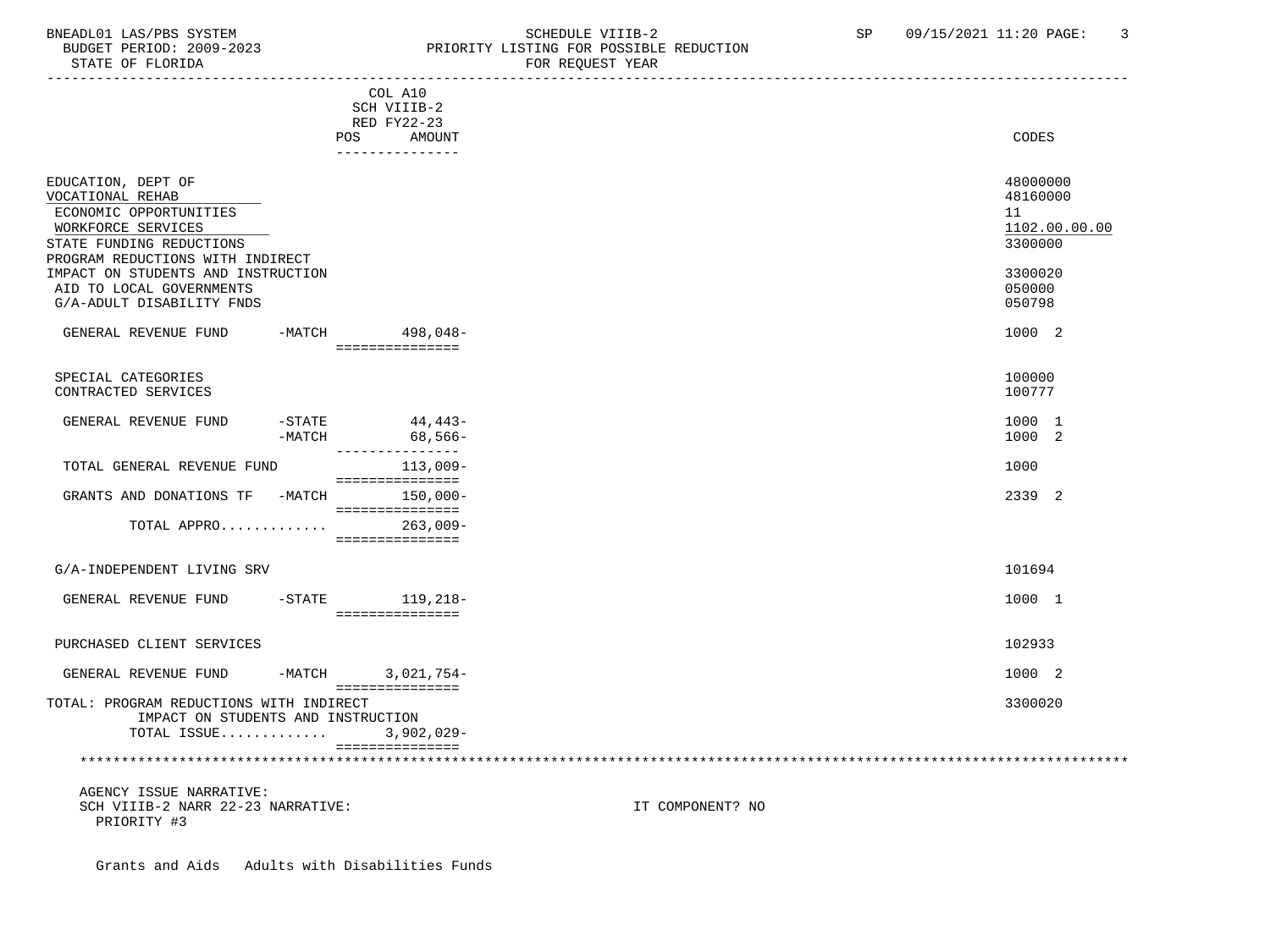# BNEADL01 LAS/PBS SYSTEM SCHEDULE VIIIB-2 SCHEDULE VIIIB-2 SP 09/15/2021 11:20 PAGE: 4 BUDGET PERIOD: 2009-2023 PRIORITY LISTING FOR POSSIBLE REDUCTION STATE OF FLORIDA FOR STATE OF  $\sim$  FOR REQUEST YEAR

|                                                                                                                                                                                              | COL A10<br>SCH VIIIB-2<br>RED FY22-23<br>AMOUNT<br>POS. | CODES                                                             |
|----------------------------------------------------------------------------------------------------------------------------------------------------------------------------------------------|---------------------------------------------------------|-------------------------------------------------------------------|
| EDUCATION, DEPT OF<br>VOCATIONAL REHAB<br>ECONOMIC OPPORTUNITIES<br>WORKFORCE SERVICES<br>STATE FUNDING REDUCTIONS<br>PROGRAM REDUCTIONS WITH INDIRECT<br>IMPACT ON STUDENTS AND INSTRUCTION |                                                         | 48000000<br>48160000<br>11<br>1102.00.00.00<br>3300000<br>3300020 |

 A reduction in the Grants and Aids Adults with Disabilities Funds Category (AWD) of \$498,048 in General Revenue will reduce the allocation to each of the 15 AWD Programs that receive these funds. The AWD programs provide functional literacy and life skills to adults with disabilities that make it unrealistic to participate in the workforce or traditional educational settings. The reductions will impact an estimated 138 adults with disabilities and also result in the loss of an estimated \$1,837,797 in federal funding.

## PRIORITY #3

#### Contracted Services

 A reduction in Contracted Services of \$263,008 consisting of \$113,009 in General Revenue and \$150,000 in Grants and Donations Trust Fund will reduce funds available to the Department to purchase services rendered by independent contractors and eliminate a portion of the State's General Revenue contribution to the High School High Tech Program, Disability Job's Portal, and Florida Alliance for Assistive Technology (FAAST) program. Additionally, it will reduce budget authority needed to spend funding redirected to the division because of Chapter 2017-75, Senate Bill No. 890, Sections 2 and 4. Loss of this funding will also prevent the division from matching an estimated \$806,509 in federal funding.

Priority #3

#### G/A-Independent Living Services

 A reduction to Independent Living Services category of \$119,218 in General Revenue will reduce the funding to each of the 16 independent living centers that receive these funds. The independent living centers provide services to individuals with significant disabilities. At a minimum, the centers provide five core services: information and referral services, independent living skills training, advocacy services, institutional and youth transition services, and peer counseling. According to a publication by Mathematica, funding for community based services is declining because of the pandemic. The infrastructure for the provision of services for people who were in need prior to the pandemic is stretched to the breaking point. As a result, individuals with disabilities, who are disproportionately impacted by the pandemic, find it more difficult to access the services they need to remain independent and productive members of their communities. The demand for independent living services will likely increase, and funds will be needed to meet the demand.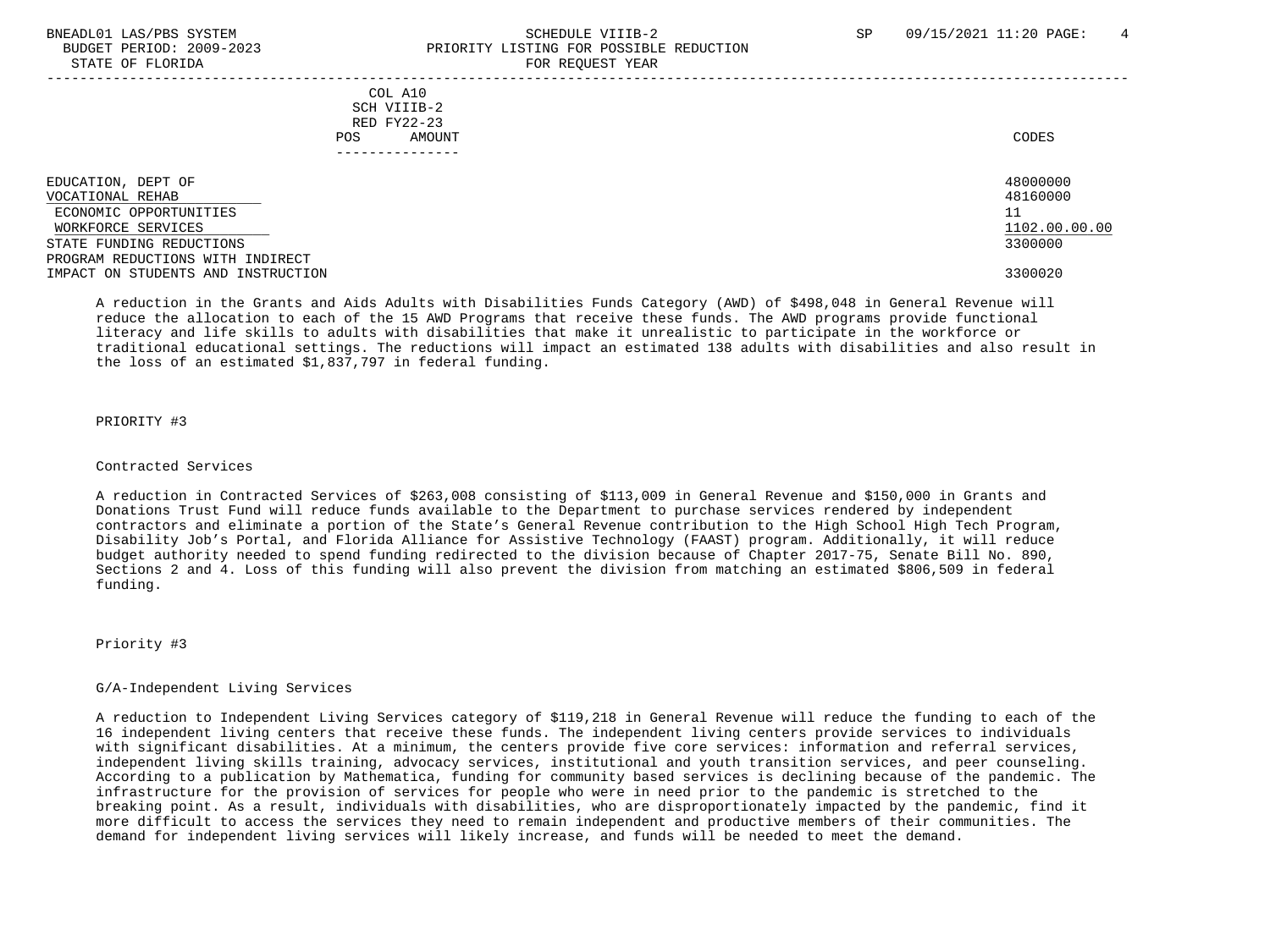# BNEADL01 LAS/PBS SYSTEM SCHEDULE VIIIB-2 SCHEDULE VIIIB-2 SP 09/15/2021 11:20 PAGE: 5 BUDGET PERIOD: 2009-2023 PRIORITY LISTING FOR POSSIBLE REDUCTION STATE OF FLORIDA FOR REQUEST YEAR FOR REQUEST YEAR

|                                                                                                                                                                                              | - --- --- <u>-</u> ---- - -----                               |                                                                   |
|----------------------------------------------------------------------------------------------------------------------------------------------------------------------------------------------|---------------------------------------------------------------|-------------------------------------------------------------------|
|                                                                                                                                                                                              | COL A10<br>SCH VIIIB-2<br>RED FY22-23<br><b>POS</b><br>AMOUNT | CODES                                                             |
| EDUCATION, DEPT OF<br>VOCATIONAL REHAB<br>ECONOMIC OPPORTUNITIES<br>WORKFORCE SERVICES<br>STATE FUNDING REDUCTIONS<br>PROGRAM REDUCTIONS WITH INDIRECT<br>IMPACT ON STUDENTS AND INSTRUCTION |                                                               | 48000000<br>48160000<br>11<br>1102.00.00.00<br>3300000<br>3300020 |

Priority #3

#### Purchased Client Services

 A reduction in the Client Services Special category of \$3,021,754 in General Revenue (GR) will reduce or diminish services that make it possible for Vocational Rehabilitation customers to get or keep a job, including, but not limited to, assessments, vocational counseling, on-the-job training, job coaching, employment readiness services, supported employment services, education and training, support services, medical services, mental health services, equipment, transportation, assistive technology services, prosthetics and orthotics, and job placement services. Additionally, this reduction will prevent the division from matching an estimated \$11,150,272 in federal funding. Along with the proposed reduction in Salaries and Benefits, Contracted Services, Adults with Disabilities and Data Processing, this will result in a projected loss of funding in the amount of \$22.7 million (GR and federal dollars combined) and the start of a wait list beginning in July 2023 and projected to increase to 21,347 customers by September 2025. \*\*\*\*\*\*\*\*\*\*\*\*\*\*\*\*\*\*\*\*\*\*\*\*\*\*\*\*\*\*\*\*\*\*\*\*\*\*\*\*\*\*\*\*\*\*\*\*\*\*\*\*\*\*\*\*\*\*\*\*\*\*\*\*\*\*\*\*\*\*\*\*\*\*\*\*\*\*\*\*\*\*\*\*\*\*\*\*\*\*\*\*\*\*\*\*\*\*\*\*\*\*\*\*\*\*\*\*\*\*\*\*\*\*\*\*\*\*\*\*\*\*\*\*\*\*\*

 REDUCE OTHER DATA PROCESSING SERVICES 3300060 DATA PROCESSING SERVICES 210000 OTHER DATA PROCESSING SVCS 210014 GENERAL REVENUE FUND -MATCH 14,933-<br>
1000 2 =============== \*\*\*\*\*\*\*\*\*\*\*\*\*\*\*\*\*\*\*\*\*\*\*\*\*\*\*\*\*\*\*\*\*\*\*\*\*\*\*\*\*\*\*\*\*\*\*\*\*\*\*\*\*\*\*\*\*\*\*\*\*\*\*\*\*\*\*\*\*\*\*\*\*\*\*\*\*\*\*\*\*\*\*\*\*\*\*\*\*\*\*\*\*\*\*\*\*\*\*\*\*\*\*\*\*\*\*\*\*\*\*\*\*\*\*\*\*\*\*\*\*\*\*\*\*\*\*

 AGENCY ISSUE NARRATIVE: SCH VIIIB-2 NARR 22-23 NARRATIVE: IT COMPONENT? NO Priority #3

Other Data Processing Services

 A reduction in Other Data Processing Services category of \$14,933 in General Revenue will reduce the ability to contract for Information Technology (IT) purchases and essential IT services. The reduction will also cause a loss of \$55,102 in federal funding. \*\*\*\*\*\*\*\*\*\*\*\*\*\*\*\*\*\*\*\*\*\*\*\*\*\*\*\*\*\*\*\*\*\*\*\*\*\*\*\*\*\*\*\*\*\*\*\*\*\*\*\*\*\*\*\*\*\*\*\*\*\*\*\*\*\*\*\*\*\*\*\*\*\*\*\*\*\*\*\*\*\*\*\*\*\*\*\*\*\*\*\*\*\*\*\*\*\*\*\*\*\*\*\*\*\*\*\*\*\*\*\*\*\*\*\*\*\*\*\*\*\*\*\*\*\*\*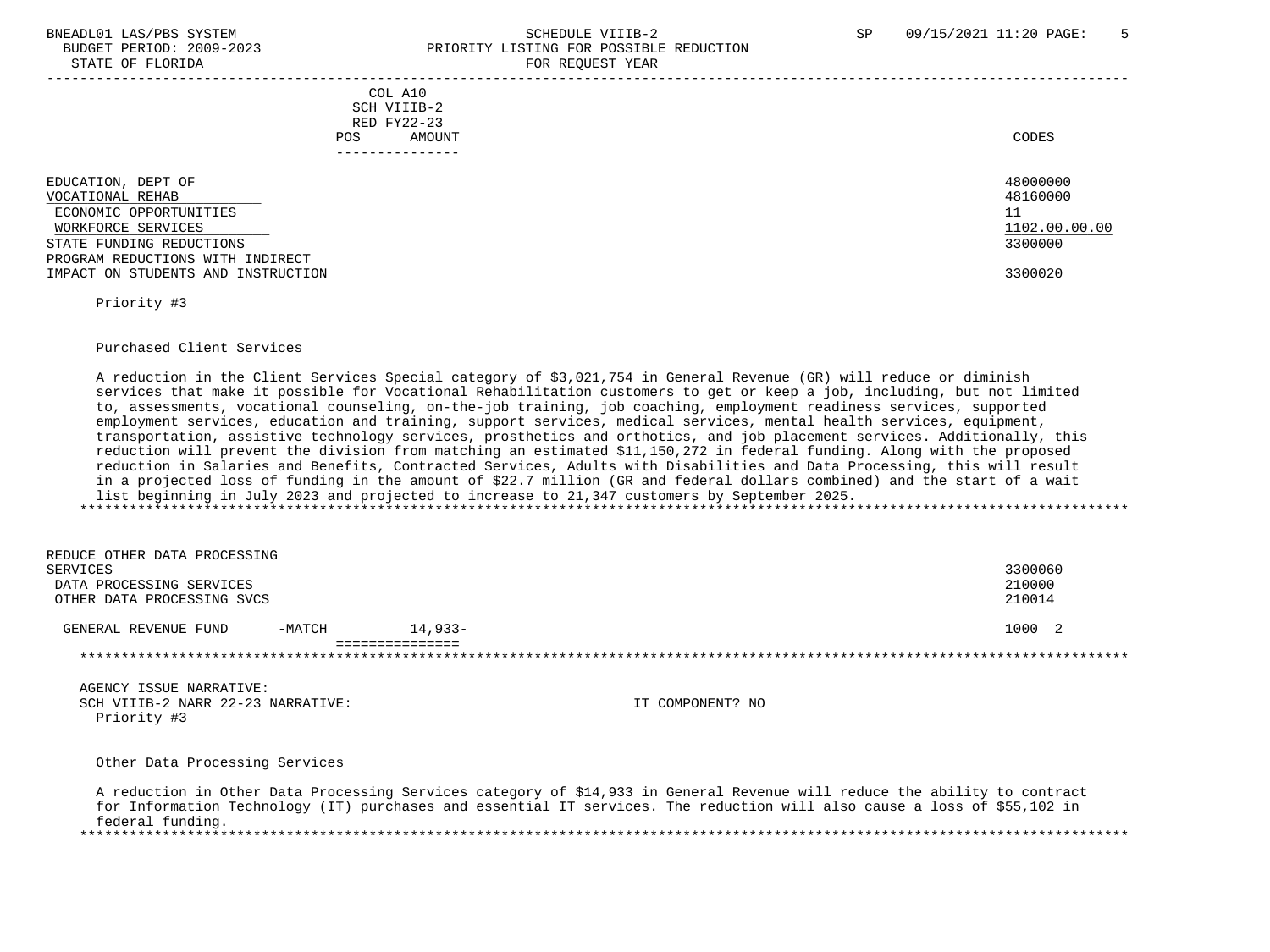# BNEADL01 LAS/PBS SYSTEM SCHEDULE VIIIB-2 SCHEDULE VIIIB-2 SP 09/15/2021 11:20 PAGE: 6<br>BUDGET PERIOD: 2009-2023 PRIORITY LISTING FOR POSSIBLE REDUCTION BUDGET PERIOD: 2009-2023 PRIORITY LISTING FOR POSSIBLE REDUCTION FOR REQUEST YEAR

| POS                                                                                    | COL A10<br>SCH VIIIB-2<br>RED FY22-23<br>AMOUNT<br>----------- | CODES                                       |
|----------------------------------------------------------------------------------------|----------------------------------------------------------------|---------------------------------------------|
| EDUCATION, DEPT OF<br>VOCATIONAL REHAB<br>ECONOMIC OPPORTUNITIES<br>WORKFORCE SERVICES |                                                                | 48000000<br>48160000<br>11<br>1102.00.00.00 |
| TOTAL: WORKFORCE SERVICES<br>BY FUND TYPE<br>GENERAL REVENUE FUND<br>TRUST FUNDS       | 4,850,338-<br>$150,000-$                                       | 1102.00.00.00<br>1000<br>2000               |
| TOTAL PROG COMP                                                                        | ---------------<br>$5,000,338-$<br>===============             |                                             |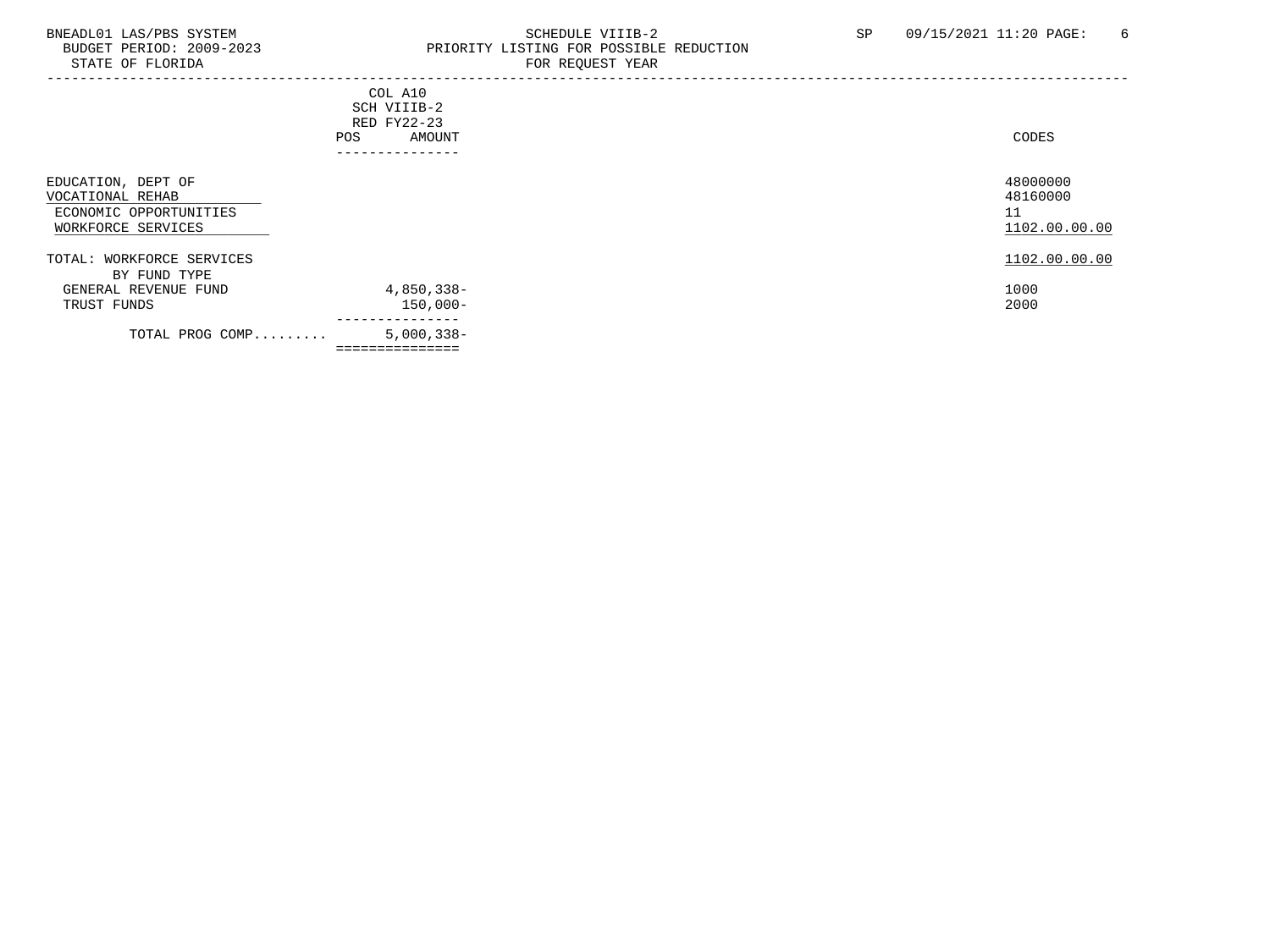## BNEADL01 LAS/PBS SYSTEM SALLE STRING THE SCHEDULE VIIIB-2 SP 09/15/2021 11:20 PAGE: 7<br>BUDGET PERIOD: 2009-2023 REDUCRITY LISTING FOR POSSIBLE REDUCTION BUDGET PERIOD: 2009-2023 PRIORITY LISTING FOR POSSIBLE REDUCTION FOR REQUEST YEAR

| DIAID OF FOORIDA                                                                                                                                                                        |                                        | LOW WERGET TEUR |                                                                             |
|-----------------------------------------------------------------------------------------------------------------------------------------------------------------------------------------|----------------------------------------|-----------------|-----------------------------------------------------------------------------|
|                                                                                                                                                                                         | COL A10<br>SCH VIIIB-2<br>RED FY22-23  |                 |                                                                             |
|                                                                                                                                                                                         | POS<br>AMOUNT<br>---------------       |                 | CODES                                                                       |
| EDUCATION, DEPT OF<br>BLIND SERVICES, DIV OF<br>HEALTH AND HUMAN SERVICES<br>SERVICES/MOST VULNERABLE<br>STATE FUNDING REDUCTIONS<br>ADMINISTRATIVE REDUCTIONS<br>SALARIES AND BENEFITS |                                        |                 | 48000000<br>48180000<br>13<br>1304.00.00.00<br>3300000<br>3300010<br>010000 |
| GENERAL REVENUE FUND                                                                                                                                                                    | $-STATE$ 479, 120-<br>---------------- |                 | 1000 1                                                                      |
| OTHER PERSONAL SERVICES                                                                                                                                                                 |                                        |                 | 030000                                                                      |
| GENERAL REVENUE FUND -STATE<br>GRANTS AND DONATIONS TF -STATE                                                                                                                           | $15,088-$<br>1,071–<br>-----------     |                 | 1000 1<br>2339 1                                                            |
| TOTAL APPRO                                                                                                                                                                             | $16, 159-$<br>===============          |                 |                                                                             |
| <b>EXPENSES</b>                                                                                                                                                                         |                                        |                 | 040000                                                                      |
| GENERAL REVENUE FUND -STATE 40,177-<br>GRANTS AND DONATIONS TF -STATE                                                                                                                   | $4,440-$<br>---------------            |                 | 1000 1<br>2339 1                                                            |
| TOTAL APPRO                                                                                                                                                                             | 44,617-<br>===============             |                 |                                                                             |
| AID TO LOCAL GOVERNMENTS<br>G/A-COMM REHAB FACILITIES                                                                                                                                   |                                        |                 | 050000<br>050252                                                            |
| GENERAL REVENUE FUND                                                                                                                                                                    | -STATE 81,996-<br>================     |                 | 1000 1                                                                      |
| OPERATING CAPITAL OUTLAY                                                                                                                                                                |                                        |                 | 060000                                                                      |
| GENERAL REVENUE FUND                                                                                                                                                                    | $-STATE$ 5, 254-<br>----------------   |                 | 1000 1                                                                      |
| SPECIAL CATEGORIES<br>G/A-CLIENT SERVICES                                                                                                                                               |                                        |                 | 100000<br>100486                                                            |
| GENERAL REVENUE FUND -STATE 944,731-<br>GRANTS AND DONATIONS TF -STATE                                                                                                                  | $25,275-$<br>---------------           |                 | 1000 1<br>2339 1                                                            |
| TOTAL APPRO                                                                                                                                                                             | $970,006 -$<br>-----------------       |                 |                                                                             |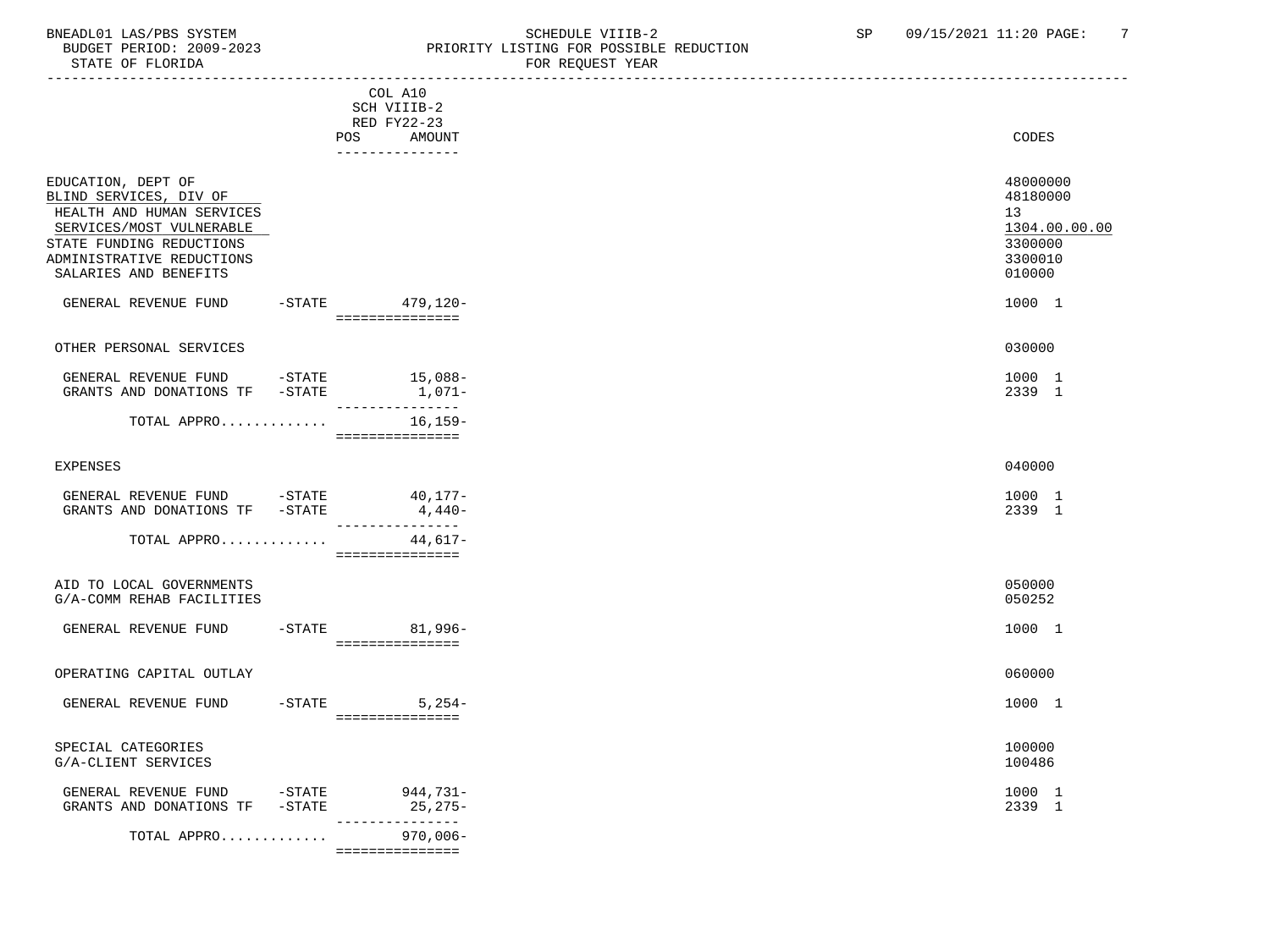# BNEADL01 LAS/PBS SYSTEM SCHEDULE VIIIB-2 SCHEDULE VIIIB-2 SP 09/15/2021 11:20 PAGE: 8<br>BUDGET PERIOD: 2009-2023 PRIORITY LISTING FOR POSSIBLE REDUCTION BUDGET PERIOD: 2009-2023<br>
STATE OF FLORIDA<br>
FOR REQUEST YEAR FOR REQUEST YEAR

|                                                                                                                                                                                                             | COL A10<br>SCH VIIIB-2<br>RED FY22-23   |                                                                                       |
|-------------------------------------------------------------------------------------------------------------------------------------------------------------------------------------------------------------|-----------------------------------------|---------------------------------------------------------------------------------------|
|                                                                                                                                                                                                             | AMOUNT<br>POS                           | CODES                                                                                 |
|                                                                                                                                                                                                             | .                                       |                                                                                       |
| EDUCATION, DEPT OF<br>BLIND SERVICES, DIV OF<br>HEALTH AND HUMAN SERVICES<br>SERVICES/MOST VULNERABLE<br>STATE FUNDING REDUCTIONS<br>ADMINISTRATIVE REDUCTIONS<br>SPECIAL CATEGORIES<br>CONTRACTED SERVICES |                                         | 48000000<br>48180000<br>13<br>1304.00.00.00<br>3300000<br>3300010<br>100000<br>100777 |
| GENERAL REVENUE FUND                                                                                                                                                                                        | $-STATE$<br>$5.433-$<br>=============== | 1000 1                                                                                |
| LIBRARY SERVICES                                                                                                                                                                                            |                                         | 104011                                                                                |
| $-$ STATE<br>GENERAL REVENUE FUND<br>GRANTS AND DONATIONS TF -STATE                                                                                                                                         | $8,683-$<br>$10,000-$                   | 1000 1<br>2339 1                                                                      |
| TOTAL APPRO                                                                                                                                                                                                 | $18.683-$<br>===============            |                                                                                       |
| VEND STANDS-EQUIP & SUPP                                                                                                                                                                                    |                                         | 104095                                                                                |
| GRANTS AND DONATIONS TF<br>-MATCH                                                                                                                                                                           | $59,500-$<br>===============            | 2339 2                                                                                |
| TOTAL: ADMINISTRATIVE REDUCTIONS<br>TOTAL ISSUE                                                                                                                                                             | 1,680,768-                              | 3300010                                                                               |
|                                                                                                                                                                                                             |                                         |                                                                                       |
| AGENCY ISSUE NARRATIVE:                                                                                                                                                                                     |                                         |                                                                                       |

SCH VIIIB-2 NARR 22-23 NARRATIVE: IT COMPONENT? NO

PRIORITY #3

Salaries and Benefits

 A reduction of \$479,120 in the Salaries and Benefits in General Revenue. The loss of these positions will result in working with fewer staff resources who provide executive guidance, administrative services and technical services to clients.

PRIORITY #3

Other Personal Services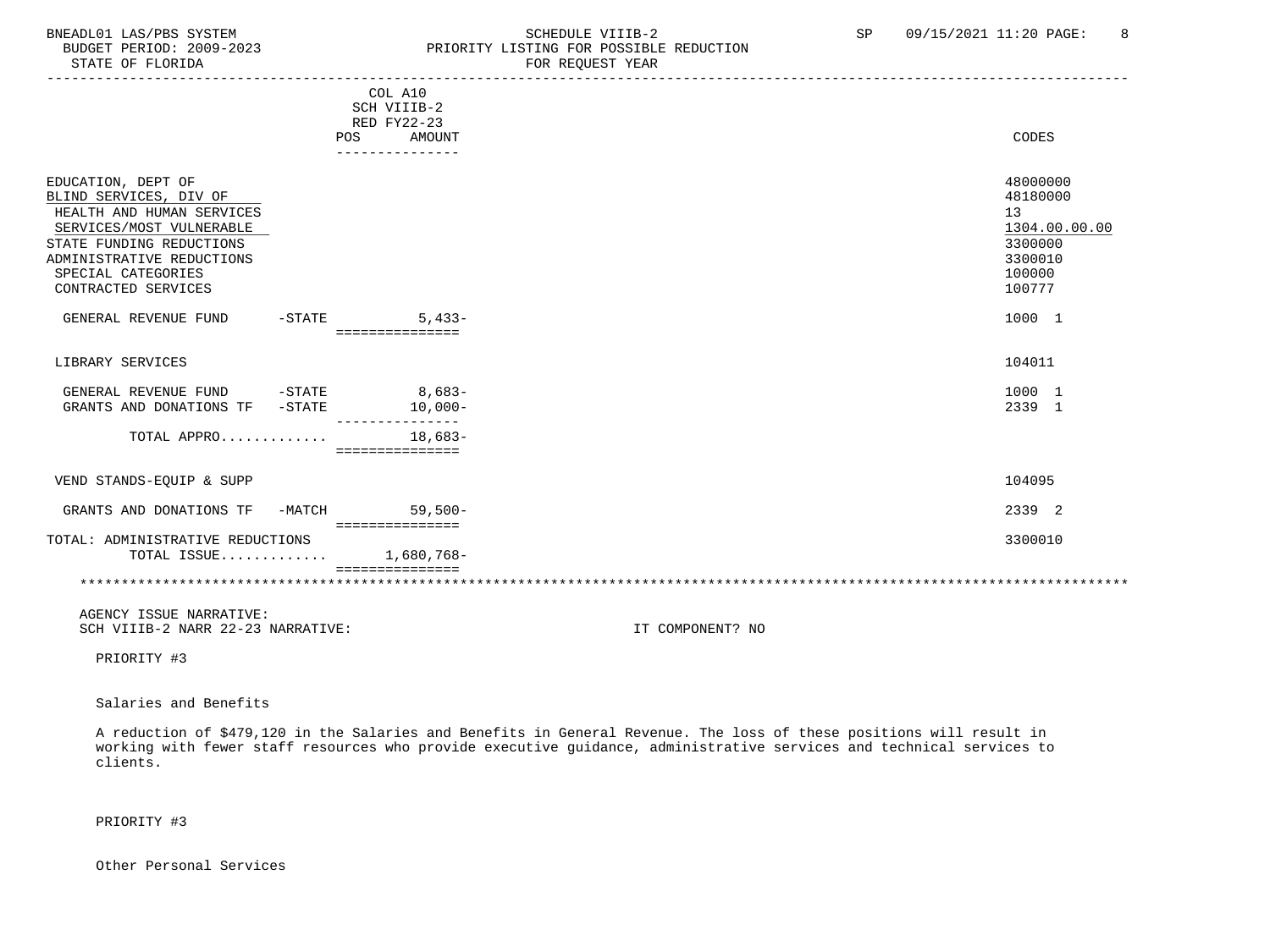# BNEADL01 LAS/PBS SYSTEM SCHEDULE VIIIB-2 SCHEDULE VIIIB-2 SP 09/15/2021 11:20 PAGE: 9 BUDGET PERIOD: 2009-2023 PRIORITY LISTING FOR POSSIBLE REDUCTION STATE OF FLORIDA FOR REQUEST YEAR FOR REQUEST THAT THE REDUCT OF STATE OF STATE OF STATE OF STATE OF STATE OF STATE OF STATE OF STATE OF STATE OF STATE OF STATE OF STATE OF STATE OF STATE OF STATE OF STATE OF STATE OF STAT

| COL A10<br>SCH VIIIB-2<br>RED FY22-23<br>AMOUNT<br><b>POS</b> | CODES         |
|---------------------------------------------------------------|---------------|
| EDUCATION, DEPT OF                                            | 48000000      |
| BLIND SERVICES, DIV OF                                        | 48180000      |
| HEALTH AND HUMAN SERVICES                                     | 13            |
| SERVICES/MOST VULNERABLE                                      | 1304.00.00.00 |
| STATE FUNDING REDUCTIONS                                      | 3300000       |
| ADMINISTRATIVE REDUCTIONS                                     | 3300010       |

 A reduction to Other Personal Services of \$16,159 is comprised of \$15,088 General Revenue and \$1,071 in the Grant and Donations Trust Fund. This reduction will limit the amount of funds available to pay for time-limited projects that have critical deadlines and student assistants who supplement the office support, answer phones, scan historical documents for archiving, make deliveries, and perform other routine but important functions that will otherwise have to be assigned to full time staff.

#### PRIORITY #3

#### Expenses

 A reduction in Expenses of \$44,617 is comprised of \$40,177 in General Revenue and \$4,440 in Grant and Donations Trust Fund. This reduction will lessen the funds available to pay for travel, professional development for staff, printing and distribution of statutorily required reports, and general office supplies.

# PRIORITY #3

Operating Capital Outlay

 A reduction in Operating Capital Outlay of \$5,254 in General Revenue will delay the replacement of older, less efficient equipment used in the performance of day to day tasks of Department employees.

#### Priority #3

#### G/A-Community Rehabilitation Facilities

 A reduction to Community Rehabilitation Facilities of \$81,996 in General Revenue will impact services provided to groups and individuals with visual impairment, which foster and promote independence and self-sufficiency.

# Priority #3

## G/A-Client Services

 A reduction in the Client Services Special Category of \$970,006 is comprised of \$944,731 General Revenue and \$25,275 in the Grants and Donations Trust Fund this will reduce the number of individuals served who are blind or visually impaired. The Program provides training in foundational skills, independent living skills, early intervention education, and career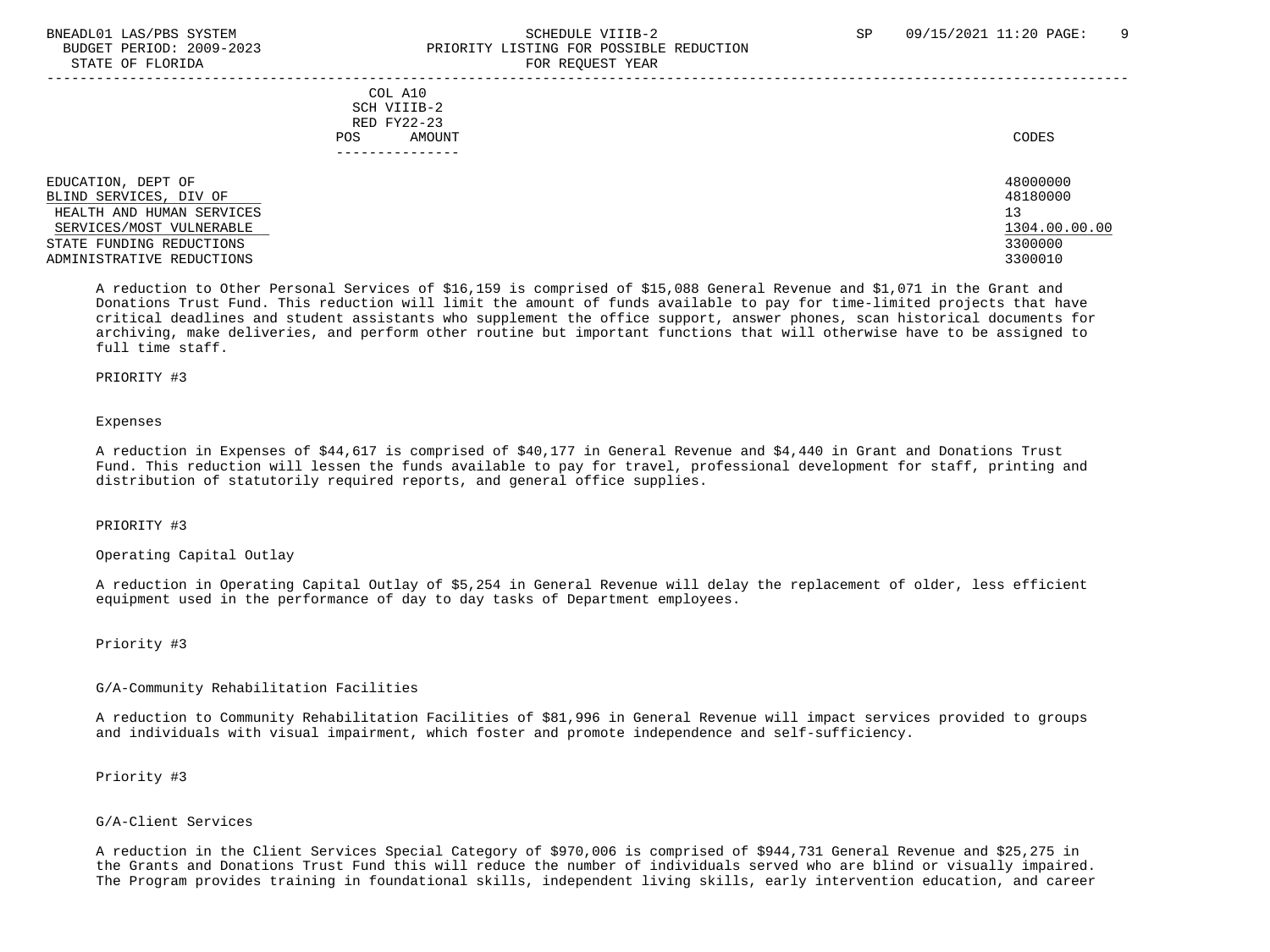# BNEADL01 LAS/PBS SYSTEM SCHEDULE VIIIB-2 SCHEDULE VIIIB-2 SP 09/15/2021 11:20 PAGE: 10 BUDGET PERIOD: 2009-2023 PRIORITY LISTING FOR POSSIBLE REDUCTION STATE OF FLORIDA FOR STATE OF  $\sim$  FOR REQUEST YEAR

|                                                                                                                                                                | COL A10<br>SCH VIIIB-2<br>RED FY22-23<br>AMOUNT<br>POS. | CODES                                                             |
|----------------------------------------------------------------------------------------------------------------------------------------------------------------|---------------------------------------------------------|-------------------------------------------------------------------|
| EDUCATION, DEPT OF<br>BLIND SERVICES, DIV OF<br>HEALTH AND HUMAN SERVICES<br>SERVICES/MOST VULNERABLE<br>STATE FUNDING REDUCTIONS<br>ADMINISTRATIVE REDUCTIONS |                                                         | 48000000<br>48180000<br>13<br>1304.00.00.00<br>3300000<br>3300010 |

 development to assist clients to become self-sufficient in their homes and communities while progressing toward individuals goals. These individuals are served through the programs listed below.

#### Priority #3

## Contracted Services

 A reduction in Contracted Services of \$5,433 in General Revenue will reduce funds available to the Department to purchase services rendered by independent contractors. These services may include, but are not limited to: evaluations; consultations; maintenance; accounting; security; information technology; legal services; management systems; management consulting; educational training programs; research and development studies; and professional, technical, and social services.

## Priority #3

# Library Services

 A reduction in Library Services of \$18,683 is comprised of \$8,683 in General Revenue and \$10,000 in Grants and Donations Trust Fund this will reduce the number of individuals served who are blind or visually impaired who use the Braille and Talking Book Library Services.

Priority #3

Vending stands- Equipment & Supplies

 A reduction in Vending Stands - Equipment & Supplies of \$59,500 in the Grants and Donations Trust Fund will reduce the number of job opportunities in the food service sector for eligible blind persons under the Randolph-Sheppard Act and the Little Randolph-Sheppard Act. \*\*\*\*\*\*\*\*\*\*\*\*\*\*\*\*\*\*\*\*\*\*\*\*\*\*\*\*\*\*\*\*\*\*\*\*\*\*\*\*\*\*\*\*\*\*\*\*\*\*\*\*\*\*\*\*\*\*\*\*\*\*\*\*\*\*\*\*\*\*\*\*\*\*\*\*\*\*\*\*\*\*\*\*\*\*\*\*\*\*\*\*\*\*\*\*\*\*\*\*\*\*\*\*\*\*\*\*\*\*\*\*\*\*\*\*\*\*\*\*\*\*\*\*\*\*\*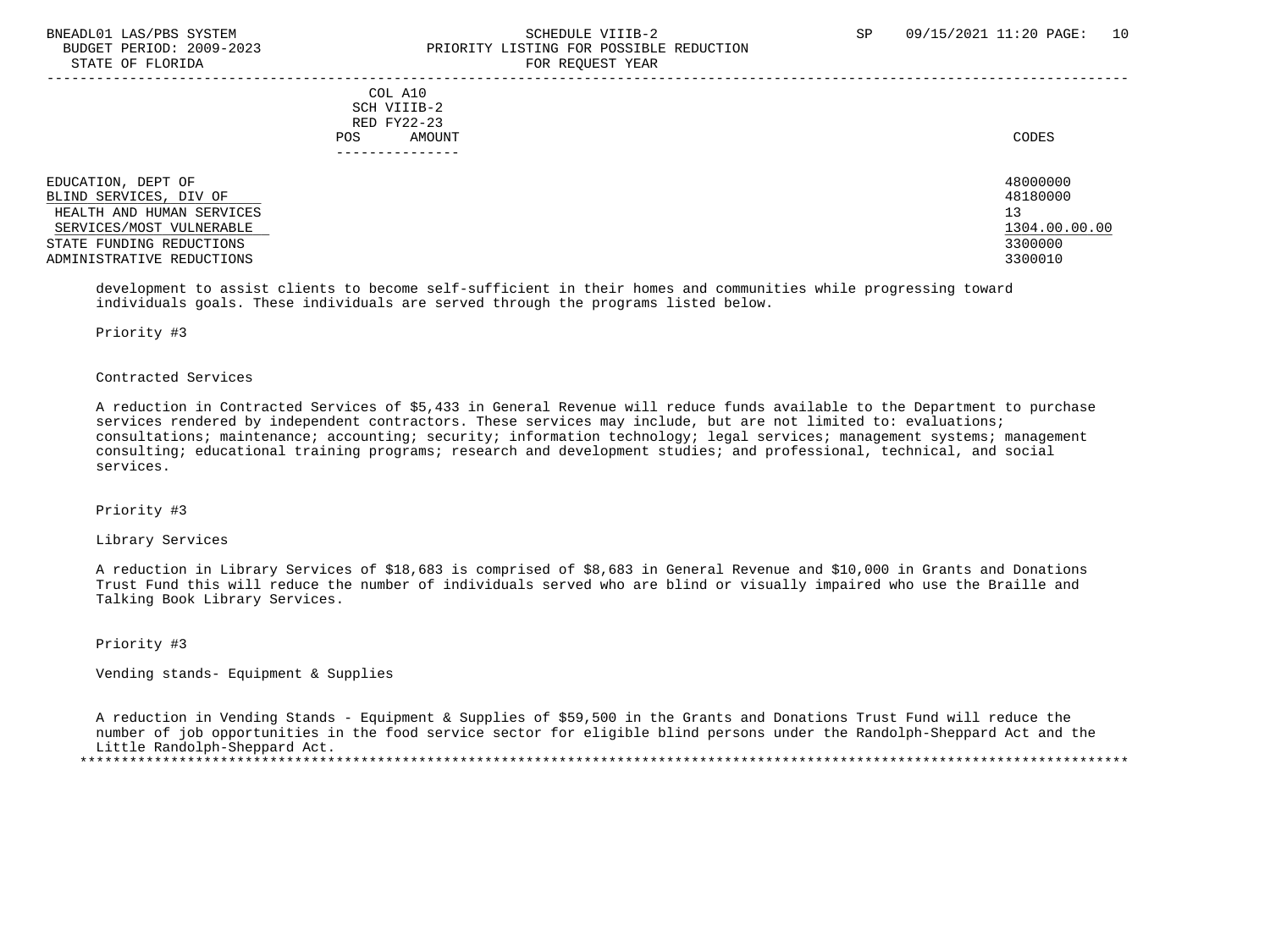# BNEADL01 LAS/PBS SYSTEM SCHEDULE VIIIB-2 SCHEDULE VIIIB-2 SP 09/15/2021 11:20 PAGE: 11 BUDGET PERIOD: 2009-2023 PRIORITY LISTING FOR POSSIBLE REDUCTION STATE OF FLORIDA FOR REQUEST YEAR FOR REQUEST YEAR

|                                           | COL A10         |                     |                  |           |          |          |    |                       |
|-------------------------------------------|-----------------|---------------------|------------------|-----------|----------|----------|----|-----------------------|
|                                           | SCH VIIIB-2     |                     |                  |           |          |          |    |                       |
|                                           | RED FY22-23     |                     |                  |           |          |          |    |                       |
|                                           | POS             | AMOUNT              |                  |           |          |          |    | CODES                 |
|                                           |                 |                     |                  |           |          |          |    |                       |
| EDUCATION, DEPT OF                        |                 |                     |                  |           |          |          |    | 48000000              |
| BLIND SERVICES, DIV OF                    |                 |                     |                  |           |          |          |    | 48180000              |
| HEALTH AND HUMAN SERVICES                 |                 |                     |                  |           |          |          |    | 13                    |
| SERVICES/MOST VULNERABLE                  |                 |                     |                  |           |          |          |    | 1304.00.00.00         |
| STATE FUNDING REDUCTIONS                  |                 |                     |                  |           |          |          |    | 3300000               |
| ADMINISTRATIVE REDUCTIONS                 |                 |                     |                  |           |          |          |    | 3300010               |
|                                           |                 |                     |                  |           |          |          |    |                       |
| POSITION DETAIL OF SALARIES AND BENEFITS: |                 |                     |                  |           |          |          |    |                       |
|                                           |                 |                     |                  |           |          |          |    | LAPSE LAPSED SALARIES |
|                                           | <b>FTE</b>      |                     | <b>BASE RATE</b> | ADDITIVES | BENEFITS | SUBTOTAL | ႜၟ | AND BENEFITS          |
|                                           |                 |                     |                  |           |          |          |    |                       |
| A10 - SCH VIIIB-2 RED FY22-23             |                 |                     |                  |           |          |          |    |                       |
|                                           |                 |                     |                  |           |          |          |    |                       |
| CHANGES TO CURRENTLY AUTHORIZED POSITIONS |                 |                     |                  |           |          |          |    |                       |
| OTHER SALARY AMOUNT                       |                 |                     |                  |           |          |          |    |                       |
| 1000 GENERAL REVENUE FUND                 |                 |                     |                  |           |          |          |    | 479,120-              |
|                                           |                 |                     |                  |           |          |          |    |                       |
|                                           |                 |                     |                  |           |          |          |    | $479, 120 -$          |
|                                           |                 |                     |                  |           |          |          |    | ==============        |
|                                           |                 |                     |                  |           |          |          |    |                       |
|                                           |                 |                     |                  |           |          |          |    |                       |
| TOTAL: SERVICES/MOST VULNERABLE           |                 |                     |                  |           |          |          |    | 1304.00.00.00         |
| BY FUND TYPE                              |                 |                     |                  |           |          |          |    |                       |
| GENERAL REVENUE FUND                      | 1,580,482-      |                     |                  |           |          |          |    | 1000                  |
| TRUST FUNDS                               |                 | 100,286-<br>------- |                  |           |          |          |    | 2000                  |
| TOTAL PROG COMP                           |                 | 1,680,768-          |                  |           |          |          |    |                       |
|                                           | =============== |                     |                  |           |          |          |    |                       |
|                                           |                 |                     |                  |           |          |          |    |                       |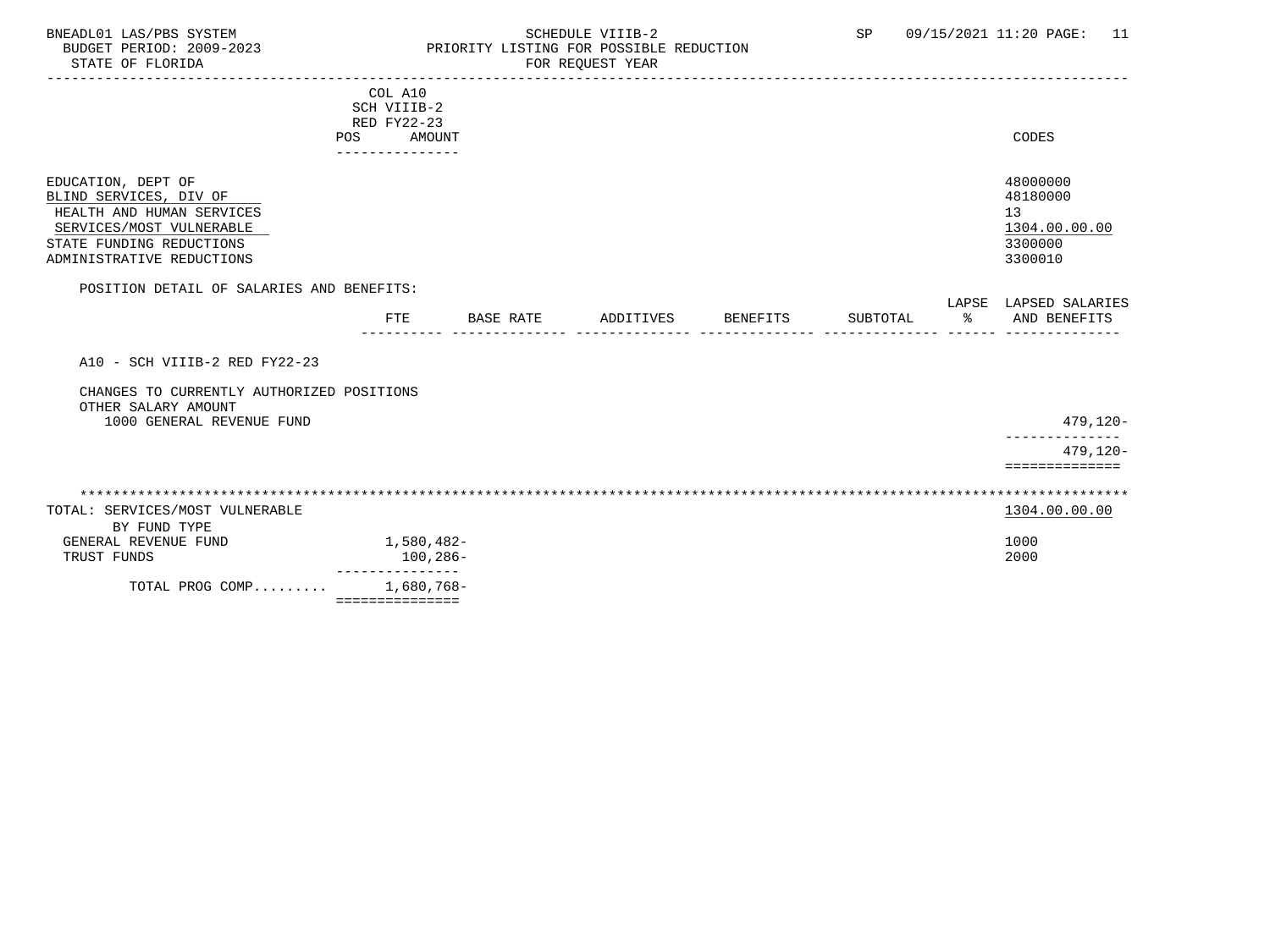# BNEADL01 LAS/PBS SYSTEM SCHEDULE VIIIB-2 SCHEDULE VIIIB-2 SP 09/15/2021 11:20 PAGE: 12<br>BUDGET PERIOD: 2009-2023 PRIORITY LISTING FOR POSSIBLE REDUCTION BUDGET PERIOD: 2009-2023 PRIORITY LISTING FOR POSSIBLE REDUCTION<br>STATE OF FLORIDA FOR REQUEST YEAR

|                                                                               | COL A10<br>SCH VIIIB-2<br>RED FY22-23 |                      |
|-------------------------------------------------------------------------------|---------------------------------------|----------------------|
|                                                                               | <b>POS</b><br>AMOUNT                  | CODES                |
|                                                                               |                                       |                      |
| EDUCATION, DEPT OF                                                            |                                       | 48000000<br>48190000 |
| PGM: PRIVATE COLLEGES/UNIV                                                    |                                       |                      |
| EDUCATION                                                                     |                                       | 03                   |
| PRIVATE COLLEGES & UNIV                                                       |                                       | 0305.05.00.00        |
| STATE FUNDING REDUCTIONS                                                      |                                       | 3300000              |
| PROGRAM REDUCTIONS WITH INDIRECT                                              |                                       |                      |
| IMPACT ON STUDENTS AND INSTRUCTION                                            |                                       | 3300020              |
| SPECIAL CATEGORIES                                                            |                                       | 100000               |
| G/A-MED TRG/SIMULATION LAB                                                    |                                       | 100842               |
| $-$ STATE<br>GENERAL REVENUE FUND                                             | $3,500,000 -$<br>===============      | 1000 1               |
|                                                                               |                                       |                      |
| G/A-HIST BLK PRIV COLLEGES                                                    |                                       | 101157               |
|                                                                               |                                       |                      |
| GENERAL REVENUE FUND<br>$-$ STATE                                             | $3,040,594-$                          | 1000 1               |
|                                                                               | ===============                       |                      |
|                                                                               |                                       |                      |
| G/A-PRIVATE COLL & UNIV                                                       |                                       | 102130               |
|                                                                               |                                       |                      |
| GENERAL REVENUE FUND<br>$-$ STATE                                             | $5,000,000 -$                         | 1000 1               |
|                                                                               | ===============                       |                      |
|                                                                               |                                       |                      |
| EFFECTIVE ACCESS GRANT                                                        |                                       | 104125               |
| GENERAL REVENUE FUND<br>$-$ STATE                                             | 7,832,636-<br>===============         | 1000 1               |
| TOTAL: PROGRAM REDUCTIONS WITH INDIRECT<br>IMPACT ON STUDENTS AND INSTRUCTION |                                       | 3300020              |
| TOTAL ISSUE                                                                   | 19,373,230-                           |                      |
|                                                                               | ---------------                       |                      |

 AGENCY ISSUE NARRATIVE: SCH VIIIB-2 NARR 22-23 NARRATIVE: IT COMPONENT? NO PRIORITY #1

G/A-Medical Training and Simulation Laboratory

 An elimination of the Medical Training and Simulation Laboratory of \$3,500,000 in General Revenue will impact the project-related support costs that provide consultants, the development of materials, educational systems and assessment instruments and the services as a resource for programs and instructors.

PRIORITY #3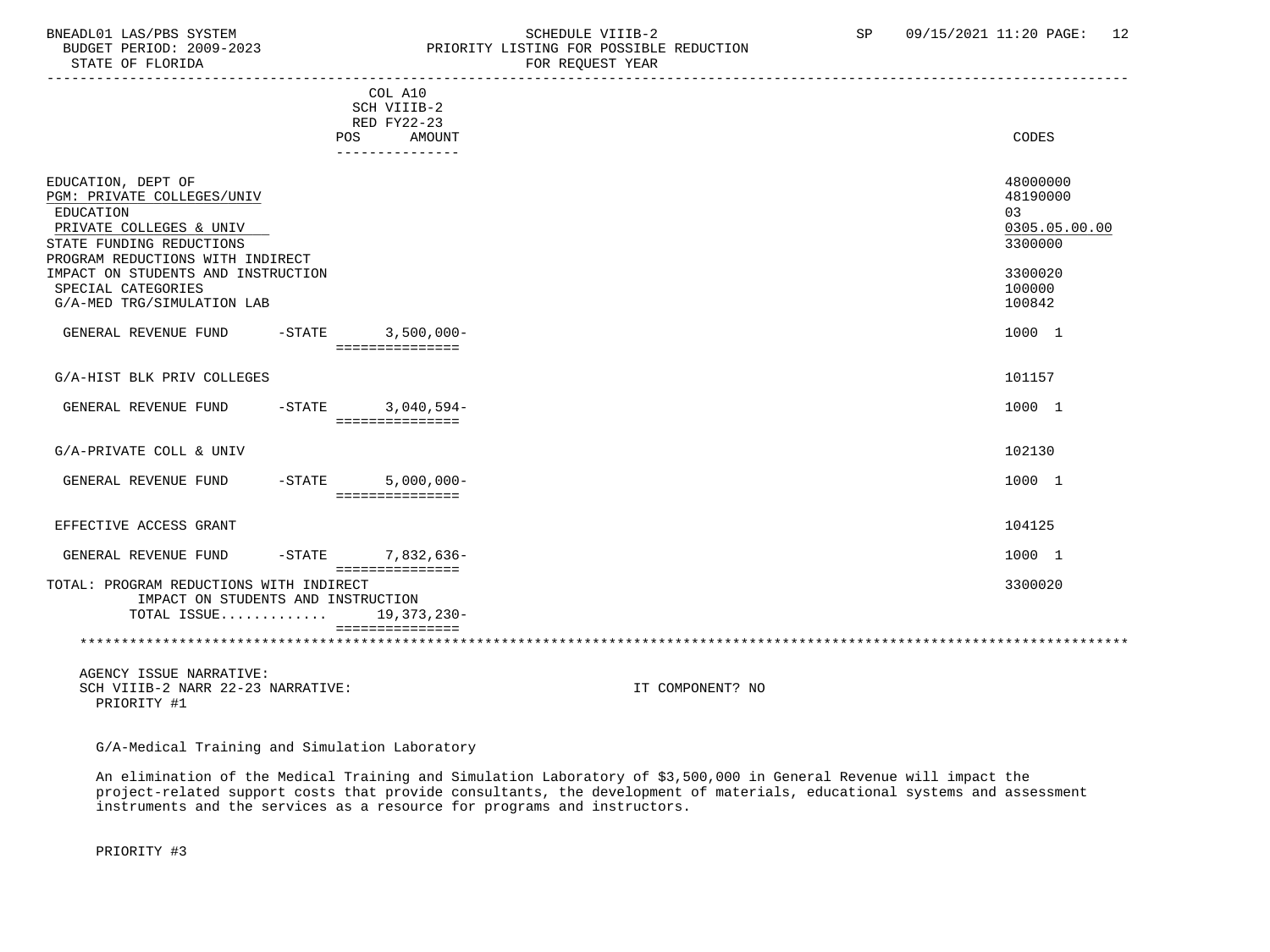# BNEADL01 LAS/PBS SYSTEM SCHEDULE VIIIB-2 SCHEDULE VIIIB-2 SP 09/15/2021 11:20 PAGE: 13 BUDGET PERIOD: 2009-2023 PRIORITY LISTING FOR POSSIBLE REDUCTION STATE OF FLORIDA FOR STATE OF  $\sim$  FOR REQUEST YEAR

-----------------------------------------------------------------------------------------------------------------------------------

 COL A10 SCH VIIIB-2 RED FY22-23 POS AMOUNT CODES ---------------

EDUCATION, DEPT OF 480000000<br>PGM: PRIVATE COLLEGES/UNIV 48190000 PGM: PRIVATE COLLEGES/UNIV 481<br>EDUCATION 03 EDUCATION 03 PRIVATE COLLEGES & UNIV LOCAL COLLEGES & UNIV LOCAL COLLEGES AND LOCAL COLLEGES AND LOCAL COLLEGES AND LOCAL COLLEGES AND LOCAL COLLEGES AND LOCAL COLLEGES AND LOCAL COLLEGES AND LOCAL COLLEGES AND LOCAL COLLEGES AND LOCAL STATE FUNDING REDUCTIONS PROGRAM REDUCTIONS WITH INDIRECT IMPACT ON STUDENTS AND INSTRUCTION 3300020

#### G/A-Historically Black Private Colleges

 A reduction to Historically Black Colleges and Universities of \$3,040,594 in General Revenue will reduce the resources used to increase access, retention and graduation rates at the three historically black private colleges and universities.

#### PRIORITY #1

## G/A-Private Colleges and Universities

 A reduction to Private Colleges and Universities of \$5,000,000 in General Revenue will eliminate resources to provide tuition assistance to Florida residents enrolled in high-priority disciplines. Assistance is provided at the Embry Riddle Aeronautical University Aerospace Academy, and Jacksonville University - Entrepreneurism, Policy, Innovation and Commerce program, in an effort to encourage residents to remain in the State of Florida and pursue careers in crucial fields.

#### PRIORITY #3

Effective Access To Student Education Grant

 A reduction to the Effective Access To Student Education Grant(EASE) of \$7,832,636 in General Revenue will reduce the level of tuition assistance available for Florida resident full-time students attending eligible private institutions. \*\*\*\*\*\*\*\*\*\*\*\*\*\*\*\*\*\*\*\*\*\*\*\*\*\*\*\*\*\*\*\*\*\*\*\*\*\*\*\*\*\*\*\*\*\*\*\*\*\*\*\*\*\*\*\*\*\*\*\*\*\*\*\*\*\*\*\*\*\*\*\*\*\*\*\*\*\*\*\*\*\*\*\*\*\*\*\*\*\*\*\*\*\*\*\*\*\*\*\*\*\*\*\*\*\*\*\*\*\*\*\*\*\*\*\*\*\*\*\*\*\*\*\*\*\*\*

TOTAL: PRIVATE COLLEGES & UNIV  $0305.05.00$ .00 BY FUND TYPE GENERAL REVENUE FUND............ 19,373,230- 1000 ===============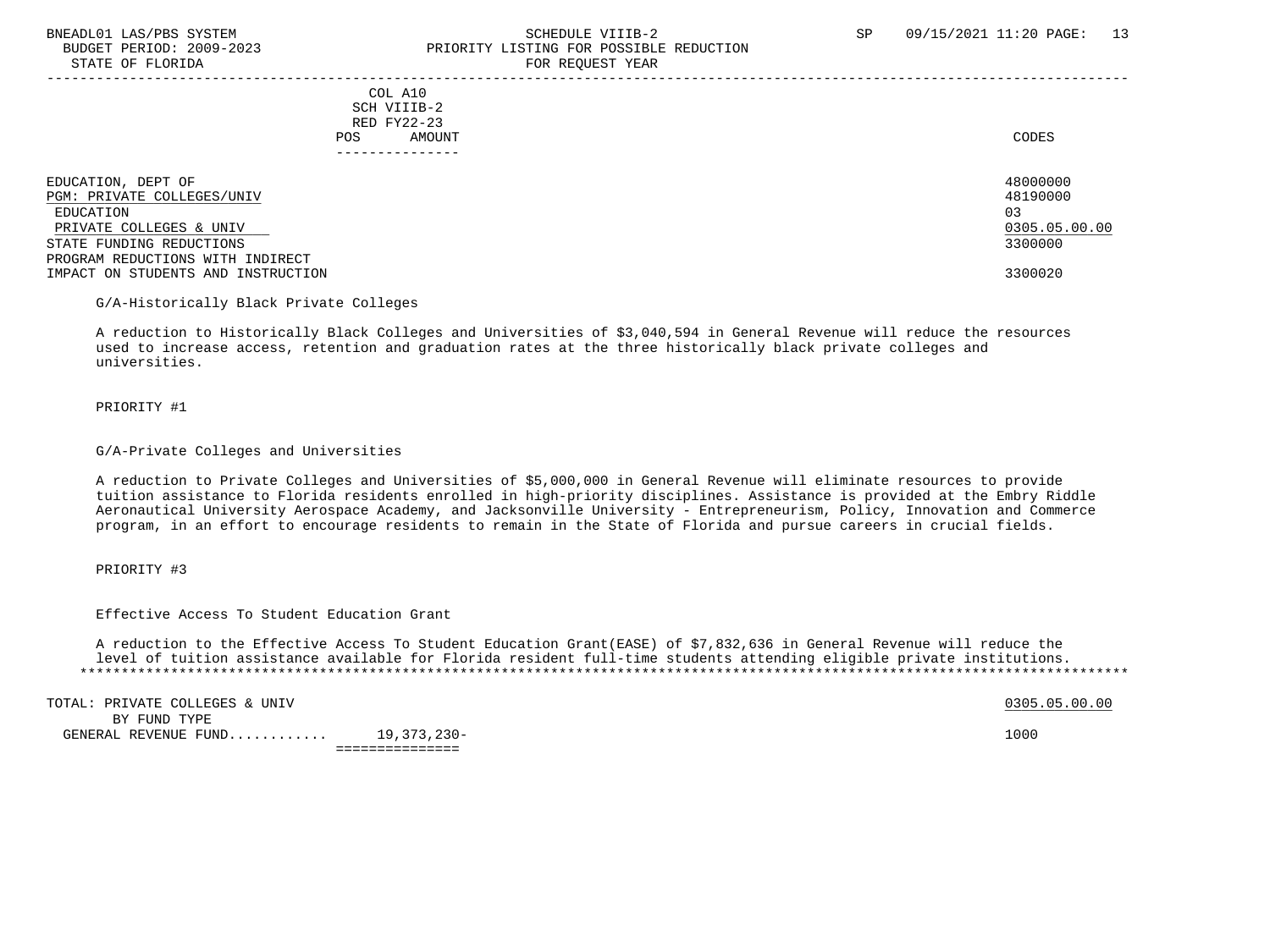# BNEADL01 LAS/PBS SYSTEM SCHEDULE VIIIB-2 SCHEDULE VIIIB-2 SP 09/15/2021 11:20 PAGE: 14<br>BUDGET PERIOD: 2009-2023 PRIORITY LISTING FOR POSSIBLE REDUCTION BUDGET PERIOD: 2009-2023 PRIORITY LISTING FOR POSSIBLE REDUCTION FOR REQUEST YEAR

|                                                                                                                                                                                                                                        | -----------------                                                                |                                                                                                   |
|----------------------------------------------------------------------------------------------------------------------------------------------------------------------------------------------------------------------------------------|----------------------------------------------------------------------------------|---------------------------------------------------------------------------------------------------|
|                                                                                                                                                                                                                                        | COL A10<br>SCH VIIIB-2<br>RED FY22-23<br><b>POS</b><br>AMOUNT<br>_______________ | CODES                                                                                             |
| EDUCATION, DEPT OF<br>OFC/STUDENT FIN ASSISTANCE<br>PGM: STU FIN AID PGM/STATE<br>EDUCATION<br>SCHOLARSHIPS/FINANCIAL AST<br>STATE FUNDING REDUCTIONS<br>ADMINISTRATIVE REDUCTIONS<br>SPECIAL CATEGORIES<br>G/A-FL BRIGHT FUTURES/PROG |                                                                                  | 48000000<br>48200000<br>48200200<br>03<br>0308.00.00.00<br>3300000<br>3300010<br>100000<br>100373 |
| EDUCATIONAL ENHANCEMENT TF-STATE 62,326,136-                                                                                                                                                                                           | ===============                                                                  | 2178 1                                                                                            |
| G/A-BENACQUISTO SCH PROG                                                                                                                                                                                                               |                                                                                  | 100474                                                                                            |
| GENERAL REVENUE FUND -STATE 3,315,117-                                                                                                                                                                                                 | ===============                                                                  | 1000 1                                                                                            |
| FGIC-MATCHING GRANT PROG                                                                                                                                                                                                               |                                                                                  | 100572                                                                                            |
| GENERAL REVENUE FUND                                                                                                                                                                                                                   | $-$ STATE $1,027,411-$<br>================                                       | 1000 1                                                                                            |
| TR ST MATCH ACHA BSCIP                                                                                                                                                                                                                 |                                                                                  | 101050                                                                                            |
| GENERAL REVENUE FUND                                                                                                                                                                                                                   | -STATE 677,372-<br>===============                                               | 1000 1                                                                                            |
| G/A-MINORITY TCHR SCHLRSHP                                                                                                                                                                                                             |                                                                                  | 102598                                                                                            |
| GENERAL REVENUE FUND                                                                                                                                                                                                                   | -STATE 88,813-<br>===============                                                | 1000 1                                                                                            |
| G/A-NRSG STDNT REIMB/SCHSP                                                                                                                                                                                                             |                                                                                  | 105401                                                                                            |
| NURS STDNT LOAN FORGIVE TF-STATE 123,301-                                                                                                                                                                                              | ===============                                                                  | 2505 1                                                                                            |
| FINANCIAL ASSISTANCE PAYMT<br>M MCLEOD BETHUNE SCHOLAR                                                                                                                                                                                 |                                                                                  | 110000<br>110094                                                                                  |
| GENERAL REVENUE FUND -STATE<br>ST ST FIN ASSIST TF -STATE                                                                                                                                                                              | 15,531-<br>16,050-<br>---------------                                            | 1000 1<br>2240 1                                                                                  |
| TOTAL APPRO                                                                                                                                                                                                                            | $31,581-$                                                                        |                                                                                                   |

===============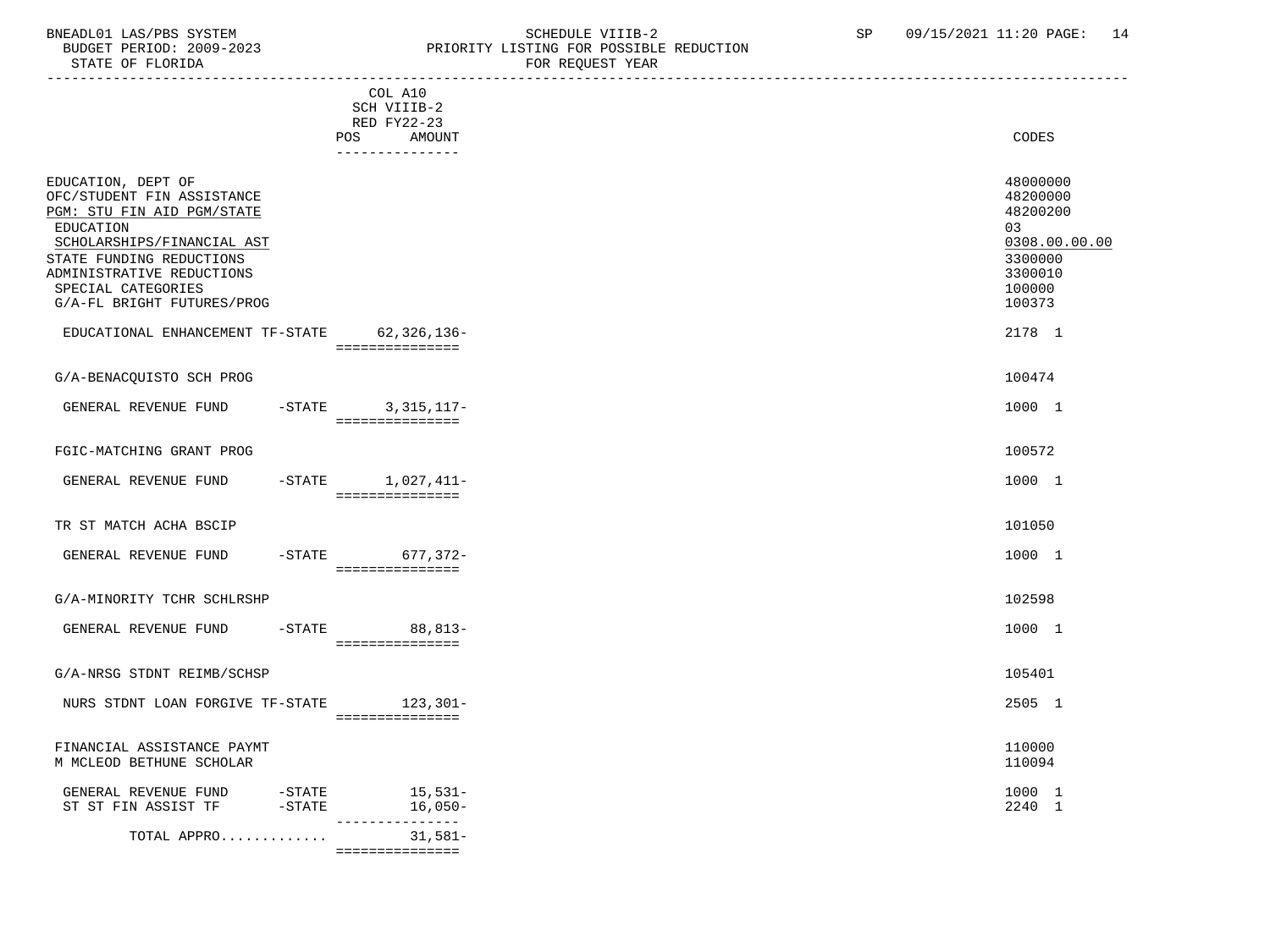# BNEADL01 LAS/PBS SYSTEM SCHEDULE VIIIB-2 SCHEDULE VIIIB-2 SP 09/15/2021 11:20 PAGE: 15 BUDGET PERIOD: 2009-2023<br>
STATE OF FLORIDA<br>
FOR REOUEST YEAR FOR REQUEST YEAR

|                                                                                                                                                                                                                                           | COL A10<br>SCH VIIIB-2<br>RED FY22-23<br>AMOUNT<br>POS<br>--------------- | CODES                                                                                             |
|-------------------------------------------------------------------------------------------------------------------------------------------------------------------------------------------------------------------------------------------|---------------------------------------------------------------------------|---------------------------------------------------------------------------------------------------|
| EDUCATION, DEPT OF<br>OFC/STUDENT FIN ASSISTANCE<br>PGM: STU FIN AID PGM/STATE<br>EDUCATION<br>SCHOLARSHIPS/FINANCIAL AST<br>STATE FUNDING REDUCTIONS<br>ADMINISTRATIVE REDUCTIONS<br>FINANCIAL ASSISTANCE PAYMT<br>STUDENT FINANCIAL AID |                                                                           | 48000000<br>48200000<br>48200200<br>03<br>0308.00.00.00<br>3300000<br>3300010<br>110000<br>110096 |
| GENERAL REVENUE FUND<br>EDUCATIONAL ENHANCEMENT TF-STATE                                                                                                                                                                                  | -STATE 19,279,220-<br>8,457,486-                                          | 1000 1<br>2178 1                                                                                  |
| TOTAL APPRO                                                                                                                                                                                                                               | 27,736,706-<br>===============                                            |                                                                                                   |
| JOSE MARTI SCH CHALL GRANT                                                                                                                                                                                                                |                                                                           | 110246                                                                                            |
| GENERAL REVENUE FUND -STATE<br>ST ST FIN ASSIST TF<br>$-STATE$                                                                                                                                                                            | $4,838-$<br>$7,400-$<br>---------------                                   | 1000 1<br>2240 1                                                                                  |
| TOTAL APPRO                                                                                                                                                                                                                               | 12,238-<br>===============                                                |                                                                                                   |
| G/A-DUAL ENROLL SCH PROGAM                                                                                                                                                                                                                |                                                                           | 110250                                                                                            |
| GENERAL REVENUE FUND<br>$-$ STATE                                                                                                                                                                                                         | 1,504,730-<br>===============                                             | 1000 1                                                                                            |
| TOTAL: ADMINISTRATIVE REDUCTIONS<br>TOTAL ISSUE                                                                                                                                                                                           | 96,843,405-<br>===============                                            | 3300010                                                                                           |
|                                                                                                                                                                                                                                           |                                                                           |                                                                                                   |

 AGENCY ISSUE NARRATIVE: SCH VIIIB-2 NARR 22-23 NARRATIVE: IT COMPONENT? NO

PRIORITY #3

Florida's Bright Futures Scholarship Program

 A reduction in the Bright Futures Scholarship program of \$62,326,136 will reduce the number of scholarships for Florida high school students that had high academic achievement this could discourage them not to continue their postsecondary education at a Florida institution of higher education. In the current year, an estimated 125,322 students are eligible for a scholarship, with an average award of \$4,973.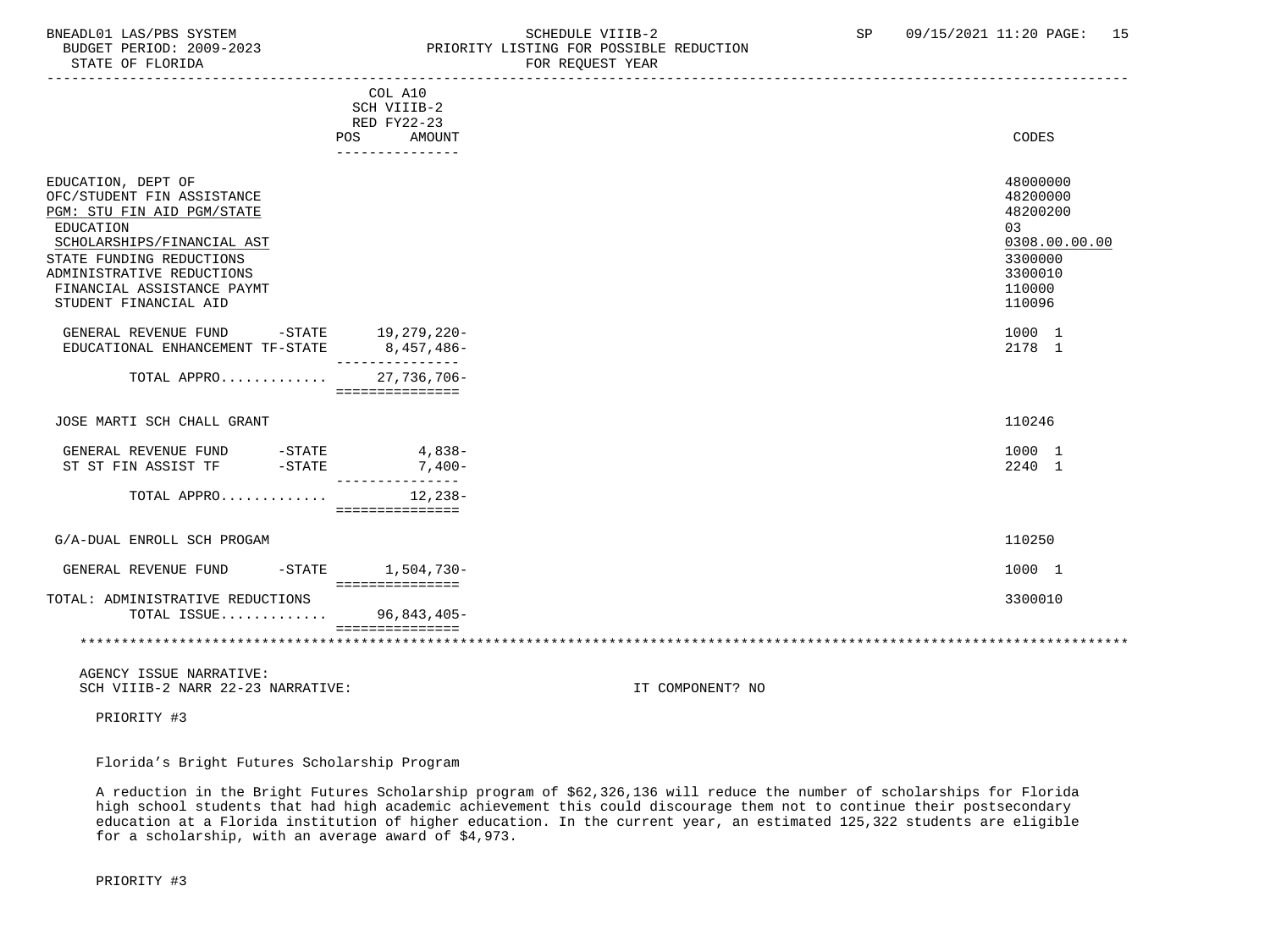# BNEADL01 LAS/PBS SYSTEM SCHEDULE VIIIB-2 SCHEDULE VIIIB-2 SP 09/15/2021 11:20 PAGE: 16 BUDGET PERIOD: 2009-2023 PRIORITY LISTING FOR POSSIBLE REDUCTION STATE OF FLORIDA FOR REQUEST YEAR FOR REQUEST YEAR

-----------------------------------------------------------------------------------------------------------------------------------

 COL A10 SCH VIIIB-2 RED FY22-23 POS AMOUNT NOTES AND AND A RESERVE AND A RESERVE AND LODGED AND LODGED AND LODGED AND LODGED AND LODGED AND LODGED AT A LODGED AND LODGED AT A LODGED AND LODGED AT A LODGED AND LODGED AT A LODGED AND LODGED AT A LODGED AND ---------------

EDUCATION, DEPT OF 480000000<br>OFC/STIIDENT FIN ASSISTANCE 48200000 OFC/STUDENT FIN ASSISTANCE 48200000 ASSISTANCE AND SERVICE SUPERIOR OF SERVICE SUPERIOR AND ASSISTANCE ASSISTANCE<br>PGM: STU FIN AID PGM/STATE PGM: STU FIN AID PGM/STATE EDUCATION 03 SCHOLARSHIPS/FINANCIAL AST 0308.00.00.00 \_\_\_\_\_\_\_\_\_\_\_\_\_\_\_\_\_\_\_\_\_\_\_\_\_\_ \_\_\_\_\_\_\_\_\_\_\_\_\_ STATE FUNDING REDUCTIONS ADMINISTRATIVE REDUCTIONS 3300010

Jose Marti Scholarship Challenge Grant

 A reduction to the Jose Marti Scholarship Challenge Grant of \$12,238 is comprised of \$4,838 in General Revenue and \$7,400 in the State Student Financial Assistance Trust Fund and will decrease the funds available to award scholarships.

PRIORITY #3

#### G/A-Benacquisto Scholarship Program

 A reduction to the Benacquisto Scholarship Program of \$3,315,117 in General Revenue will reduce funds available to award scholarships. In the current year, an estimated 1,951 students are eligible for a scholarship, with an average award of \$17,493.

PRIORITY #3

First Generation in College Matching Grant Program

 A reduction to the First Generation in College Matching Grant Program of \$1,027,411 in General Revenue will reduce the funds available to match private donations to fund scholarships for first generation college students who have financial need and who attend a Florida college or state university.

PRIORITY #3

Prepaid Tuition Scholarships

 A reduction to Prepaid Tuition Scholarships of \$ 677,372 in General Revenue will delay the purchase of prepaid tuition scholarships. This program, also known as Project STARS - Scholarship Tuition for At-Risk Students, is administered by the Florida Prepaid College

# PRIORITY #3

G/A-Minority Teacher Scholarship Program

A reduction to the Minority Teacher Scholarship Program of \$ 88,813 in General Revenue will reduce funds available to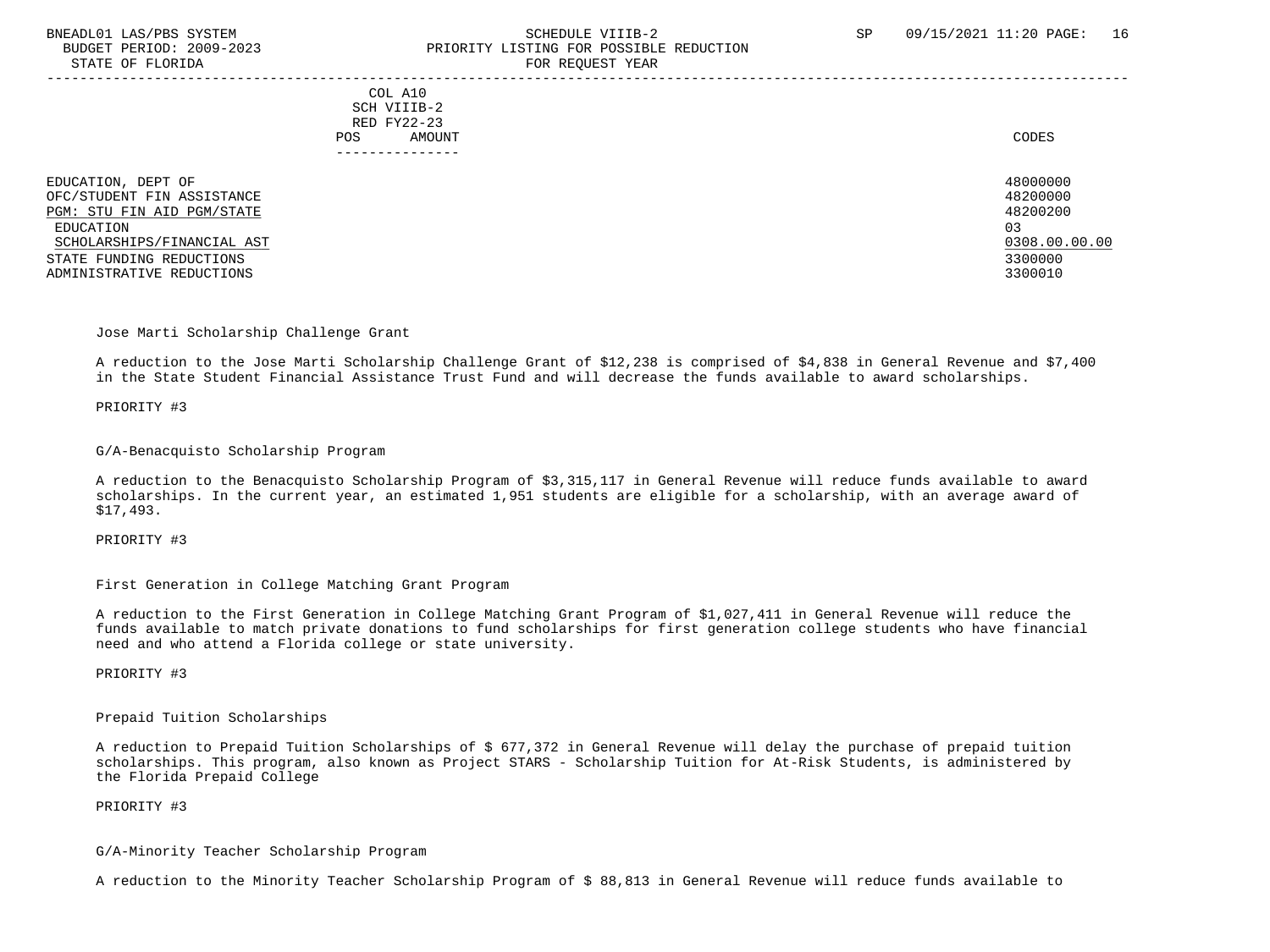# BNEADL01 LAS/PBS SYSTEM SCHEDULE VIIIB-2 SCHEDULE VIIIB-2 SP 09/15/2021 11:20 PAGE: 17 BUDGET PERIOD: 2009-2023 PRIORITY LISTING FOR POSSIBLE REDUCTION STATE OF FLORIDA FOR STATE OF  $\sim$  FOR REQUEST YEAR

-----------------------------------------------------------------------------------------------------------------------------------

 COL A10 SCH VIIIB-2 RED FY22-23 POS AMOUNT NOTES AND AND A RESERVE AND A RESERVE AND LODGED AND LODGED AND LODGED AND LODGED AND LODGED AND LODGED AT A LODGED AND LODGED AT A LODGED AND LODGED AT A LODGED AND LODGED AT A LODGED AND LODGED AT A LODGED AND ---------------

EDUCATION, DEPT OF 480000000<br>OFC/STUDENT FIN ASSISTANCE 48200000 OFC/STUDENT FIN ASSISTANCE 48200000 (1999) 48200000 (1999) 48200000 (1999) 48200000 (1999) 48200000 (1999) 48200<br>PGM: STU FIN AID PGM/STATE PGM: STU FIN AID PGM/STATE EDUCATION 03 SCHOLARSHIPS/FINANCIAL AST 0308.00.00.00 \_\_\_\_\_\_\_\_\_\_\_\_\_\_\_\_\_\_\_\_\_\_\_\_\_\_ \_\_\_\_\_\_\_\_\_\_\_\_\_ STATE FUNDING REDUCTIONS ADMINISTRATIVE REDUCTIONS 3300010

provide scholarships to eligible students.

PRIORITY #3

#### Mary McLeod Bethune Scholarship

 A reduction to the Mary McLeod Bethune Scholarship of \$31,581 is comprised of \$15,531 in General Revenue and \$16,050 in the State Student Financial Assistance Trust Fund and will decrease the funds available to award scholarships.

PRIORITY #3

## Student Financial Aid

 A reduction to Student Financial Aid of \$27,736,706 is comprised of \$ 19,279,220 in General Revenue,\$8,457,486 in the Educational Enhancement Trust Fund. This reduction will decrease the amount of funds available to support need-based financial aid at Florida colleges, state universities, and eligible private institutions.

## PRIORITY #3

# G/A Dual Enrollment Scholarship Program

 A reduction to the Dual Enrollment Scholarship Program of \$1,504,733 will reduce funds available for public postsecondary institutions in support of dual enrollment programs provided to private and home education secondary students in the fall and spring, and private, home education, and public secondary students in the summer term. \*\*\*\*\*\*\*\*\*\*\*\*\*\*\*\*\*\*\*\*\*\*\*\*\*\*\*\*\*\*\*\*\*\*\*\*\*\*\*\*\*\*\*\*\*\*\*\*\*\*\*\*\*\*\*\*\*\*\*\*\*\*\*\*\*\*\*\*\*\*\*\*\*\*\*\*\*\*\*\*\*\*\*\*\*\*\*\*\*\*\*\*\*\*\*\*\*\*\*\*\*\*\*\*\*\*\*\*\*\*\*\*\*\*\*\*\*\*\*\*\*\*\*\*\*\*\*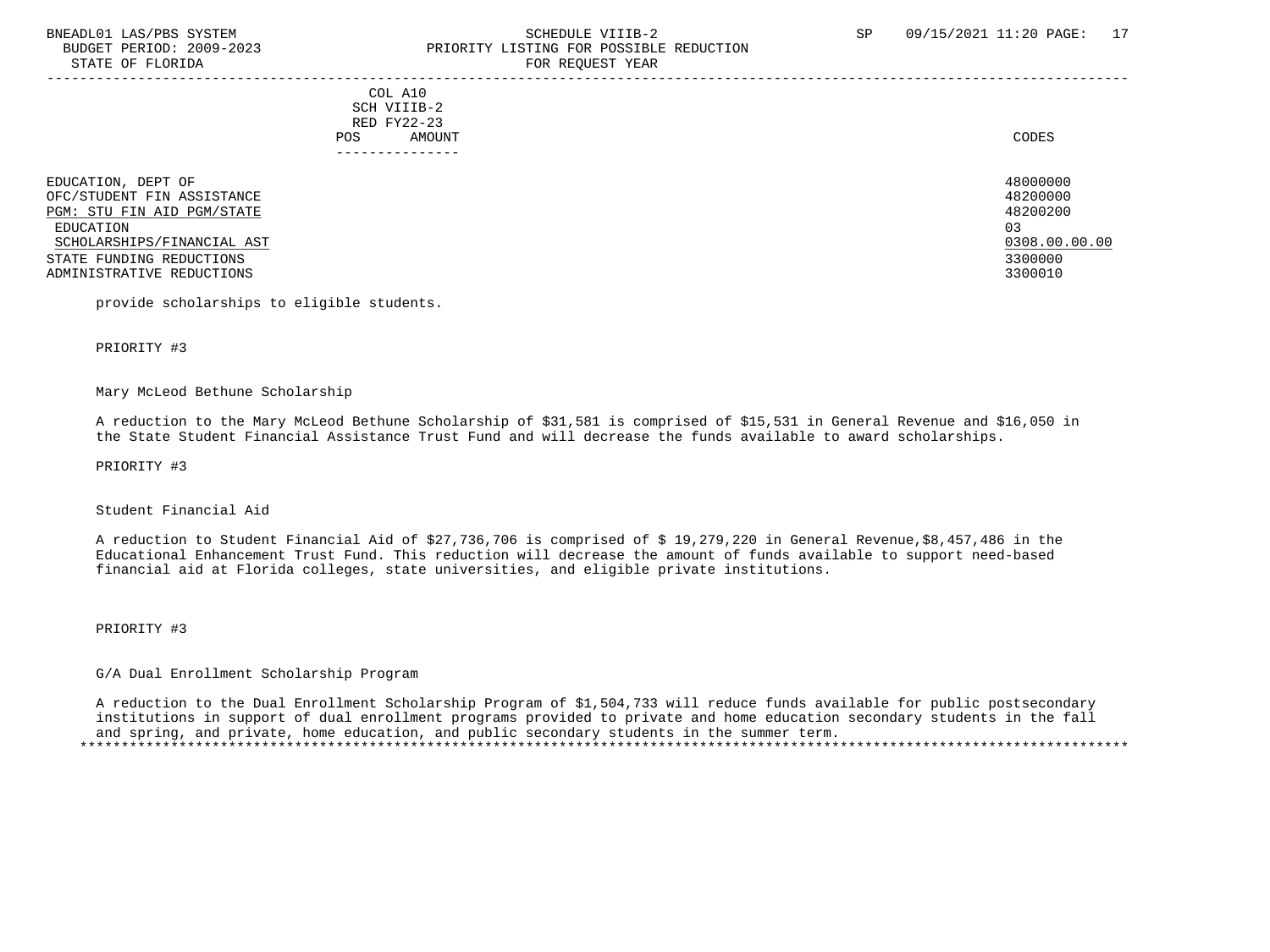# BNEADL01 LAS/PBS SYSTEM SCHEDULE VIIIB-2 SCHEDULE VIIIB-2 SP 09/15/2021 11:20 PAGE: 18 PRIORITY LISTING FOR POSSIBLE REDUCTION STATE OF FLORIDA FOR STATE OF  $\sim$  FOR REQUEST YEAR

|                                                  | COL A10         |                  |               |
|--------------------------------------------------|-----------------|------------------|---------------|
|                                                  | SCH VIIIB-2     |                  |               |
|                                                  | RED FY22-23     |                  |               |
| <b>POS</b>                                       | AMOUNT          |                  | CODES         |
|                                                  | --------------- |                  |               |
| EDUCATION, DEPT OF                               |                 |                  | 48000000      |
| OFC/STUDENT FIN ASSISTANCE                       |                 |                  | 48200000      |
| PGM: STU FIN AID PGM/STATE                       |                 |                  | 48200200      |
| EDUCATION                                        |                 |                  | 03            |
| SCHOLARSHIPS/FINANCIAL AST                       |                 |                  | 0308.00.00.00 |
| STATE FUNDING REDUCTIONS                         |                 |                  | 3300000       |
| PROGRAM REDUCTIONS WITH INDIRECT                 |                 |                  |               |
| IMPACT ON STUDENTS AND INSTRUCTION               |                 |                  | 3300020       |
| SPECIAL CATEGORIES                               |                 |                  | 100000        |
| FLORIDA ABLE, INC.                               |                 |                  | 101110        |
|                                                  |                 |                  |               |
| $-STATE$ 1,770,000-<br>GENERAL REVENUE FUND      |                 |                  | 1000 1        |
|                                                  | seesseesseesse  |                  |               |
| FINANCIAL ASSISTANCE PAYMT                       |                 |                  | 110000        |
| TRANSFER/FL EDUCATION FUND                       |                 |                  | 110350        |
|                                                  |                 |                  |               |
| $-STATE$ 3,500,000-<br>GENERAL REVENUE FUND      |                 |                  | 1000 1        |
|                                                  | =============== |                  |               |
| TOTAL: PROGRAM REDUCTIONS WITH INDIRECT          |                 |                  | 3300020       |
| IMPACT ON STUDENTS AND INSTRUCTION               |                 |                  |               |
| TOTAL ISSUE                                      | $5,270,000 -$   |                  |               |
|                                                  |                 |                  |               |
|                                                  |                 |                  |               |
| AGENCY ISSUE NARRATIVE:                          |                 |                  |               |
| SCH VIIIB-2 NARR 22-23 NARRATIVE:<br>PRIORITY #1 |                 | IT COMPONENT? NO |               |

Florida Achieving A Better life Experience (ABLE), Inc.

 An elimination of \$1,770,000 in the Florida Achieving A Better Life Experience, Inc. in General Revenue will reduce the funds available for a program that encourages and assists the saving of private funds in an account that is tax-exempt in order to apply for qualified disability expenses of eligible individuals with disabilities.

PRIORITY #1

Transfer to the Florida Education Fund

 An elimination of \$3,500,000 to the Florida Education Fund in General Revenue will impact programs and services that strengthen the community through institutional enhancements and greater advancement for historically under-represented groups. The Florida Education Fund offers three programs that have shown positive results across various educational levels: McKnight Doctoral Fellowships, Minority Participation in Legal Education, and Centers of Excellence. \*\*\*\*\*\*\*\*\*\*\*\*\*\*\*\*\*\*\*\*\*\*\*\*\*\*\*\*\*\*\*\*\*\*\*\*\*\*\*\*\*\*\*\*\*\*\*\*\*\*\*\*\*\*\*\*\*\*\*\*\*\*\*\*\*\*\*\*\*\*\*\*\*\*\*\*\*\*\*\*\*\*\*\*\*\*\*\*\*\*\*\*\*\*\*\*\*\*\*\*\*\*\*\*\*\*\*\*\*\*\*\*\*\*\*\*\*\*\*\*\*\*\*\*\*\*\*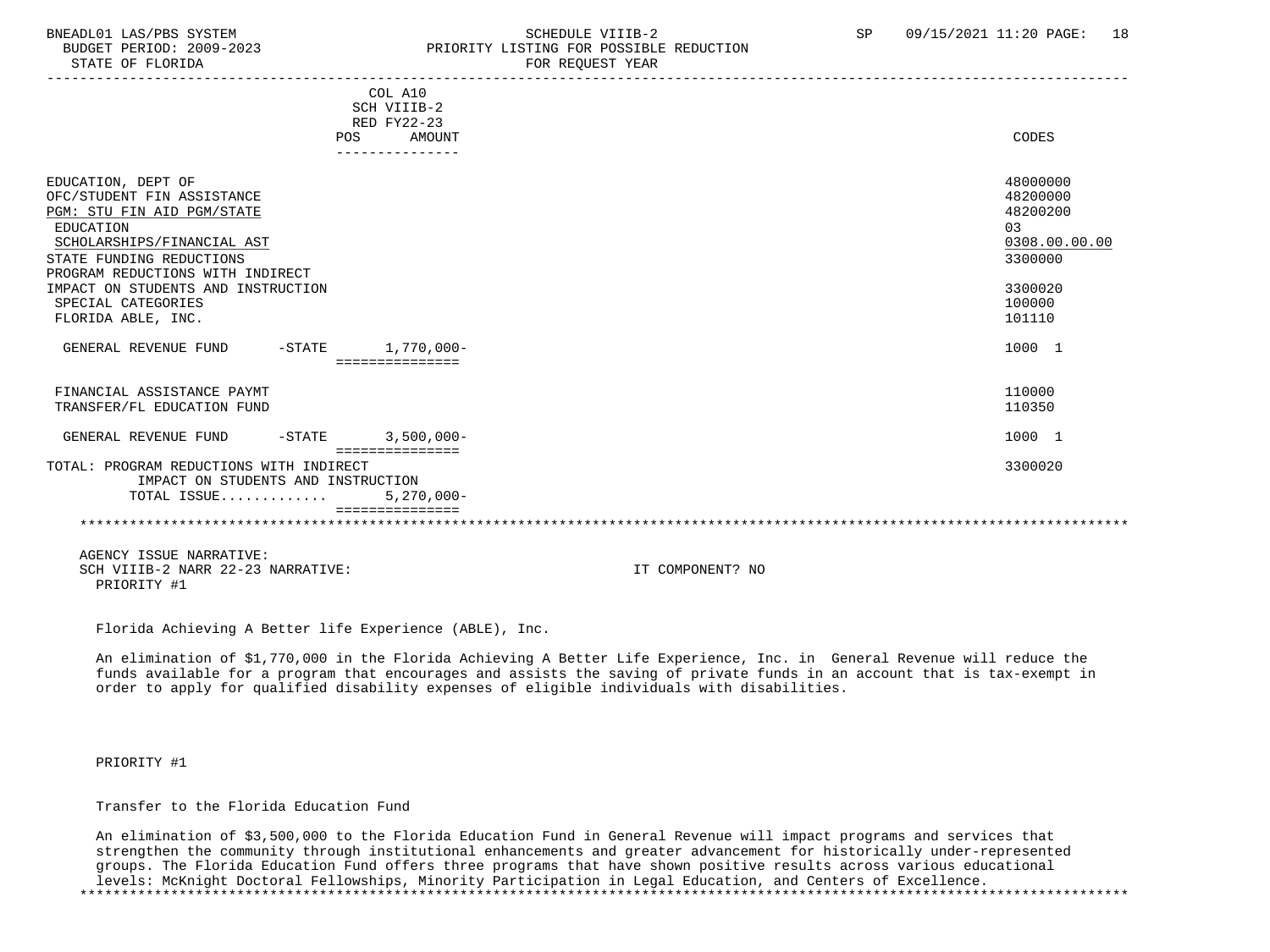# BNEADL01 LAS/PBS SYSTEM SCHEDULE VIIIB-2 SCHEDULE VIIIB-2 SP 09/15/2021 11:20 PAGE: 19<br>BUDGET PERIOD: 2009-2023 PRIORITY LISTING FOR POSSIBLE REDUCTION BUDGET PERIOD: 2009-2023 PRIORITY LISTING FOR POSSIBLE REDUCTION STATE OF FLORIDA FOR REQUEST YEAR

| STATE OF FLOKIDA                                                                                                          | FOR REQUEST YEAR                                                         |                                                         |
|---------------------------------------------------------------------------------------------------------------------------|--------------------------------------------------------------------------|---------------------------------------------------------|
|                                                                                                                           | COL A10<br>SCH VIIIB-2<br>RED FY22-23<br>AMOUNT<br>POS<br>-------------- | CODES                                                   |
| EDUCATION, DEPT OF<br>OFC/STUDENT FIN ASSISTANCE<br>PGM: STU FIN AID PGM/STATE<br>EDUCATION<br>SCHOLARSHIPS/FINANCIAL AST |                                                                          | 48000000<br>48200000<br>48200200<br>03<br>0308.00.00.00 |
| TOTAL: SCHOLARSHIPS/FINANCIAL AST<br>BY FUND TYPE<br>GENERAL REVENUE FUND<br>TRUST FUNDS                                  | 31,183,032-<br>$70,930,373-$                                             | 0308.00.00.00<br>1000<br>2000                           |
| TOTAL PROG COMP                                                                                                           | 102,113,405-<br>===============                                          |                                                         |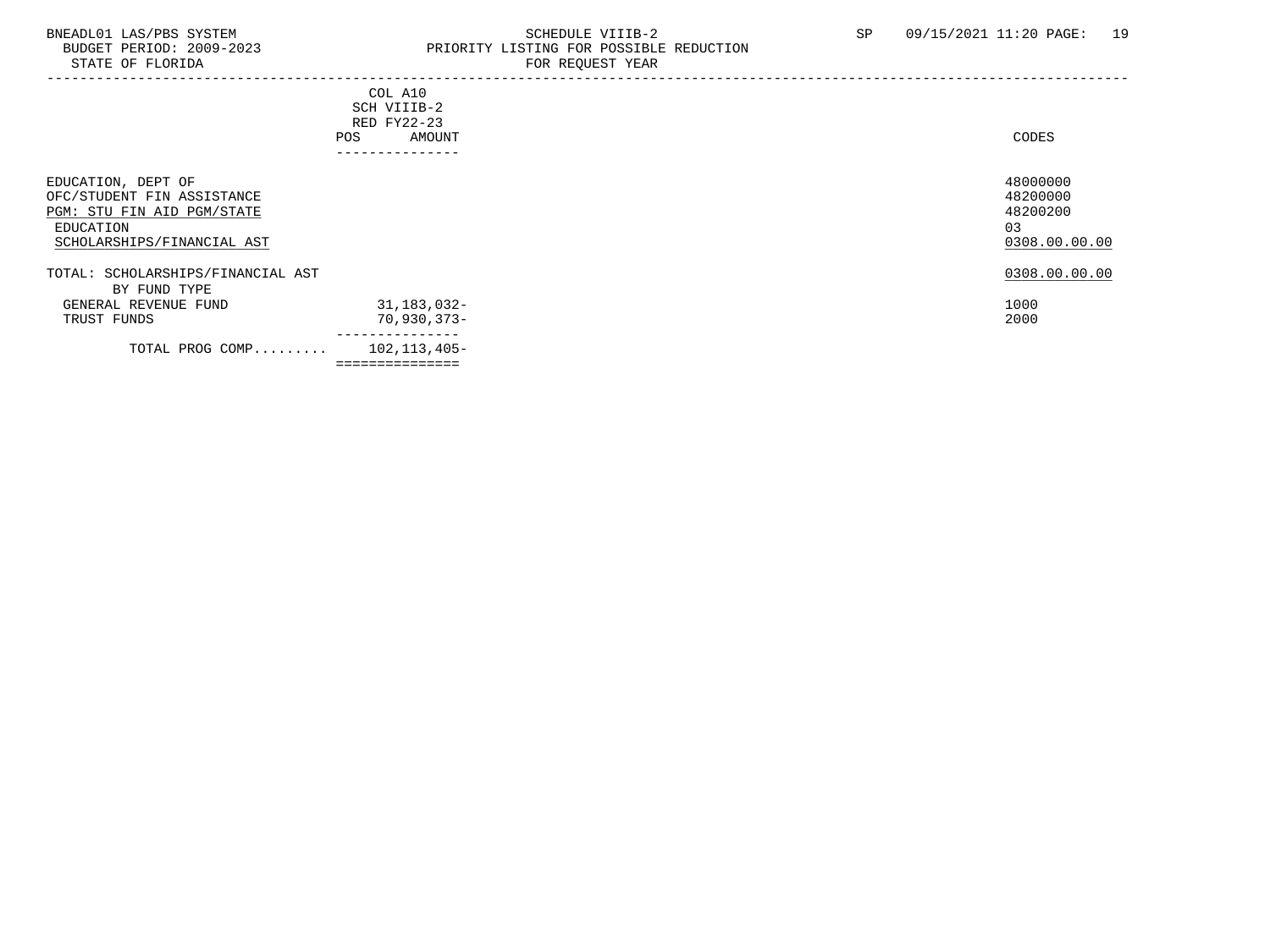#### BNEADL01 LAS/PBS SYSTEM SOME SOME SOME SCHEDULE VIIIB-2 SP 09/15/2021 11:20 PAGE: 20<br>BUDGET PERIOD: 2009-2023 REIORITY LISTING FOR POSSIBLE REDUCTION BUDGET PERIOD: 2009-2023 PRIORITY LISTING FOR POSSIBLE REDUCTION STATE OF FLORIDA FOR REQUEST YEAR

| SIAIL UP PLUKIDA                                                                                                                                                                                  |           |                                                                           | PUR REQUESI IEAR |                                                                                         |
|---------------------------------------------------------------------------------------------------------------------------------------------------------------------------------------------------|-----------|---------------------------------------------------------------------------|------------------|-----------------------------------------------------------------------------------------|
|                                                                                                                                                                                                   |           | COL A10<br>SCH VIIIB-2<br>RED FY22-23<br>AMOUNT<br>POS<br>_______________ |                  | <b>CODES</b>                                                                            |
| EDUCATION, DEPT OF<br>EARLY LEARNING<br>PGM: EARLY LEARNING SVCS<br>HEALTH AND HUMAN SERVICES<br>EARLY LEARNING<br>STATE FUNDING REDUCTIONS<br>ADMINISTRATIVE REDUCTIONS<br>SALARIES AND BENEFITS |           |                                                                           |                  | 48000000<br>48220000<br>48220400<br>13<br>1307.00.00.00<br>3300000<br>3300010<br>010000 |
| GENERAL REVENUE FUND                                                                                                                                                                              |           | -STATE 452,432-<br>===============                                        |                  | 1000 1                                                                                  |
| OTHER PERSONAL SERVICES                                                                                                                                                                           |           |                                                                           |                  | 030000                                                                                  |
| GENERAL REVENUE FUND                                                                                                                                                                              |           | -STATE 11, 117-<br>===============                                        |                  | 1000 1                                                                                  |
| <b>EXPENSES</b>                                                                                                                                                                                   |           |                                                                           |                  | 040000                                                                                  |
| GENERAL REVENUE FUND $-$ STATE $44,101$ -<br>WELFARE TRANSITION TF $-$ FEDERL $26,516$ -                                                                                                          |           | ________________                                                          |                  | 1000 1<br>2401 3                                                                        |
| TOTAL APPRO                                                                                                                                                                                       |           | 70,617-<br>===============                                                |                  |                                                                                         |
| OPERATING CAPITAL OUTLAY                                                                                                                                                                          |           |                                                                           |                  | 060000                                                                                  |
| GENERAL REVENUE FUND                                                                                                                                                                              | $-$ STATE | $484-$<br>===============                                                 |                  | 1000 1                                                                                  |
| SPECIAL CATEGORIES<br>G/A-CONTRACTED SERVICES                                                                                                                                                     |           |                                                                           |                  | 100000<br>100778                                                                        |
| GENERAL REVENUE FUND                                                                                                                                                                              |           | -STATE 111,303-<br>===============                                        |                  | 1000 1                                                                                  |
| DATA PROCESSING SERVICES<br>EDU TECH/INFORMATION SRVCS                                                                                                                                            |           |                                                                           |                  | 210000<br>210020                                                                        |
| GENERAL REVENUE FUND                                                                                                                                                                              |           | $-STATE$<br>105,102-<br>================                                  |                  | 1000 1                                                                                  |
| TOTAL: ADMINISTRATIVE REDUCTIONS<br>TOTAL ISSUE                                                                                                                                                   |           | 751,055-                                                                  |                  | 3300010                                                                                 |

===============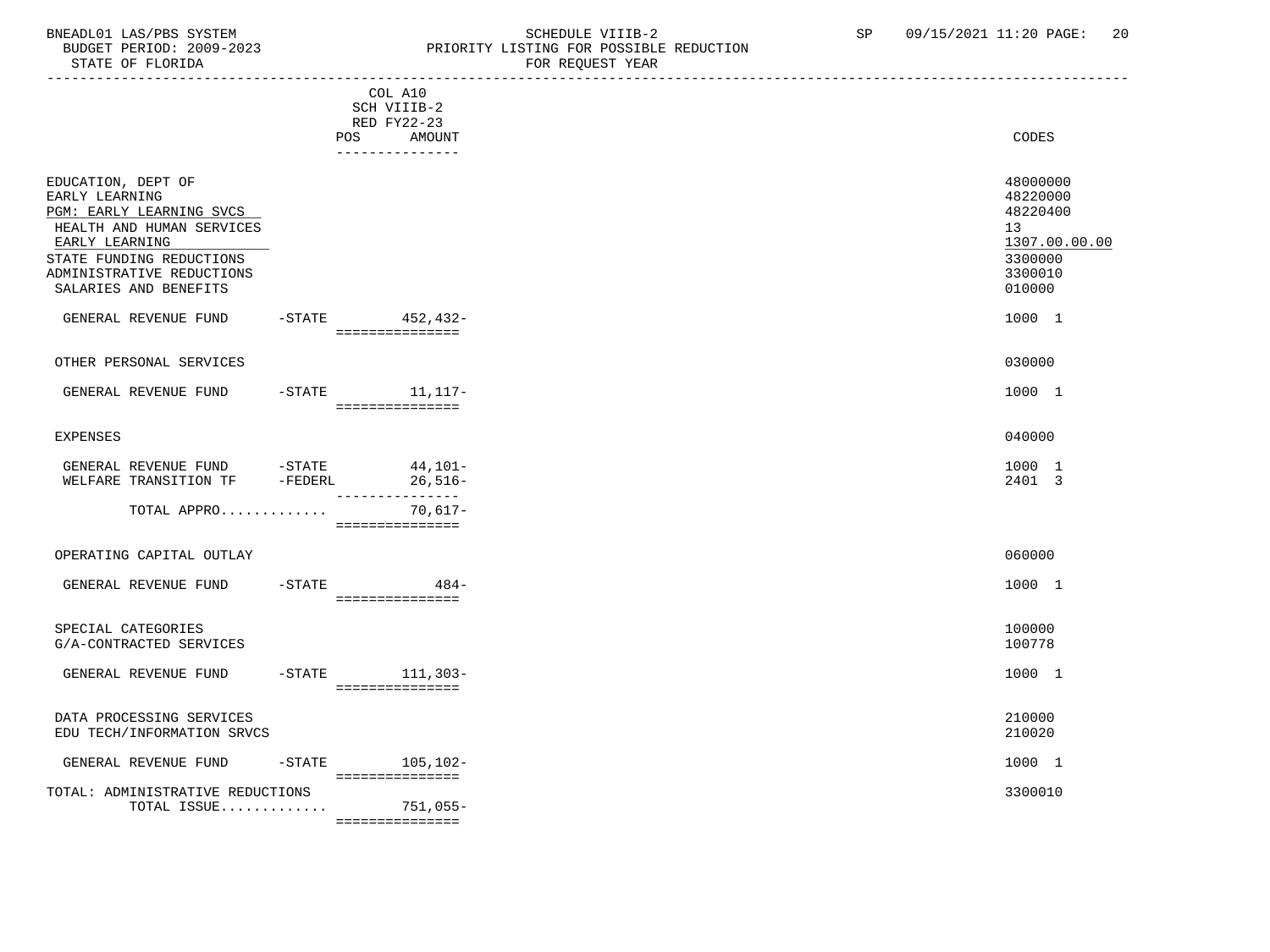# BNEADL01 LAS/PBS SYSTEM SCHEDULE VIIIB-2 SCHEDULE VIIIB-2 SP 09/15/2021 11:20 PAGE: 21 BUDGET PERIOD: 2009-2023 PRIORITY LISTING FOR POSSIBLE REDUCTION STATE OF FLORIDA FOR STATE OF  $\sim$  FOR REQUEST YEAR

|                                                                                                                                                                                 | COL A10<br>SCH VIIIB-2<br>RED FY22-23<br>AMOUNT<br>POS.<br>------------- | CODES                                                                         |
|---------------------------------------------------------------------------------------------------------------------------------------------------------------------------------|--------------------------------------------------------------------------|-------------------------------------------------------------------------------|
| EDUCATION, DEPT OF<br>EARLY LEARNING<br><b>PGM: EARLY LEARNING SVCS</b><br>HEALTH AND HUMAN SERVICES<br>EARLY LEARNING<br>STATE FUNDING REDUCTIONS<br>ADMINISTRATIVE REDUCTIONS |                                                                          | 48000000<br>48220000<br>48220400<br>13<br>1307.00.00.00<br>3300000<br>3300010 |

 AGENCY ISSUE NARRATIVE: SCH VIIIB-2 NARR 22-23 NARRATIVE: IT COMPONENT? NO PRIORITY #3

Salaries and Benefits

 A reduction in Salaries category of \$452,432 in General Revenue would result in the loss of filled positions in the office's Voluntary Prekindergarten Program (VPK) unit, the dedicated early literacy position and the Preschool Grant Development Grant program director position plus additional split funded, and filled, positions across all other sections of the office. This reduction would affect the general revenue match for the federal Child Care Development Block Grant and Preschool Development Grant. The reduction would severely limit the core mission of the Office of Early Learning direct services for children and the ability to deliver to the constitutionally required VPK program.

PRIORITY #3

Other Personal Services

 A reduction in Other Personal Services category of \$11,117 in General Revenue would eliminate filled temporary staff positions in Information Technology and in the Voluntary Prekindergarten (VPK) Program unit that provide critical services to office. This reduction would severely limit the core mission of the Office of Early Learning direct services for children and the ability to deliver the constitutionally required VPK program.

PRIORITY #3

Expenses

 A reduction in the Expenses category of \$70,617 consisting of \$44,101 in General Revenue and \$26,516 in Welfare Transition Trust Fund would make it difficult for Florida to address Voluntary Prekindergarten (VPK) technical assistance needs. This reduction will lessen the funds available to pay for travel, printing and distribution of VPK materials, and required reports.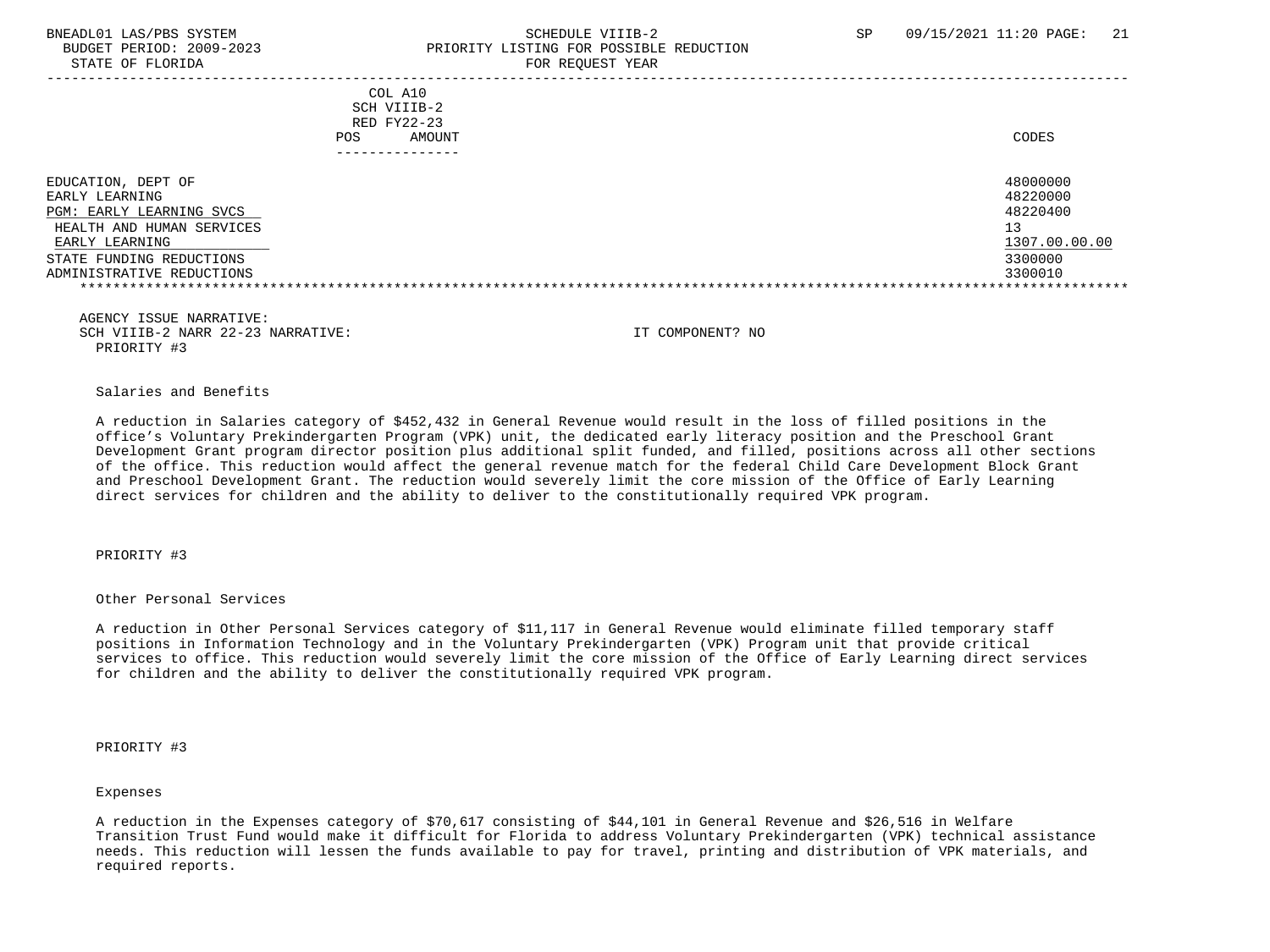# BNEADL01 LAS/PBS SYSTEM SCHEDULE VIIIB-2 SCHEDULE VIIIB-2 SP 09/15/2021 11:20 PAGE: 22 PRIORITY LISTING FOR POSSIBLE REDUCTION STATE OF FLORIDA FOR REQUEST YEAR FOR REQUEST YEAR

|                                                                                                                                                                          | COL A10<br>SCH VIIIB-2<br>RED FY22-23<br>AMOUNT<br>POS<br>------------ | CODES                                                                         |
|--------------------------------------------------------------------------------------------------------------------------------------------------------------------------|------------------------------------------------------------------------|-------------------------------------------------------------------------------|
| EDUCATION, DEPT OF<br>EARLY LEARNING<br>PGM: EARLY LEARNING SVCS<br>HEALTH AND HUMAN SERVICES<br>EARLY LEARNING<br>STATE FUNDING REDUCTIONS<br>ADMINISTRATIVE REDUCTIONS |                                                                        | 48000000<br>48220000<br>48220400<br>13<br>1307.00.00.00<br>3300000<br>3300010 |

#### PRIORITY #3

#### Operating Capital Outlay

 A reduction in Operating Capital Outlay of \$484 in General Revenue would limit the ability to replace critical equipment that could fail or become obsolete during the fiscal year.

PRIORITY #3

# Contracted Services

 A reduction in Contracted Services category of \$111,303 in General Revenue would limit the ability to perform Voluntary Prekindergarten Program (VPK) outreach activities and monitor VPK providers around the state. This reduction would hold harmless the core mission of the Office of Early Learning direct services for children.

PRIORITY #3

Data Processing Service - Education Technology/Information Services

 A reduction in the Data Processing Services category of \$105,102 in General Revenue would result in reduced Help Desk and Information Security support as well as the inability to complete the Enterprise Information System build out and maintenance.

\*\*\*\*\*\*\*\*\*\*\*\*\*\*\*\*\*\*\*\*\*\*\*\*\*\*\*\*\*\*\*\*\*\*\*\*\*\*\*\*\*\*\*\*\*\*\*\*\*\*\*\*\*\*\*\*\*\*\*\*\*\*\*\*\*\*\*\*\*\*\*\*\*\*\*\*\*\*\*\*\*\*\*\*\*\*\*\*\*\*\*\*\*\*\*\*\*\*\*\*\*\*\*\*\*\*\*\*\*\*\*\*\*\*\*\*\*\*\*\*\*\*\*\*\*\*\*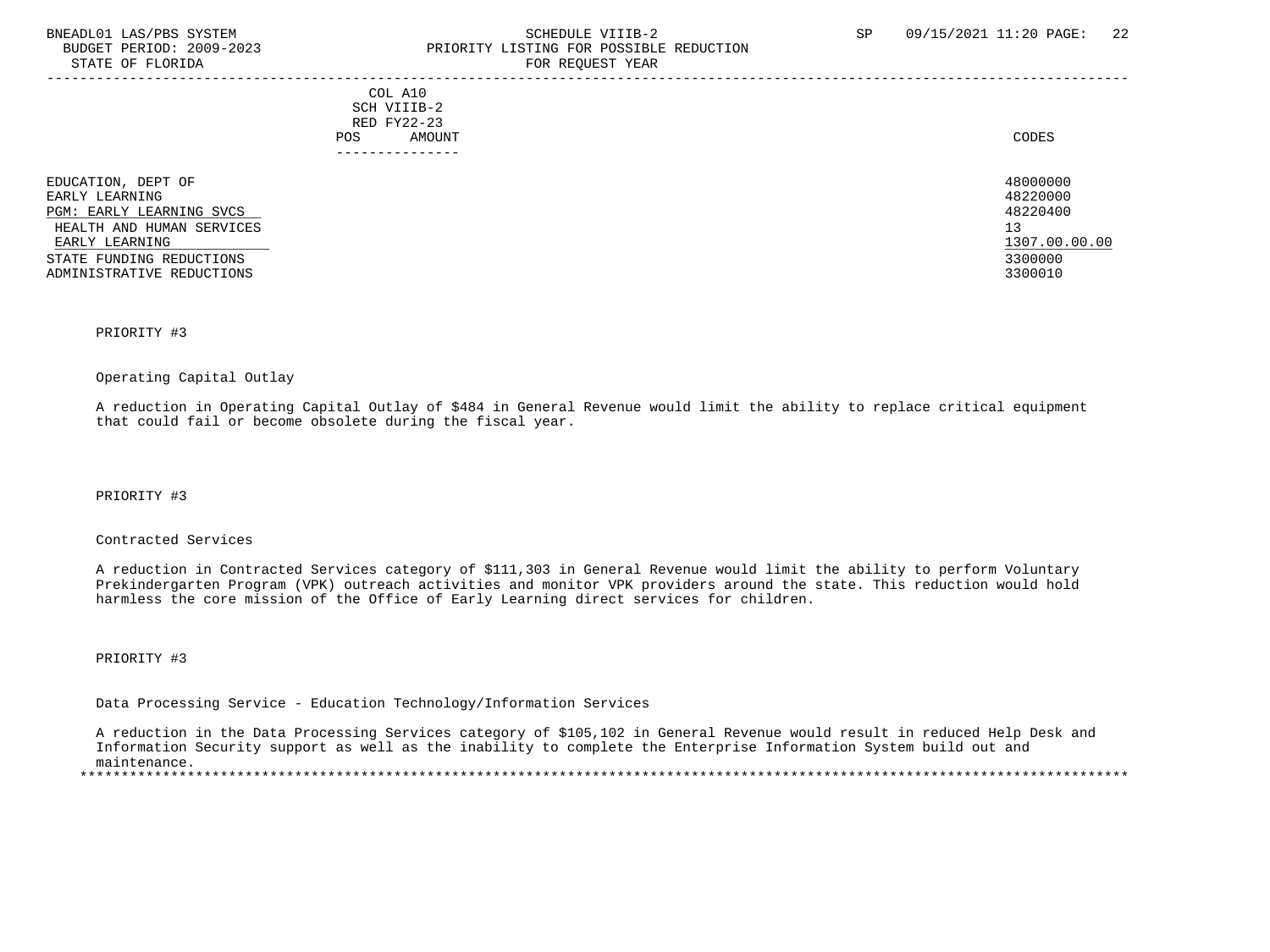#### BNEADL01 LAS/PBS SYSTEM SCHEDULE VIIIB-2 SCHEDULE VIIIB-2 SP 09/15/2021 11:20 PAGE: 23 BUDGET PERIOD: 2009-2023 PRIORITY LISTING FOR POSSIBLE REDUCTION FOR REQUEST YEAR

|                                                                                               | COL A10                          |                  |                    |                  |          |                                         |
|-----------------------------------------------------------------------------------------------|----------------------------------|------------------|--------------------|------------------|----------|-----------------------------------------|
|                                                                                               | SCH VIIIB-2                      |                  |                    |                  |          |                                         |
|                                                                                               | RED FY22-23                      |                  |                    |                  |          |                                         |
|                                                                                               | POS<br>AMOUNT<br>--------------- |                  |                    |                  |          | CODES                                   |
|                                                                                               |                                  |                  |                    |                  |          |                                         |
| EDUCATION, DEPT OF                                                                            |                                  |                  |                    |                  |          | 48000000                                |
| EARLY LEARNING                                                                                |                                  |                  |                    |                  |          | 48220000                                |
| PGM: EARLY LEARNING SVCS                                                                      |                                  |                  |                    |                  |          | 48220400                                |
| HEALTH AND HUMAN SERVICES                                                                     |                                  |                  |                    |                  |          | 13                                      |
| EARLY LEARNING                                                                                |                                  |                  |                    |                  |          | 1307.00.00.00                           |
| STATE FUNDING REDUCTIONS<br>ADMINISTRATIVE REDUCTIONS                                         |                                  |                  |                    |                  |          | 3300000<br>3300010                      |
|                                                                                               |                                  |                  |                    |                  |          |                                         |
| POSITION DETAIL OF SALARIES AND BENEFITS:                                                     |                                  |                  |                    |                  |          |                                         |
|                                                                                               | FTE                              | <b>BASE RATE</b> | ADDITIVES BENEFITS |                  | SUBTOTAL | LAPSE LAPSED SALARIES<br>% AND BENEFITS |
|                                                                                               |                                  |                  |                    |                  |          |                                         |
|                                                                                               |                                  |                  |                    |                  |          |                                         |
| A10 - SCH VIIIB-2 RED FY22-23                                                                 |                                  |                  |                    |                  |          |                                         |
| CHANGES TO CURRENTLY AUTHORIZED POSITIONS<br>OTHER SALARY AMOUNT<br>1000 GENERAL REVENUE FUND |                                  |                  |                    |                  |          | 452,432-                                |
|                                                                                               |                                  |                  |                    |                  |          | ___________                             |
|                                                                                               |                                  |                  |                    |                  |          | 452,432-<br>==============              |
|                                                                                               |                                  |                  |                    |                  |          |                                         |
|                                                                                               |                                  |                  |                    |                  |          |                                         |
| PROGRAM REDUCTIONS WITH INDIRECT                                                              |                                  |                  |                    |                  |          |                                         |
| IMPACT ON STUDENTS AND INSTRUCTION                                                            |                                  |                  |                    |                  |          | 3300020                                 |
| SPECIAL CATEGORIES                                                                            |                                  |                  |                    |                  |          | 100000                                  |
| G/A-PRTNSHIP/SCHOOL READ                                                                      |                                  |                  |                    |                  |          | 103113                                  |
|                                                                                               |                                  |                  |                    |                  |          |                                         |
| GENERAL REVENUE FUND -STATE 1,808,957-<br>WELFARE TRANSITION TF -FEDERL                       | $140,000 -$                      |                  |                    |                  |          | 1000 1<br>2401 3                        |
|                                                                                               | ----------                       |                  |                    |                  |          |                                         |
| TOTAL APPRO                                                                                   | $1,948,957-$                     |                  |                    |                  |          |                                         |
|                                                                                               | ===============                  |                  |                    |                  |          |                                         |
|                                                                                               |                                  |                  |                    |                  |          |                                         |
| AGENCY ISSUE NARRATIVE:                                                                       |                                  |                  |                    |                  |          |                                         |
| SCH VIIIB-2 NARR 22-23 NARRATIVE:                                                             |                                  |                  |                    | IT COMPONENT? NO |          |                                         |

Partnership for School Readiness

PRIORITY #1

 A reduction of \$1,808,957 in General Revenue Partnership for School Readiness Help Me Grow funding would result in less access of information and direct services to connect children and families with information, resources and developmental services to enhance health, behavior, learning and development of young children. However, the office believes these activities could be funded by the Child Care Development Block Grant. This funding reduction would also impact Florida's ability to meet state share matching requirements of the federal Preschool Development Grant Birth Five funding. This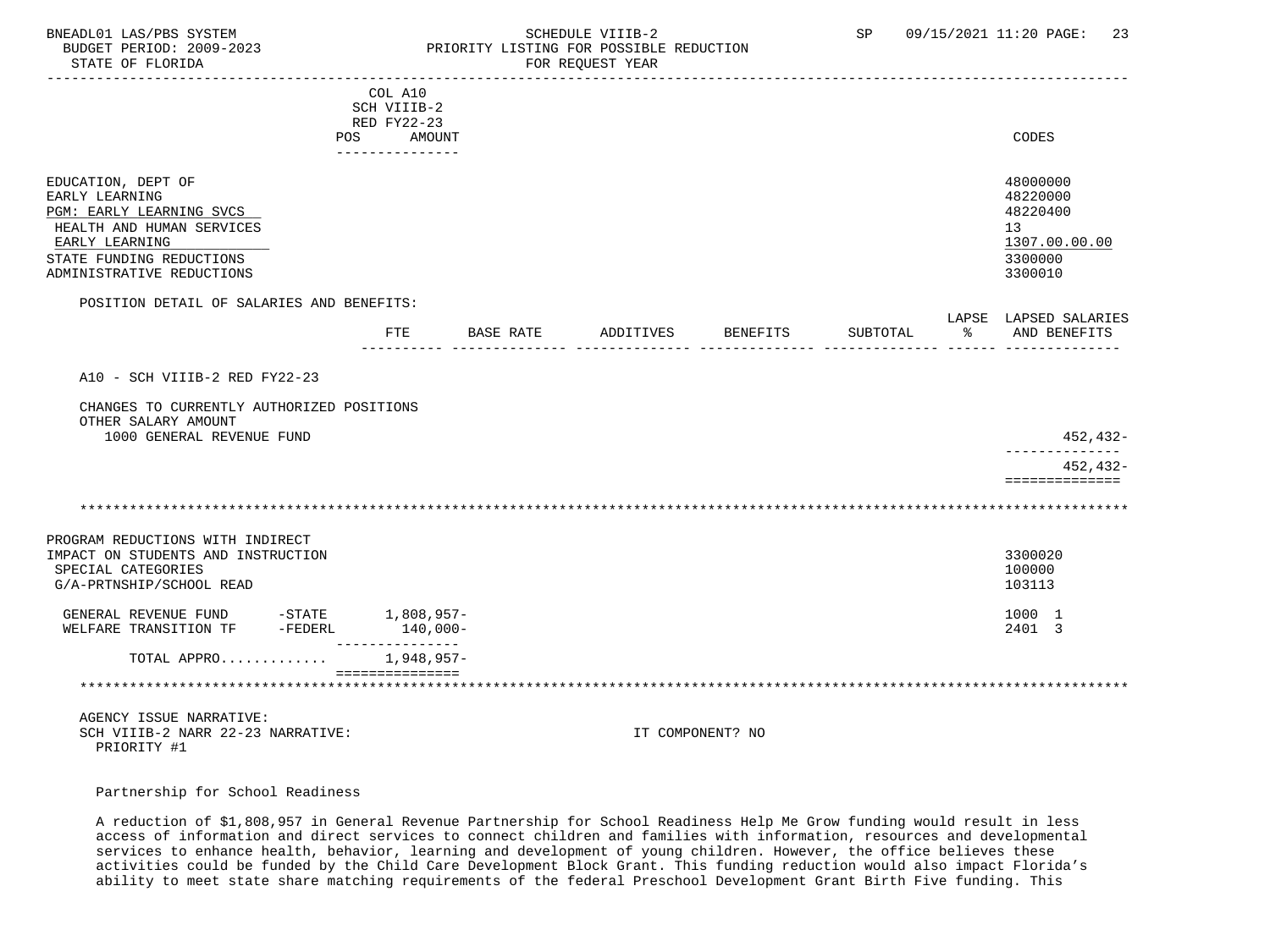# BNEADL01 LAS/PBS SYSTEM SCHEDULE VIIIB-2 SCHEDULE VIIIB-2 SP 09/15/2021 11:20 PAGE: 24 PRIORITY LISTING FOR POSSIBLE REDUCTION STATE OF FLORIDA FOR REQUEST YEAR FOR REQUEST YEAR

-----------------------------------------------------------------------------------------------------------------------------------

|     | COL A10         |  |       |
|-----|-----------------|--|-------|
|     | SCH VIIIB-2     |  |       |
|     | RED FY22-23     |  |       |
| POS | AMOUNT          |  | CODES |
|     | --------------- |  |       |
|     |                 |  |       |
|     |                 |  | .     |

| EDUCATION, DEPT OF                 | 48000000      |
|------------------------------------|---------------|
|                                    |               |
| EARLY LEARNING                     | 48220000      |
| PGM: EARLY LEARNING SVCS           | 48220400      |
| HEALTH AND HUMAN SERVICES          | 13            |
| EARLY LEARNING                     | 1307.00.00.00 |
| STATE FUNDING REDUCTIONS           | 3300000       |
| PROGRAM REDUCTIONS WITH INDIRECT   |               |
| IMPACT ON STUDENTS AND INSTRUCTION | 3300020       |

reduction would hold harmless the core mission of the Office of Early Learning direct services for children.

PRIORITY #3

## Partnership for School Readiness

 A reduction of \$140,000 in Welfare Transition Trust Fund Partnership for School Readiness Help Me Grow funding would result in less access of information and direct services to connect children and families with information, resources and developmental services to enhance health, behavior, learning and development of young children. However, the office believes these activities could be funded by the Child Care Development Block Grant. This funding reduction would also impact Florida's ability to meet state share matching requirements of the federal Preschool Development Grant Birth Five funding. This reduction would hold harmless the core mission of the Office of Early Learning direct services for children.

| PROGRAM REDUCTIONS WITH DIRECT                                                     |                   |                                              |                             |
|------------------------------------------------------------------------------------|-------------------|----------------------------------------------|-----------------------------|
| IMPACT ON STUDENTS AND INSTRUCTION<br>SPECIAL CATEGORIES<br>G/A - SCHOOL READINESS |                   |                                              | 3300030<br>100000<br>103114 |
| GENERAL REVENUE FUND<br>WELFARE TRANSITION TF                                      | -STATE<br>-FEDERL | 13,988,242-<br>9,411,243-<br>--------------- | 1000 1<br>2401 3            |
| TOTAL APPRO                                                                        |                   | 23,399,485-<br>===============               |                             |
| G/A-ERLY LRNG STAND/ACCBTY                                                         |                   |                                              | 103148                      |
| GENERAL REVENUE FUND                                                               | $-$ STATE         | 157,711-<br>==============                   | 1000 1                      |
| G/A-VOLUNTARY PRE-K PROG                                                           |                   |                                              | 107007                      |
| GENERAL REVENUE FUND                                                               | $-$ STATE         | 39,536,068-<br>===============               | 1000 1                      |
|                                                                                    |                   |                                              |                             |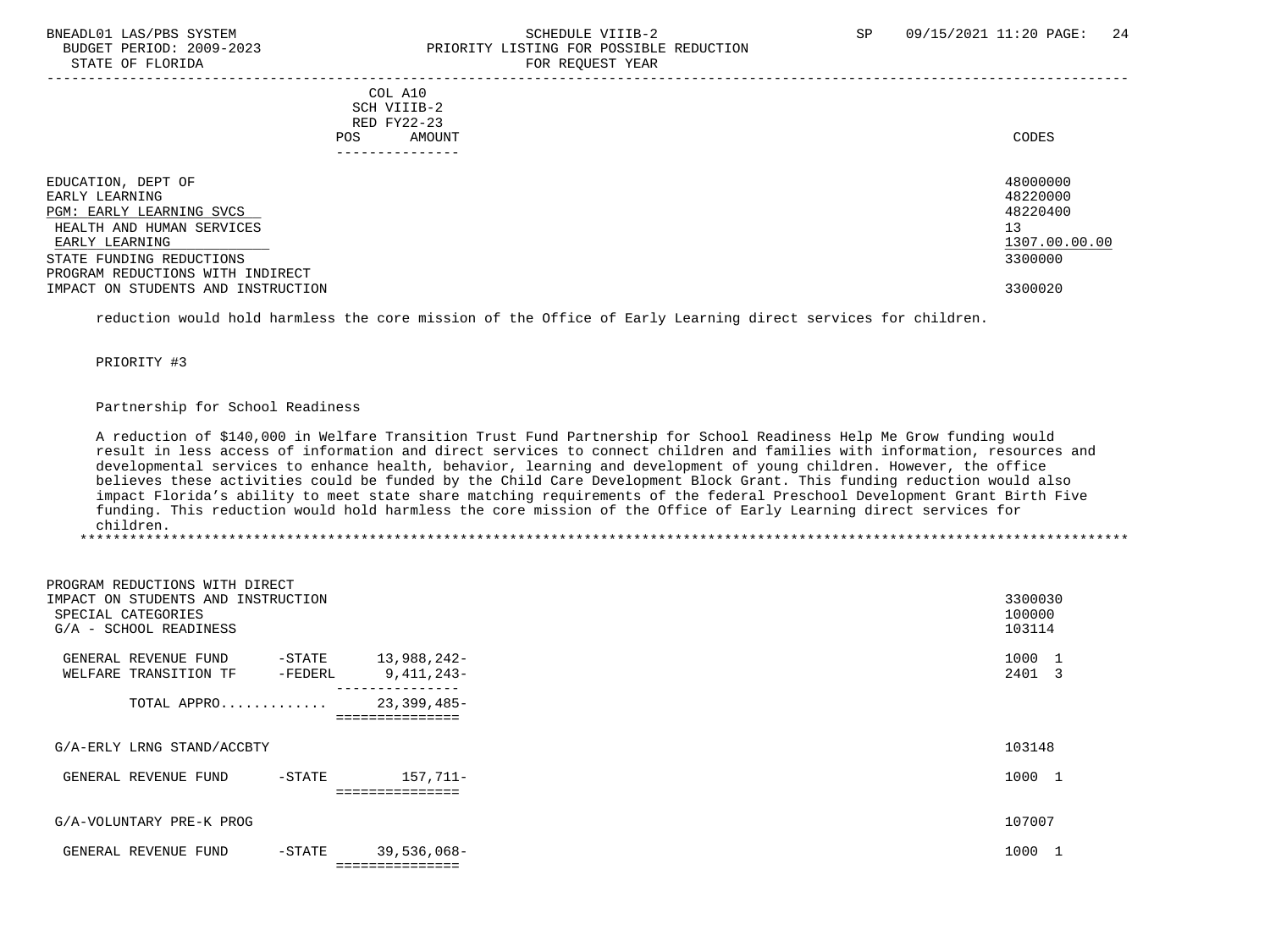# BNEADL01 LAS/PBS SYSTEM SCHEDULE VIIIB-2 SCHEDULE VIIIB-2 SP 09/15/2021 11:20 PAGE: 25 BUDGET PERIOD: 2009-2023 PRIORITY LISTING FOR POSSIBLE REDUCTION STATE OF FLORIDA FOR REQUEST YEAR FOR REQUEST THAT THE REDUCT OF STATE OF STATE OF STATE OF STATE OF STATE OF STATE OF STATE OF STATE OF STATE OF STATE OF STATE OF STATE OF STATE OF STATE OF STATE OF STATE OF STATE OF STAT

| COL A10<br>SCH VIIIB-2<br>RED FY22-23<br>AMOUNT<br>POS<br>---------------                                                                                                                                           | CODES                                                                         |
|---------------------------------------------------------------------------------------------------------------------------------------------------------------------------------------------------------------------|-------------------------------------------------------------------------------|
| EDUCATION, DEPT OF<br>EARLY LEARNING<br>PGM: EARLY LEARNING SVCS<br>HEALTH AND HUMAN SERVICES<br>EARLY LEARNING<br>STATE FUNDING REDUCTIONS<br>PROGRAM REDUCTIONS WITH DIRECT<br>IMPACT ON STUDENTS AND INSTRUCTION | 48000000<br>48220000<br>48220400<br>13<br>1307.00.00.00<br>3300000<br>3300030 |
| TOTAL: PROGRAM REDUCTIONS WITH DIRECT<br>IMPACT ON STUDENTS AND INSTRUCTION<br>63,093,264-<br>TOTAL ISSUE                                                                                                           | 3300030                                                                       |
| AGENCY ISSUE NARRATIVE:                                                                                                                                                                                             |                                                                               |

SCH VIIIB-2 NARR 22-23 NARRATIVE: IT COMPONENT? NO PRIORITY #3

Grants and Aids - School Readiness Services

 A reduction of School Readiness Services category of \$23,399,485 consisting of \$13,988,242 in General Revenue and \$9,411,243 in Welfare Transition Trust Fund would result in reduced enrollments and direct child care services for children in the School Readiness program. In addition, since this General Revenue is used towards meeting the Child Care Development Trust Fund matching grant requirements, this reduction to GR would also result in additional children that could not be served in the School Readiness program. This GR reduction may also impact the state's ability to meet the federal CCDF and Temporary Assistance for Needy Families (TANF) Maintenance of Effort (MOE) requirements since this GR appropriation is also used towards meeting these requirements.

PRIORITY #3

Grants and Aids - Early Learning Standards and Accountability

 A reduction in the Early Learning Standards and Accountability category of \$157,711 in General Revenue for the Early Learning Standards and Accountability would reduce the ability to support Voluntary Prekindergarten Program (VPK) providers to improve student outcomes to meet the minimum VPK provider Kindergarten Readiness Rates. These funds support seven VPK regional facilitators who provide direct services/training to VPK providers, creation of new online course for VPK teachers and a readiness rate website and the calculation of the school readiness rate. This reduction would severely limit the core mission of the Office of Early Learning direct services for children and the ability to deliver the constitutionally required VPK Program.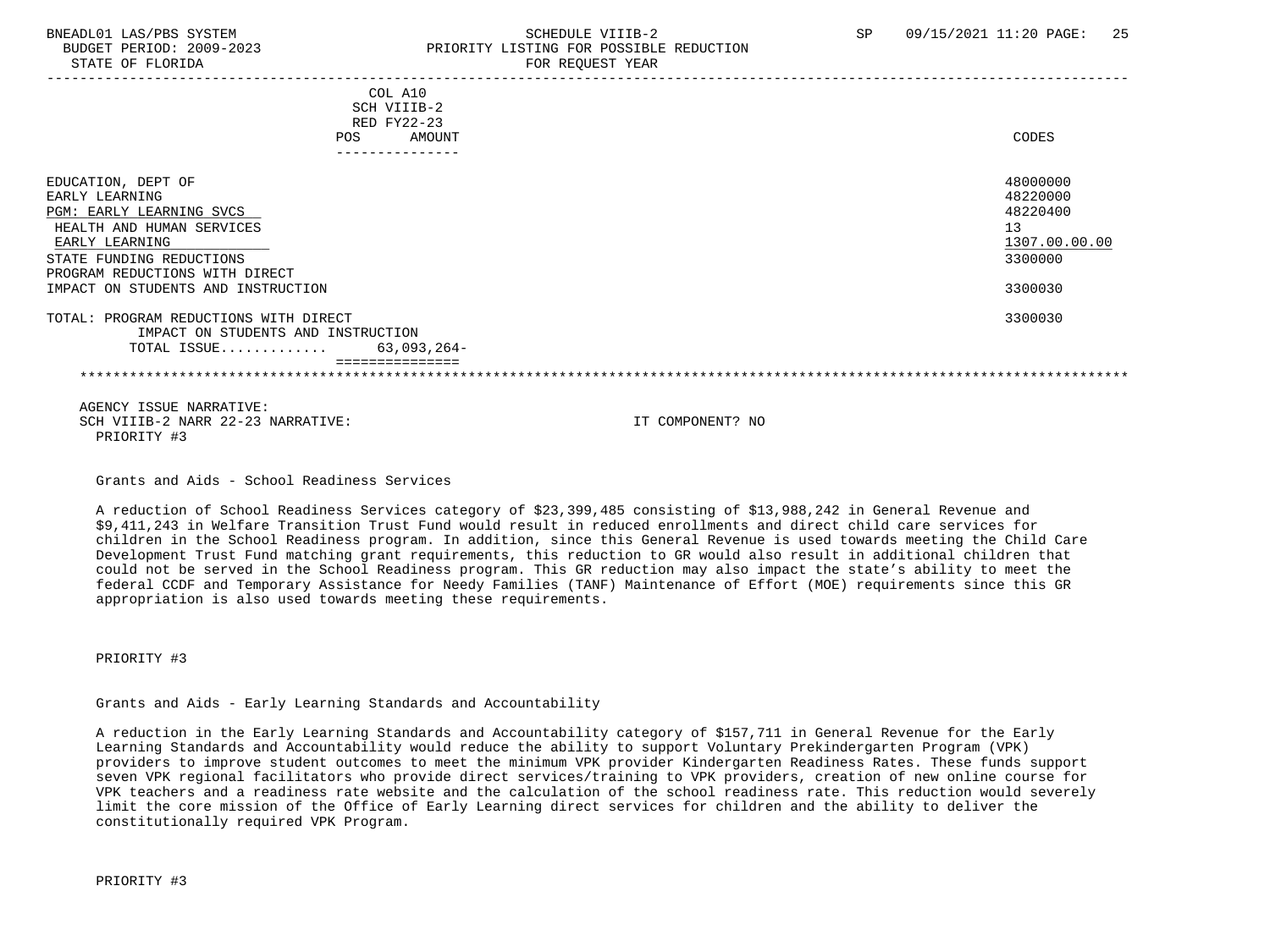STATE OF FLORIDA

# BNEADL01 LAS/PBS SYSTEM SCHEDULE VIIIB-2 SEREDUCTION SCHEDULE VIIIB-2 SP 09/15/2021 11:20 PAGE: 26 PRIORITY LISTING FOR POSSIBLE REDUCTION<br>FOR REOUEST YEAR

|                                                                                                                                                                                                                     | - --- --- <u>-</u> ---- - -----                                         |                                                                               |
|---------------------------------------------------------------------------------------------------------------------------------------------------------------------------------------------------------------------|-------------------------------------------------------------------------|-------------------------------------------------------------------------------|
|                                                                                                                                                                                                                     | COL A10<br>SCH VIIIB-2<br>RED FY22-23<br>AMOUNT<br>POS<br>------------- | CODES                                                                         |
| EDUCATION, DEPT OF<br>EARLY LEARNING<br>PGM: EARLY LEARNING SVCS<br>HEALTH AND HUMAN SERVICES<br>EARLY LEARNING<br>STATE FUNDING REDUCTIONS<br>PROGRAM REDUCTIONS WITH DIRECT<br>IMPACT ON STUDENTS AND INSTRUCTION |                                                                         | 48000000<br>48220000<br>48220400<br>13<br>1307.00.00.00<br>3300000<br>3300030 |

Grants and Aids - Voluntary Prekindergarten Program

 A reduction in the Voluntary Prekindergarten Program category of \$39,536,068 in General Revenue would result in a direct impact of reduced enrollment to the Voluntary Prekindergarten (VPK) program. This reduction of service to enrollment in the program would be in addition to a forecasted growth of students for the 2022-23 fiscal year. \*\*\*\*\*\*\*\*\*\*\*\*\*\*\*\*\*\*\*\*\*\*\*\*\*\*\*\*\*\*\*\*\*\*\*\*\*\*\*\*\*\*\*\*\*\*\*\*\*\*\*\*\*\*\*\*\*\*\*\*\*\*\*\*\*\*\*\*\*\*\*\*\*\*\*\*\*\*\*\*\*\*\*\*\*\*\*\*\*\*\*\*\*\*\*\*\*\*\*\*\*\*\*\*\*\*\*\*\*\*\*\*\*\*\*\*\*\*\*\*\*\*\*\*\*\*\*

| TOTAL PROG COMP       | 65,793,276- |  |
|-----------------------|-------------|--|
|                       |             |  |
| TRUST FUNDS           | 9,577,759-  |  |
| GENERAL REVENUE FUND  | 56,215,517– |  |
| BY FUND TYPE          |             |  |
| TOTAL: EARLY LEARNING |             |  |
|                       |             |  |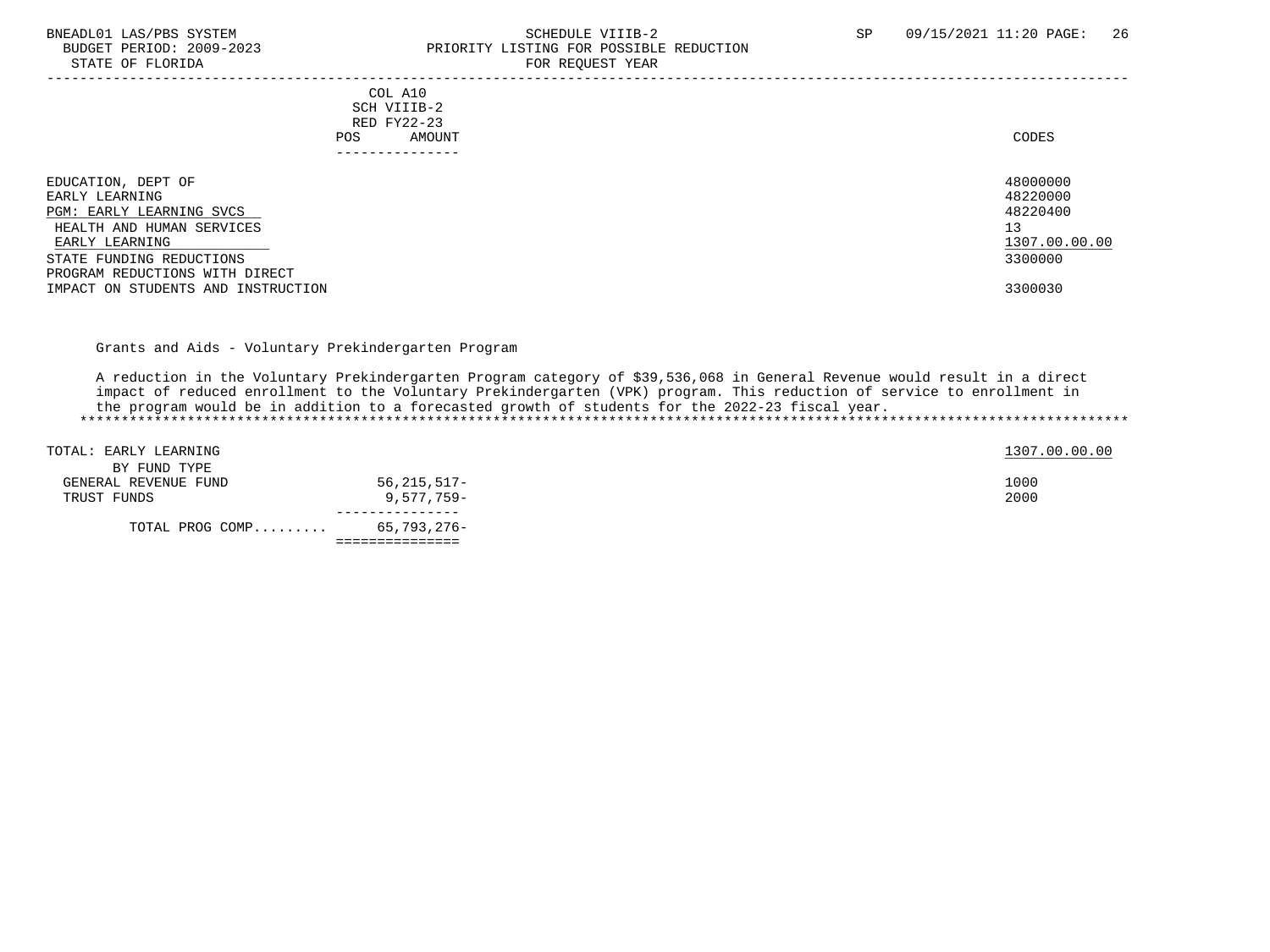# BNEADL01 LAS/PBS SYSTEM SCHEDULE VIIIB-2 SCHEDULE VIIIB-2 SP 09/15/2021 11:20 PAGE: 27 BUDGET PERIOD: 2009-2023 PRIORITY LISTING FOR POSSIBLE REDUCTION<br>STATE OF FLORIDA PRIORICE TOR REOUEST YEAR FOR REQUEST YEAR

|                                                  |     | COL A10<br>SCH VIIIB-2<br>RED FY22-23 |                  |               |
|--------------------------------------------------|-----|---------------------------------------|------------------|---------------|
|                                                  | POS | AMOUNT                                |                  | CODES         |
|                                                  |     | ---------------                       |                  |               |
| EDUCATION, DEPT OF                               |     |                                       |                  | 48000000      |
| PUBLIC SCHOOLS, DIV OF                           |     |                                       |                  | 48250000      |
| PGM: STATE GRANTS/K12-FEFP                       |     |                                       |                  | 48250300      |
| EDUCATION                                        |     |                                       |                  | 0.3           |
| ELEMENTARY & SECONDARY ED                        |     |                                       |                  | 0304.00.00.00 |
| STATE FUNDING REDUCTIONS                         |     |                                       |                  | 3300000       |
| PROGRAM REDUCTIONS WITH DIRECT                   |     |                                       |                  |               |
| IMPACT ON STUDENTS AND INSTRUCTION               |     |                                       |                  | 3300030       |
| AID TO LOCAL GOVERNMENTS                         |     |                                       |                  | 050000        |
| G/A-FL ED FINANCE PROGRAM                        |     |                                       |                  | 050560        |
|                                                  |     |                                       |                  |               |
| GENERAL REVENUE FUND -STATE 936,175,977-         |     |                                       |                  | 1000 1        |
| EDUCATIONAL ENHANCEMENT TF-STATE 35,948,623-     |     |                                       |                  | 2178 1        |
| STATE SCHOOL TF FIND - STATE                     |     | 8,203,890-                            |                  | 2543 1        |
| TOTAL APPRO 980,328,490-                         |     |                                       |                  |               |
|                                                  |     |                                       |                  |               |
|                                                  |     |                                       |                  |               |
|                                                  |     |                                       |                  |               |
| AGENCY ISSUE NARRATIVE:                          |     |                                       |                  |               |
| SCH VIIIB-2 NARR 22-23 NARRATIVE:<br>Priority #3 |     |                                       | IT COMPONENT? NO |               |
|                                                  |     |                                       |                  |               |

G/A-Florida Education Finance Program (FEFP)

 A reduction to the Florida Education Finance Program (FEFP) of \$980,328,490 comprised of \$936,175,977 in General Revenue, \$35,948,623 in Education Enhancement Trust Fund funds and \$8,203,890 in State School Trust Fund funds. This will result in a reduction of funds for funding the operating costs of school districts and the foundation for financing Florida's K-12 education programs. These reductions will have a direct impact on students and instruction with significant reductions to classroom services, programs, and course offerings; reductions in classroom support services; reduced salaries and wages; and position eliminations. This reduction will result in a reduction of per student funding of approximately \$327. \*\*\*\*\*\*\*\*\*\*\*\*\*\*\*\*\*\*\*\*\*\*\*\*\*\*\*\*\*\*\*\*\*\*\*\*\*\*\*\*\*\*\*\*\*\*\*\*\*\*\*\*\*\*\*\*\*\*\*\*\*\*\*\*\*\*\*\*\*\*\*\*\*\*\*\*\*\*\*\*\*\*\*\*\*\*\*\*\*\*\*\*\*\*\*\*\*\*\*\*\*\*\*\*\*\*\*\*\*\*\*\*\*\*\*\*\*\*\*\*\*\*\*\*\*\*\*

TOTAL: ELEMENTARY & SECONDARY ED 600.00 CONDARY ED 600.00 CONTROLL: ELEMENTARY & SECONDARY ED BY FUND TYPE GENERAL REVENUE FUND 936,175,977-<br>TRUST FUNDS 1000 936,175,977- 1000 936,175,977- TRUST FUNDS 44,152,513- 2000 --------------- TOTAL PROG COMP......... 980,328,490- ===============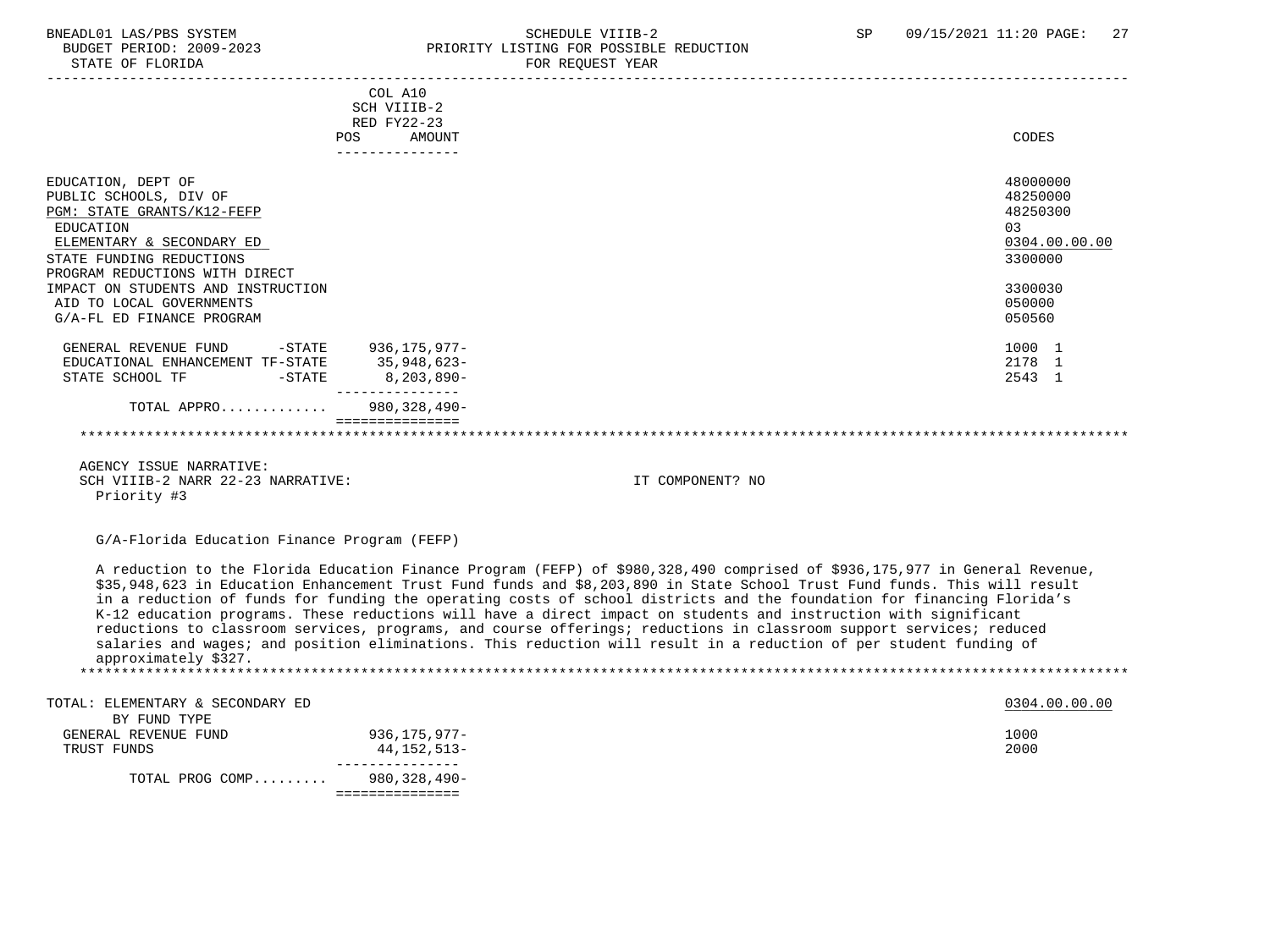# BNEADL01 LAS/PBS SYSTEM SCHEDULE VIIIB-2 SEREDUCTION SCHEDULE VIIIB-2 SP 09/15/2021 11:20 PAGE: 28 BUDGET PERIOD: 2009-2023 PRIORITY LISTING FOR POSSIBLE REDUCTION<br>STATE OF FLORIDA FOR REQUEST YEAR

|                                                                                                                                                                                                                                   | COL A10<br>SCH VIIIB-2<br>RED FY22-23 |                                                                                                   |
|-----------------------------------------------------------------------------------------------------------------------------------------------------------------------------------------------------------------------------------|---------------------------------------|---------------------------------------------------------------------------------------------------|
|                                                                                                                                                                                                                                   | AMOUNT<br>POS<br>---------------      | CODES                                                                                             |
| EDUCATION, DEPT OF<br>PUBLIC SCHOOLS, DIV OF<br>PGM: ST GRANT/K12-NON FEFP<br>EDUCATION<br>ELEMENTARY & SECONDARY ED<br>STATE FUNDING REDUCTIONS<br>ADMINISTRATIVE REDUCTIONS<br>SPECIAL CATEGORIES<br>G/A-SCH DIST MAT GRANT PRG |                                       | 48000000<br>48250000<br>48250400<br>03<br>0304.00.00.00<br>3300000<br>3300010<br>100000<br>101447 |
| $-STATE$<br>GENERAL REVENUE FUND                                                                                                                                                                                                  | $5,000,000 -$<br>===============      | 1000 1                                                                                            |
| EDUCATOR/LIAB INSURANCE                                                                                                                                                                                                           |                                       | 102111                                                                                            |
| GENERAL REVENUE FUND                                                                                                                                                                                                              | -STATE 908,000-<br>===============    | 1000 1                                                                                            |
| G/A-REG ED CONSORTIUM SVCS                                                                                                                                                                                                        |                                       | 103638                                                                                            |
| GENERAL REVENUE FUND<br>$-$ STATE                                                                                                                                                                                                 | $1,750,000 -$<br>===============      | 1000 1                                                                                            |
| G/A-SCHOOL/INSTRUCT ENHANC                                                                                                                                                                                                        |                                       | 104052                                                                                            |
| GENERAL REVENUE FUND                                                                                                                                                                                                              | -STATE 10,029,917-<br>=============== | 1000 1                                                                                            |
| TOTAL: ADMINISTRATIVE REDUCTIONS<br>TOTAL ISSUE                                                                                                                                                                                   | 17,687,917-                           | 3300010                                                                                           |
|                                                                                                                                                                                                                                   | essessessessess                       |                                                                                                   |
| AGENCY ISSUE NARRATIVE:                                                                                                                                                                                                           |                                       |                                                                                                   |

SCH VIIIB-2 NARR 22-23 NARRATIVE: IT COMPONENT? NO PRIORITY #1

G/A-School District Education Foundation Matching Grants Program

 An elimination of the School District Education Foundation Matching Grants Program of \$5,000,000 in General Revenue will eliminate funding to provide challenge grants to public school district education foundations for programs that serve low-performing students, support teacher recruitment and retention efforts, or provide technical career education and/or literacy education.

PRIORITY #1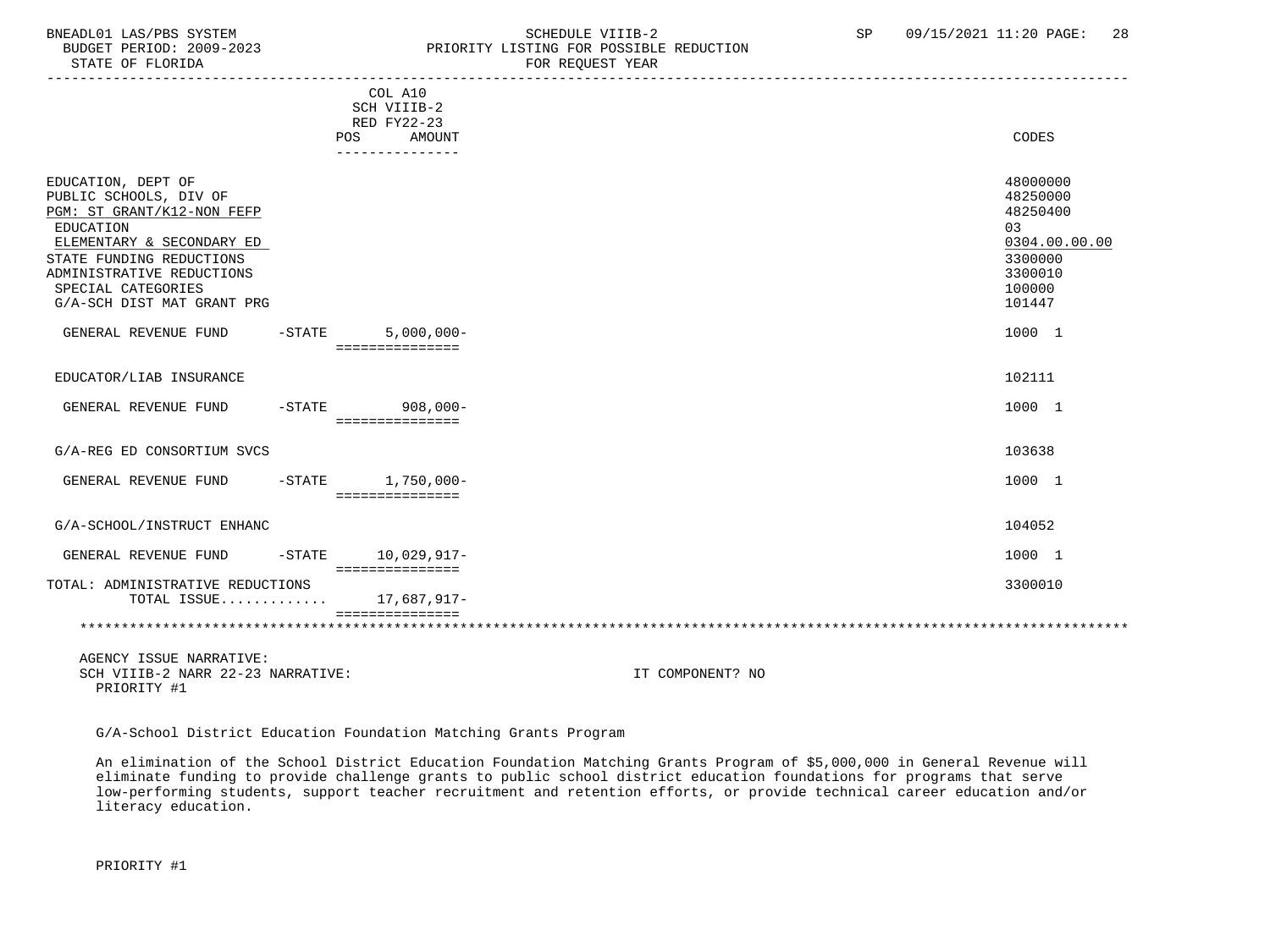# BNEADL01 LAS/PBS SYSTEM SCHEDULE VIIIB-2 SCHEDULE VIIIB-2 SP 09/15/2021 11:20 PAGE: 29 BUDGET PERIOD: 2009-2023 PRIORITY LISTING FOR POSSIBLE REDUCTION STATE OF FLORIDA FOR STATE OF  $\sim$  FOR REQUEST YEAR

-----------------------------------------------------------------------------------------------------------------------------------

 COL A10 SCH VIIIB-2 RED FY22-23 POS AMOUNT NOTES AND AND A RESERVE AND A RESERVE AND LODGED AND LODGED AND LODGED AND LODGED AND LODGED AND LODGED AT A LODGED AND LODGED AT A LODGED AND LODGED AT A LODGED AND LODGED AT A LODGED AND LODGED AT A LODGED AND ---------------

EDUCATION, DEPT OF 480000000<br>PUBLIC SCHOOLS. DIV OF 48250000 PUBLIC SCHOOLS, DIV OF 48250000<br>PGM: ST GRANT/K12-NON FEFP 48250400  $PGM: ST GRANT/K12-NON FEFF$  EDUCATION 03 ELEMENTARY & SECONDARY ED 0304.00.00.00 \_\_\_\_\_\_\_\_\_\_\_\_\_\_\_\_\_\_\_\_\_\_\_\_\_\_ \_\_\_\_\_\_\_\_\_\_\_\_\_ STATE FUNDING REDUCTIONS ADMINISTRATIVE REDUCTIONS 3300010

#### Educator Liability Insurance

 An elimination of Educator Liability Insurance of \$908,000 in General Revenue will eliminate the ability to provide full-time instructional personnel with liability insurance benefits for potential monetary damages and costs of defending actions resulting from claims made against the instructional personnel arising out of occurrences in the course of activities within the instructional personnel's professional capacity.

PRIORITY #1

Regional Education Consortium Services

 An elimination of the Regional Education Consortium Services of \$1,750,000 in General Revenue will eliminate delivery of education services to small and rural districts for which the goal is to improve student achievement through technical assistance and school improvement strategies.

PRIORITY #1

G/A-School and Instructional Enhancements

 An elimination of School and Instructional Enhancements of \$10,029,917 in General Revenue will eliminate funds available for programs such as the African American History Task Force, AMIKids, Early Childhood Music Education Incentive Pilot Program, Holocaust Task Force, Florida Holocaust Museum, Girl Scouts of Florida, Holocaust Memorial Miami Beach, State Science and Engineering Fair of Florida and YMCA Youth in Government. \*\*\*\*\*\*\*\*\*\*\*\*\*\*\*\*\*\*\*\*\*\*\*\*\*\*\*\*\*\*\*\*\*\*\*\*\*\*\*\*\*\*\*\*\*\*\*\*\*\*\*\*\*\*\*\*\*\*\*\*\*\*\*\*\*\*\*\*\*\*\*\*\*\*\*\*\*\*\*\*\*\*\*\*\*\*\*\*\*\*\*\*\*\*\*\*\*\*\*\*\*\*\*\*\*\*\*\*\*\*\*\*\*\*\*\*\*\*\*\*\*\*\*\*\*\*\*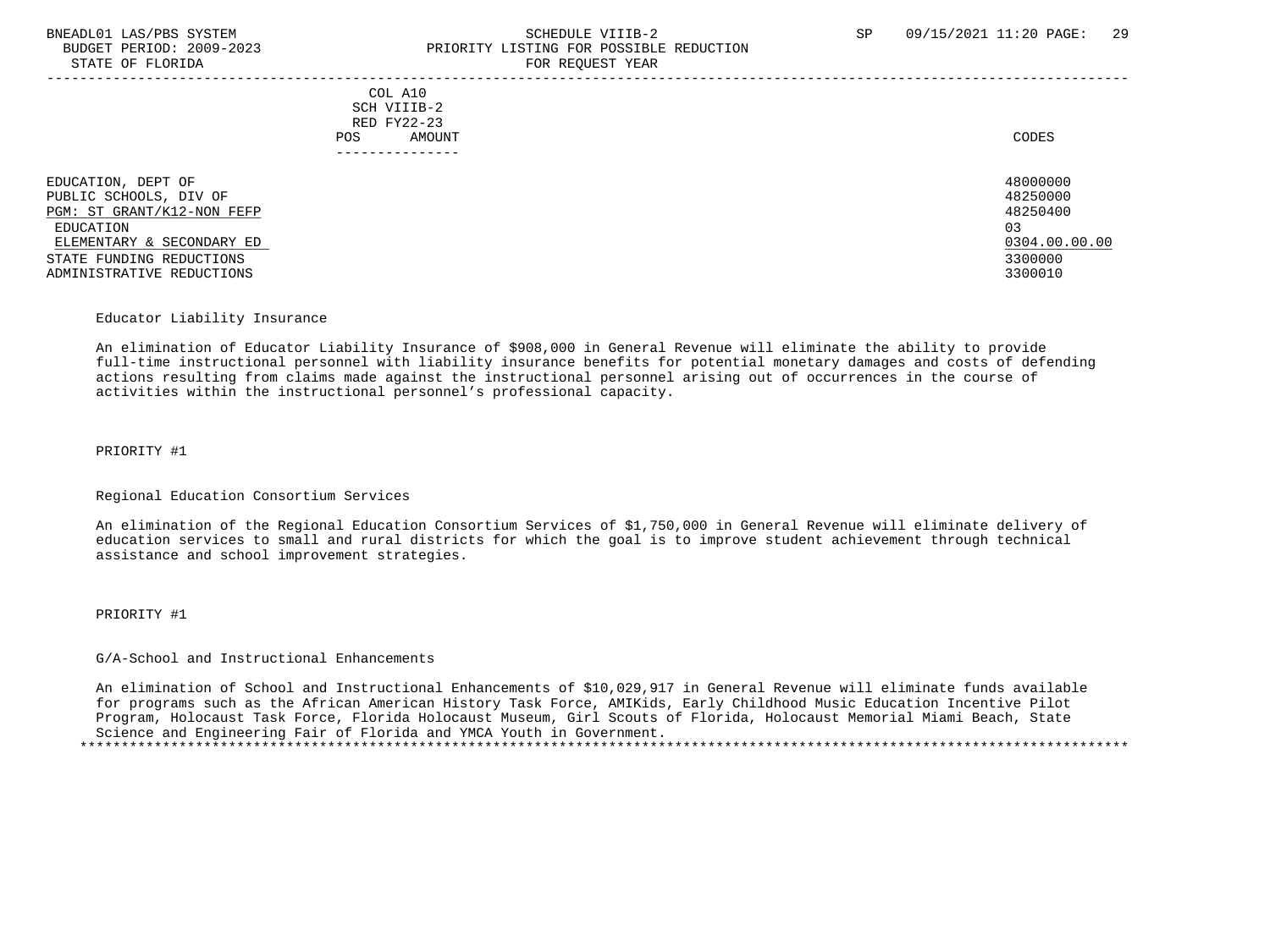# BNEADL01 LAS/PBS SYSTEM SCHEDULE VIIIB-2 SP 09/15/2021 11:20 PAGE: 30 BUDGET PERIOD: 2009-2023 PRIORITY LISTING FOR POSSIBLE REDUCTION FOR REOUEST YEAR

|                                                                                                                                                                                                                                                                                | <b>POS</b> | COL A10<br>SCH VIIIB-2<br>RED FY22-23<br>AMOUNT<br>--------------- |                                                                                                                                                                                                                                                         | CODES                                                                                             |
|--------------------------------------------------------------------------------------------------------------------------------------------------------------------------------------------------------------------------------------------------------------------------------|------------|--------------------------------------------------------------------|---------------------------------------------------------------------------------------------------------------------------------------------------------------------------------------------------------------------------------------------------------|---------------------------------------------------------------------------------------------------|
| EDUCATION, DEPT OF<br>PUBLIC SCHOOLS, DIV OF<br>PGM: ST GRANT/K12-NON FEFP<br>EDUCATION<br>ELEMENTARY & SECONDARY ED<br>STATE FUNDING REDUCTIONS<br>PROGRAM REDUCTIONS WITH INDIRECT<br>IMPACT ON STUDENTS AND INSTRUCTION<br>SPECIAL CATEGORIES<br>G/A-STRAT STWD INITIATIVES |            |                                                                    |                                                                                                                                                                                                                                                         | 48000000<br>48250000<br>48250400<br>03<br>0304.00.00.00<br>3300000<br>3300020<br>100000<br>104026 |
| GENERAL REVENUE FUND                                                                                                                                                                                                                                                           | $-STATE$   | $597, 117 -$                                                       |                                                                                                                                                                                                                                                         | 1000 1                                                                                            |
|                                                                                                                                                                                                                                                                                |            | ===============                                                    |                                                                                                                                                                                                                                                         |                                                                                                   |
|                                                                                                                                                                                                                                                                                |            |                                                                    |                                                                                                                                                                                                                                                         |                                                                                                   |
| AGENCY ISSUE NARRATIVE:<br>SCH VIIIB-2 NARR 22-23 NARRATIVE:<br>PRIORITY #2                                                                                                                                                                                                    |            |                                                                    | IT COMPONENT? NO                                                                                                                                                                                                                                        |                                                                                                   |
| Strategic Statewide Initiatives<br>Intensive Reading Initiative Pilot.                                                                                                                                                                                                         |            |                                                                    | A reduction to Strategic Statewide Initiatives of \$597,117 in General Revenue will reduce the amount of funding available<br>for the Florida Safe Schools assessment Tool, Centralized Data Repository and Analytics Resources and the School District |                                                                                                   |
| PROGRAM REDUCTIONS WITH DIRECT<br>IMPACT ON STUDENTS AND INSTRUCTION<br>AID TO LOCAL GOVERNMENTS<br>G/A-GUARDIAN PROGRAM                                                                                                                                                       |            |                                                                    |                                                                                                                                                                                                                                                         | 3300030<br>050000<br>050550                                                                       |
| GENERAL REVENUE FUND                                                                                                                                                                                                                                                           | $-$ STATE  | 628,989-<br>===============                                        |                                                                                                                                                                                                                                                         | 1000 1                                                                                            |
| SPECIAL CATEGORIES<br>G/A-ASST/LOW PERF SCHOOLS                                                                                                                                                                                                                                |            |                                                                    |                                                                                                                                                                                                                                                         | 100000<br>100291                                                                                  |
| GENERAL REVENUE FUND                                                                                                                                                                                                                                                           | $-$ STATE  | 387,070-<br>===============                                        |                                                                                                                                                                                                                                                         | 1000 1                                                                                            |
| G/A-TAKE STOCK IN CHILDREN                                                                                                                                                                                                                                                     |            |                                                                    |                                                                                                                                                                                                                                                         | 100292                                                                                            |
| GENERAL REVENUE FUND                                                                                                                                                                                                                                                           | $-STATE$   | $592,700-$<br>===============                                      |                                                                                                                                                                                                                                                         | 1000 1                                                                                            |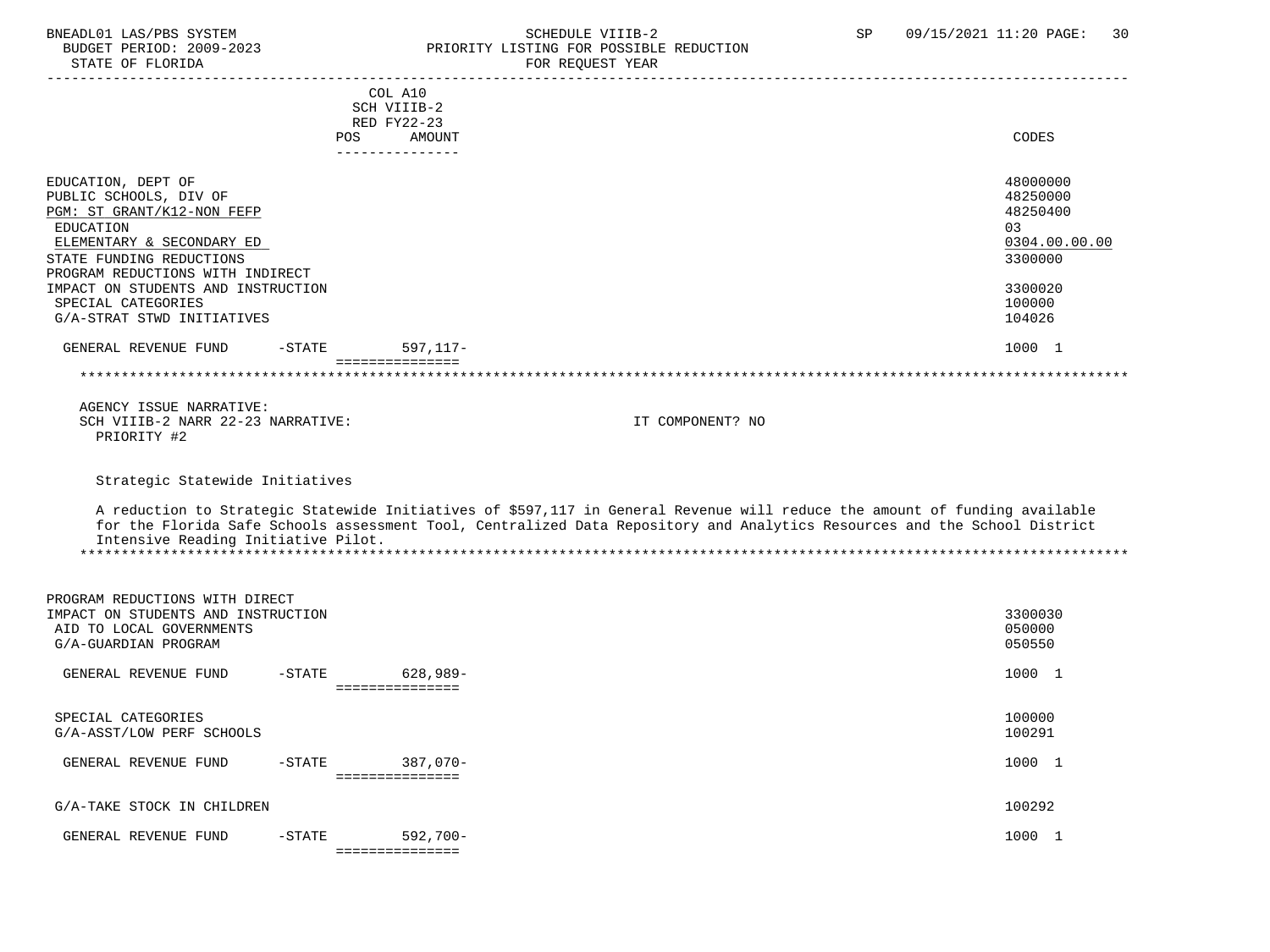# BNEADL01 LAS/PBS SYSTEM SCHEDULE VIIIB-2 SCHEDULE VIIIB-2 SP 09/15/2021 11:20 PAGE: 31 BUDGET PERIOD: 2009-2023 PRIORITY LISTING FOR POSSIBLE REDUCTION<br>FOR REQUEST YEAR FOR REQUEST YEAR

|                                                                                                                                                                                                                          |                      | COL A10                                  |                                                                               |
|--------------------------------------------------------------------------------------------------------------------------------------------------------------------------------------------------------------------------|----------------------|------------------------------------------|-------------------------------------------------------------------------------|
|                                                                                                                                                                                                                          |                      | SCH VIIIB-2                              |                                                                               |
|                                                                                                                                                                                                                          |                      | RED FY22-23                              |                                                                               |
|                                                                                                                                                                                                                          |                      | POS AMOUNT<br>----------------           | CODES                                                                         |
| EDUCATION, DEPT OF<br>PUBLIC SCHOOLS, DIV OF<br>PGM: ST GRANT/K12-NON FEFP<br>EDUCATION<br>ELEMENTARY & SECONDARY ED<br>STATE FUNDING REDUCTIONS<br>PROGRAM REDUCTIONS WITH DIRECT<br>IMPACT ON STUDENTS AND INSTRUCTION |                      |                                          | 48000000<br>48250000<br>48250400<br>03<br>0304.00.00.00<br>3300000<br>3300030 |
| SPECIAL CATEGORIES                                                                                                                                                                                                       |                      |                                          | 100000                                                                        |
| G/A-MENTORING/STUDENT INIT                                                                                                                                                                                               |                      |                                          | 100295                                                                        |
| GENERAL REVENUE FUND                                                                                                                                                                                                     |                      | -STATE 812,651-<br>================      | 1000 1                                                                        |
|                                                                                                                                                                                                                          |                      |                                          |                                                                               |
| G/A-COLLEGE REACH OUT PROG                                                                                                                                                                                               |                      |                                          | 100485                                                                        |
| GENERAL REVENUE FUND                                                                                                                                                                                                     |                      | -STATE 96,767-<br>================       | 1000 1                                                                        |
| G/A-DIAGNOST/LEARN RES CTR                                                                                                                                                                                               |                      |                                          | 100952                                                                        |
| GENERAL REVENUE FUND                                                                                                                                                                                                     |                      | -STATE 270,000-<br>================      | 1000 1                                                                        |
| G/A-AUTISM PROGRAM                                                                                                                                                                                                       |                      |                                          | 103410                                                                        |
| GENERAL REVENUE FUND                                                                                                                                                                                                     |                      | -STATE 909,613-<br>================      | 1000 1                                                                        |
| TEACHER PROFESSIONAL DEV                                                                                                                                                                                                 |                      |                                          | 103774                                                                        |
| GENERAL REVENUE FUND                                                                                                                                                                                                     |                      | $-STATE$ 1,613,057-<br>- =============== | 1000 1                                                                        |
| $G/A$ - COM SCHL GRNT PRGM                                                                                                                                                                                               |                      |                                          | 104045                                                                        |
| GENERAL REVENUE FUND -STATE 694,845-                                                                                                                                                                                     |                      | ===============                          | 1000 1                                                                        |
| G/A-EXCEPTIONAL EDUCATION                                                                                                                                                                                                |                      |                                          | 104053                                                                        |
| GENERAL REVENUE FUND                                                                                                                                                                                                     | $-$ STATE            | $297,024-$<br>===============            | 1000 1                                                                        |
| FL SCH/DEAF & BLIND                                                                                                                                                                                                      |                      |                                          | 104166                                                                        |
| GENERAL REVENUE FUND<br>GRANTS AND DONATIONS TF                                                                                                                                                                          | $-STATE$<br>$-STATE$ | $5,141,290-$<br>$262,634-$               | 1000 1<br>2339 1                                                              |

---------------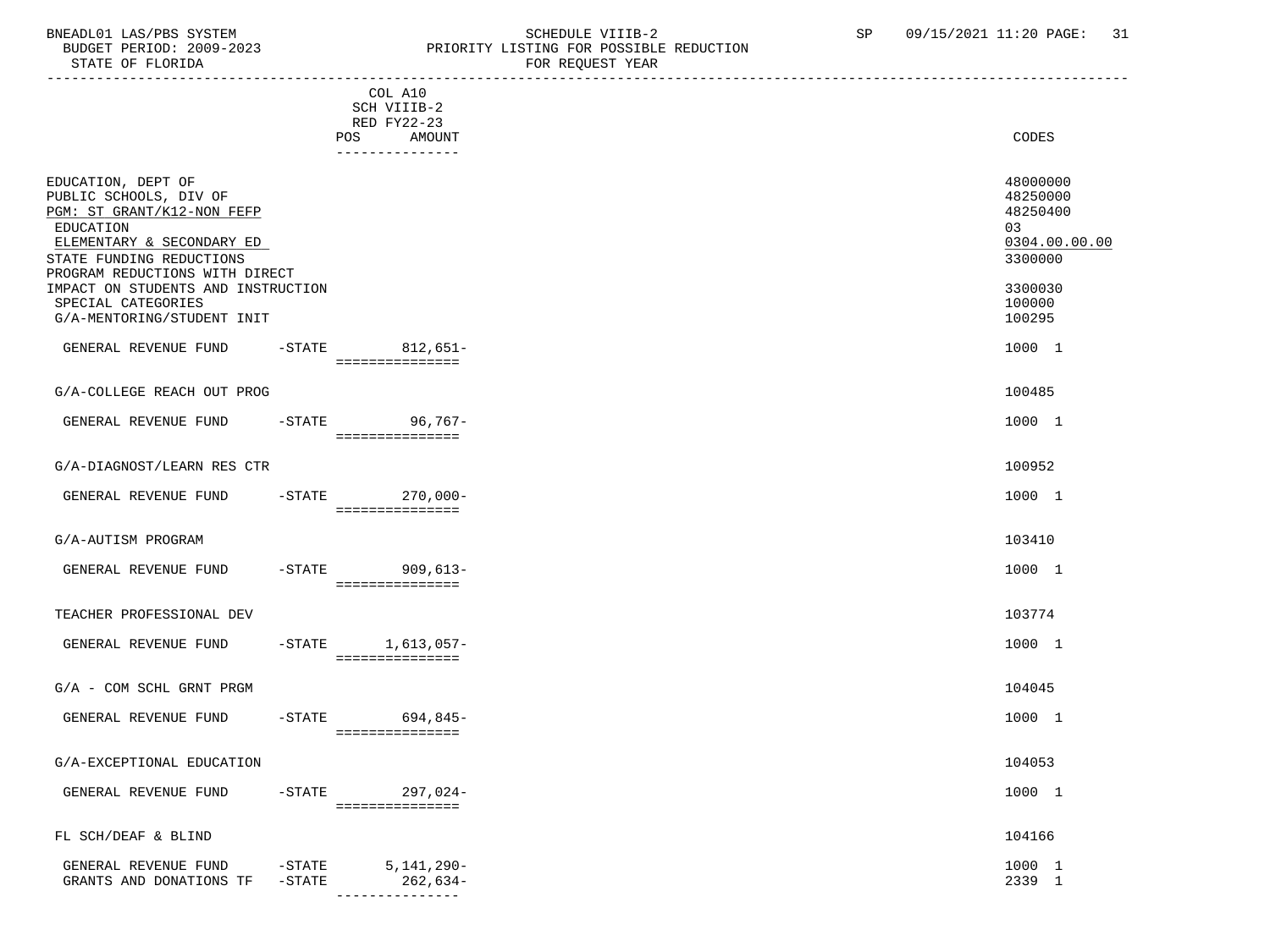BUDGET PERIOD: 2009-2023 PRIORITY LISTING FOR POSSIBLE REDUCTION STATE OF FLORIDA FOR REQUEST YEAR FOR REQUEST YEAR ----------------------------------------------------------------------------------------------------------------------------------- COL A10 SCH VIIIB-2 RED FY22-23 POS AMOUNT NOTES AND AND A RESERVE AND A RESERVE AND LODGED AND LODGED AND LODGED AND LODGED AND LODGED AND LODGED AT A LODGED AND LODGED AT A LODGED AND LODGED AT A LODGED AND LODGED AT A LODGED AND LODGED AT A LODGED AND --------------- EDUCATION, DEPT OF 48000000 PUBLIC SCHOOLS, DIV OF 48250000<br>PGM: ST GRANT/K12-NON FEFP 48250400 PGM: ST GRANT/K12-NON FEFP EDUCATION 03 ELEMENTARY & SECONDARY ED 0304.00.00.00 \_\_\_\_\_\_\_\_\_\_\_\_\_\_\_\_\_\_\_\_\_\_\_\_\_\_ \_\_\_\_\_\_\_\_\_\_\_\_\_ STATE FUNDING REDUCTIONS PROGRAM REDUCTIONS WITH DIRECT IMPACT ON STUDENTS AND INSTRUCTION 3300030<br>SPECIAL CATEGORIES 300000 SPECIAL CATEGORIES 100000 PHOTOS SERVICES AND SERVICES AND SERVICES AND SERVICES AND SERVICES AND SERVICES AND SERVICES AND SERVICES AND SERVICES AND SERVICES AND SERVICES AND SERVICES AND SERVICES AND SERVICE SERVICES AND FL SCH/DEAF & BLIND TOTAL APPRO............. 5,403,924- =============== TOTAL: PROGRAM REDUCTIONS WITH DIRECT 3300030 IMPACT ON STUDENTS AND INSTRUCTION TOTAL ISSUE............. 11,706,640- =============== \*\*\*\*\*\*\*\*\*\*\*\*\*\*\*\*\*\*\*\*\*\*\*\*\*\*\*\*\*\*\*\*\*\*\*\*\*\*\*\*\*\*\*\*\*\*\*\*\*\*\*\*\*\*\*\*\*\*\*\*\*\*\*\*\*\*\*\*\*\*\*\*\*\*\*\*\*\*\*\*\*\*\*\*\*\*\*\*\*\*\*\*\*\*\*\*\*\*\*\*\*\*\*\*\*\*\*\*\*\*\*\*\*\*\*\*\*\*\*\*\*\*\*\*\*\*\* AGENCY ISSUE NARRATIVE:

SCH VIIIB-2 NARR 22-23 NARRATIVE: IT COMPONENT? NO PRIORITY #3

G/A-The Coach Aaron Feis Guardian Program

 A reduction to The Coach Aaron Feis Guardian Program of \$628,989 in General Revenue will reduce the distribution of funds for screening and training related costs and stipends to school guardians who participate in the school guardian program.

PRIORITY #3

#### G/A-Assistance to Low Performing Schools

 A reduction to Assistance to Low Performing Schools of \$387,070 in General Revenue will reduce programs and services provided by the Florida Partnership for Minority and Under-represented Student Achievement. The partnership provides a coordinated series of programs, services, and activities geared to the specific needs of targeted students and teachers, and increases academic rigor in Florida's low performing middle and high schools.

PRIORITY #3

#### G/A-Take Stock in Children

A reduction to Take Stock in Children of \$592,700 in General Revenue will reduce funding to enhance and improve student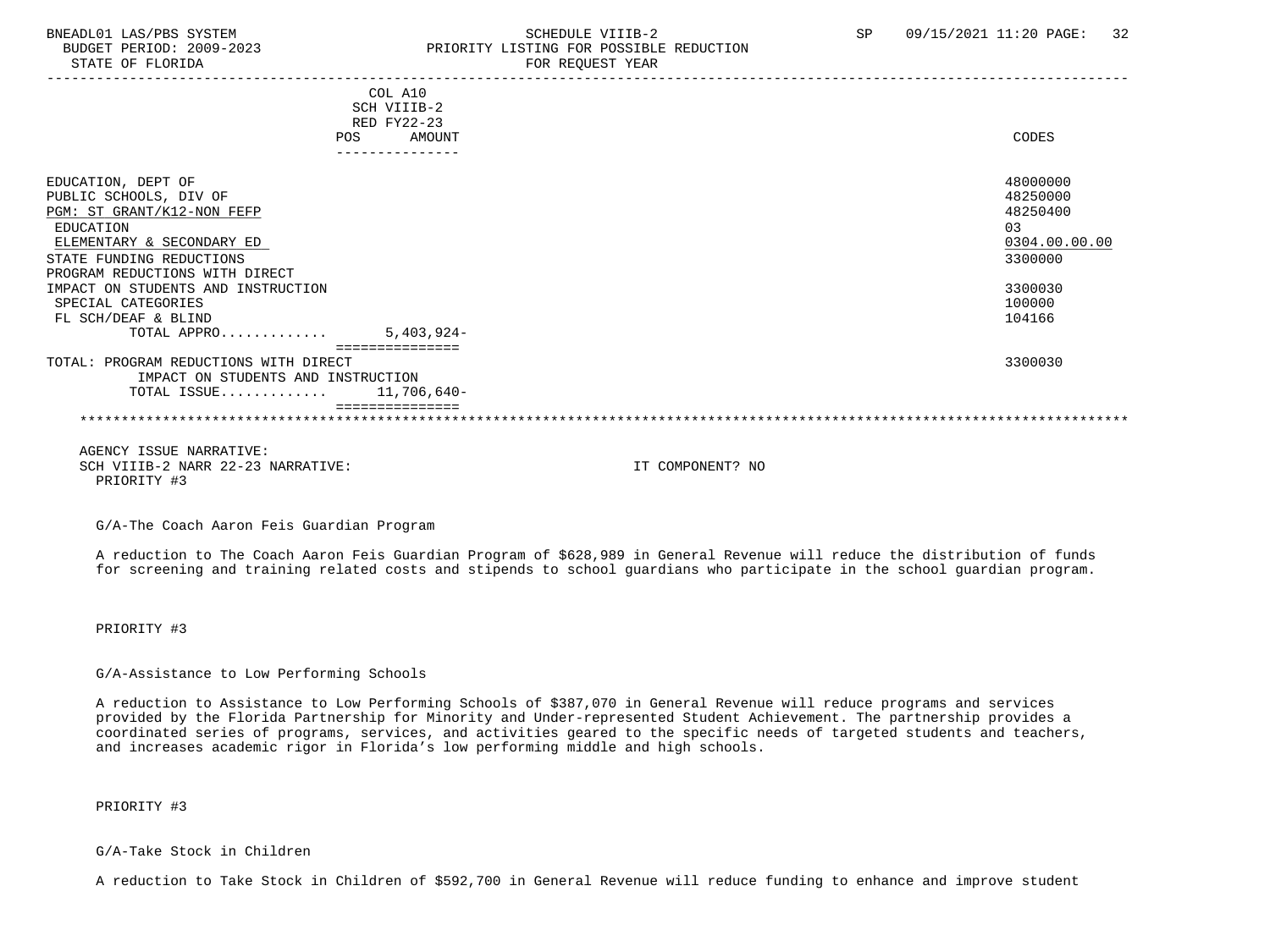# BNEADL01 LAS/PBS SYSTEM SCHEDULE VIIIB-2 SCHEDULE VIIIB-2 SP 09/15/2021 11:20 PAGE: 33 BUDGET PERIOD: 2009-2023 PRIORITY LISTING FOR POSSIBLE REDUCTION STATE OF FLORIDA FOR STATE OF  $\sim$  FOR REQUEST YEAR

-----------------------------------------------------------------------------------------------------------------------------------

 COL A10 SCH VIIIB-2 RED FY22-23<br>POS AMOUI POS AMOUNT NOTES AND AND A RESERVE AND A RESERVE AND LODGED AND LODGED AND LODGED AND LODGED AND LODGED AND LODGED AT A LODGED AND LODGED AT A LODGED AND LODGED AT A LODGED AND LODGED AT A LODGED AND LODGED AT A LODGED AND ---------------

| EDUCATION, DEPT OF                 | 48000000      |
|------------------------------------|---------------|
| PUBLIC SCHOOLS, DIV OF             | 48250000      |
| PGM: ST GRANT/K12-NON FEFP         | 48250400      |
| EDUCATION                          | 03            |
| ELEMENTARY & SECONDARY ED          | 0304.00.00.00 |
| STATE FUNDING REDUCTIONS           | 3300000       |
| PROGRAM REDUCTIONS WITH DIRECT     |               |
| IMPACT ON STUDENTS AND INSTRUCTION | 3300030       |

 performance of low-performing at-risk students and to reduce dropout rates by providing additional learning opportunities. This is accomplished through enhanced instruction, mentoring activities, training, mentor support and addressing unmet needs at low-performing schools.

PRIORITY #3

#### G/A-Mentoring/Student Assistance Initiatives

 A reduction to Mentoring/Student Assistance Initiatives of \$812,651 in General Revenue will reduce funding to community-based organizations and school districts to improve student performance for low performing or at-risk students, and to reduce dropout rates by providing additional learning opportunities. Funds are provided to programs that assist children in receiving support from a mentor, improve academic performance, improve interpersonal relationships, reduce dropout rates, and reduce juvenile delinquency.

# PRIORITY #3

G/A-College Reach Out Program

 A reduction to the College Reach Out Program of \$96,767 in General Revenue will reduce support to students from low-income educationally disadvantaged backgrounds. The program works with these students and provides tutoring, mentoring, PSAT/SAT/ACT preparation, college tours, summer residential programs, educational field trips and counseling.

PRIORITY #3

# G/A-Florida Diagnostic and Learning Resources Centers

 A reduction to the Florida Diagnostic and Learning Resources Centers of \$270,000 in General Revenue will decrease funding to each of the six multidisciplinary educational service centers within the Florida Diagnostic and Learning Resources System. The centers provide evaluation and other specialized services and are located at the University of Florida, University of Miami, Florida State University, University of South Florida, University of Florida Health Science Center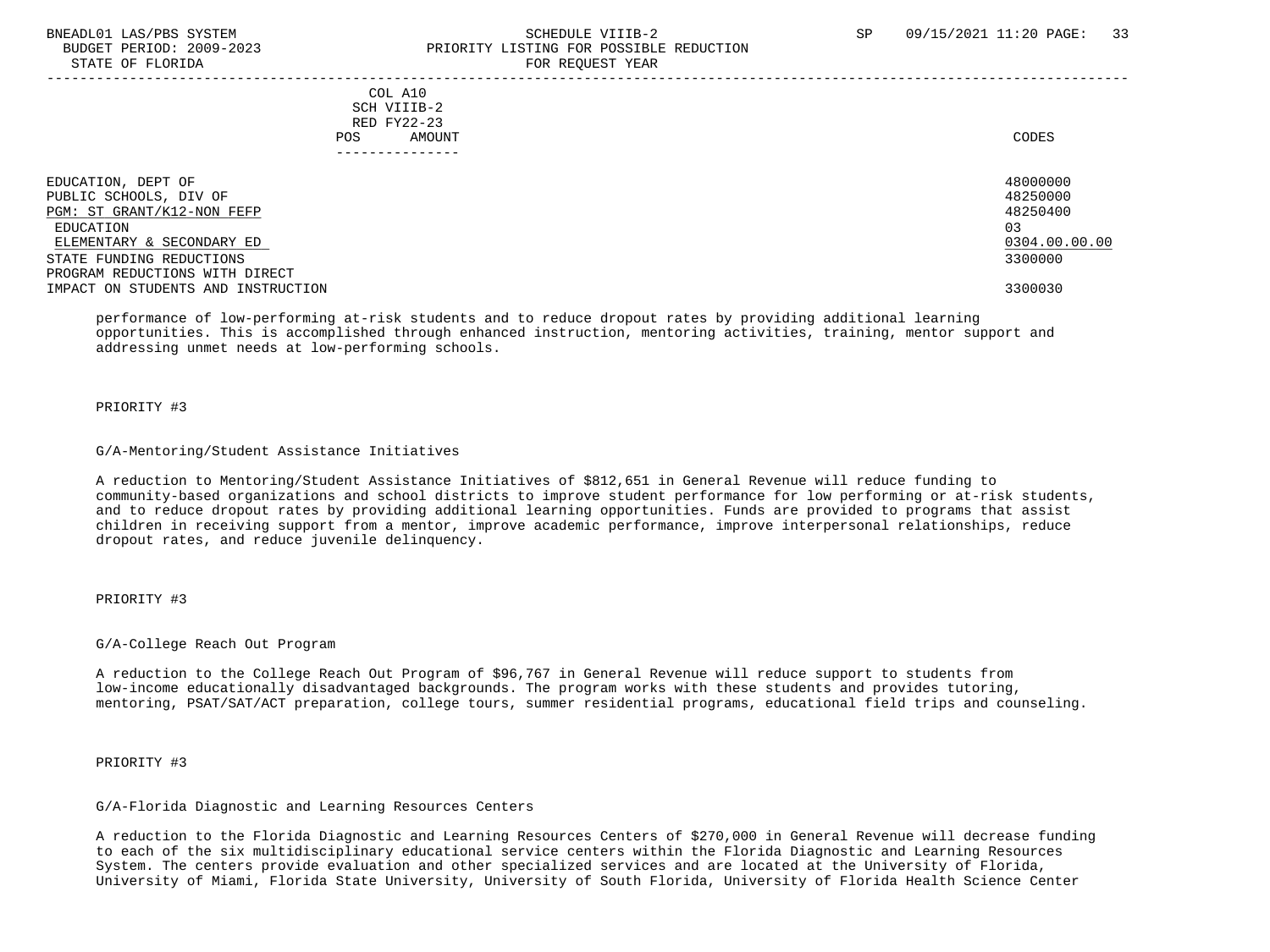#### BNEADL01 LAS/PBS SYSTEM SCHEDULE VIIIB-2 SCHEDULE VIIIB-2 SP 09/15/2021 11:20 PAGE: 34 BUDGET PERIOD: 2009-2023 PRIORITY LISTING FOR POSSIBLE REDUCTION STATE OF FLORIDA FOR STATE OF  $\sim$  FOR REQUEST YEAR -----------------------------------------------------------------------------------------------------------------------------------

## COL A10 SCH VIIIB-2 RED FY22-23 POS AMOUNT NOTES AND AND A RESERVE AND A RESERVE AND LODGED AND LODGED AND LODGED AND LODGED AND LODGED AND LODGED AT A LODGED AND LODGED AT A LODGED AND LODGED AT A LODGED AND LODGED AT A LODGED AND LODGED AT A LODGED AND ---------------

| EDUCATION, DEPT OF                 | 48000000      |
|------------------------------------|---------------|
| PUBLIC SCHOOLS, DIV OF             | 48250000      |
| PGM: ST GRANT/K12-NON FEFP         | 48250400      |
| EDUCATION                          | 03            |
| ELEMENTARY & SECONDARY ED          | 0304.00.00.00 |
| STATE FUNDING REDUCTIONS           | 3300000       |
| PROGRAM REDUCTIONS WITH DIRECT     |               |
| IMPACT ON STUDENTS AND INSTRUCTION | 3300030       |

 at Jacksonville, and Keiser University. The Centers work with school districts to facilitate the provision of evaluation services and other specialized services to exceptional students and their families and work within the university system to provide pre-service and in-service training in diagnosing and serving students with exceptionalities.

#### PRIORITY #3

#### G/A-Autism Program

 A reduction to the state's regional autism centers of \$909,613 in General Revenue will reduce nonresidential resources and training services for persons of all ages and all levels of intellectual functioning who have autism spectrum disorders, who have a pervasive developmental disorder that is not otherwise specified, who have an autistic-like disability, who have a dual sensory impairment, or who have a sensory impairment with other disabling conditions. There are seven Centers for Autism and Related Disabilities that provide services within an assigned geographic region of the state. Each center is expected to coordinate services within and between state and local agencies and school districts but may not duplicate services provided by those agencies or school districts.

## PRIORITY #3

#### Teacher Professional Development

 A reduction to Teacher Professional Development of \$1,613,057 in General Revenue will reduce the amount of funding available for recognition programs, program initiatives and training opportunities.

# PRIORITY #3

#### Community School Grant Program

 A reduction to the Community School Grant Program of \$694,845 in General Revenue will reduce funds to support the University of Central Florida Center for Community School's efforts to develop and support Community Partnership Schools throughout the State of Florida based on the model developed at Evans High School. This innovative model develops core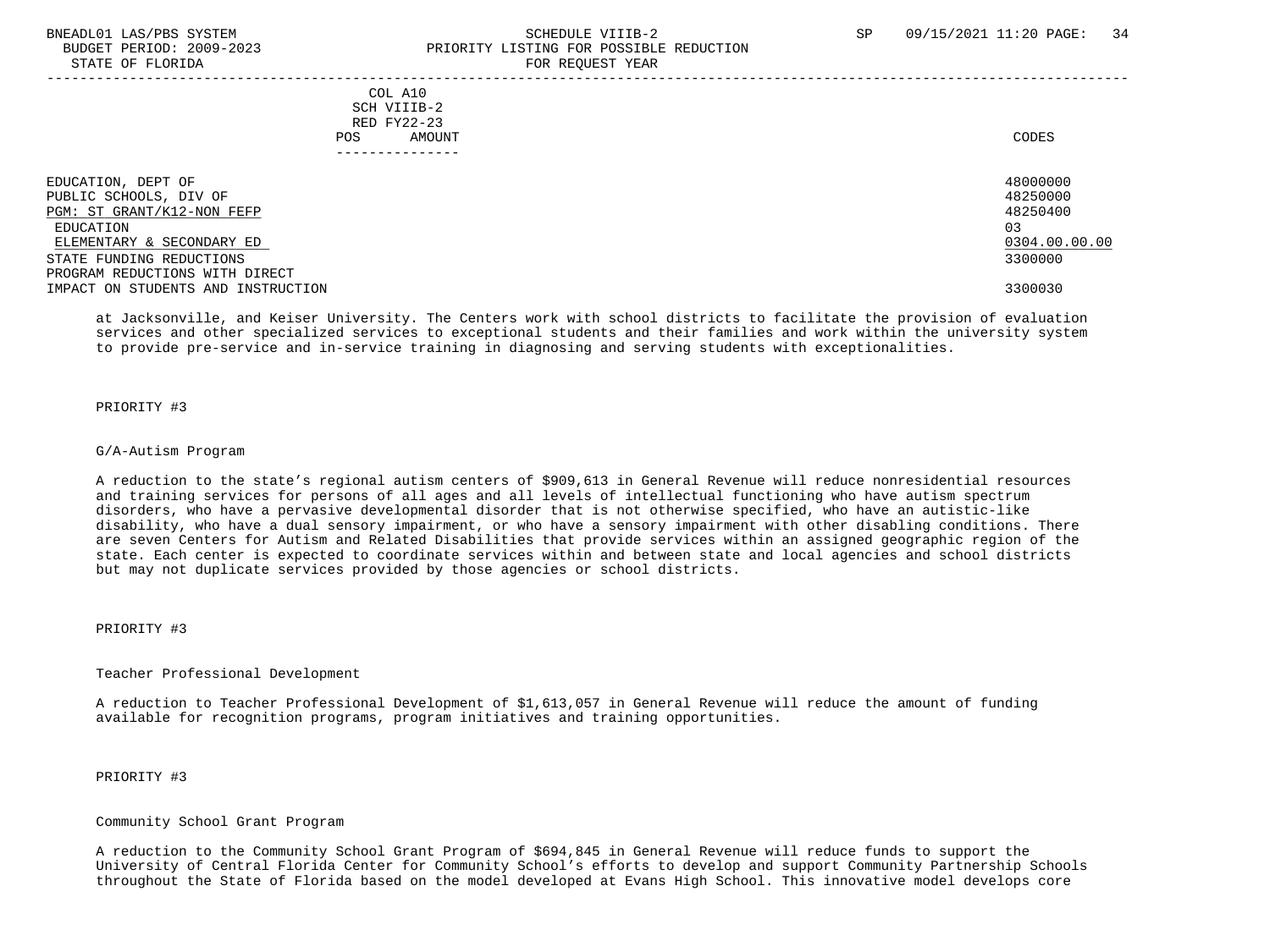#### BNEADL01 LAS/PBS SYSTEM SCHEDULE VIIIB-2 SCHEDULE VIIIB-2 SP 09/15/2021 11:20 PAGE: 35 BUDGET PERIOD: 2009-2023 PRIORITY LISTING FOR POSSIBLE REDUCTION STATE OF FLORIDA FOR REQUEST YEAR FOR REQUEST THAT THE REDUCT OF STATE OF STATE OF STATE OF STATE OF STATE OF STATE OF STATE OF STATE OF STATE OF STATE OF STATE OF STATE OF STATE OF STATE OF STATE OF STATE OF STATE OF STAT -----------------------------------------------------------------------------------------------------------------------------------

| COL A10<br>SCH VIIIB-2                       |                             |
|----------------------------------------------|-----------------------------|
| RED FY22-23<br>AMOUNT<br>POS                 | CODES                       |
| EDUCATION, DEPT OF<br>PUBLIC SCHOOLS, DIV OF | 480000<br>482500<br>1000001 |

| EDUCATION, DEPT OF                 | 48000000      |
|------------------------------------|---------------|
| PUBLIC SCHOOLS, DIV OF             | 48250000      |
| PGM: ST GRANT/K12-NON FEFP         | 48250400      |
| EDUCATION                          | 03            |
| ELEMENTARY & SECONDARY ED          | 0304.00.00.00 |
| STATE FUNDING REDUCTIONS           | 3300000       |
| PROGRAM REDUCTIONS WITH DIRECT     |               |
| IMPACT ON STUDENTS AND INSTRUCTION | 3300030       |

partnerships between universities/colleges, school districts, community-based nonprofits and healthcare providers.

#### PRIORITY #3

## G/A-Exceptional Education

 A reduction to Exceptional Education of \$297,024 in General Revenue will reduce projects and programs that provide an array of services to students with disabilities and students who are gifted. This includes the Auditory-Oral Education Grants Challenge grants which provides funds to public or private nonprofit school programs serving deaf children in multiple counties from birth to age seven including rural and underserved areas, the Florida Instructional Materials Center for the Visually Impaired that serves as a statewide centralized collection of specialized instructional materials, including large-print, Braille, recorded and accessible digital materials for students with visual impairments from birth through 12th grade, the Florida Diagnostic and Learning Resources System Associate Centers that provide an array of instructional support services to school district exceptional student education programs statewide, the Family Cafe statewide conference for families of students with disabilities or special health care needs, the Learning through Listening program that is dedicated to creating opportunities for individual success by providing and promoting the effective use of accessible educational materials, the Multi-Agency Service Network For Students With Severe Emotional/Behavioral Disturbance that provides funding to 19 school districts to facilitate regional networks of key stakeholders committed to the provision of a quality system of care for students with or at risk of being identified with emotional or behavioral disabilities (EBD) and their families, Portal To Exceptional Education Resources that provides a web-based system that is made available to school districts to use when implementing federal and state requirements related to exceptional student education, Resource Materials And Technology Center For The Deaf And Hard-Of-Hearing that creates an instructional materials center for deaf and hard-of-hearing students, the Special Olympics which provides a year-round sports training and competition in a variety of Olympic-type sports for people with intellectual disabilities and VERY SPECIAL ARTS that supports student achievement by providing direct arts experience to students with disabilities and/or by providing professional development/technical assistance to individuals who provide programs that relate to the arts.

#### PRIORITY #3

#### Florida School for the Deaf and the Blind

A reduction to the Florida School for the Deaf and the Blind (FSDB) of \$5,403,924 comprised of \$5,141,290 in General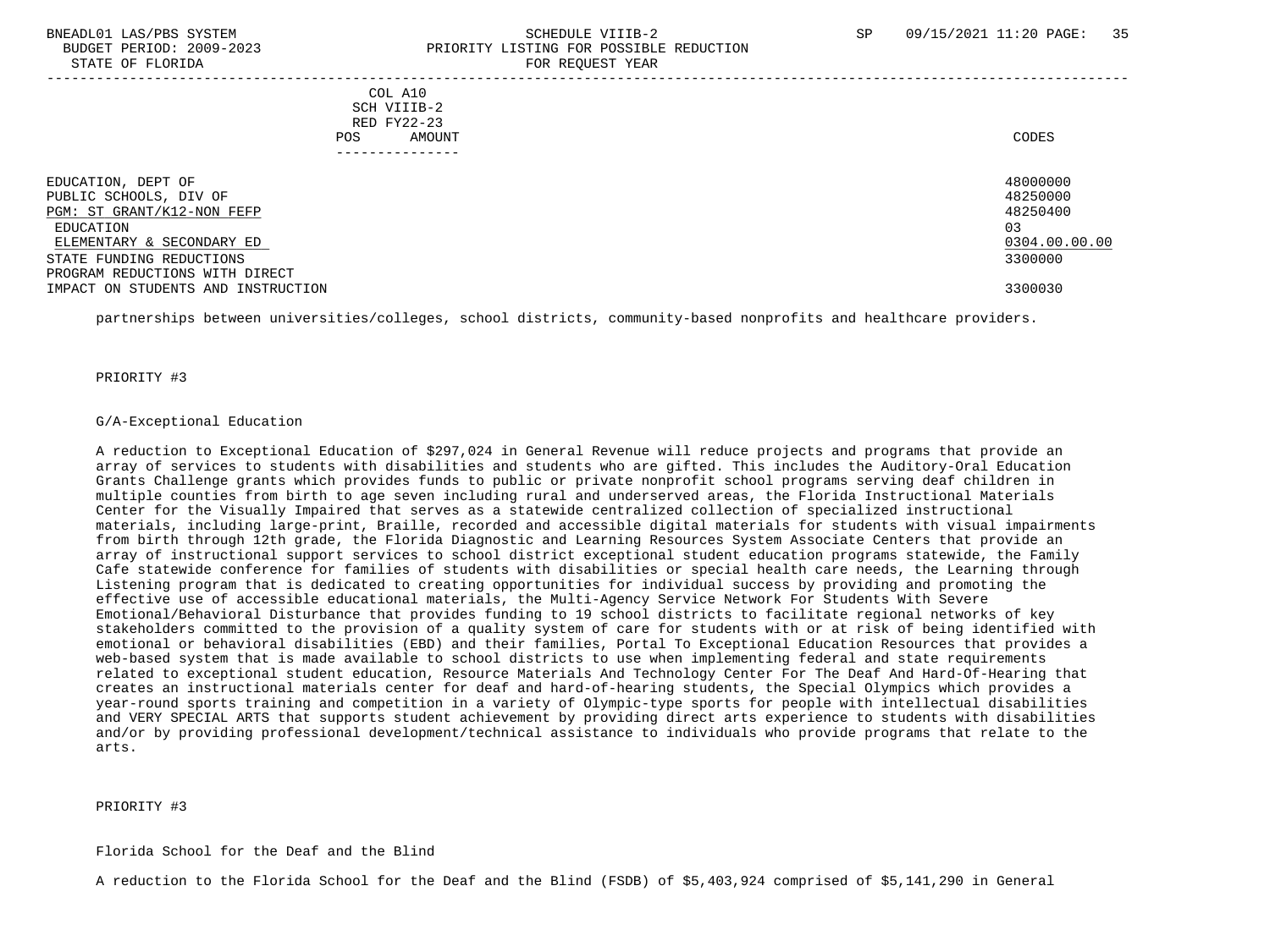# BNEADL01 LAS/PBS SYSTEM SCHEDULE VIIIB-2 SCHEDULE VIIIB-2 SP 09/15/2021 11:20 PAGE: 36<br>BUDGET PERIOD: 2009-2023 PRIORITY LISTING FOR POSSIBLE REDUCTION BUDGET PERIOD: 2009-2023 PRIORITY LISTING FOR POSSIBLE REDUCTION FOR REQUEST YEAR

| COL A10<br>SCH VIIIB-2<br>RED FY22-23<br>POS.<br>AMOUNT                                                                                                                                                                                                                                                                                                                                                        | CODES                                                                                     |
|----------------------------------------------------------------------------------------------------------------------------------------------------------------------------------------------------------------------------------------------------------------------------------------------------------------------------------------------------------------------------------------------------------------|-------------------------------------------------------------------------------------------|
| EDUCATION, DEPT OF<br>PUBLIC SCHOOLS, DIV OF<br>PGM: ST GRANT/K12-NON FEFP<br>EDUCATION<br>ELEMENTARY & SECONDARY ED<br>STATE FUNDING REDUCTIONS<br>PROGRAM REDUCTIONS WITH DIRECT<br>IMPACT ON STUDENTS AND INSTRUCTION                                                                                                                                                                                       | 48000000<br>48250000<br>48250400<br>0 <sub>3</sub><br>0304.00.00.00<br>3300000<br>3300030 |
| Revenue and \$262,634 in Grants and Donations Trust Fund will reduce learning opportunities for blind/visually impaired<br>students and deaf/hearing impaired students. The FSDB serves students throughout the State of Florida between the ages of<br>3 and 21 who are blind/visually impaired or deaf/hearing impaired, some of whom have multiple disabilities requiring<br>special programs and services. |                                                                                           |

| TOTAL PROG COMP                      | 29,991,674- |               |
|--------------------------------------|-------------|---------------|
| TRUST FUNDS                          | $262.634-$  | 2000          |
| BY FUND TYPE<br>GENERAL REVENUE FUND | 29,729,040- | 1000          |
|                                      |             | 0304.00.00.00 |
| TOTAL: ELEMENTARY & SECONDARY ED     |             |               |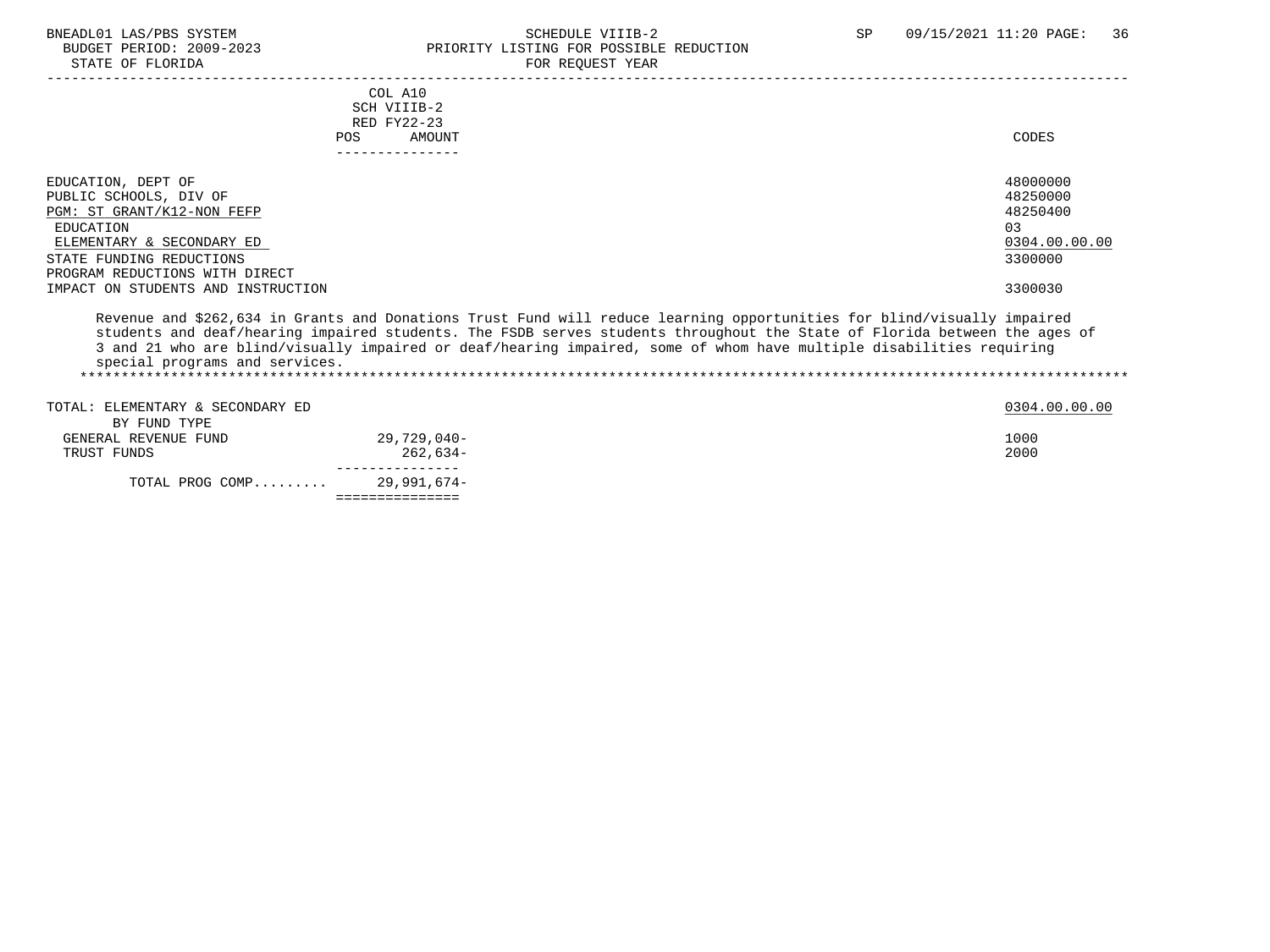### BNEADL01 LAS/PBS SYSTEM SCHEDULE VIIIB-2 SCHEDULE VIIIB-2 SP 09/15/2021 11:20 PAGE: 37<br>BUDGET PERIOD: 2009-2023 PRIORITY LISTING FOR POSSIBLE REDUCTION BUDGET PERIOD: 2009-2023 PRIORITY LISTING FOR POSSIBLE REDUCTION<br>FOR REQUEST YEAR FOR REQUEST YEAR

| COL A10                                                                                                           |                  |               |
|-------------------------------------------------------------------------------------------------------------------|------------------|---------------|
| SCH VIIIB-2                                                                                                       |                  |               |
| RED FY22-23                                                                                                       |                  |               |
| AMOUNT<br><b>POS</b>                                                                                              |                  | CODES         |
| ---------------                                                                                                   |                  |               |
| EDUCATION, DEPT OF                                                                                                |                  | 48000000      |
| PUBLIC SCHOOLS, DIV OF                                                                                            |                  | 48250000      |
| PGM: FED GRANTS K/12 PROG                                                                                         |                  | 48250500      |
| EDUCATION                                                                                                         |                  | 03            |
| ELEMENTARY & SECONDARY ED                                                                                         |                  | 0304.00.00.00 |
| STATE FUNDING REDUCTIONS                                                                                          |                  | 3300000       |
| ADMINISTRATIVE REDUCTIONS                                                                                         |                  | 3300010       |
| AID TO LOCAL GOVERNMENTS                                                                                          |                  | 050000        |
| G/A-PROJECTS, CONTR & GRTS                                                                                        |                  | 050235        |
|                                                                                                                   |                  |               |
| $399,942-$<br>GRANTS AND DONATIONS TF<br>-STATE                                                                   |                  | 2339 1        |
|                                                                                                                   |                  |               |
|                                                                                                                   |                  |               |
| AGENCY ISSUE NARRATIVE:                                                                                           |                  |               |
| SCH VIIIB-2 NARR 22-23 NARRATIVE:                                                                                 | IT COMPONENT? NO |               |
| PRIORITY #3                                                                                                       |                  |               |
|                                                                                                                   |                  |               |
|                                                                                                                   |                  |               |
| G/A-Projects, Contracts and Grants                                                                                |                  |               |
| A reduction to Projects, Contracts and Grants of \$399,942 in the Grants and Donations Trust Fund will reduce the |                  |               |
|                                                                                                                   |                  |               |

 distribution of grant awards from private entities and other state agencies. \*\*\*\*\*\*\*\*\*\*\*\*\*\*\*\*\*\*\*\*\*\*\*\*\*\*\*\*\*\*\*\*\*\*\*\*\*\*\*\*\*\*\*\*\*\*\*\*\*\*\*\*\*\*\*\*\*\*\*\*\*\*\*\*\*\*\*\*\*\*\*\*\*\*\*\*\*\*\*\*\*\*\*\*\*\*\*\*\*\*\*\*\*\*\*\*\*\*\*\*\*\*\*\*\*\*\*\*\*\*\*\*\*\*\*\*\*\*\*\*\*\*\*\*\*\*\*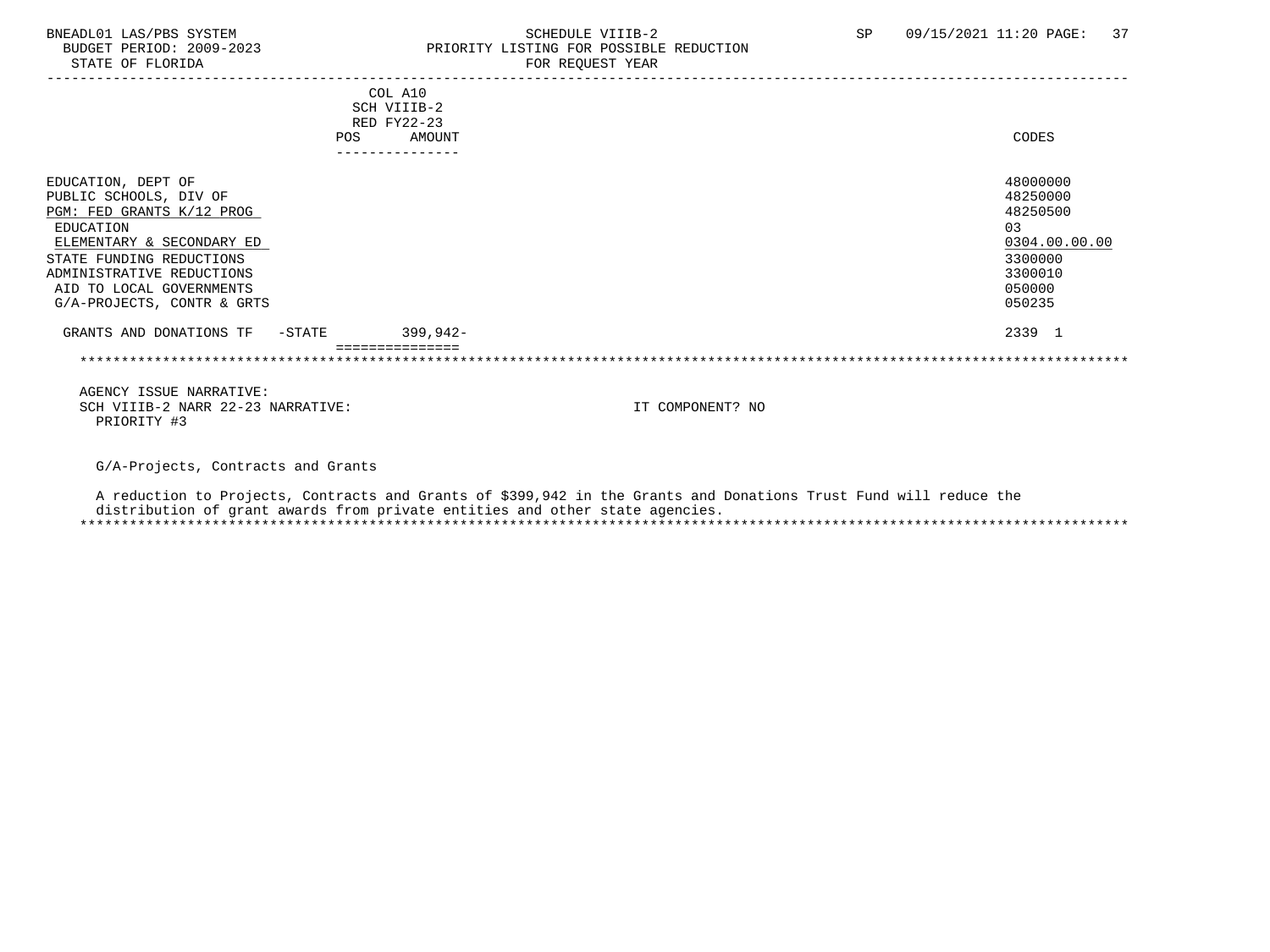### BNEADL01 LAS/PBS SYSTEM SCHEDULE VIIIB-2 SCHEDULE VIIIB-2 SP 09/15/2021 11:20 PAGE: 38 PRIORITY LISTING FOR POSSIBLE REDUCTION STATE OF FLORIDA FOR STATE OF  $\sim$  FOR REQUEST YEAR

|                                  |           | COL A10<br>SCH VIIIB-2<br><b>RED FY22-23</b><br>AMOUNT | CODES                |
|----------------------------------|-----------|--------------------------------------------------------|----------------------|
|                                  | POS       |                                                        |                      |
|                                  |           | ---------------                                        |                      |
| EDUCATION, DEPT OF               |           |                                                        | 48000000<br>48250000 |
| PUBLIC SCHOOLS, DIV OF           |           |                                                        |                      |
| PGM: ED MEDIA & TECH SERV        |           |                                                        | 48250600             |
| GOV OPERATIONS/SUPPORT           |           |                                                        | 16                   |
| INFORMATION TECHNOLOGY           |           |                                                        | 1603.00.00.00        |
| STATE FUNDING REDUCTIONS         |           |                                                        | 3300000              |
| ADMINISTRATIVE REDUCTIONS        |           |                                                        | 3300010              |
| SPECIAL CATEGORIES               |           |                                                        | 100000               |
| CAPITOL TECHNICAL CENTER         |           |                                                        | 100301               |
|                                  |           |                                                        |                      |
| GENERAL REVENUE FUND             | $-$ STATE | 224,624-                                               | 1000 1               |
|                                  |           | ===============                                        |                      |
|                                  |           |                                                        |                      |
| G/A-PUBLIC BROADCASTING          |           |                                                        | 102816               |
|                                  |           |                                                        |                      |
| GENERAL REVENUE FUND             | $-$ STATE | $9,714,053-$                                           | 1000 1               |
|                                  |           | ===============                                        |                      |
| TOTAL: ADMINISTRATIVE REDUCTIONS |           |                                                        | 3300010              |
| TOTAL ISSUE                      |           | $9,938,677-$                                           |                      |
|                                  |           |                                                        |                      |
|                                  |           |                                                        |                      |
|                                  |           |                                                        |                      |
| AGENCY ISSUE NARRATIVE:          |           |                                                        |                      |

 SCH VIIIB-2 NARR 22-23 NARRATIVE: IT COMPONENT? YES PRIORITY #1

Capitol Technical Center

 A reduction to the Capitol Technical Center of \$224,624 in General Revenue will eliminate funding for the Florida Channel's rental space and equipment needs.

PRIORITY #1

### G/A-Public Broadcasting

 A reduction to Public Broadcasting of \$9,714,053 in General Revenue will eliminate funding for the production of statewide governmental, educational and cultural affairs programming and broadcasting services. Programs supported by this funding include the Florida Channel Year Round Coverage, Florida Public Radio Emergency Network Storm Center, Public Television and Radio Stations, and Satellite Transponder. Additionally, support is provided for closed captioning of broadcast programs, as mandated by the Federal Communications Commission, to ensure access to citizens, teachers and students with hearing impairments. \*\*\*\*\*\*\*\*\*\*\*\*\*\*\*\*\*\*\*\*\*\*\*\*\*\*\*\*\*\*\*\*\*\*\*\*\*\*\*\*\*\*\*\*\*\*\*\*\*\*\*\*\*\*\*\*\*\*\*\*\*\*\*\*\*\*\*\*\*\*\*\*\*\*\*\*\*\*\*\*\*\*\*\*\*\*\*\*\*\*\*\*\*\*\*\*\*\*\*\*\*\*\*\*\*\*\*\*\*\*\*\*\*\*\*\*\*\*\*\*\*\*\*\*\*\*\*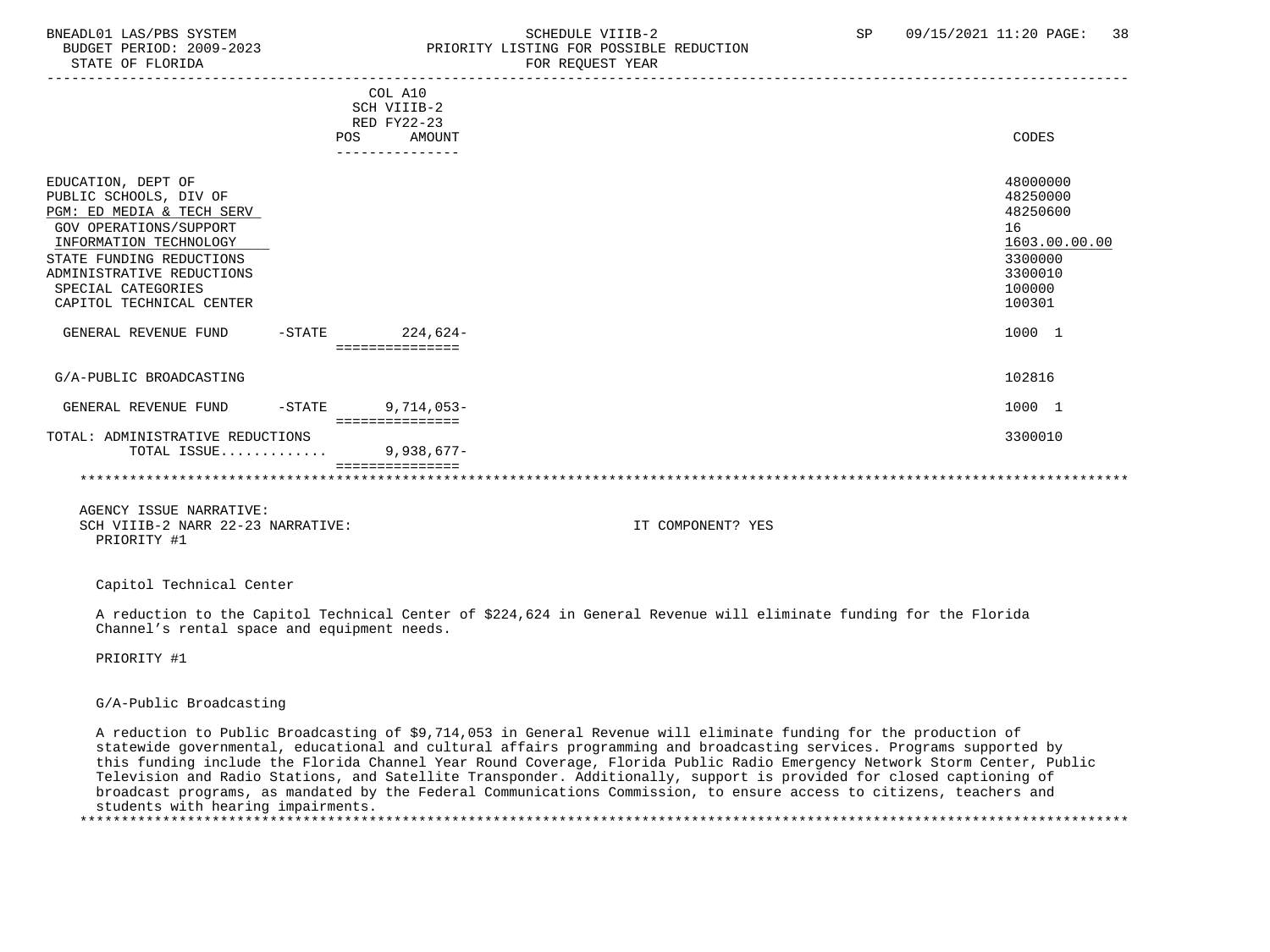### BNEADL01 LAS/PBS SYSTEM SALLE STRING THE SCHEDULE VIIIB-2 SP 09/15/2021 11:20 PAGE: 39<br>BUDGET PERIOD: 2009-2023 PRIORITY LISTING FOR POSSIBLE REDUCTION BUDGET PERIOD: 2009-2023 PRIORITY LISTING FOR POSSIBLE REDUCTION FOR REQUEST YEAR

| POS                                                                                                                           | COL A10<br>SCH VIIIB-2<br>RED FY22-23<br>AMOUNT<br>. - - - - - - - - - - - - - - | CODES                                                   |
|-------------------------------------------------------------------------------------------------------------------------------|----------------------------------------------------------------------------------|---------------------------------------------------------|
| EDUCATION, DEPT OF<br>PUBLIC SCHOOLS, DIV OF<br>PGM: ED MEDIA & TECH SERV<br>GOV OPERATIONS/SUPPORT<br>INFORMATION TECHNOLOGY |                                                                                  | 48000000<br>48250000<br>48250600<br>16<br>1603.00.00.00 |
| TOTAL: INFORMATION TECHNOLOGY<br>BY FUND TYPE                                                                                 |                                                                                  | 1603.00.00.00                                           |
| GENERAL REVENUE FUND                                                                                                          | $9,938,677-$                                                                     | 1000                                                    |
|                                                                                                                               | ===============                                                                  |                                                         |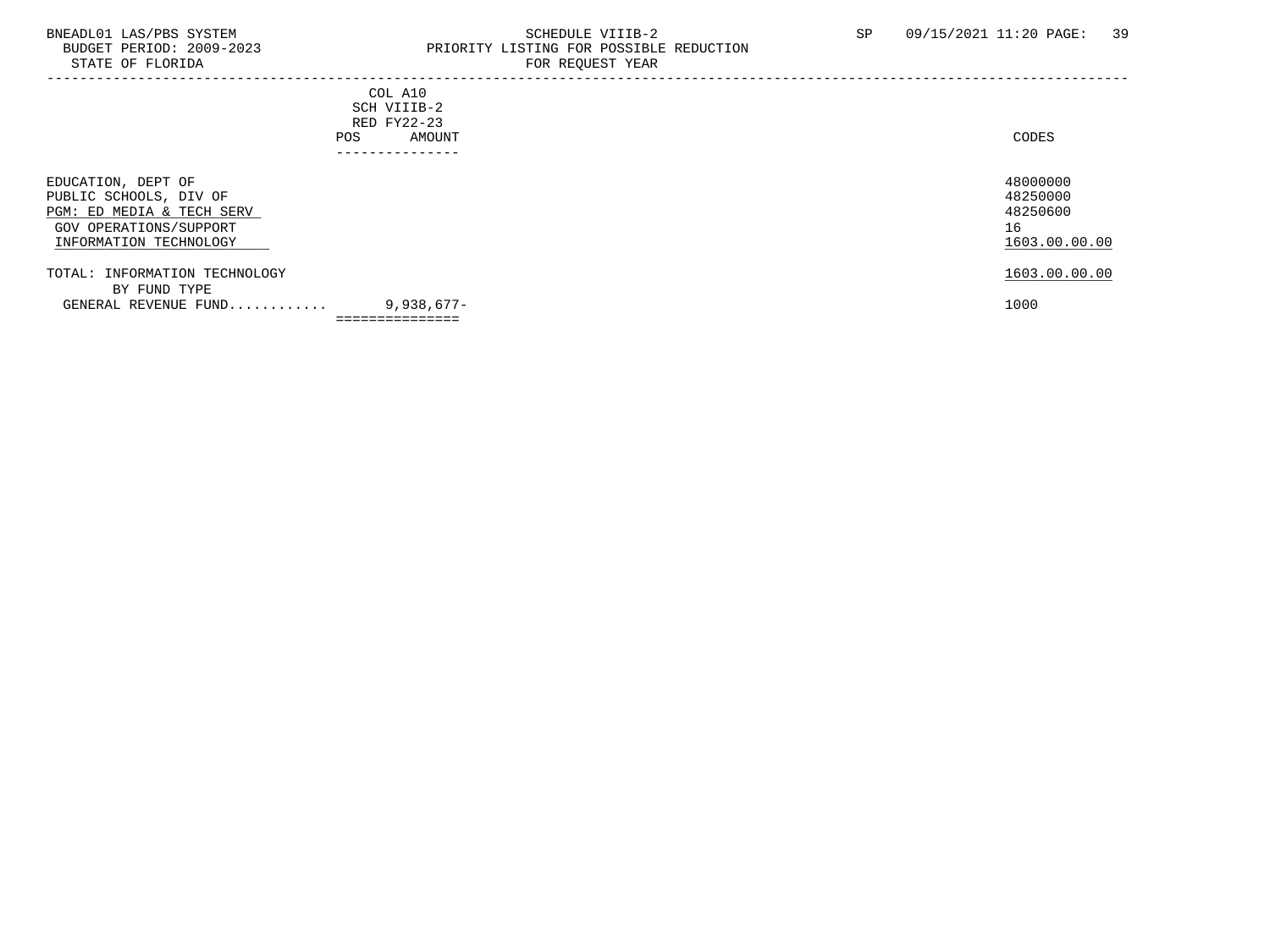### BNEADL01 LAS/PBS SYSTEM SCHEDULE VIIIB-2 SCHEDULE VIIIB-2 SP 09/15/2021 11:20 PAGE: 40 BUDGET PERIOD: 2009-2023 PRIORITY LISTING FOR POSSIBLE REDUCTION STATE OF FLORIDA FOR REQUEST YEAR

| SIAIL UP PLUKIDA                                                                                                                                                                                                                                     |                                                                                            | PUR REQUESI IEAR                                                                                                                                                                                                                                    |                                                                                                   |
|------------------------------------------------------------------------------------------------------------------------------------------------------------------------------------------------------------------------------------------------------|--------------------------------------------------------------------------------------------|-----------------------------------------------------------------------------------------------------------------------------------------------------------------------------------------------------------------------------------------------------|---------------------------------------------------------------------------------------------------|
|                                                                                                                                                                                                                                                      | COL A10<br>SCH VIIIB-2<br>RED FY22-23<br>POS<br>AMOUNT<br>---------------                  |                                                                                                                                                                                                                                                     | CODES                                                                                             |
| EDUCATION, DEPT OF<br>PUBLIC SCHOOLS, DIV OF<br>PGM: WORKFORCE EDUCATION<br>ECONOMIC OPPORTUNITIES<br>WORKFORCE SERVICES<br>STATE FUNDING REDUCTIONS<br>PROGRAM REDUCTIONS WITH INDIRECT<br>IMPACT ON STUDENTS AND INSTRUCTION<br>SPECIAL CATEGORIES |                                                                                            |                                                                                                                                                                                                                                                     | 48000000<br>48250000<br>48250800<br>11<br>1102.00.00.00<br>3300000<br>3300020<br>100000<br>104052 |
| G/A-SCHOOL/INSTRUCT ENHANC                                                                                                                                                                                                                           |                                                                                            |                                                                                                                                                                                                                                                     |                                                                                                   |
| GENERAL REVENUE FUND                                                                                                                                                                                                                                 | $-$ STATE<br>$100,000 -$<br>===============                                                |                                                                                                                                                                                                                                                     | 1000 1                                                                                            |
|                                                                                                                                                                                                                                                      |                                                                                            |                                                                                                                                                                                                                                                     |                                                                                                   |
| AGENCY ISSUE NARRATIVE:<br>SCH VIIIB-2 NARR 22-23 NARRATIVE:<br>Priority #1                                                                                                                                                                          |                                                                                            | IT COMPONENT? NO                                                                                                                                                                                                                                    |                                                                                                   |
| G/A-School and Instructional Enhancements                                                                                                                                                                                                            |                                                                                            |                                                                                                                                                                                                                                                     |                                                                                                   |
| and youth.                                                                                                                                                                                                                                           |                                                                                            | A reduction to School and Instructional Enhancements of \$100,000 in General Revenue will eliminate funding appropriated<br>for the Lotus House Women's Shelter. This program provides education, employment support and training to homeless women |                                                                                                   |
| PROGRAM REDUCTIONS WITH DIRECT<br>IMPACT ON STUDENTS AND INSTRUCTION<br>AID TO LOCAL GOVERNMENTS<br>PERFORMANCE BASED INCENTIV                                                                                                                       |                                                                                            |                                                                                                                                                                                                                                                     | 3300030<br>050000<br>050035                                                                       |
| GENERAL REVENUE FUND                                                                                                                                                                                                                                 | $-$ STATE<br>628,988-<br>===============                                                   |                                                                                                                                                                                                                                                     | 1000 1                                                                                            |
| WORKFORCE DEVELOPMENT                                                                                                                                                                                                                                |                                                                                            |                                                                                                                                                                                                                                                     | 050562                                                                                            |
| GENERAL REVENUE FUND<br>EDUCATIONAL ENHANCEMENT TF-STATE                                                                                                                                                                                             | $-$ STATE<br>25,711,634-<br>$10,665,131-$<br>_______________                               |                                                                                                                                                                                                                                                     | 1000 1<br>2178 1                                                                                  |
| TOTAL APPRO                                                                                                                                                                                                                                          | 36, 376, 765-                                                                              |                                                                                                                                                                                                                                                     |                                                                                                   |
| TOTAL: PROGRAM REDUCTIONS WITH DIRECT<br>TOTAL ISSUE                                                                                                                                                                                                 | ================<br>IMPACT ON STUDENTS AND INSTRUCTION<br>$37,005,753-$<br>=============== |                                                                                                                                                                                                                                                     | 3300030                                                                                           |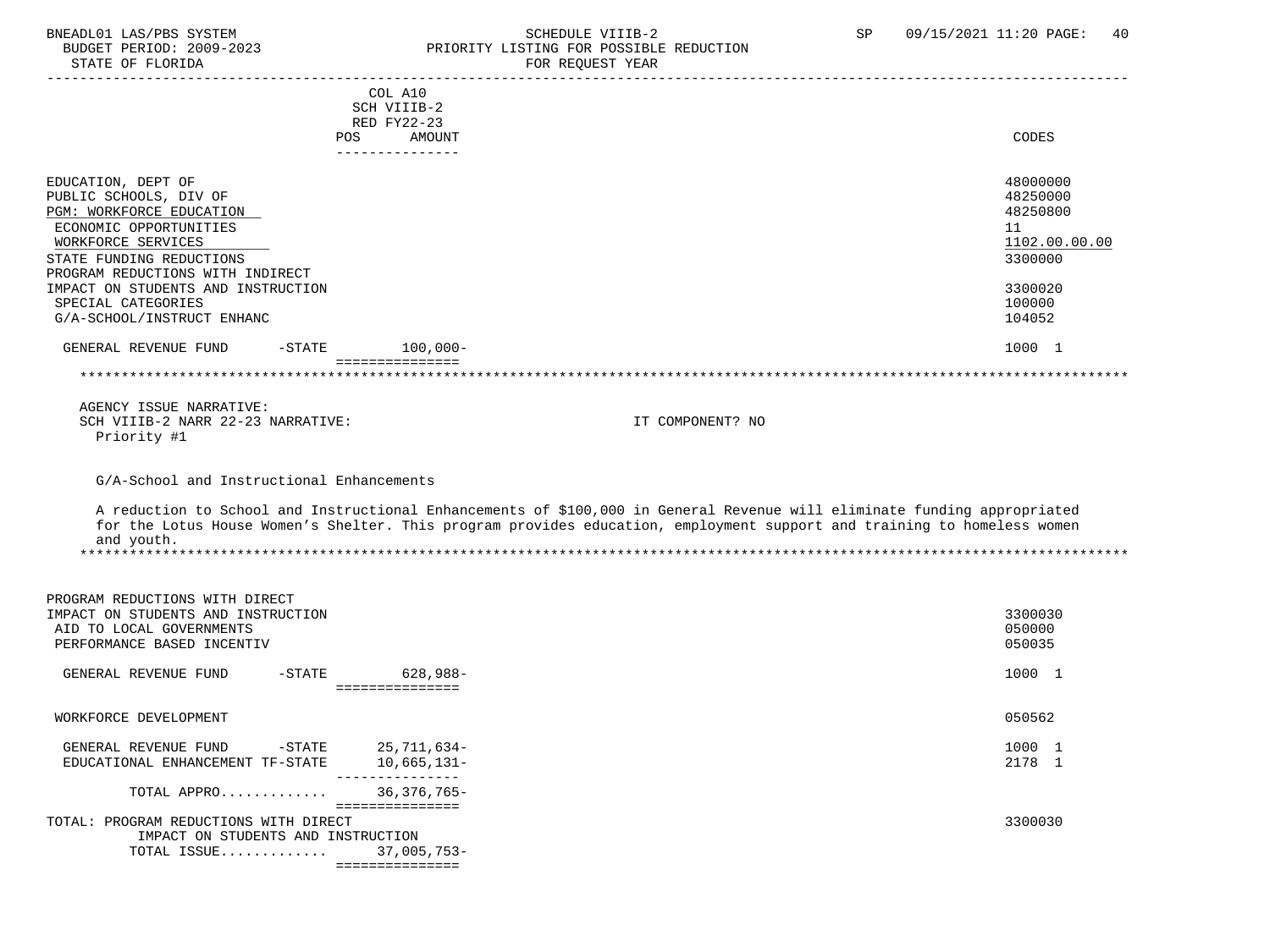### BNEADL01 LAS/PBS SYSTEM SCHEDULE VIIIB-2 SCHEDULE VIIIB-2 SP 09/15/2021 11:20 PAGE: 41 BUDGET PERIOD: 2009-2023 PRIORITY LISTING FOR POSSIBLE REDUCTION STATE OF FLORIDA FOR STATE OF  $\sim$  FOR REQUEST YEAR

| POS.                                                                                                                                                                                                                         | COL A10<br>SCH VIIIB-2<br>RED FY22-23<br>AMOUNT | CODES                                                                         |
|------------------------------------------------------------------------------------------------------------------------------------------------------------------------------------------------------------------------------|-------------------------------------------------|-------------------------------------------------------------------------------|
| EDUCATION, DEPT OF<br>PUBLIC SCHOOLS, DIV OF<br>PGM: WORKFORCE EDUCATION<br>ECONOMIC OPPORTUNITIES<br>WORKFORCE SERVICES<br>STATE FUNDING REDUCTIONS<br>PROGRAM REDUCTIONS WITH DIRECT<br>IMPACT ON STUDENTS AND INSTRUCTION |                                                 | 48000000<br>48250000<br>48250800<br>11<br>1102.00.00.00<br>3300000<br>3300030 |

 AGENCY ISSUE NARRATIVE: SCH VIIIB-2 NARR 22-23 NARRATIVE: IT COMPONENT? NO Priority #3

### Performance Based Incentives

 A reduction to Performance Based Incentives of \$628,988 in General Revenue will reduce the rewards for program outputs and outcomes for industry certificate attainment programs across all of Florida's technical colleges/centers. Performance incentive funding provided for industry certifications on the CAPE Postsecondary Industry Certification Funding List is a maximum of \$1,000 per certification. This amount may be less if pro-rated due the number of industry certifications earned exceeding the amount allocated in the General Appropriations Act. A \$628,988 reduction could result in the loss of funding for 629 industry certifications. The earning of industry certification is a key component for many career certificate programs, which are oftentimes only offered at district postsecondary institutions.

### Priority #3

### Workforce Development

 A reduction to the Workforce Development program of \$36,376,765 comprised of \$25,711,634 in General Revenue and \$10,665,131 in the Educational Enhancement Trust Fund will have a significant and direct impact on the basic operation of the school district career, technical, and adult education programs including instruction, student services, and school level administration and on postsecondary career and technical education at the area technical center/college. Career, technical, and adult education programs provide comprehensive general education and in-demand skill training in view of the state's workforce education aims. \*\*\*\*\*\*\*\*\*\*\*\*\*\*\*\*\*\*\*\*\*\*\*\*\*\*\*\*\*\*\*\*\*\*\*\*\*\*\*\*\*\*\*\*\*\*\*\*\*\*\*\*\*\*\*\*\*\*\*\*\*\*\*\*\*\*\*\*\*\*\*\*\*\*\*\*\*\*\*\*\*\*\*\*\*\*\*\*\*\*\*\*\*\*\*\*\*\*\*\*\*\*\*\*\*\*\*\*\*\*\*\*\*\*\*\*\*\*\*\*\*\*\*\*\*\*\*

| TOTAL: WORKFORCE SERVICES |               | 1102.00.00.00 |
|---------------------------|---------------|---------------|
| BY FUND TYPE              |               |               |
| GENERAL REVENUE FUND      | 26,440,622-   | 1000          |
| TRUST FUNDS               | $10,665,131-$ | 2000          |
|                           |               |               |
| TOTAL PROG COMP           | 37,105,753-   |               |
|                           |               |               |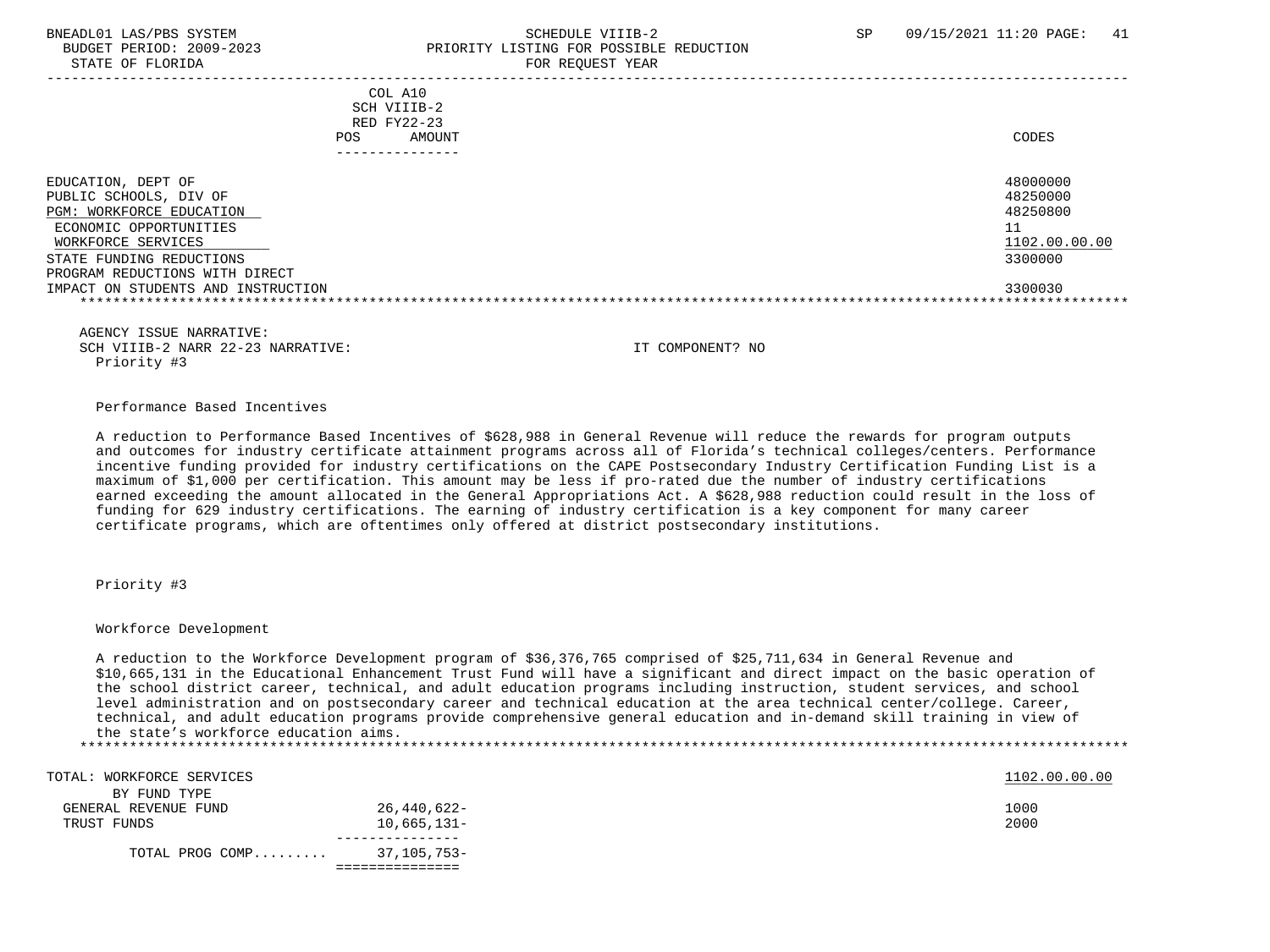### BNEADL01 LAS/PBS SYSTEM SCHEDULE VIIIB-2 SCHEDULE VIIIB-2 SP 09/15/2021 11:20 PAGE: 42 BUDGET PERIOD: 2009-2023 PRIORITY LISTING FOR POSSIBLE REDUCTION STATE OF FLORIDA FOR REQUEST YEAR

| STATE OF FLORIDA                                                                                                                                                                                                                                                          |            |                                                 | FOR REQUEST YEAR                                                                                                                                                                                                                                                                                                                                                           |                                                                                                   |
|---------------------------------------------------------------------------------------------------------------------------------------------------------------------------------------------------------------------------------------------------------------------------|------------|-------------------------------------------------|----------------------------------------------------------------------------------------------------------------------------------------------------------------------------------------------------------------------------------------------------------------------------------------------------------------------------------------------------------------------------|---------------------------------------------------------------------------------------------------|
|                                                                                                                                                                                                                                                                           | <b>POS</b> | COL A10<br>SCH VIIIB-2<br>RED FY22-23<br>AMOUNT |                                                                                                                                                                                                                                                                                                                                                                            | CODES                                                                                             |
| EDUCATION, DEPT OF<br>FLORIDA COLLEGES, DIV OF<br>PGM: FLORIDA COLLEGES<br>EDUCATION<br>OTHER POSTSECONDARY EDUC<br>STATE FUNDING REDUCTIONS<br>PROGRAM REDUCTIONS WITH INDIRECT<br>IMPACT ON STUDENTS AND INSTRUCTION<br>SPECIAL CATEGORIES<br>COMM ON COMMUNITY SERVICE |            | ---------------                                 |                                                                                                                                                                                                                                                                                                                                                                            | 48000000<br>48400000<br>48400600<br>03<br>0305.07.00.00<br>3300000<br>3300020<br>100000<br>103644 |
| GENERAL REVENUE FUND                                                                                                                                                                                                                                                      | $-$ STATE  | 983,182-                                        |                                                                                                                                                                                                                                                                                                                                                                            | 1000 1                                                                                            |
|                                                                                                                                                                                                                                                                           |            | ===============                                 |                                                                                                                                                                                                                                                                                                                                                                            |                                                                                                   |
| AGENCY ISSUE NARRATIVE:<br>SCH VIIIB-2 NARR 22-23 NARRATIVE:<br>PRIORITY #1                                                                                                                                                                                               |            |                                                 | IT COMPONENT? NO                                                                                                                                                                                                                                                                                                                                                           |                                                                                                   |
| Commission on Community Service<br>to man-made and natural disasters.                                                                                                                                                                                                     |            |                                                 | A reduction to the Governor's Commission on Volunteerism and Community Service of \$983,182 in General Revenue will<br>eliminate matching funds for the federal Americorp grants administered by the Commission on Community Service. This will<br>reduce services that develop and encourage volunteerism in support of Florida's neediest citizens, and those responding |                                                                                                   |
| PROGRAM REDUCTIONS WITH DIRECT<br>IMPACT ON STUDENTS AND INSTRUCTION<br>AID TO LOCAL GOVERNMENTS<br>PERFORMANCE BASED INCENTIV                                                                                                                                            |            |                                                 |                                                                                                                                                                                                                                                                                                                                                                            | 3300030<br>050000<br>050035                                                                       |
| GENERAL REVENUE FUND                                                                                                                                                                                                                                                      | $-STATE$   | 1,354,743-<br>===============                   |                                                                                                                                                                                                                                                                                                                                                                            | 1000 1                                                                                            |
| STUDENT SUCCESS INCENTIVES                                                                                                                                                                                                                                                |            |                                                 |                                                                                                                                                                                                                                                                                                                                                                            | 050040                                                                                            |
| GENERAL REVENUE FUND                                                                                                                                                                                                                                                      | $-$ STATE  | $2,419,185-$<br>===============                 |                                                                                                                                                                                                                                                                                                                                                                            | 1000 1                                                                                            |
| G/A-FL COLL SYS PRG FUND                                                                                                                                                                                                                                                  |            |                                                 |                                                                                                                                                                                                                                                                                                                                                                            | 050217                                                                                            |
| GENERAL REVENUE FUND<br>EDUCATIONAL ENHANCEMENT TF-STATE                                                                                                                                                                                                                  | $-$ STATE  | 105,864,130-<br>19,693,243-                     |                                                                                                                                                                                                                                                                                                                                                                            | 1000 1<br>2178 1                                                                                  |

---------------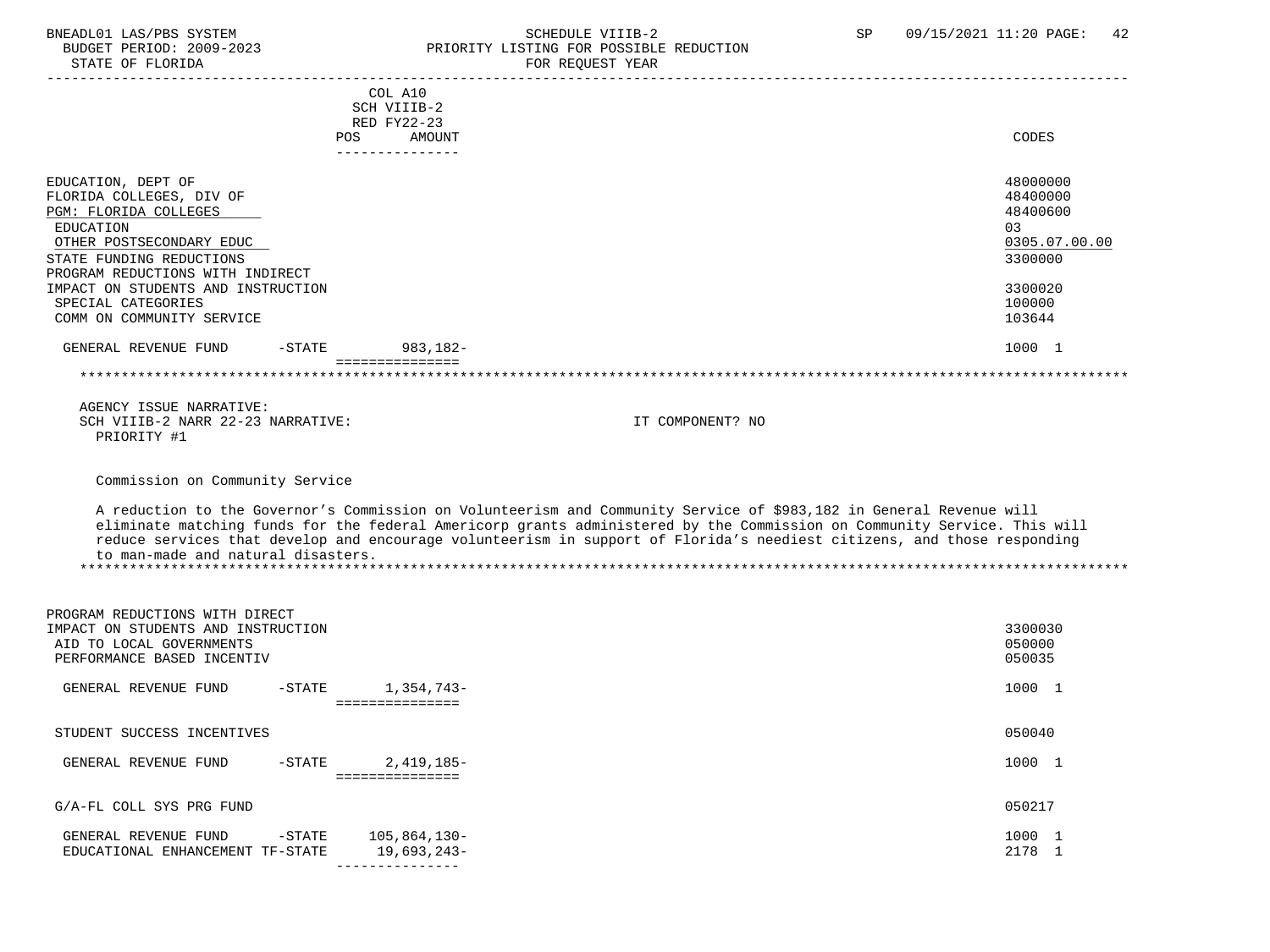STATE OF FLORIDA FOR STATE OF  $\sim$  FOR REQUEST YEAR

### BNEADL01 LAS/PBS SYSTEM SCHEDULE VIIIB-2 SCHEDULE VIIIB-2 SP 09/15/2021 11:20 PAGE: 43 PRIORITY LISTING FOR POSSIBLE REDUCTION

| COL A10<br>SCH VIIIB-2<br><b>RED FY22-23</b> |               |
|----------------------------------------------|---------------|
| POS<br>AMOUNT                                | CODES         |
| ---------------                              |               |
|                                              |               |
| EDUCATION, DEPT OF                           | 48000000      |
| FLORIDA COLLEGES, DIV OF                     | 48400000      |
| PGM: FLORIDA COLLEGES                        | 48400600      |
| EDUCATION                                    | 03            |
| OTHER POSTSECONDARY EDUC                     | 0305.07.00.00 |
| STATE FUNDING REDUCTIONS                     | 3300000       |
| PROGRAM REDUCTIONS WITH DIRECT               |               |
| IMPACT ON STUDENTS AND INSTRUCTION           | 3300030       |
| AID TO LOCAL GOVERNMENTS                     | 050000        |
| G/A-FL COLL SYS PRG FUND                     | 050217        |
| TOTAL APPRO 125,557,373-                     |               |
| ===============                              |               |
|                                              |               |
| $G/A$ - FL POST ACAD LIB NET                 | 052311        |
|                                              |               |
| 878,292-<br>GENERAL REVENUE FUND<br>-STATE   | 1000 1        |
| ----------------                             |               |
| TOTAL: PROGRAM REDUCTIONS WITH DIRECT        | 3300030       |
| IMPACT ON STUDENTS AND INSTRUCTION           |               |
| TOTAL ISSUE $130.209.593-$                   |               |
|                                              |               |
|                                              |               |

 AGENCY ISSUE NARRATIVE: SCH VIIIB-2 NARR 22-23 NARRATIVE: IT COMPONENT? YES PRIORITY #3

Performance Based Incentives

 A reduction to Performance Based Incentives of \$1,354,743 in General Revenue will reduce rewards for program outputs and outcomes in industry certificate programs. This will reduce the amount per industry certification to approximately \$847 and may have a direct impact on the number of certifications provided by institutions.

PRIORITY #3

Student Success Initiatives

 A reduction to Student Success Incentives of \$2,419,185 in General Revenue will reduce rewards for Florida College System institutions for student success outcomes in the areas of 2+2, workforce and dual enrollment.

PRIORITY #3

G/A-Florida College System Program Fund

A reduction in the Community Colleges Program Fund of \$125,557,373, comprised of \$105,864,130 in General Revenue and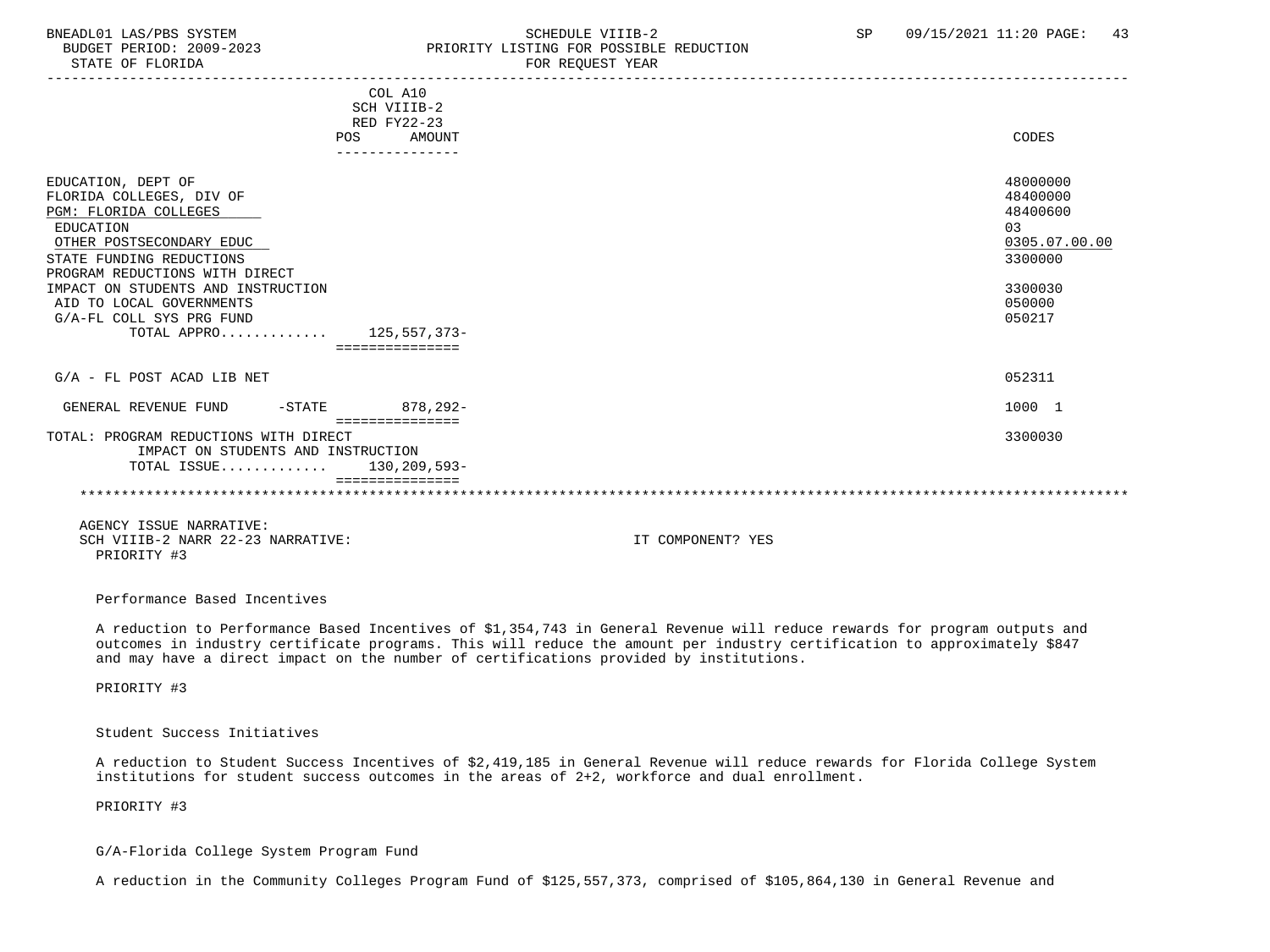### BNEADL01 LAS/PBS SYSTEM SCHEDULE VIIIB-2 SCHEDULE VIIIB-2 SP 09/15/2021 11:20 PAGE: 44 BUDGET PERIOD: 2009-2023 PRIORITY LISTING FOR POSSIBLE REDUCTION STATE OF FLORIDA FOR REQUEST YEAR FOR REQUEST THAT THE REDUCT OF STATE OF STATE OF STATE OF STATE OF STATE OF STATE OF STATE OF STATE OF STATE OF STATE OF STATE OF STATE OF STATE OF STATE OF STATE OF STATE OF STATE OF STAT

| COL A10<br>SCH VIIIB-2<br>RED FY22-23<br>AMOUNT<br>POS. | CODES         |
|---------------------------------------------------------|---------------|
| EDUCATION, DEPT OF                                      | 48000000      |
| FLORIDA COLLEGES, DIV OF                                | 48400000      |
| PGM: FLORIDA COLLEGES                                   | 48400600      |
| EDUCATION                                               | 03            |
| OTHER POSTSECONDARY EDUC                                | 0305.07.00.00 |
| STATE FUNDING REDUCTIONS                                | 3300000       |
| PROGRAM REDUCTIONS WITH DIRECT                          |               |
| IMPACT ON STUDENTS AND INSTRUCTION                      | 3300030       |

 \$19,693,243 in the Educational Enhancement Trust Fund, or approximately \$428 per FTE, will have a significant and direct impact on students and academic instruction at the 28 colleges in the Florida College System. With an average of 78% of the system's funding tied up in personnel costs, any significant reduction in general revenue will result in extensively reduced student access and support as well as reduced program offerings, decreased availability of necessary courses, increased class sizes that also may result in changes back to remote instruction under current CDC pandemic requirements, restricted availability of required equipment and supplies, as well as the reductions in instructional and institutional personnel.

PRIORITY #3

G/A-Florida Postsecondary Academic Library Network

 A reduction to the Florida Postsecondary Academic Library Network of \$878,292 in General Revenue will reduce funds to provide essential services for libraries and institutions such as e-resources, technical support, distance learning and more.

| TOTAL: OTHER POSTSECONDARY EDUC   |              | 0305.07.00.00 |
|-----------------------------------|--------------|---------------|
| BY FUND TYPE                      |              |               |
| GENERAL REVENUE FUND              | 111,499,532- | 1000          |
| TRUST FUNDS                       | 19,693,243-  | 2000          |
|                                   |              |               |
| TOTAL PROG COMP $131, 192, 775 -$ |              |               |
|                                   |              |               |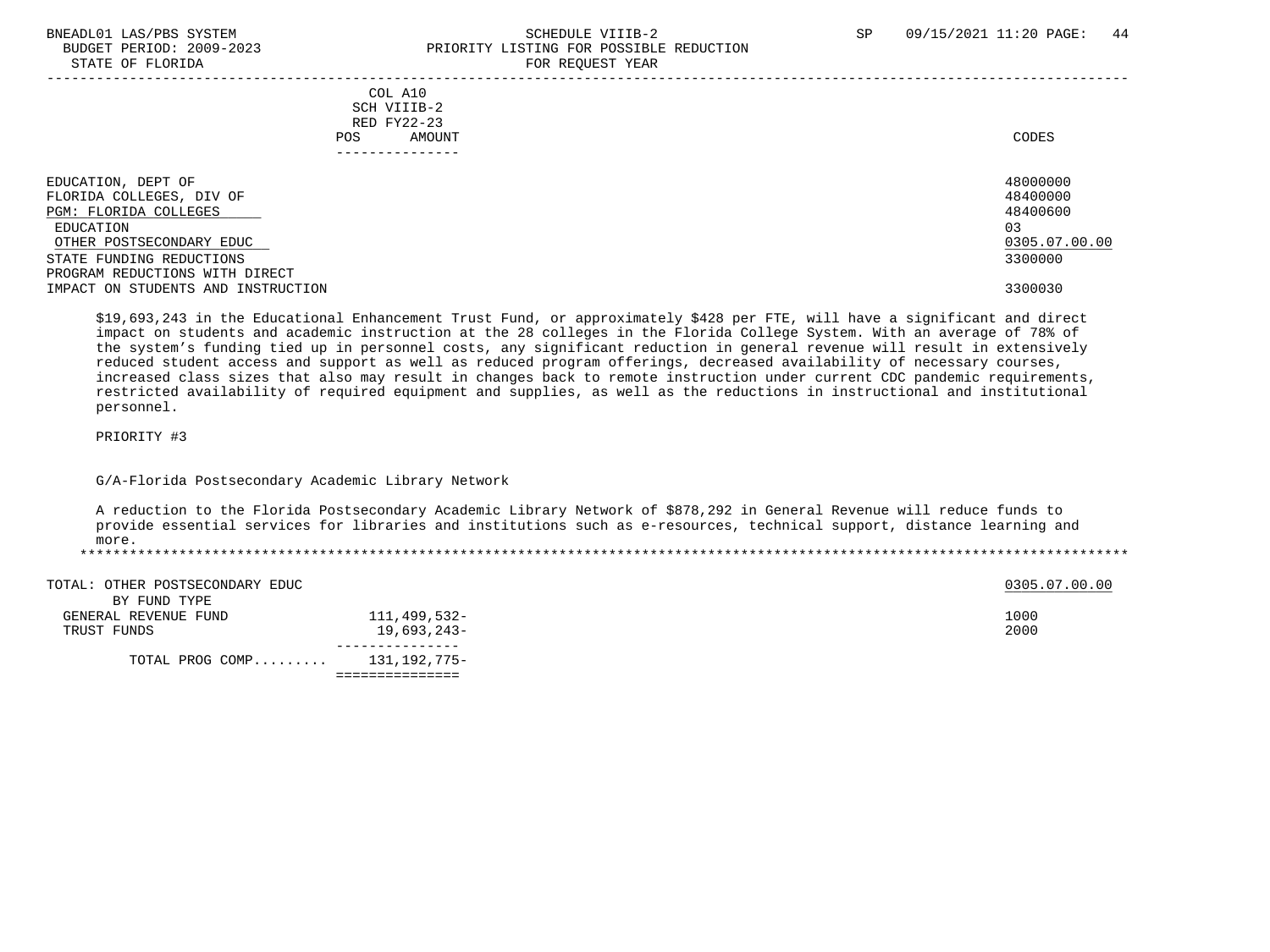### BNEADL01 LAS/PBS SYSTEM SCHEDULE VIIIB-2 SCHEDULE VIIIB-2 SP 09/15/2021 11:20 PAGE: 45 BUDGET PERIOD: 2009-2023 PRIORITY LISTING FOR POSSIBLE REDUCTION

| STATE OF FLORIDA                                                                                                                                                        |                                                                           | FOR REQUEST YEAR |                                                                             |
|-------------------------------------------------------------------------------------------------------------------------------------------------------------------------|---------------------------------------------------------------------------|------------------|-----------------------------------------------------------------------------|
|                                                                                                                                                                         | COL A10<br>SCH VIIIB-2<br>RED FY22-23<br>POS<br>AMOUNT<br>--------------- |                  | CODES                                                                       |
| EDUCATION, DEPT OF<br>STATE BOARD OF EDUCATION<br>EDUCATION<br>PK-20 EXECUTIVE BUDGET<br>STATE FUNDING REDUCTIONS<br>ADMINISTRATIVE REDUCTIONS<br>SALARIES AND BENEFITS |                                                                           |                  | 48000000<br>48800000<br>03<br>0312.00.00.00<br>3300000<br>3300010<br>010000 |
| GENERAL REVENUE FUND<br>$-$ STATE<br>$-MATCH$                                                                                                                           | 2,148,101-<br>101,502-<br>---------------                                 |                  | 1000 1<br>1000 2                                                            |
| TOTAL GENERAL REVENUE FUND                                                                                                                                              | $2,249,603-$<br>===============                                           |                  | 1000                                                                        |
| ED CERTIFICATION/SVC TF -STATE                                                                                                                                          | $556,795-$                                                                |                  | 2176 1                                                                      |
| DIV UNIV FAC CONST ADM TF -STATE                                                                                                                                        | ===============<br>$316, 215 -$                                           |                  | 2222 1                                                                      |
| INSTITUTE ASSESSMENT TF<br>$-\mathtt{STATE}$                                                                                                                            | ===============<br>291,466-                                               |                  | 2380 1                                                                      |
| NURS STDNT LOAN FORGIVE TF-STATE                                                                                                                                        | ===============<br>7,945-                                                 |                  | 2505 1                                                                      |
| OPERATING TRUST FUND<br>$-$ STATE                                                                                                                                       | ===============<br>31,305-                                                |                  | 2510 1                                                                      |
| TEACHER CERT EXAM TF<br>-STATE                                                                                                                                          | ===============<br>42,633-                                                |                  | 2727 1                                                                      |
| WORKING CAPITAL TRUST FUND-STATE                                                                                                                                        | ===============<br>$599, 114 -$                                           |                  | 2792 1                                                                      |
| TOTAL APPRO                                                                                                                                                             | - ================<br>4,095,076-<br>===============                       |                  |                                                                             |
| OTHER PERSONAL SERVICES                                                                                                                                                 |                                                                           |                  | 030000                                                                      |
| GENERAL REVENUE FUND<br>-STATE<br>$-MATCH$                                                                                                                              | $24,093-$<br>$23-$<br>---------------                                     |                  | 1000 1<br>1000 2                                                            |
| TOTAL GENERAL REVENUE FUND                                                                                                                                              | $24, 116 -$<br>===============                                            |                  | 1000                                                                        |
| ED CERTIFICATION/SVC TF<br>$ STATE$                                                                                                                                     | $9,678-$                                                                  |                  | 2176 1                                                                      |
| DIV UNIV FAC CONST ADM TF -STATE                                                                                                                                        | ===============<br>$4,269-$                                               |                  | 2222 1                                                                      |
| INSTITUTE ASSESSMENT TF<br>$-$ STATE                                                                                                                                    | ===============<br>$22,747-$                                              |                  | 2380 1                                                                      |
| OPERATING TRUST FUND<br>$-STATE$                                                                                                                                        | ===============<br>$513-$                                                 |                  | 2510 1                                                                      |
| WORKING CAPITAL TRUST FUND-STATE                                                                                                                                        | ===============<br>$5,922-$<br>===============                            |                  | 2792 1                                                                      |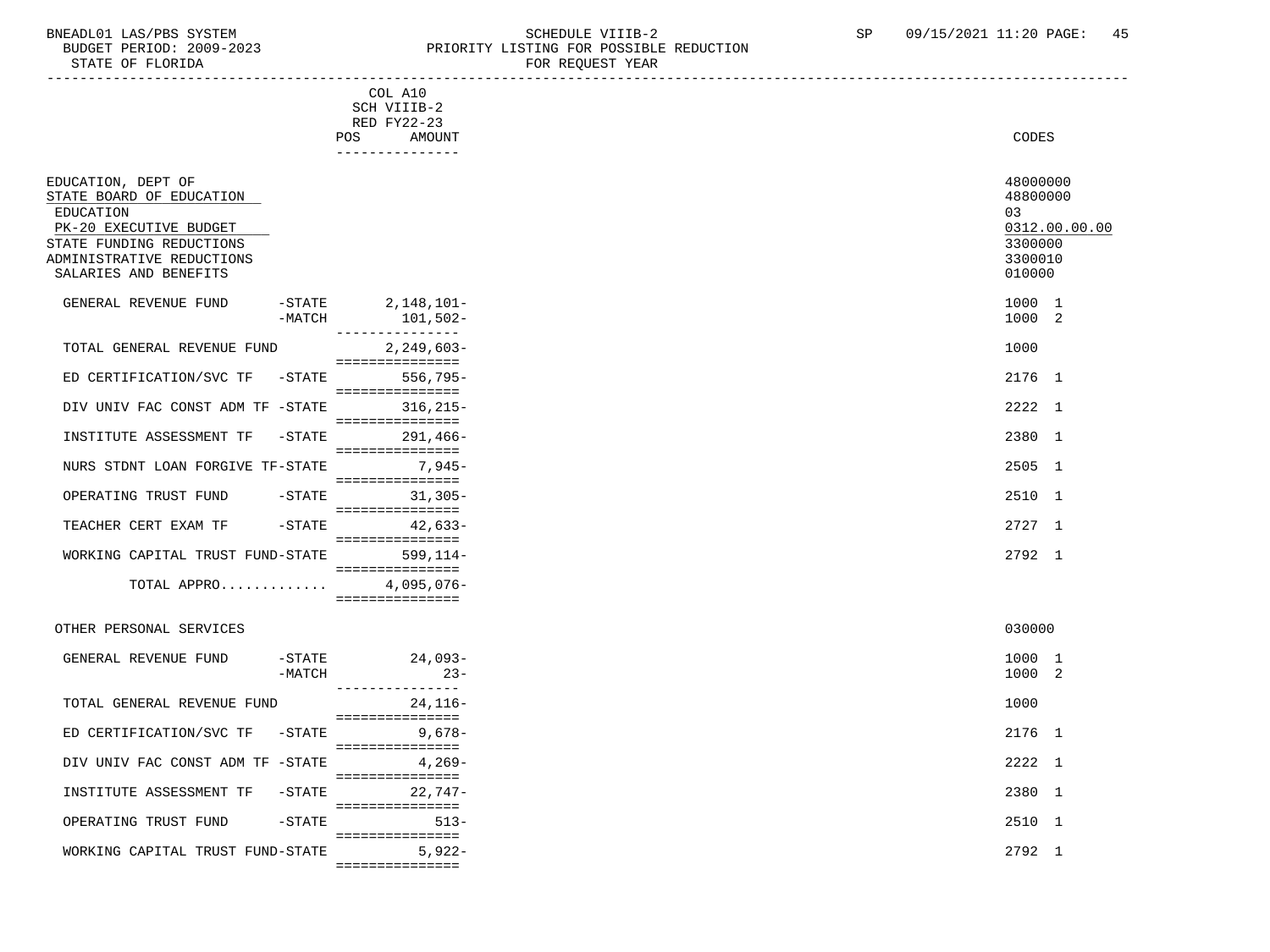STATE OF FLORIDA

## BNEADL01 LAS/PBS SYSTEM SCHEDULE VIIIB-2 SCHEDULE VIIIB-2 SP 09/15/2021 11:20 PAGE: 46 PRIORITY LISTING FOR POSSIBLE REDUCTION<br>FOR REQUEST YEAR

|                                                                                                                                                                                                         | COL A10<br>SCH VIIIB-2<br>RED FY22-23<br>POS FOR THE POST OF THE STATE STATES<br>AMOUNT | CODES                                                                       |
|---------------------------------------------------------------------------------------------------------------------------------------------------------------------------------------------------------|-----------------------------------------------------------------------------------------|-----------------------------------------------------------------------------|
| EDUCATION, DEPT OF<br>STATE BOARD OF EDUCATION<br><b>EDUCATION</b><br>PK-20 EXECUTIVE BUDGET<br>STATE FUNDING REDUCTIONS<br>ADMINISTRATIVE REDUCTIONS<br>OTHER PERSONAL SERVICES<br>TOTAL APPRO 67,245- | ---------------<br>===============                                                      | 48000000<br>48800000<br>03<br>0312.00.00.00<br>3300000<br>3300010<br>030000 |
| EXPENSES                                                                                                                                                                                                |                                                                                         | 040000                                                                      |
| GENERAL REVENUE FUND<br>$-MATCH$                                                                                                                                                                        | $-$ STATE 410, 248 -<br>$7,702-$                                                        | 1000 1<br>1000 2                                                            |
| TOTAL GENERAL REVENUE FUND                                                                                                                                                                              | ---------------<br>417,950-<br>===============                                          | 1000                                                                        |
| $-$ STATE<br>ED CERTIFICATION/SVC TF                                                                                                                                                                    | 100,952-<br>===============                                                             | 2176 1                                                                      |
| -STATE<br>ED MEDIA & TECHNOLOGY TF                                                                                                                                                                      | $13,343-$<br>===============                                                            | 2183 1                                                                      |
| DIV UNIV FAC CONST ADM TF -STATE                                                                                                                                                                        | $89,866-$<br>===============                                                            | 2222 1                                                                      |
| $-$ STATE<br>GRANTS AND DONATIONS TF                                                                                                                                                                    | 4,843-<br>===============                                                               | 2339 1                                                                      |
| INSTITUTE ASSESSMENT TF<br>$-STATE$                                                                                                                                                                     | $54,078-$<br>===============                                                            | 2380 1                                                                      |
| NURS STDNT LOAN FORGIVE TF-STATE                                                                                                                                                                        | $3,905-$<br>===============                                                             | 2505 1                                                                      |
| OPERATING TRUST FUND<br>-STATE                                                                                                                                                                          | $29,567-$<br>===============                                                            | 2510 1                                                                      |
| TEACHER CERT EXAM TF<br>$-$ STATE                                                                                                                                                                       | $13,535-$<br>===============                                                            | 2727 1                                                                      |
| WORKING CAPITAL TRUST FUND-STATE                                                                                                                                                                        | 70,609-<br>===============                                                              | 2792 1                                                                      |
| TOTAL APPRO                                                                                                                                                                                             | 798,648-<br>===============                                                             |                                                                             |
| OPERATING CAPITAL OUTLAY                                                                                                                                                                                |                                                                                         | 060000                                                                      |
| GENERAL REVENUE FUND<br>$-$ STATE<br>$-MATCH$                                                                                                                                                           | 4,179-<br>$269-$<br>---------                                                           | 1000 1<br>1000 2                                                            |
| TOTAL GENERAL REVENUE FUND                                                                                                                                                                              | .<br>$4,448-$<br>===============                                                        | 1000                                                                        |
| ED CERTIFICATION/SVC TF -STATE                                                                                                                                                                          | $744-$<br>===============                                                               | 2176 1                                                                      |
| DIV UNIV FAC CONST ADM TF -STATE                                                                                                                                                                        | $1,500-$<br>===============                                                             | 2222 1                                                                      |
|                                                                                                                                                                                                         |                                                                                         |                                                                             |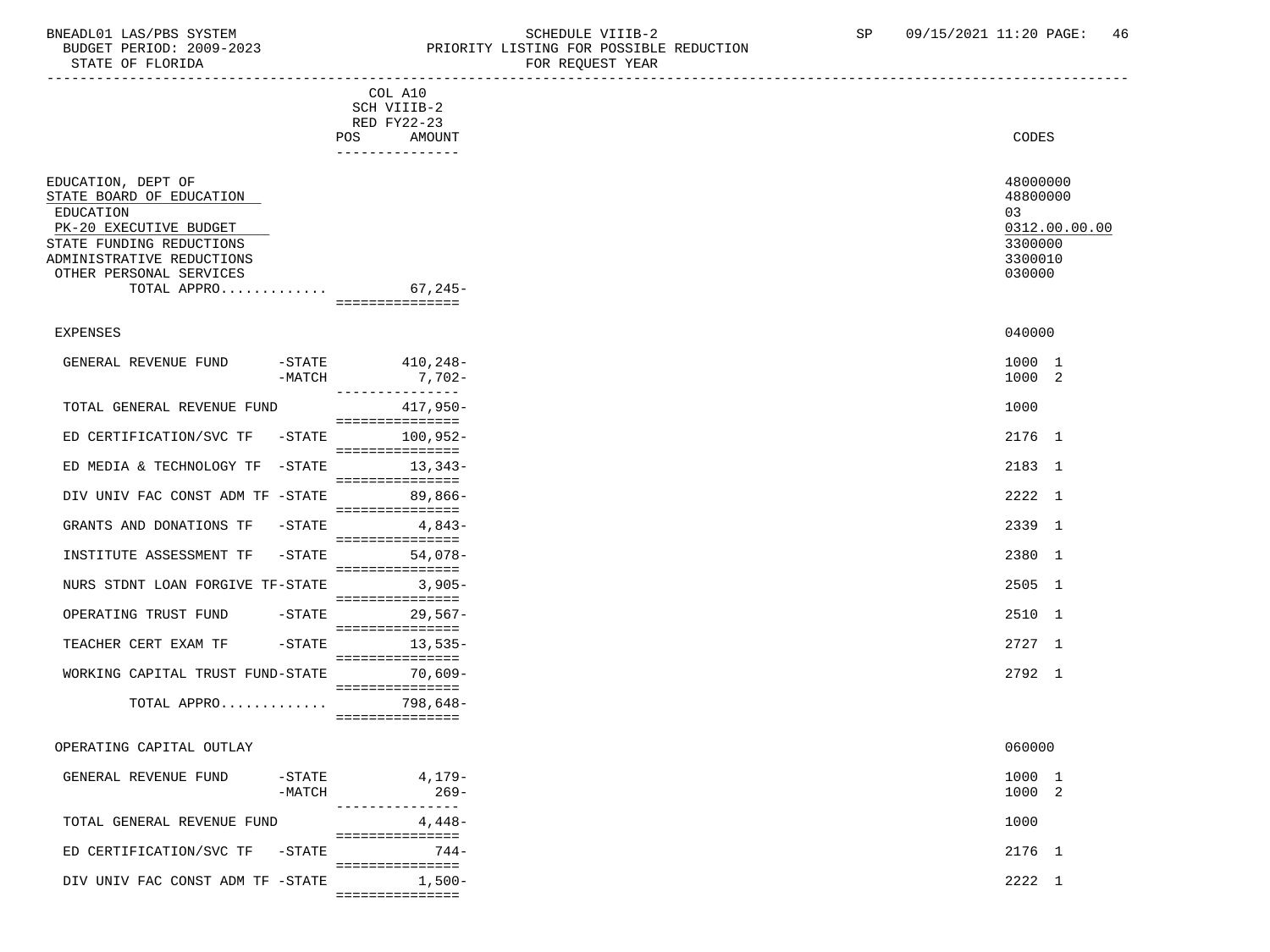===============

### BNEADL01 LAS/PBS SYSTEM SCHEDULE VIIIB-2 SEREDULE VIIIB-2 SP 09/15/2021 11:20 PAGE: 47<br>BUDGET PERIOD: 2009-2023 PRIORITY LISTING FOR POSSIBLE REDUCTION PRIORITY LISTING FOR POSSIBLE REDUCTION

| STATE OF FLORIDA                                                                                                                                                           |                                                        | FOR REQUEST YEAR |                                                                                       |
|----------------------------------------------------------------------------------------------------------------------------------------------------------------------------|--------------------------------------------------------|------------------|---------------------------------------------------------------------------------------|
|                                                                                                                                                                            | COL A10<br>SCH VIIIB-2<br>RED FY22-23<br>POS<br>AMOUNT |                  | CODES                                                                                 |
|                                                                                                                                                                            | ---------------                                        |                  |                                                                                       |
| EDUCATION, DEPT OF<br>STATE BOARD OF EDUCATION<br>EDUCATION<br>PK-20 EXECUTIVE BUDGET<br>STATE FUNDING REDUCTIONS<br>ADMINISTRATIVE REDUCTIONS<br>OPERATING CAPITAL OUTLAY |                                                        |                  | 48000000<br>48800000<br>03<br>0312.00.00.00<br>3300000<br>3300010<br>060000<br>2380 1 |
| INSTITUTE ASSESSMENT TF                                                                                                                                                    | -STATE 1,638-<br>----------------                      |                  |                                                                                       |
| NURS STDNT LOAN FORGIVE TF-STATE                                                                                                                                           | $600 -$<br>----------------                            |                  | 2505 1                                                                                |
| OPERATING TRUST FUND<br>$-$ STATE                                                                                                                                          | $500 -$<br>===============                             |                  | 2510 1                                                                                |
| TEACHER CERT EXAM TF<br>-STATE                                                                                                                                             | $315-$<br>===============                              |                  | 2727 1                                                                                |
| WORKING CAPITAL TRUST FUND-STATE                                                                                                                                           | $4,792-$<br>_________________                          |                  | 2792 1                                                                                |
| TOTAL APPRO                                                                                                                                                                | 14,537-<br>- ================                          |                  |                                                                                       |
| SPECIAL CATEGORIES<br>ASSESSMENT AND EVALUATION                                                                                                                            |                                                        |                  | 100000<br>100147                                                                      |
| GENERAL REVENUE FUND -STATE 6,091,398-<br>$-STATE$<br>TEACHER CERT EXAM TF                                                                                                 | 1,378,390-                                             |                  | 1000 1<br>2727 1                                                                      |
| TOTAL APPRO                                                                                                                                                                | ---------------<br>7,469,788-<br>===============       |                  |                                                                                       |
| CONTRACTED SERVICES                                                                                                                                                        |                                                        |                  | 100777                                                                                |
| GENERAL REVENUE FUND<br>$-MATCH$                                                                                                                                           | $-STATE$ 1, 263, 664-<br>$3,079-$<br>---------------   |                  | 1000 1<br>1000 2                                                                      |
| TOTAL GENERAL REVENUE FUND                                                                                                                                                 | 1,266,743-<br>===============                          |                  | 1000                                                                                  |
| ED CERTIFICATION/SVC TF<br>$-\mathtt{STATE}$                                                                                                                               | 140,274-                                               |                  | 2176 1                                                                                |
| DIV UNIV FAC CONST ADM TF -STATE                                                                                                                                           | ===============<br>48,820-                             |                  | 2222 1                                                                                |
| $-$ STATE<br>GRANTS AND DONATIONS TF                                                                                                                                       | ===============<br>$5,000-$                            |                  | 2339 1                                                                                |
| INSTITUTE ASSESSMENT TF<br>$-$ STATE                                                                                                                                       | ===============<br>$40,541-$                           |                  | 2380 1                                                                                |
| NURS STDNT LOAN FORGIVE TF-STATE                                                                                                                                           | ===============<br>1,989-                              |                  | 2505 1                                                                                |
| OPERATING TRUST FUND<br>$-STATE$                                                                                                                                           | ===============<br>$37,419-$                           |                  | 2510 1                                                                                |
| TEACHER CERT EXAM TF<br>$-STATE$                                                                                                                                           | ===============<br>$424, 225 -$                        |                  | 2727 1                                                                                |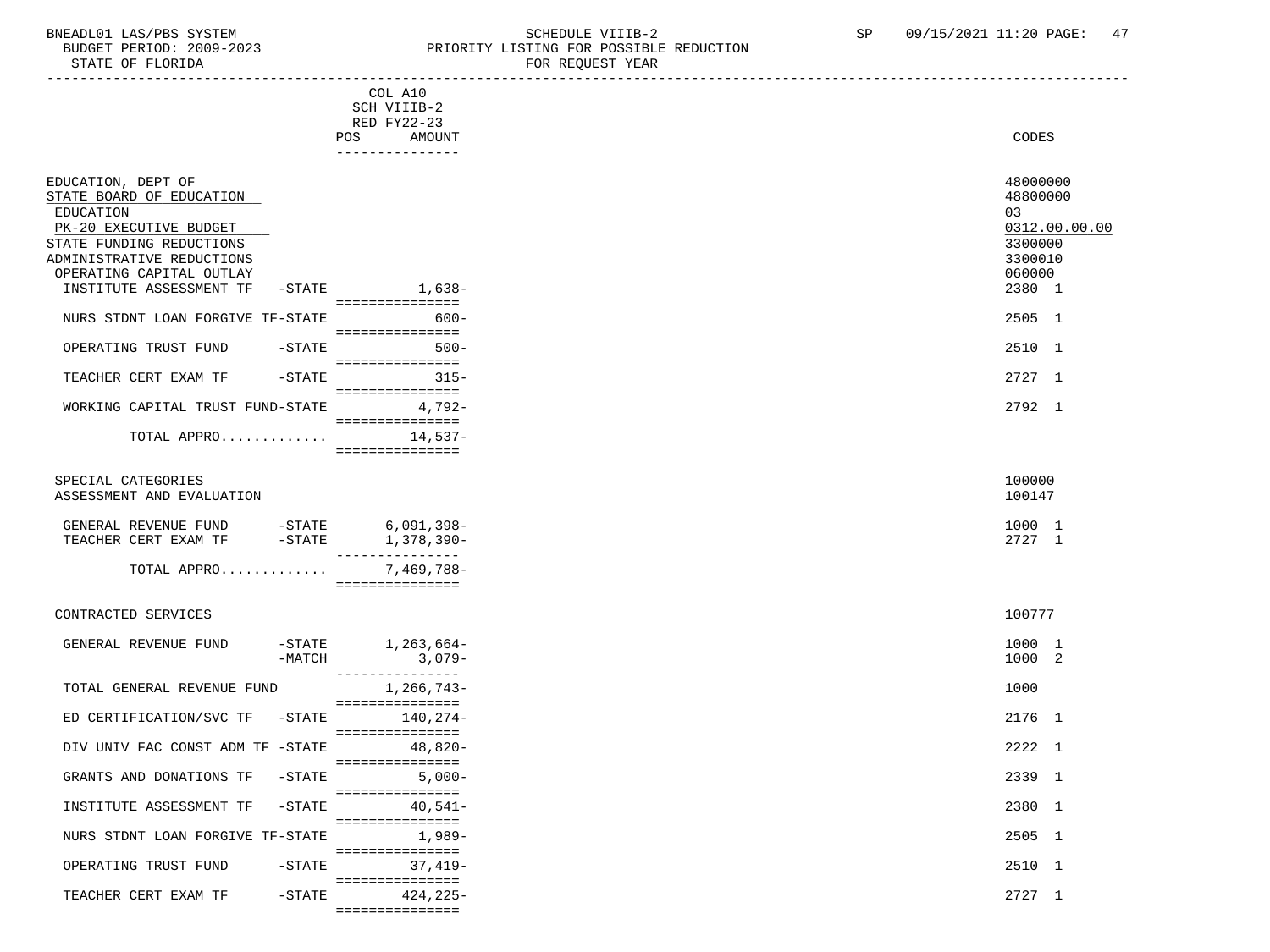### BNEADL01 LAS/PBS SYSTEM SCHEDULE VIIIB-2 SCHEDULE VIIIB-2 SP 09/15/2021 11:20 PAGE: 48 BUDGET PERIOD: 2009-2023<br>
STATE OF FLORIDA STATE OF FLORIDA FOR REQUEST YEAR

| PIAIE OF FLOKIDA                                                                                                                                                                                                                                       |                                                                           | FOR REQUEST IEAR                                                                                |
|--------------------------------------------------------------------------------------------------------------------------------------------------------------------------------------------------------------------------------------------------------|---------------------------------------------------------------------------|-------------------------------------------------------------------------------------------------|
|                                                                                                                                                                                                                                                        | COL A10<br>SCH VIIIB-2<br>RED FY22-23<br>POS<br>AMOUNT<br>--------------- | <b>CODES</b>                                                                                    |
| EDUCATION, DEPT OF<br>STATE BOARD OF EDUCATION<br>EDUCATION<br>PK-20 EXECUTIVE BUDGET<br>STATE FUNDING REDUCTIONS<br>ADMINISTRATIVE REDUCTIONS<br>SPECIAL CATEGORIES<br>CONTRACTED SERVICES<br>WORKING CAPITAL TRUST FUND-STATE 94,360-<br>TOTAL APPRO | ================<br>$2,059,371-$<br>===============                       | 48000000<br>48800000<br>03<br>0312.00.00.00<br>3300000<br>3300010<br>100000<br>100777<br>2792 1 |
| ED FAC RES & DEV PROJ                                                                                                                                                                                                                                  |                                                                           | 102405                                                                                          |
| DIV UNIV FAC CONST ADM TF -STATE 20,000-                                                                                                                                                                                                               | ===============                                                           | 2222 1                                                                                          |
| DATA PROCESSING SERVICES<br>EDU TECH/INFORMATION SRVCS                                                                                                                                                                                                 |                                                                           | 210000<br>210020                                                                                |
| GENERAL REVENUE FUND<br>$-MATCH$                                                                                                                                                                                                                       | -STATE 525,953-<br>12,385-<br>---------------                             | 1000 1<br>1000 2                                                                                |
| TOTAL GENERAL REVENUE FUND                                                                                                                                                                                                                             | $538, 338 -$<br>===============                                           | 1000                                                                                            |
| ED CERTIFICATION/SVC TF<br>$-STATE$                                                                                                                                                                                                                    | 118,992-<br>===============                                               | 2176 1                                                                                          |
| DIV UNIV FAC CONST ADM TF -STATE                                                                                                                                                                                                                       | $34,295-$<br>===============                                              | 2222 1                                                                                          |
| $-STATE$<br>INSTITUTE ASSESSMENT TF                                                                                                                                                                                                                    | $32,038-$<br>===============                                              | 2380 1                                                                                          |
| NURS STDNT LOAN FORGIVE TF-STATE                                                                                                                                                                                                                       | 1,689-<br>===============                                                 | 2505 1                                                                                          |
| -STATE<br>OPERATING TRUST FUND                                                                                                                                                                                                                         | $9,526-$<br>===============                                               | 2510 1                                                                                          |
| $-STATE$<br>TEACHER CERT EXAM TF                                                                                                                                                                                                                       | $7,043-$<br>===============                                               | 2727 1                                                                                          |
| WORKING CAPITAL TRUST FUND-STATE                                                                                                                                                                                                                       | $125,101-$<br>===============                                             | 2792 1                                                                                          |
| TOTAL APPRO                                                                                                                                                                                                                                            | 867,022-<br>===============                                               |                                                                                                 |
| TOTAL: ADMINISTRATIVE REDUCTIONS<br>TOTAL ISSUE $15,391,687-$                                                                                                                                                                                          | ===============                                                           | 3300010                                                                                         |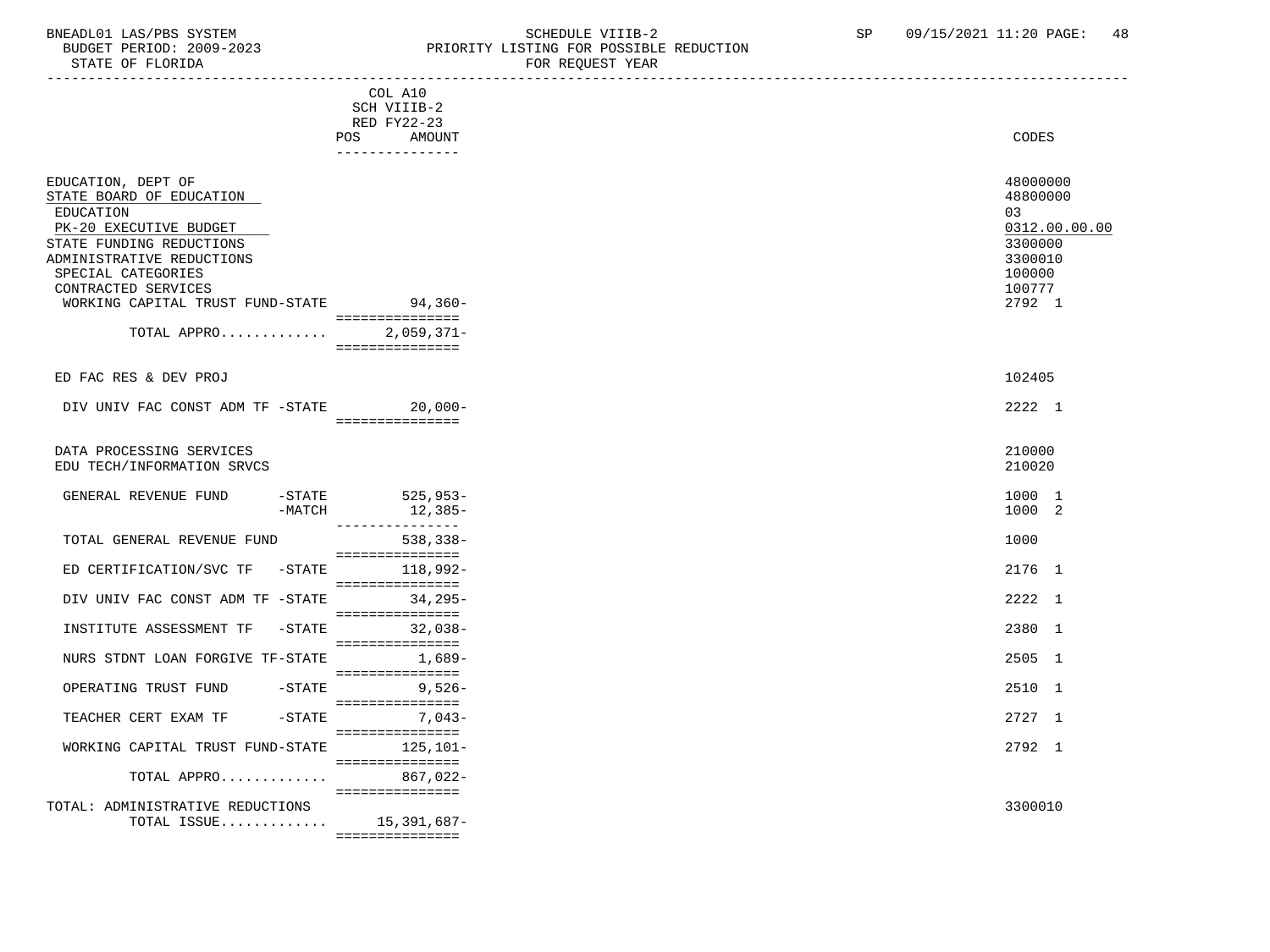### BNEADL01 LAS/PBS SYSTEM SCHEDULE VIIIB-2 SCHEDULE VIIIB-2 SP 09/15/2021 11:20 PAGE: 49 BUDGET PERIOD: 2009-2023 PRIORITY LISTING FOR POSSIBLE REDUCTION STATE OF FLORIDA FOR REQUEST YEAR FOR REQUEST THAT THE REDUCT OF STATE OF STATE OF STATE OF STATE OF STATE OF STATE OF STATE OF STATE OF STATE OF STATE OF STATE OF STATE OF STATE OF STATE OF STATE OF STATE OF STATE OF STAT

|                                                                                                                                                | COL A10<br>SCH VIIIB-2<br>RED FY22-23<br>AMOUNT<br><b>POS</b> | CODES                                                             |
|------------------------------------------------------------------------------------------------------------------------------------------------|---------------------------------------------------------------|-------------------------------------------------------------------|
| EDUCATION, DEPT OF<br>STATE BOARD OF EDUCATION<br>EDUCATION<br>PK-20 EXECUTIVE BUDGET<br>STATE FUNDING REDUCTIONS<br>ADMINISTRATIVE REDUCTIONS |                                                               | 48000000<br>48800000<br>03<br>0312.00.00.00<br>3300000<br>3300010 |

|  |             | AGENCY ISSUE NARRATIVE: |                                   |
|--|-------------|-------------------------|-----------------------------------|
|  |             |                         | SCH VIIIB-2 NARR 22-23 NARRATIVE: |
|  | PRIORITY #3 |                         |                                   |

SCH VIIIB-2 NARR 22-23 NARRATIVE: IT COMPONENT? NO

Salaries and Benefits

 A reduction of \$4,095,076 in Salaries and Benefits is comprised of \$2,249,603 in General Revenue, \$556,795 from Educational Certification and Services Trust Fund, \$316,215 from Facilities Construction Administration Trust Fund, \$291,466 from Institutional Assessment Trust Fund, \$7,945 from Nursing Student Loan Forgiveness Trust Fund, \$31,305 from Operating Trust Fund, \$42,633 from Teacher Certification Examination Trust Fund and \$599,114 from the Working Capital Trust Fund.

PRIORITY #3

### Other Personal Services

 A reduction to Other Personal Services of \$67,245 is comprised of \$24,116 in General Revenue and \$9,678 from Educational Certification and Services Trust Fund, \$4,269 from Facilities Construction Administration Trust Fund, \$22,747 from Institutional Assessment Trust Fund, \$513 from Operating Trust Fund and \$5,922 from the Working Capital Trust Fund. This reduction will reduce the amount of funds available to pay for time-limited projects that have critical deadlines and student assistants who supplement the office support, answer phones, scan historical documents for archiving, make deliveries, and perform other routine but important functions that will otherwise have to be assigned to full time staff.

PRIORITY #3

Expenses

 20 in General Revenue and \$100,952 from Educational Certification and Services Trust Fund, \$13,341 from Educational Media and Technology Trust Fund, \$89,866 from Facilities Construction Administration Trust Fund, \$4,843 from Grants and Donations Trust Fund, \$54,078 from Institutional Assessment Trust Fund, \$3,905 from Nursing Student Loan Forgiveness Trust Fund, \$29,567 from Operating Trust Fund, \$13,535 from Teacher Certification Examination Trust Fund and \$70,609 from the Working Capital Trust Fund. This reduction will lessen the funds available to pay for travel, professional development for staff, printing and distribution of statutorily required reports, and general office supplies.

PRIORITY #3

Operating Capital Outlay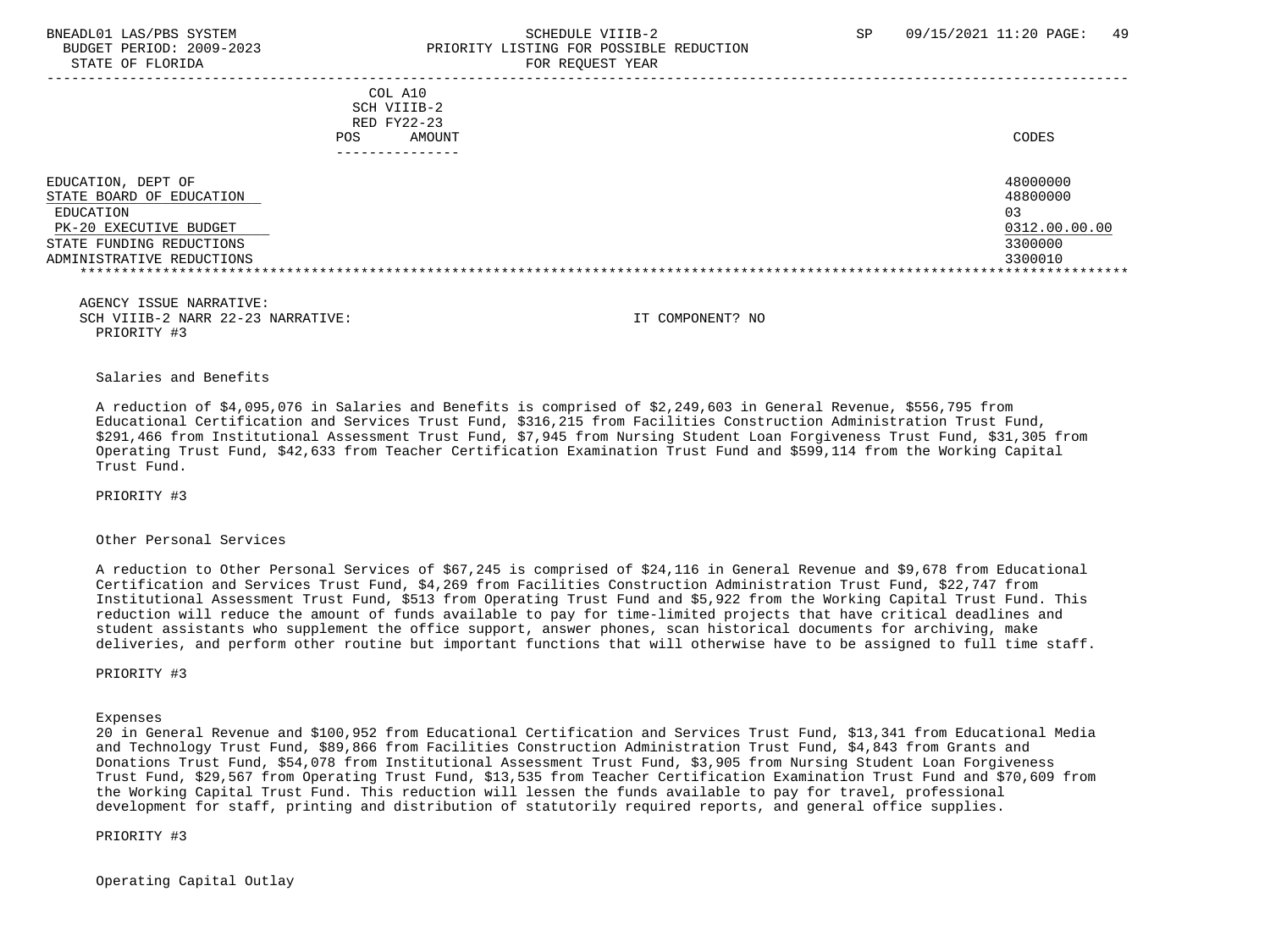STATE OF FLOR

## BNEADL01 LAS/PBS SYSTEM SCHEDULE VIIIB-2 SCHEDULE VIIIB-2 SP 09/15/2021 11:20 PAGE: 50 BUDGET PERIOD: 2009-2023 PRIORITY LISTING FOR POSSIBLE REDUCTION

| STATE OF FLORIDA                                                                                                                               | FOR REQUEST YEAR                                       |                                                                   |
|------------------------------------------------------------------------------------------------------------------------------------------------|--------------------------------------------------------|-------------------------------------------------------------------|
|                                                                                                                                                | COL A10<br>SCH VIIIB-2<br>RED FY22-23<br>AMOUNT<br>POS | CODES                                                             |
| EDUCATION, DEPT OF<br>STATE BOARD OF EDUCATION<br>EDUCATION<br>PK-20 EXECUTIVE BUDGET<br>STATE FUNDING REDUCTIONS<br>ADMINISTRATIVE REDUCTIONS |                                                        | 48000000<br>48800000<br>03<br>0312.00.00.00<br>3300000<br>3300010 |

 A reduction in Operating Capital Outlay of \$14,537 is comprised of \$4,448 in General Revenue, \$744 from Educational Certification and Services Trust Fund, \$1,500 from Facilities Construction Administration Trust Fund, \$1,638 from Institutional Assessment Trust Fund, \$600 from Nursing Student Loan Forgiveness Trust Fund, \$500 from Operating Trust Fund, \$315 from Teacher Certification Examination Trust Fund and \$4,792 from Working Capital Trust Fund. This reduction will delay the replacement of older, less efficient equipment used in the performance of day to day tasks of Department employees.

### PRIORITY #3

#### Assessment and Evaluation

 A reduction in Assessment and Evaluation of \$7,469,788 is comprised of \$6,091,398 in General Revenue and \$1,378,390 from the Teacher Certification Examination Trust Fund and will have a significant impact on the Florida Standards Assessment testing and educator and educational leadership certification examination programs. Certification examinations for teachers and school administrators help to ensure the educational competency of adults who provide and supervise the academic development of Florida's students.

#### PRIORITY #3

### Contracted Services

 A reduction in Contracted Services of \$2,059,371 is comprised of \$1,266,743 in General Revenue, \$140,274 from Educational Certification and Services Trust Fund, \$48,820 from Facilities Construction Administration Trust Fund, \$5,000 from Grants and Donations Trust Fund, \$40,541 from Institutional Assessment Trust Fund, \$1,989 from Nursing Student Loan Forgiveness Trust Fund, \$37,419 from Operating Trust Fund, \$424,225 from Teacher Certification Examination Trust Fund and \$94,360 from the Working Capital Trust Fund. This reduction will reduce funds available to the Department to purchase services rendered by independent contractors. These services may include, but are not limited to: evaluations; consultations; maintenance; accounting; security; information technology; legal services; management systems; management consulting; educational training programs; research and development studies; and professional, technical, and social services.

### PRIORITY #3

#### Educational Facilities Research and Development Projects

 A reduction to Educational Facilities Research and Development Projects of \$20,000 from Facilities Construction Administration Trust Fund will limit the Department's ability to provide technical assistance, training and research related to educational facilities for public school districts and Florida colleges, as well as technical support to state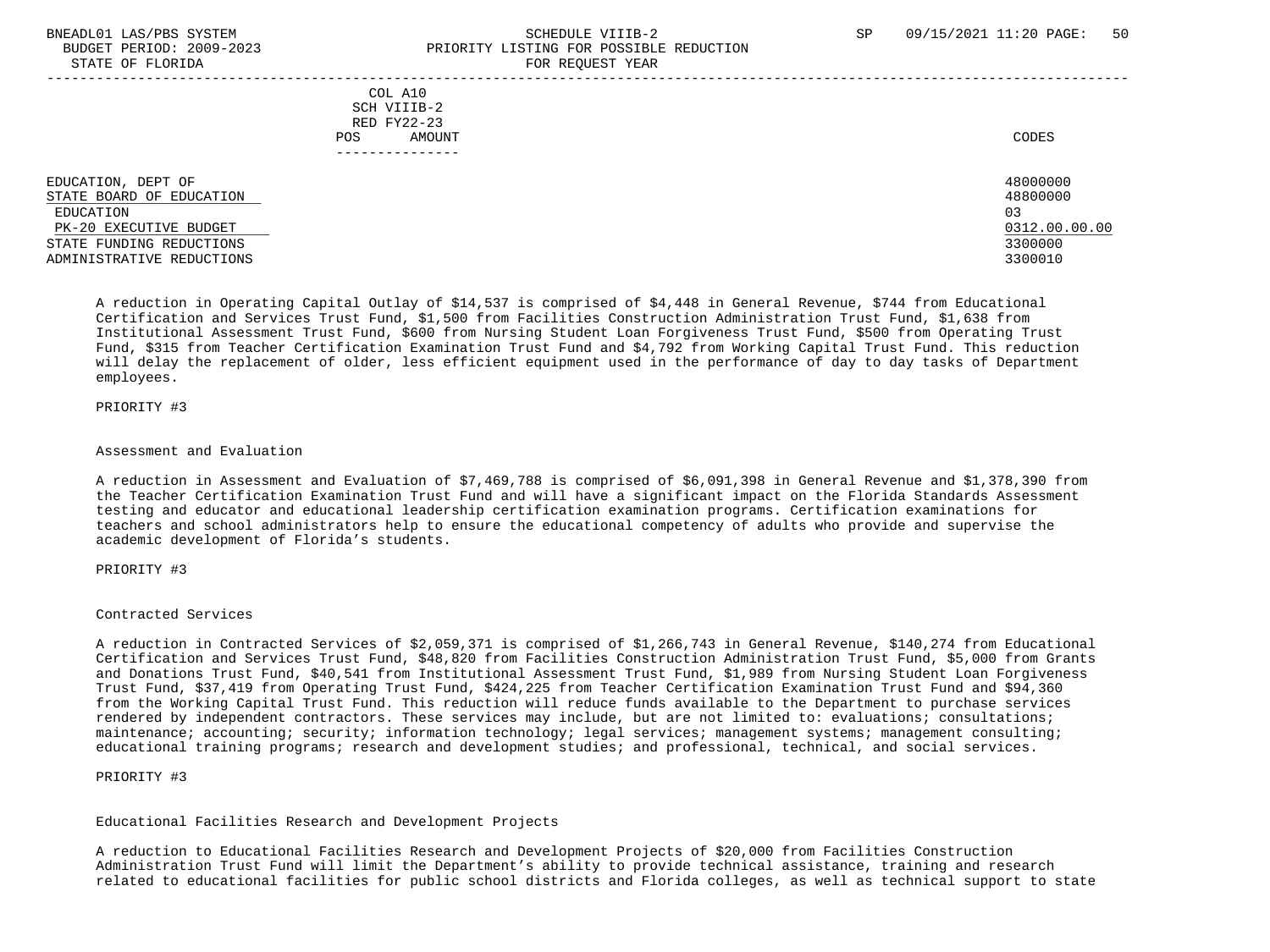### BNEADL01 LAS/PBS SYSTEM SCHEDULE VIIIB-2 SCHEDULE VIIIB-2 SP 09/15/2021 11:20 PAGE: 51 BUDGET PERIOD: 2009-2023 PRIORITY LISTING FOR POSSIBLE REDUCTION STATE OF FLORIDA FOR REQUEST YEAR FOR REQUEST YEAR

-----------------------------------------------------------------------------------------------------------------------------------

 COL A10 SCH VIIIB-2 RED FY22-23 POS AMOUNT CODES ---------------

EDUCATION, DEPT OF 48000000 AND 1999 AND 1999 AND 1999 AND 1999 AND 1999 AND 1999 AND 1999 AND 1999 AND 1999 A<br>STATE BOARD OF EDUCATION STATE BOARD OF EDUCATION 48800000 \_\_\_\_\_\_\_\_\_\_\_\_\_\_\_\_\_\_\_\_\_\_\_\_\_\_ EDUCATION 03 PK-20 EXECUTIVE BUDGET 100.00.00 2012.00.00 EXECUTIVE BUDGET 2000 2012 AND RESPONDENT A LATE FUNDING REDUCTIONS STATE FUNDING REDUCTIONS ADMINISTRATIVE REDUCTIONS 3300010

universities regarding environmental issues.

Priority #3

Education Technology and Information Services

 A reduction in Education Technology and Information Services of \$867,022 is comprised of \$538,338 in General Revenue, \$118,992 in the Educational Certification and Services Trust Fund, \$34,295 from Facilities Construction Administration Trust Fund, \$32,038 from Institutional Assessment Trust Fund, \$1,689 from Nursing Student Loan Forgiveness Trust Fund, \$9,526 from Operating Trust Fund, \$7,043 from Teacher Certification Examination Trust Fund and \$125,101 from the Working Capital Trust Fund. This reduction will reduce funds available to the Department for information technology purchases and essential IT services and support. \*\*\*\*\*\*\*\*\*\*\*\*\*\*\*\*\*\*\*\*\*\*\*\*\*\*\*\*\*\*\*\*\*\*\*\*\*\*\*\*\*\*\*\*\*\*\*\*\*\*\*\*\*\*\*\*\*\*\*\*\*\*\*\*\*\*\*\*\*\*\*\*\*\*\*\*\*\*\*\*\*\*\*\*\*\*\*\*\*\*\*\*\*\*\*\*\*\*\*\*\*\*\*\*\*\*\*\*\*\*\*\*\*\*\*\*\*\*\*\*\*\*\*\*\*\*\*

POSITION DETAIL OF SALARIES AND BENEFITS:

|                                           | FTE | BASE RATE | ADDITIVES | BENEFITS | SUBTOTAL | LAPSE<br>ႜႂ | LAPSED SALARIES<br>AND BENEFITS |
|-------------------------------------------|-----|-----------|-----------|----------|----------|-------------|---------------------------------|
| A10 - SCH VIIIB-2 RED FY22-23             |     |           |           |          |          |             |                                 |
| CHANGES TO CURRENTLY AUTHORIZED POSITIONS |     |           |           |          |          |             |                                 |
| OTHER SALARY AMOUNT                       |     |           |           |          |          |             |                                 |
| 1000 GENERAL REVENUE FUND                 |     |           |           |          |          |             | $2,249,603-$                    |
| 2176 ED CERTIFICATION/SVC TF              |     |           |           |          |          |             | $556,795-$                      |
| 2222 DIV UNIV FAC CONST ADM TF            |     |           |           |          |          |             | $316, 215 -$                    |
| 2380 INSTITUTE ASSESSMENT TF              |     |           |           |          |          |             | 291,466-                        |
| 2505 NURS STDNT LOAN FORGIVE TF           |     |           |           |          |          |             | $7,945-$                        |
| 2510 OPERATING TRUST FUND                 |     |           |           |          |          |             | $31,305-$                       |
| 2727 TEACHER CERT EXAM TF                 |     |           |           |          |          |             | $42,633-$                       |
| 2792 WORKING CAPITAL TRUST FUND           |     |           |           |          |          |             | $599, 114 -$                    |
|                                           |     |           |           |          |          |             | 4,095,076-                      |
|                                           |     |           |           |          |          |             |                                 |

\*\*\*\*\*\*\*\*\*\*\*\*\*\*\*\*\*\*\*\*\*\*\*\*\*\*\*\*\*\*\*\*\*\*\*\*\*\*\*\*\*\*\*\*\*\*\*\*\*\*\*\*\*\*\*\*\*\*\*\*\*\*\*\*\*\*\*\*\*\*\*\*\*\*\*\*\*\*\*\*\*\*\*\*\*\*\*\*\*\*\*\*\*\*\*\*\*\*\*\*\*\*\*\*\*\*\*\*\*\*\*\*\*\*\*\*\*\*\*\*\*\*\*\*\*\*\*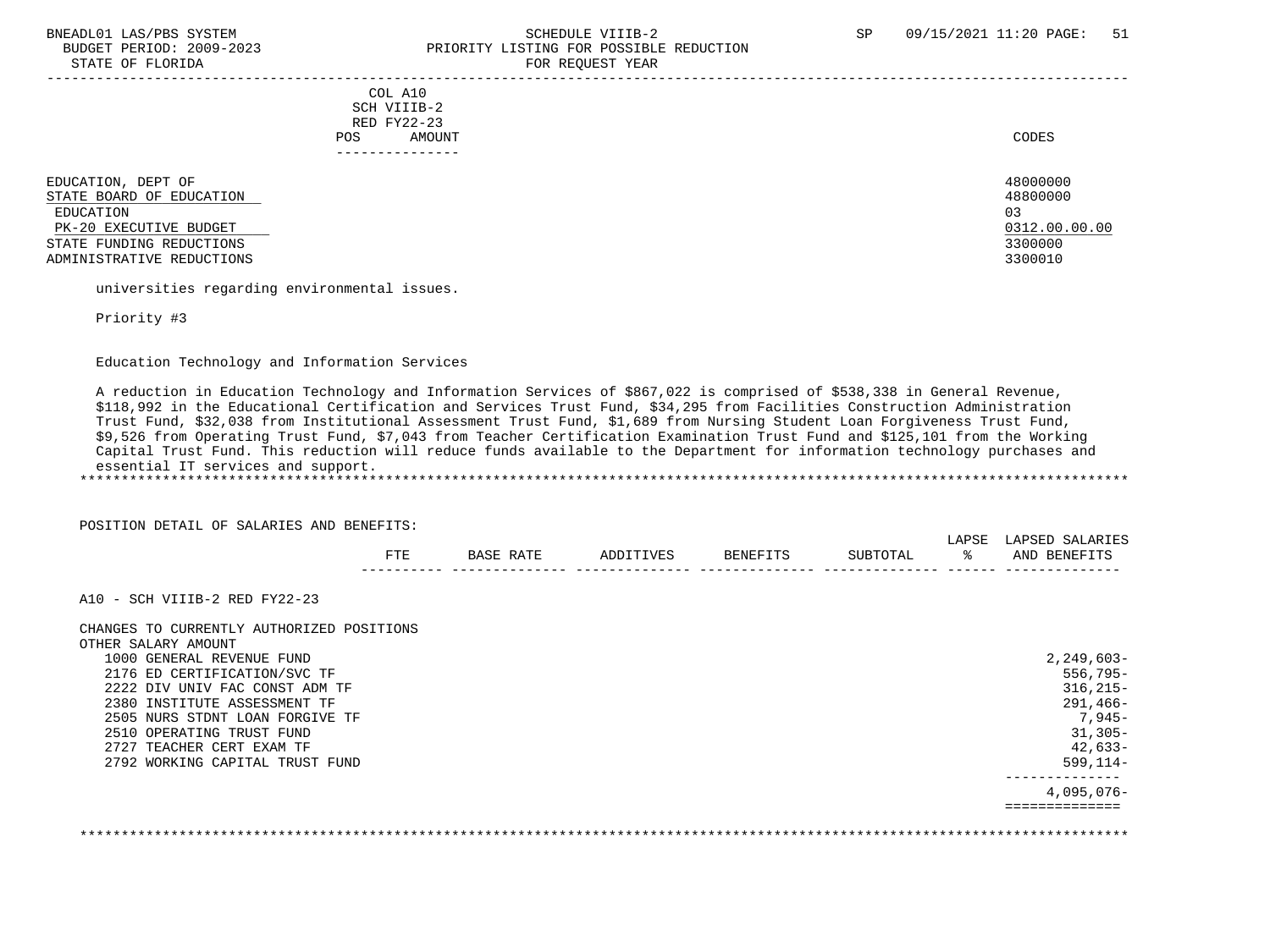### BNEADL01 LAS/PBS SYSTEM SALLE SERIEDULE SCHEDULE VIIIB-2 SP 09/15/2021 11:20 PAGE: 52<br>BUDGET PERIOD: 2009-2023 PRIORITY LISTING FOR POSSIBLE REDUCTION BUDGET PERIOD: 2009-2023 PRIORITY LISTING FOR POSSIBLE REDUCTION<br>STATE OF FLORIDA FOR REQUEST YEAR FOR REQUEST YEAR

| - - - - - - - - - - - -                                                               |                                                                        | 10111122000111111                           |
|---------------------------------------------------------------------------------------|------------------------------------------------------------------------|---------------------------------------------|
|                                                                                       | COL A10<br>SCH VIIIB-2<br>RED FY22-23<br>AMOUNT<br>POS<br>------------ | CODES                                       |
| EDUCATION, DEPT OF<br>STATE BOARD OF EDUCATION<br>EDUCATION<br>PK-20 EXECUTIVE BUDGET |                                                                        | 48000000<br>48800000<br>03<br>0312.00.00.00 |
| TOTAL: PK-20 EXECUTIVE BUDGET<br>BY FUND TYPE<br>GENERAL REVENUE FUND                 | $10,592,596 -$                                                         | 0312.00.00.00<br>1000                       |
| TRUST FUNDS                                                                           | 4,799,091-<br>---------------                                          | 2000                                        |
| TOTAL PROG COMP                                                                       | 15,391,687-<br>===============                                         |                                             |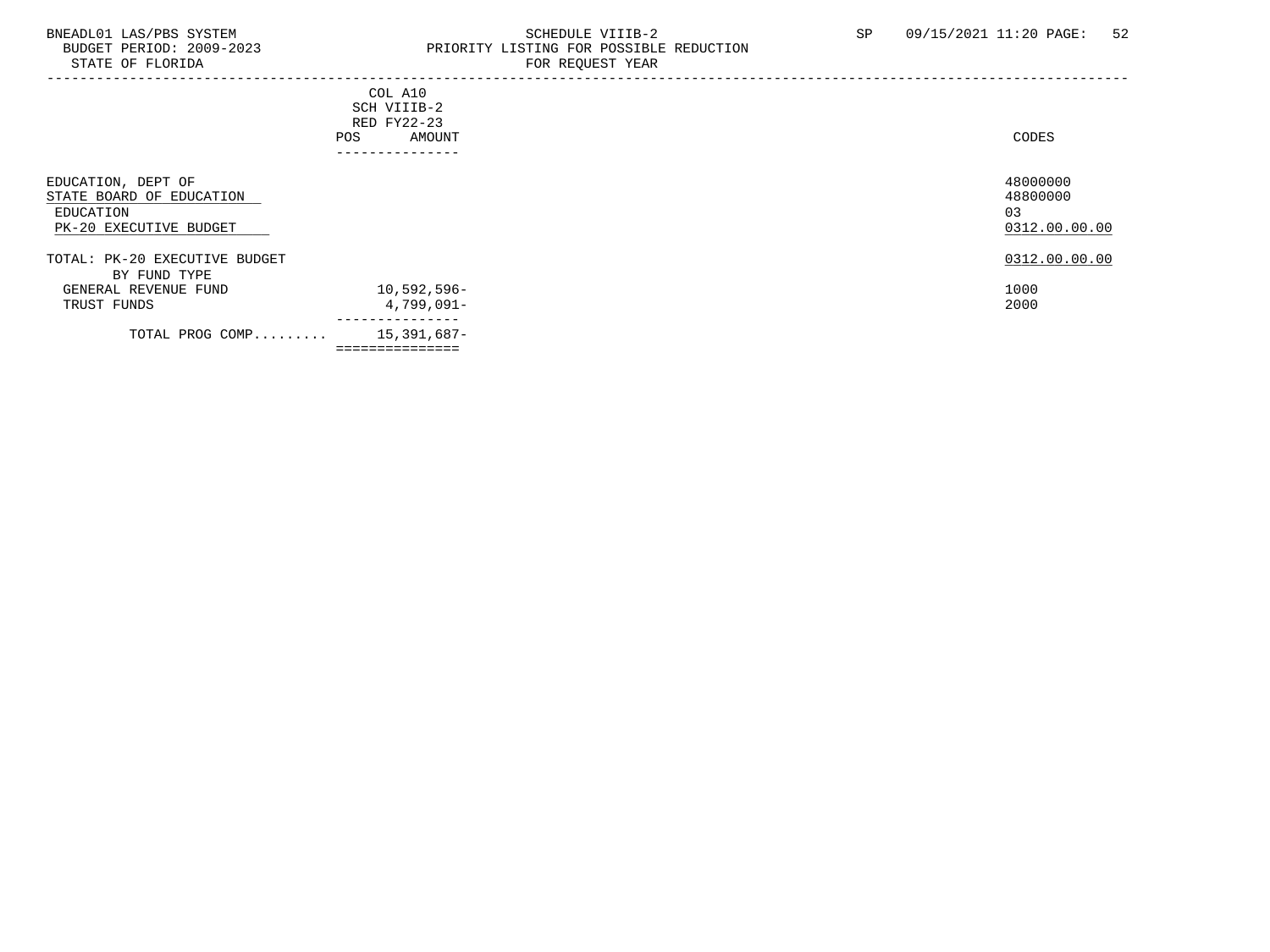BUDGET PERIOD: 2009-2023 PRIORITY LISTING FOR POSSIBLE REDUCTION STATE OF FLORIDA FOR REQUEST YEAR FOR REQUEST THAT AND THE STATE OF STATE OF STATE OF STATE OF STATE OF STATE OF STATE OF STATE OF STATE OF STATE OF STATE OF STATE OF STATE OF STATE OF STATE OF STATE OF STATE OF STATE OF S

# BNEADL01 LAS/PBS SYSTEM SCHEDULE VIIIB-2 SCHEDULE VIIIB-2 SP 09/15/2021 11:20 PAGE: 53

|                                                                                                                                                                                                                               | POS    | COL A10<br>SCH VIIIB-2<br>RED FY22-23<br>AMOUNT | CODES                                                                                             |
|-------------------------------------------------------------------------------------------------------------------------------------------------------------------------------------------------------------------------------|--------|-------------------------------------------------|---------------------------------------------------------------------------------------------------|
|                                                                                                                                                                                                                               |        | --------------                                  |                                                                                                   |
| EDUCATION, DEPT OF<br>UNIVERSITIES, DIVISION OF<br>PGM: EDUC/GEN ACTIVITIES<br>EDUCATION<br>EDUC/GEN ACTIVITIES<br>STATE FUNDING REDUCTIONS<br>MOFFITT CANCER CENTER<br>AID TO LOCAL GOVERNMENTS<br>G/A-MOFFITT CANCER CENTER |        |                                                 | 48000000<br>48900000<br>48900100<br>03<br>0305.01.00.00<br>3300000<br>3301000<br>050000<br>050333 |
| GENERAL REVENUE FUND                                                                                                                                                                                                          | -STATE | 1,057,693-                                      | 1000 1                                                                                            |
|                                                                                                                                                                                                                               |        |                                                 |                                                                                                   |
|                                                                                                                                                                                                                               |        |                                                 |                                                                                                   |
| AGENCY ISSUE NARRATIVE:                                                                                                                                                                                                       |        |                                                 |                                                                                                   |

SCH VIIIB-2 NARR 22-23 NARRATIVE: IT COMPONENT? NO PRIORITY ISSUE #2

 For FY 2021-2022, the Legislature and the Governor appropriated \$10.6 million to the Moffitt Cancer Center. A ten percent reduction equates to \$1.1 million.

Medical Residents, Graduate and Training Programs

 H. Lee Moffitt Cancer Center & Research Institute (Moffitt) is the leading oncology educational training facility in the state, providing more types of training in cancer care and cancer research than any other Florida institution. State funding for this education at one time was just under \$14 million annually. Since the peak in 2008, several reductions have winnowed the allocation down to \$10,576,930 a year. While Moffitt's training programs have remained strong, these reductions in funding have had a negative impact on the number of trainees. This has reduced the potential biomedical workforce in the state to support start-up companies and recruit existing companies and jobs from other states to Florida.

 Changes to the NCI P30 grant guidelines that provide Moffitt's designation as a Comprehensive Cancer Center have raised the expectation of supporting cancer research training. These expectations, which include growing the number of research trainees, were reiterated in the recent competitive renewal of this important grant. Moffitt would require increased investment and focus on cancer education and training for clinical/post-doctoral fellows, residents, nursing, research graduate students, and other positions to fulfill workforce needs in the State of Florida. Moffitt now spends over \$20.2 million a year training the next generation of clinicians and researchers in the fight against cancer. These cuts would have a significant negative impact on our ability to recruit and train these essential cancer care and cancer research personnel in Florida.

 NCI guidelines also require training and education programs in the community to improve cancer awareness and screening, to prevent cancer, and to improve outcomes. These efforts save lives and minimize the economic impact to the patient, family, community, and the state. At a time when families are impacted by the COVID-19 pandemic, these programs would be forced to cut services potentially increasing cancer incidence and mortality rates in Florida. Moffitt has prepared programs to continue activities that are addressing community needs post-pandemic. Implementation of these key community education activities would be significantly limited by these budget cuts. We are focused on populations that have suffered a combined impact of challenges exacerbated by the pandemic, are already prone to cancer burdens, and are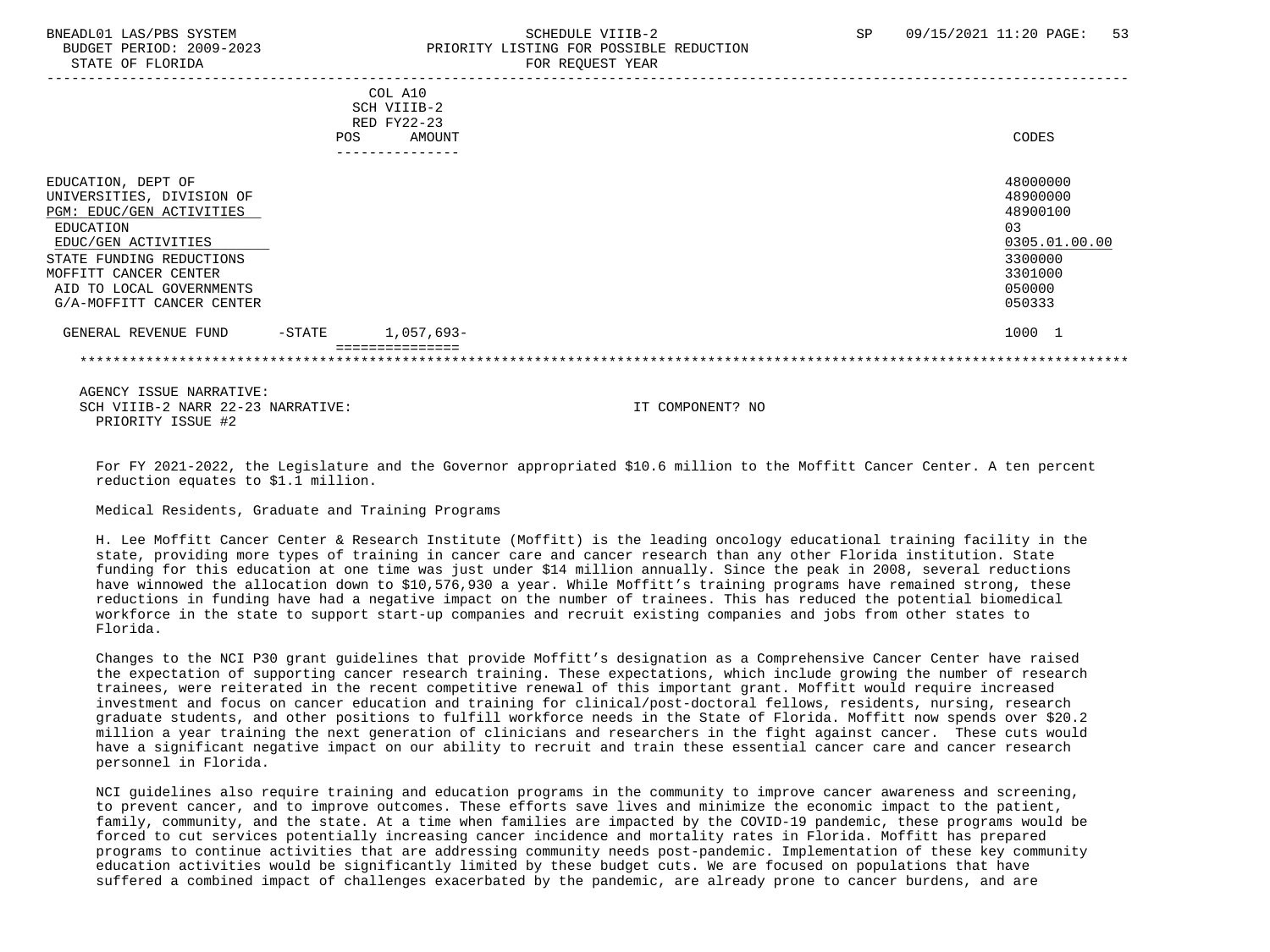### BNEADL01 LAS/PBS SYSTEM SCHEDULE VIIIB-2 SCHEDULE VIIIB-2 SP 09/15/2021 11:20 PAGE: 54 BUDGET PERIOD: 2009-2023 PRIORITY LISTING FOR POSSIBLE REDUCTION STATE OF FLORIDA FOR REQUEST YEAR FOR REQUEST THAT THE REDUCT OF STATE OF STATE OF STATE OF STATE OF STATE OF STATE OF STATE OF STATE OF STATE OF STATE OF STATE OF STATE OF STATE OF STATE OF STATE OF STATE OF STATE OF STAT

 ----------------------------------------------------------------------------------------------------------------------------------- COL A10 SCH VIIIB-2 RED FY22-23 POS AMOUNT CODES ---------------

EDUCATION, DEPT OF 480000000<br>INIVERSITIES DIVISION OF UNIVERSITIES, DIVISION OF 48900000 PGM: EDUC/GEN ACTIVITIES EDUCATION 03 EDUC/GEN ACTIVITIES 2008.01.00.00 EDUC/GEN ACTIVITIES 2005.01.00.00 STATE FUNDING REDUCTIONS 3300000 MOFFITT CANCER CENTER 3301000

currently in need of expanded services in this area.

 In addition, the pandemic has made it hard to fill research and clinical trial coordinator's positions. Moffitt is investing in critical support areas necessary to ensure the center is able to support innovative clinical trials and new discoveries.

 Accordingly, these budget cuts jeopardize the ability of Moffitt to fully meet NCI requirements. In turn, this could jeopardize the status of Moffitt as the state's only NCI-designated Comprehensive Cancer Center which would decrease its ability to meet its mission, including providing a skilled clinical and research workforce to tackle the cancer burden in Florida which is second highest in the nation.

 If enacted, an estimated 300 cancer care and cancer research trainees would be negatively affected. These trainees and the education programs at risk include:

-Undergraduate and advanced practice nursing students;

-Nutrition therapists, medical and physician assistants, pharmacy students;

-Radiologists and medical physics graduate students, effectively suspending this unique graduate program for the year;

-A greatly reduced Residency program;

-A planned collaboration with USF to develop an innovative Cancer Data Science PhD training program would be put on hold;

 -Summer research programs for high school students and undergraduate students would either be suspended or eliminated; -Suspension or elimination of programs focused on educating the community on screening and facilitating HPV vaccination; -Two Workforce Development programs, one in Research Administration and one in Cell Therapies would be halted. \*\*\*\*\*\*\*\*\*\*\*\*\*\*\*\*\*\*\*\*\*\*\*\*\*\*\*\*\*\*\*\*\*\*\*\*\*\*\*\*\*\*\*\*\*\*\*\*\*\*\*\*\*\*\*\*\*\*\*\*\*\*\*\*\*\*\*\*\*\*\*\*\*\*\*\*\*\*\*\*\*\*\*\*\*\*\*\*\*\*\*\*\*\*\*\*\*\*\*\*\*\*\*\*\*\*\*\*\*\*\*\*\*\*\*\*\*\*\*\*\*\*\*\*\*\*\*

| FLORIDA AGRICULTURAL AND MECHANICAL |           |            |         |
|-------------------------------------|-----------|------------|---------|
| UNIVERSITY - FLORIDA STATE          |           |            |         |
| UNIVERSITY COLLEGE OF ENGINEERING   |           |            | 3301900 |
| AID TO LOCAL GOVERNMENTS            |           |            | 050000  |
| G/A-FAMU/FSU COLLEGE ENG            |           |            | 052312  |
| GENERAL REVENUE FUND                | $-$ STATE | 1,463,648- | 1000 1  |
|                                     |           |            |         |
|                                     |           |            |         |

 AGENCY ISSUE NARRATIVE: SCH VIIIB-2 NARR 22-23 NARRATIVE: IT COMPONENT? NO PRIORITY ISSUE #10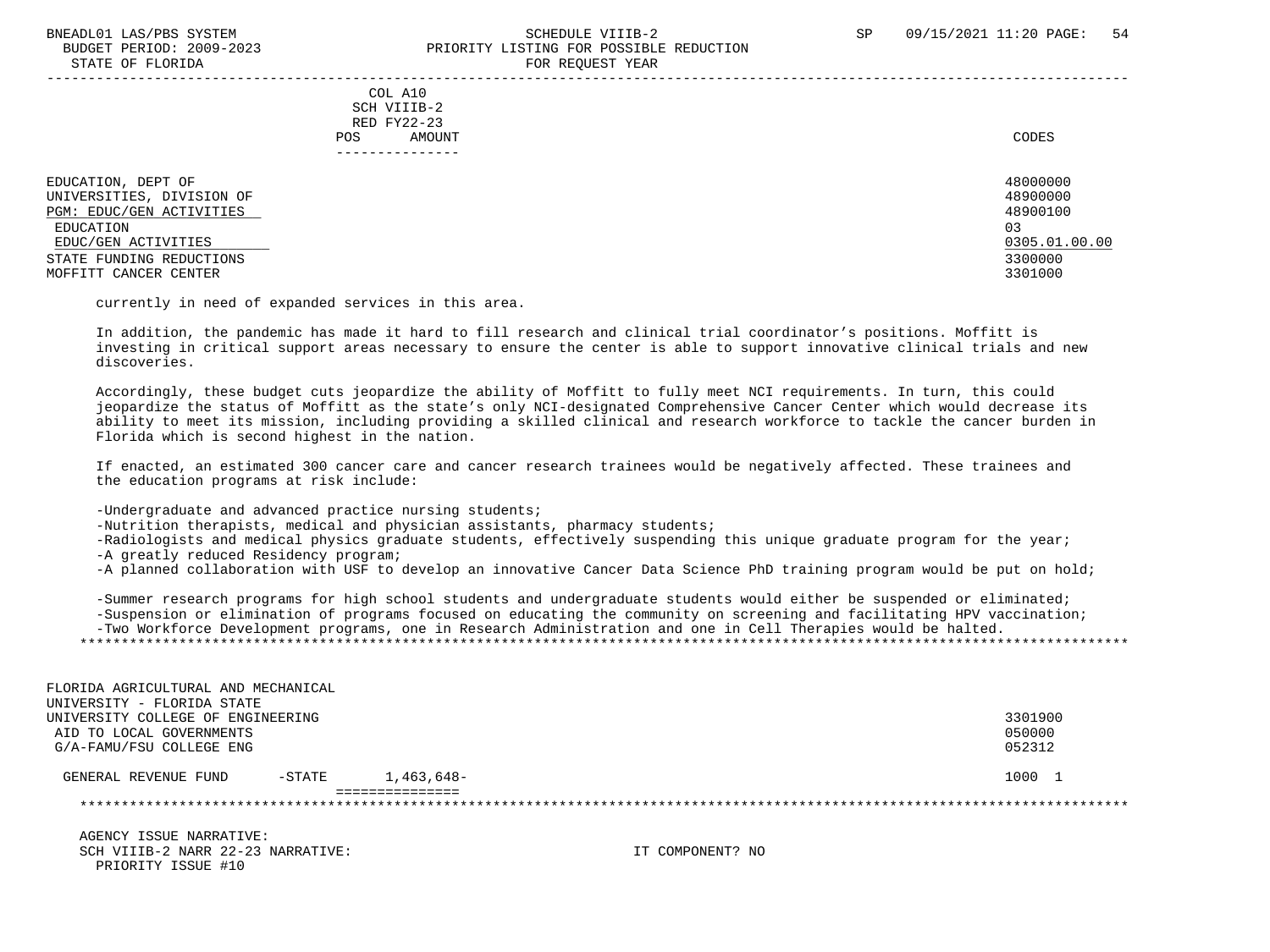STATE OF FLORIDA

### BNEADL01 LAS/PBS SYSTEM SCHEDULE VIIIB-2 SCHEDULE VIIIB-2 SP 09/15/2021 11:20 PAGE: 55 BUDGET PERIOD: 2009-2023<br>
PRIORITY LISTING FOR POSSIBLE REDUCTION<br>
FOR PEOUTEST VEAP

| DIAIL OF FLORIDA                                                                                                                                                                                                                                      | LOV VEÃOFOI IEUV                                |                                                                               |
|-------------------------------------------------------------------------------------------------------------------------------------------------------------------------------------------------------------------------------------------------------|-------------------------------------------------|-------------------------------------------------------------------------------|
| POS.                                                                                                                                                                                                                                                  | COL A10<br>SCH VIIIB-2<br>RED FY22-23<br>AMOUNT | CODES                                                                         |
| EDUCATION, DEPT OF<br>UNIVERSITIES, DIVISION OF<br>PGM: EDUC/GEN ACTIVITIES<br>EDUCATION<br>EDUC/GEN ACTIVITIES<br>STATE FUNDING REDUCTIONS<br>FLORIDA AGRICULTURAL AND MECHANICAL<br>UNIVERSITY - FLORIDA STATE<br>UNIVERSITY COLLEGE OF ENGINEERING |                                                 | 48000000<br>48900000<br>48900100<br>03<br>0305.01.00.00<br>3300000<br>3301900 |
|                                                                                                                                                                                                                                                       |                                                 |                                                                               |

 The Legislature and the Governor appropriated \$14.6 million in recurring General Revenue to the FAMU-FSU Joint College of Engineering for fiscal year 2021-2022. A 10 percent budget reduction of \$1.5 million exceeds the total allocation for two of the five academic departments within the joint college and is greater than the budget for all support departments combined. Planning for such an action would require careful consultation with the State University System Board of Governors and with the Joint Management Council. This undertaking would necessitate an in-depth analysis of the consequences of each reduction to the instructional, research, and outreach activities of the joint college.

 If implemented, the College's ability to maintain accreditation would be jeopardized. The targeted budget reductions would require a reduction of ten full time faculty and staff positions. Reductions to faculty would negatively impact the student to faculty ratios, reduce the proportion of faculty time allocated to research efforts, and become a barrier to the commercialization of discoveries and inventions. The ratios of advisors to students would become less favorable. The academic support staff of the joint college serve students from both Florida A&M University and Florida State University, advising and counseling students according to the admission and graduation requirements for both institutions. A reduction in staff is another barrier to student success for this complex organization.

 The targeted budget reduction would also negatively impact the condition of the existing facilities. Preventative maintenance efforts would be re-prioritized, and many critical projects would be postponed. \*\*\*\*\*\*\*\*\*\*\*\*\*\*\*\*\*\*\*\*\*\*\*\*\*\*\*\*\*\*\*\*\*\*\*\*\*\*\*\*\*\*\*\*\*\*\*\*\*\*\*\*\*\*\*\*\*\*\*\*\*\*\*\*\*\*\*\*\*\*\*\*\*\*\*\*\*\*\*\*\*\*\*\*\*\*\*\*\*\*\*\*\*\*\*\*\*\*\*\*\*\*\*\*\*\*\*\*\*\*\*\*\*\*\*\*\*\*\*\*\*\*\*\*\*\*\*

| UNIVERSITY OF FLORIDA - INSTITUTE<br>OF FOOD AND AGRICULTURAL SCIENCE<br>AID TO LOCAL GOVERNMENTS<br>$G/A-IFAS$ |                           |                  | 3304100<br>050000<br>052315 |
|-----------------------------------------------------------------------------------------------------------------|---------------------------|------------------|-----------------------------|
| $-$ STATE<br>GENERAL REVENUE FUND<br>EDUCATIONAL ENHANCEMENT TF-STATE                                           | 15,867,627-<br>1,707,957- |                  | 1000 1<br>2178 1            |
| TOTAL APPRO                                                                                                     | 17,575,584-               |                  |                             |
|                                                                                                                 | ===============           |                  |                             |
| AGENCY ISSUE NARRATIVE:<br>SCH VIIIB-2 NARR 22-23 NARRATIVE:<br>PRIORITY ISSUE #8                               |                           | IT COMPONENT? NO |                             |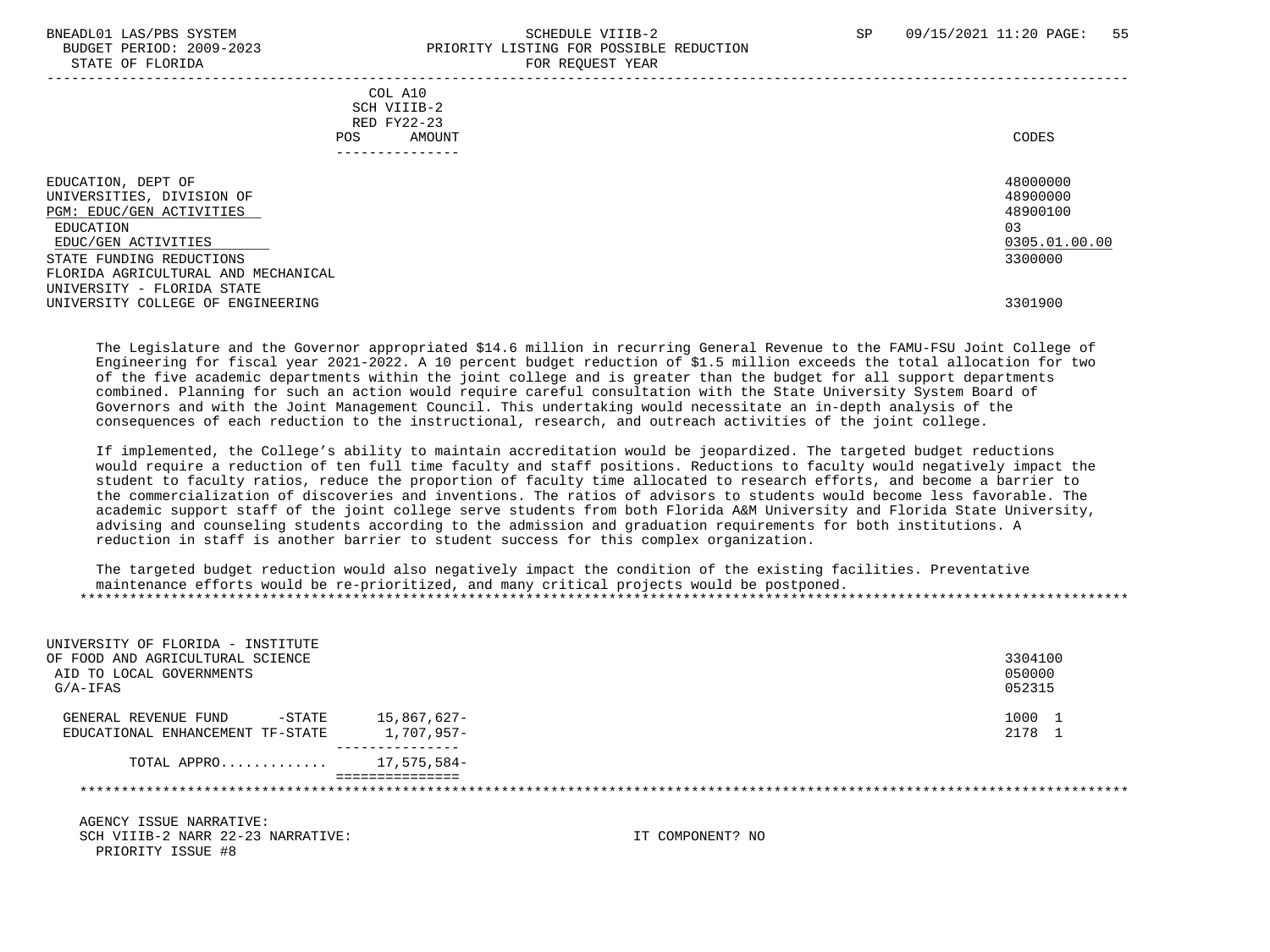### BNEADL01 LAS/PBS SYSTEM SCHEDULE VIIIB-2 SCHEDULE VIIIB-2 SP 09/15/2021 11:20 PAGE: 56 BUDGET PERIOD: 2009-2023 PRIORITY LISTING FOR POSSIBLE REDUCTION STATE OF FLORIDA FOR REQUEST YEAR FOR REQUEST THAT AND THE STATE OF STATE OF STATE OF STATE OF STATE OF STATE OF STATE OF STATE OF STATE OF STATE OF STATE OF STATE OF STATE OF STATE OF STATE OF STATE OF STATE OF STATE OF S -----------------------------------------------------------------------------------------------------------------------------------

 COL A10 SCH VIIIB-2 RED FY22-23 POS AMOUNT CODES ---------------

| DEPT OF<br>EDUCATION,             | 48000000      |
|-----------------------------------|---------------|
| UNIVERSITIES, DIVISION OF         | 48900000      |
| PGM: EDUC/GEN ACTIVITIES          | 48900100      |
| EDUCATION                         | 03            |
| EDUC/GEN ACTIVITIES               | 0305.01.00.00 |
| STATE FUNDING REDUCTIONS          | 3300000       |
| UNIVERSITY OF FLORIDA - INSTITUTE |               |
| OF FOOD AND AGRICULTURAL SCIENCE  | 3304100       |
|                                   |               |

 The Legislature and the Governor appropriated \$177 million in recurring General Revenue and Lottery funds to the University of Florida's Institute of Food and Agricultural Sciences (UF-IFAS) for fiscal year 2021-2022. UF-IFAS is a federal-state-county partnership dedicated to developing knowledge in agriculture, human and natural resources, and the life sciences, and enhancing and sustaining the quality of human life by making that information accessible. While extending into every community of the state, UF-IFAS has developed an international reputation for its accomplishments in teaching, research and extension. Because of this mission and the diversity of Florida's climate and agricultural commodities, IFAS has facilities located throughout Florida. UF-IFAS provides research and development for Florida's agricultural, natural resources, and related food industries, which annually makes significant value-added contributions to the gross domestic product of the state economy.

 A ten percent reduction of \$17.6 million contemplated by this budget reduction exercise simply could not be absorbed without impacting students and the beneficiaries of IFAS research and extension and derailing the work to earn sustained recognition as a top five public university. Below are likely steps the University would take and areas that would be impacted:

 1. UF would severely restrict travel and would delay purchases of equipment and supplies. This could address a small fraction of the total reduction.

 2. UF would leave many vacant positions unfilled and may be forced to lay off faculty and staff, both undermining all of the measures described above and leading to shortages in critical student success areas, including advising, student affairs, and counseling services.

 a. The faculty reductions would reduce the productivity of UF's research and tech transfer enterprises, negatively impacting the state's economy through the loss of external dollars brought into the state, fewer groundbreaking discoveries, and less ability to support startups spun out of the university. UF spends more than \$929 million annually on research, some 30% of the entire total that the BOG has targeted for the SUS.

 b. Our Faculty 500 and AI 100 initiatives would be undermined. UF would have difficulty maintaining competitive salaries for faculty and graduate students, which would adversely impact our recruiting, retention, and national USNWR ranking.

 c. As UF continues to implement the powerful HiPerGator AI supercomputer and launch AI across our curriculum, UF will need to invest in hiring, research startup, and economic outreach and development programs. If the university must instead absorb significant budget cuts, the state of Florida's progress on this transformative opportunity will be disrupted.

 3. Critical infrastructure repair and maintenance needs would have to be delayed and could lead to even greater peril to important state assets. UF has already had to backfill state dollars in this area when the legislature discontinued its long-standing practice of appropriating PECO dollars for maintenance. For the five-year period from FY2014-15 through FY2018-19, UF received an average of \$17 million in PECO funds to support the oldest campus infrastructure in the State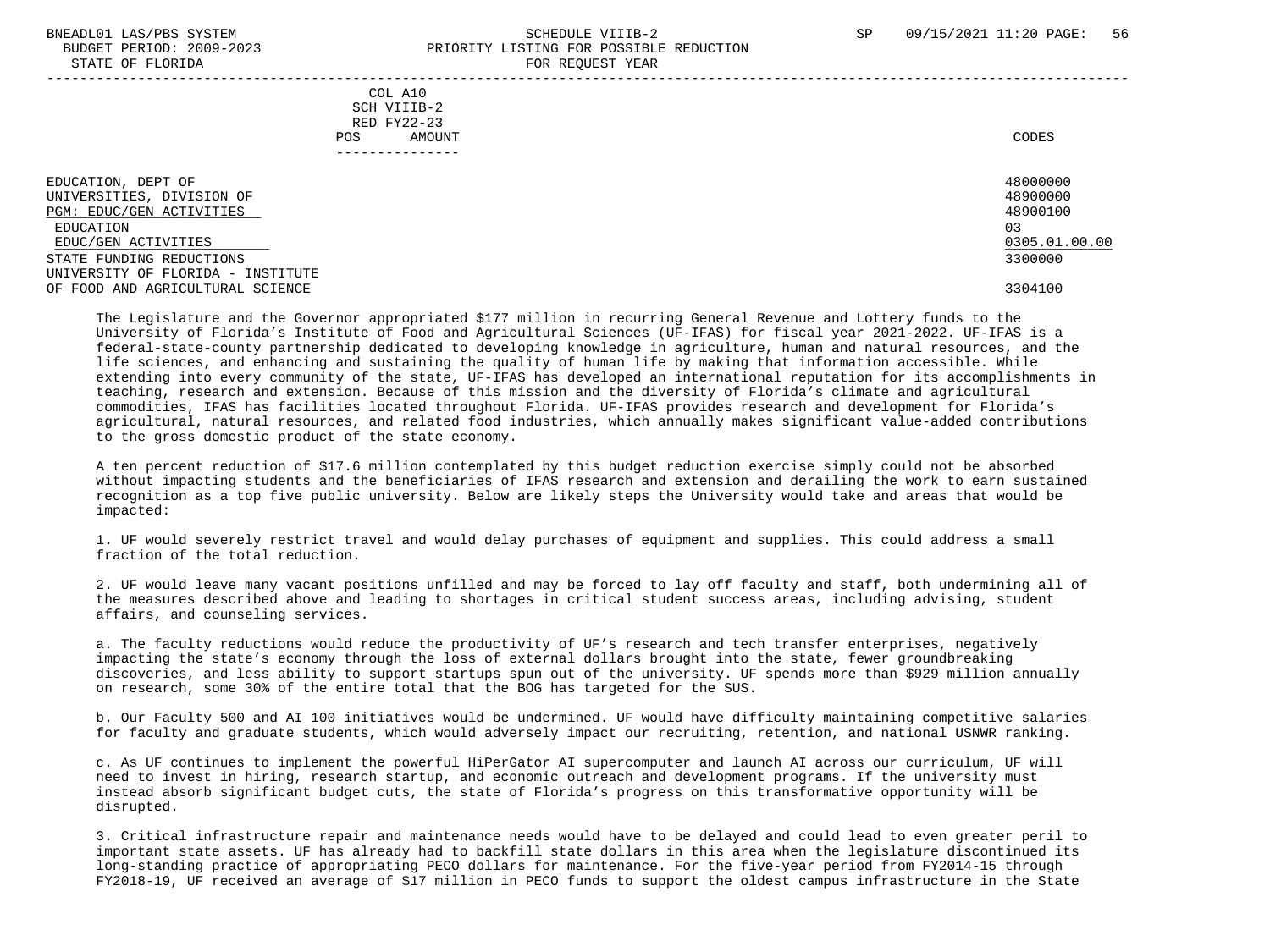### BNEADL01 LAS/PBS SYSTEM SCHEDULE VIIIB-2 SCHEDULE VIIIB-2 SP 09/15/2021 11:20 PAGE: 57 BUDGET PERIOD: 2009-2023 PRIORITY LISTING FOR POSSIBLE REDUCTION STATE OF FLORIDA FOR REQUEST YEAR FOR REQUEST THAT THE REDUCT OF STATE OF STATE OF STATE OF STATE OF STATE OF STATE OF STATE OF STATE OF STATE OF STATE OF STATE OF STATE OF STATE OF STATE OF STATE OF STATE OF STATE OF STAT -----------------------------------------------------------------------------------------------------------------------------------

 COL A10 SCH VIIIB-2 RED FY22-23 POS AMOUNT CODES ---------------

| EDUCATION, DEPT OF                | 48000000      |
|-----------------------------------|---------------|
| UNIVERSITIES, DIVISION OF         | 48900000      |
| PGM: EDUC/GEN ACTIVITIES          | 48900100      |
| EDUCATION                         | 03            |
| EDUC/GEN ACTIVITIES               | 0305.01.00.00 |
| STATE FUNDING REDUCTIONS          | 3300000       |
| UNIVERSITY OF FLORIDA - INSTITUTE |               |
| OF FOOD AND AGRICULTURAL SCIENCE  | 3304100       |
|                                   |               |

 University System - some 900 buildings with an average age of nearly 40 years and an actuarial replacement value of \$4 billion. Several of the aging facilities in need of attention are located within with IFAS complex. Over the past three fiscal years, UF has received \$0 for those purposes, yet the maintenance and repair needs continue to accelerate.

 4. The proposed cut exceeds the total state budget of nearly every IFAS department, and even several of UF's colleges. If the cuts were to be recurring and sustained, UF may be forced to eliminate from the university one or more entire operating units within the IFAS budget entity. Planning for such action would require careful consultation on the campus and with the UF Board of Trustees and an in-depth analysis of the consequences of the decisions on the instructional, research, economic development, and outreach portfolios of the university. That process would take considerable time to unfold. Although UF would consider reductions in administrative and support functions before reducing direct-support services, students and research partners would feel significant impacts. \*\*\*\*\*\*\*\*\*\*\*\*\*\*\*\*\*\*\*\*\*\*\*\*\*\*\*\*\*\*\*\*\*\*\*\*\*\*\*\*\*\*\*\*\*\*\*\*\*\*\*\*\*\*\*\*\*\*\*\*\*\*\*\*\*\*\*\*\*\*\*\*\*\*\*\*\*\*\*\*\*\*\*\*\*\*\*\*\*\*\*\*\*\*\*\*\*\*\*\*\*\*\*\*\*\*\*\*\*\*\*\*\*\*\*\*\*\*\*\*\*\*\*\*\*\*\*

| STUDENT FINANCIAL ASSISTANCE<br>AID TO LOCAL GOVERNMENTS<br>G/A-STUDENT FINANCIAL AID |           |          | 3304110<br>050000<br>052350 |
|---------------------------------------------------------------------------------------|-----------|----------|-----------------------------|
| GENERAL REVENUE FUND                                                                  | $-$ STATE | 714.038- | 1000                        |
|                                                                                       |           |          |                             |

 AGENCY ISSUE NARRATIVE: SCH VIIIB-2 NARR 22-23 NARRATIVE: IT COMPONENT? NO PRIORITY ISSUE #11

 For Fiscal Year 2021-2022, the Legislature and the Governor appropriated \$7.14 million to Student Financial Assistance for the State University System. During Fiscal Year 2010-2011, the Student Financial Assistance appropriation totaled \$16.8 million. However, during the 2011-12 legislative session, approximately \$7.14 million in student financial aid appropriations was transferred to the Florida Student Assistance Grant program and \$2.52 million in budget reductions was administered, leaving a balance of \$7.14 million.

 A 10 percent General Revenue reduction to Student Financial Aid would result in a \$714,038 loss. A reduction of this magnitude could force the system to further decrease the number and/or amount of financial aid awards to students receiving assistance from this fund. This could put Florida's students at a disadvantage, as many would be forced to seek other funding sources to finance their education such as private loans or full-time employment. \*\*\*\*\*\*\*\*\*\*\*\*\*\*\*\*\*\*\*\*\*\*\*\*\*\*\*\*\*\*\*\*\*\*\*\*\*\*\*\*\*\*\*\*\*\*\*\*\*\*\*\*\*\*\*\*\*\*\*\*\*\*\*\*\*\*\*\*\*\*\*\*\*\*\*\*\*\*\*\*\*\*\*\*\*\*\*\*\*\*\*\*\*\*\*\*\*\*\*\*\*\*\*\*\*\*\*\*\*\*\*\*\*\*\*\*\*\*\*\*\*\*\*\*\*\*\*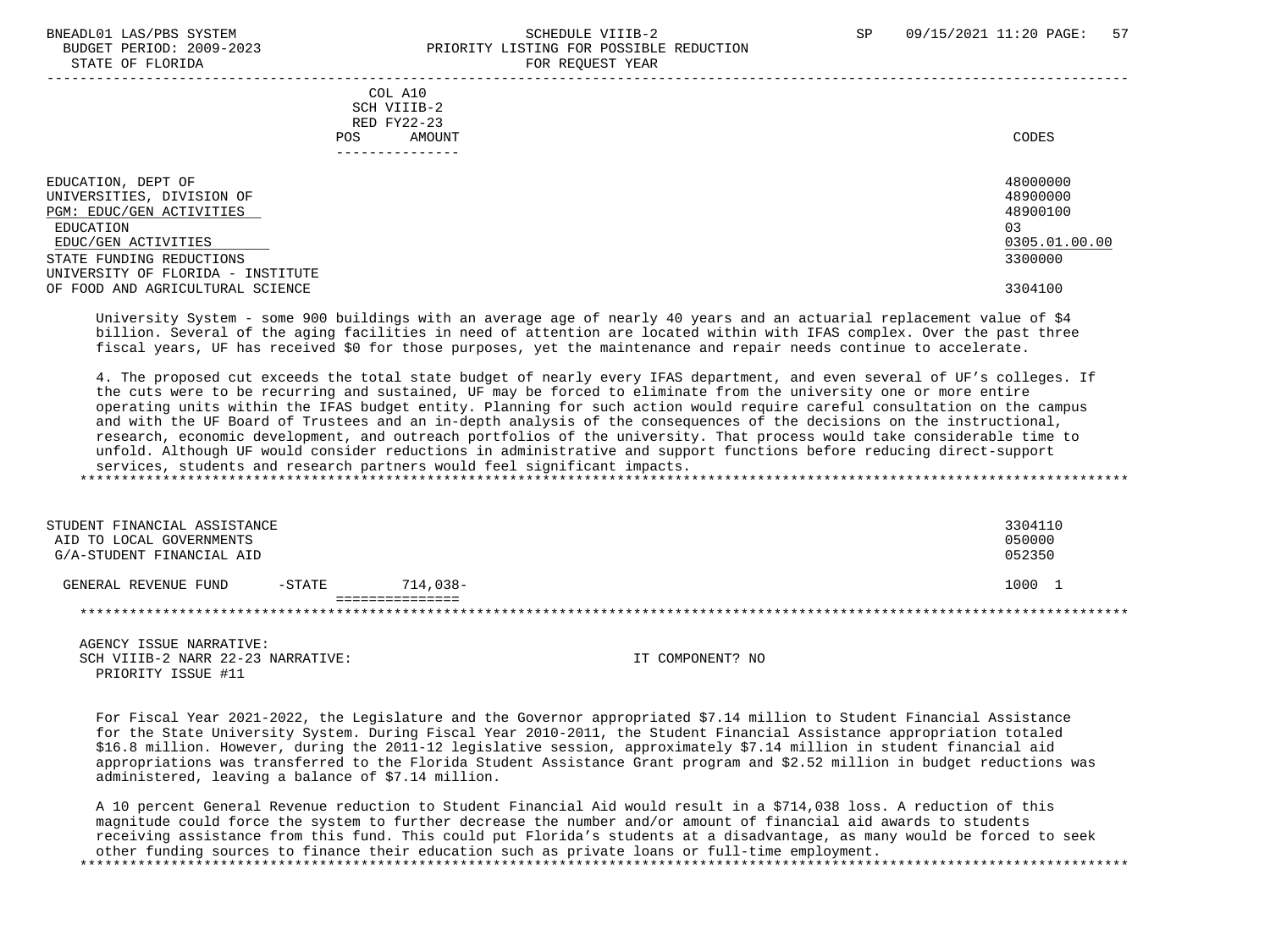### BNEADL01 LAS/PBS SYSTEM SCHEDULE VIIIB-2 SCHEDULE VIIIB-2 SP 09/15/2021 11:20 PAGE: 58 BUDGET PERIOD: 2009-2023 PRIORITY LISTING FOR POSSIBLE REDUCTION STATE OF FLORIDA FOR REQUEST YEAR FOR REQUEST YEAR

|                                                                                                                                                                               | COL A10<br>SCH VIIIB-2<br>RED FY22-23<br>AMOUNT<br><b>POS</b> | CODES                                                              |
|-------------------------------------------------------------------------------------------------------------------------------------------------------------------------------|---------------------------------------------------------------|--------------------------------------------------------------------|
|                                                                                                                                                                               |                                                               |                                                                    |
| EDUCATION, DEPT OF<br>UNIVERSITIES, DIVISION OF<br>PGM: EDUC/GEN ACTIVITIES<br>EDUCATION<br>EDUC/GEN ACTIVITIES<br>STATE FUNDING REDUCTIONS<br>FLORIDA POSTSECONDARY ACADEMIC |                                                               | 48000000<br>48900000<br>48900100<br>03<br>0305.01.00.00<br>3300000 |
| LIBRARY NETWORK<br>AID TO LOCAL GOVERNMENTS<br>$G/A$ - FL POST ACAD LIB NET                                                                                                   |                                                               | 3304120<br>050000<br>052311                                        |
| GENERAL REVENUE FUND<br>$-$ STATE                                                                                                                                             | 1,183,650-                                                    | 1000 1                                                             |
|                                                                                                                                                                               |                                                               |                                                                    |

 AGENCY ISSUE NARRATIVE: SCH VIIIB-2 NARR 22-23 NARRATIVE: IT COMPONENT? NO PRIORITY ISSUE #13

 The Legislature and the Governor appropriated \$11.8 million in recurring General Revenue funding to the Florida Postsecondary Academic Library Network. A 10 percent reduction equates to \$1.2 million.

 In 2021, the Legislature and Governor created the Florida Postsecondary Academic Library Network (section 1006.73, Florida Statutes). The network delivers vital services to all twelve state universities.

 A 10 percent reduction in funding would disrupt vital services to students and faculty, potentially delaying progression and graduation. All twelve of the state universities and their students would be impacted by this reduction. Some examples of services that may be delayed are:

 -a library automation system and associated resources and services that all institutions use to support learning, teaching and research needs, and automated library management tools; -promoting and providing recommendations concerning the use and distribution of low cost, no cost, or open-access textbooks and education resources and innovative pricing techniques that comply with all applicable laws; -providing appropriate help desk support, training and consultation services to institutions and students -a statewide internet-based catalog of distance learning courses, degree programs, and resources;

-statewide online student advising student advising services and support.

\*\*\*\*\*\*\*\*\*\*\*\*\*\*\*\*\*\*\*\*\*\*\*\*\*\*\*\*\*\*\*\*\*\*\*\*\*\*\*\*\*\*\*\*\*\*\*\*\*\*\*\*\*\*\*\*\*\*\*\*\*\*\*\*\*\*\*\*\*\*\*\*\*\*\*\*\*\*\*\*\*\*\*\*\*\*\*\*\*\*\*\*\*\*\*\*\*\*\*\*\*\*\*\*\*\*\*\*\*\*\*\*\*\*\*\*\*\*\*\*\*\*\*\*\*\*\*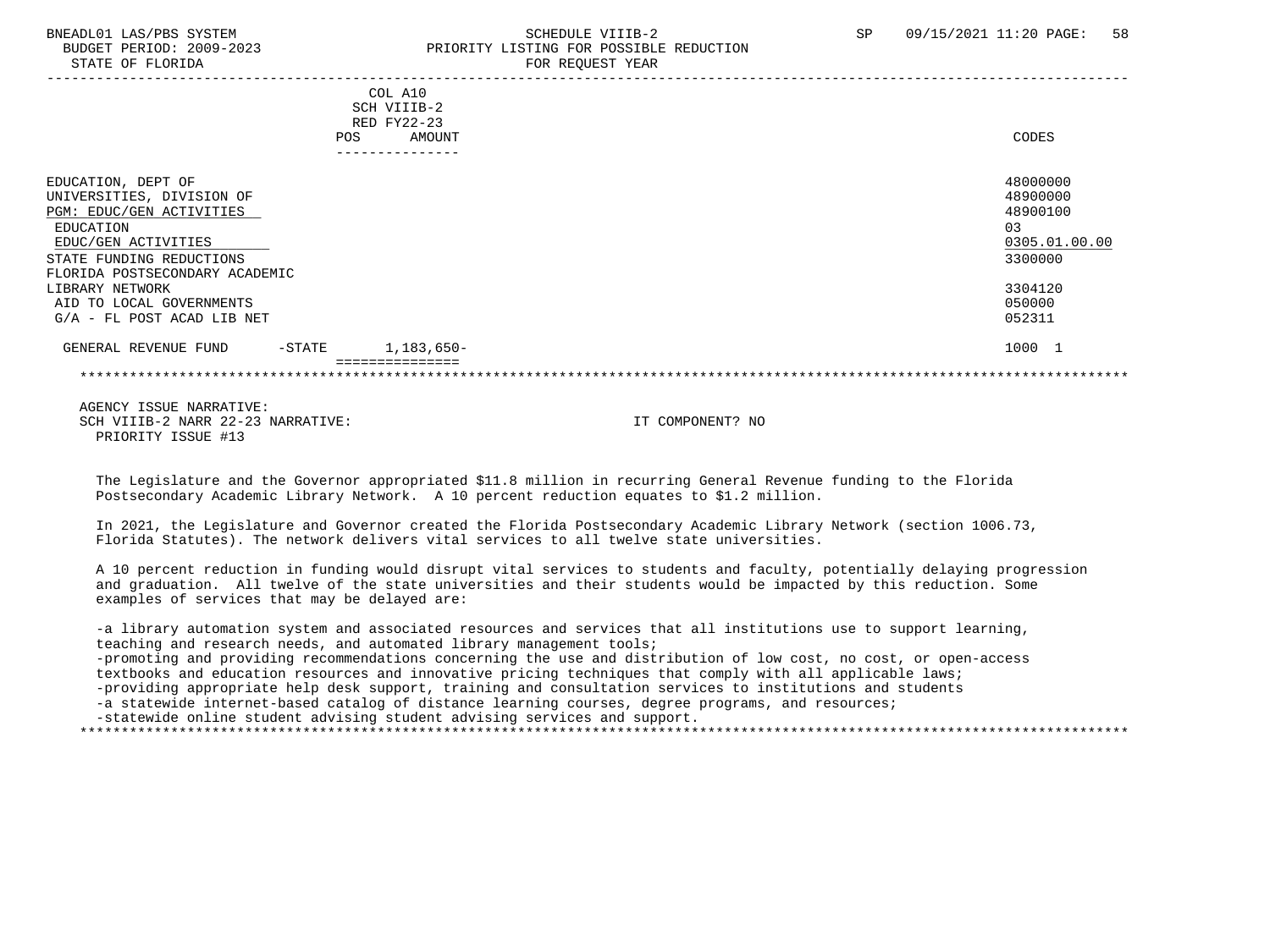### BNEADL01 LAS/PBS SYSTEM SCHEDULE VIIIB-2 SCHEDULE VIIIB-2 SP 09/15/2021 11:20 PAGE: 59 BUDGET PERIOD: 2009-2023 PRIORITY LISTING FOR POSSIBLE REDUCTION STATE OF FLORIDA FOR REQUEST YEAR FOR REQUEST THAT THE REDUCT OF STATE OF STATE OF STATE OF STATE OF STATE OF STATE OF STATE OF STATE OF STATE OF STATE OF STATE OF STATE OF STATE OF STATE OF STATE OF STATE OF STATE OF STAT

|                                                                                     | COL A10<br>SCH VIIIB-2<br>RED FY22-23<br><b>POS</b><br>AMOUNT |                  | CODES                            |
|-------------------------------------------------------------------------------------|---------------------------------------------------------------|------------------|----------------------------------|
| EDUCATION, DEPT OF<br>UNIVERSITIES, DIVISION OF                                     |                                                               |                  | 48000000<br>48900000             |
| PGM: EDUC/GEN ACTIVITIES<br>EDUCATION<br>EDUC/GEN ACTIVITIES                        |                                                               |                  | 48900100<br>0.3<br>0305.01.00.00 |
| STATE FUNDING REDUCTIONS<br>UNIVERSITY OF FLORIDA - HEALTH<br><b>SCIENCE CENTER</b> |                                                               |                  | 3300000<br>3304200               |
| AID TO LOCAL GOVERNMENTS<br>$G/A$ - UF HEALTH CENTER                                |                                                               |                  | 050000<br>052325                 |
| GENERAL REVENUE FUND<br>EDUCATIONAL ENHANCEMENT TF-STATE                            | -STATE 10,579,616-<br>789,862-                                |                  | 1000 1<br>2178 1                 |
| TOTAL APPRO $11,369,478-$                                                           |                                                               |                  |                                  |
|                                                                                     |                                                               |                  |                                  |
| AGENCY ISSUE NARRATIVE:                                                             |                                                               |                  |                                  |
| SCH VIIIB-2 NARR 22-23 NARRATIVE:                                                   |                                                               | TT COMPONENT? NO |                                  |

PRIORITY ISSUE #3

 The Legislature appropriated \$113.7 million in recurring General Revenue and Lottery funds to the University of Florida-Health Science Center (UF-HSC) for FY 2021-2022. UF-HSC is the country's only academic health center with six health-related colleges located on a single, contiguous campus. The colleges, major research center, and institutes and clinical enterprise focus on building collaborative specialized clinical services centered on quality and innovation. The vision of UF-HSC, as a preeminent academic health center, is to optimize our collective expertise to improve patient care, education, discovery, and the health of the community. The institution's success is predicted on research - based multidisciplinary, cross-college programs and teaches the full continuum of higher education from undergraduates to professional students to advanced post-doctoral students.

 The center is also a world leader in interdisciplinary research, generating over 50 percent of UF's total research awards. Five major health-related research centers and institutes are designed to create synergies and collaborative research opportunities. Research activities at the UF-HSC reflect a depth of purpose by focusing on the translational nature of biomedical research, following the continuum from fundamental research to clinical research to patient care.

 A 10 percent reduction of \$11.4 million contemplated by this budget reduction exercise simply could not be absorbed without impacting students and derailing the work to earn sustained recognition as a top five public university. Below are likely steps the university would take and areas that would be impacted:

 1. UF would severely restrict travel and would delay purchases of equipment and supplies. This could address a small fraction of the total reduction.

 2. UF would leave many vacant positions unfilled and may be forced to lay off faculty and staff, both undermining all of the measures described above and leading to shortages in critical student success areas, including advising, student affairs, and counseling services.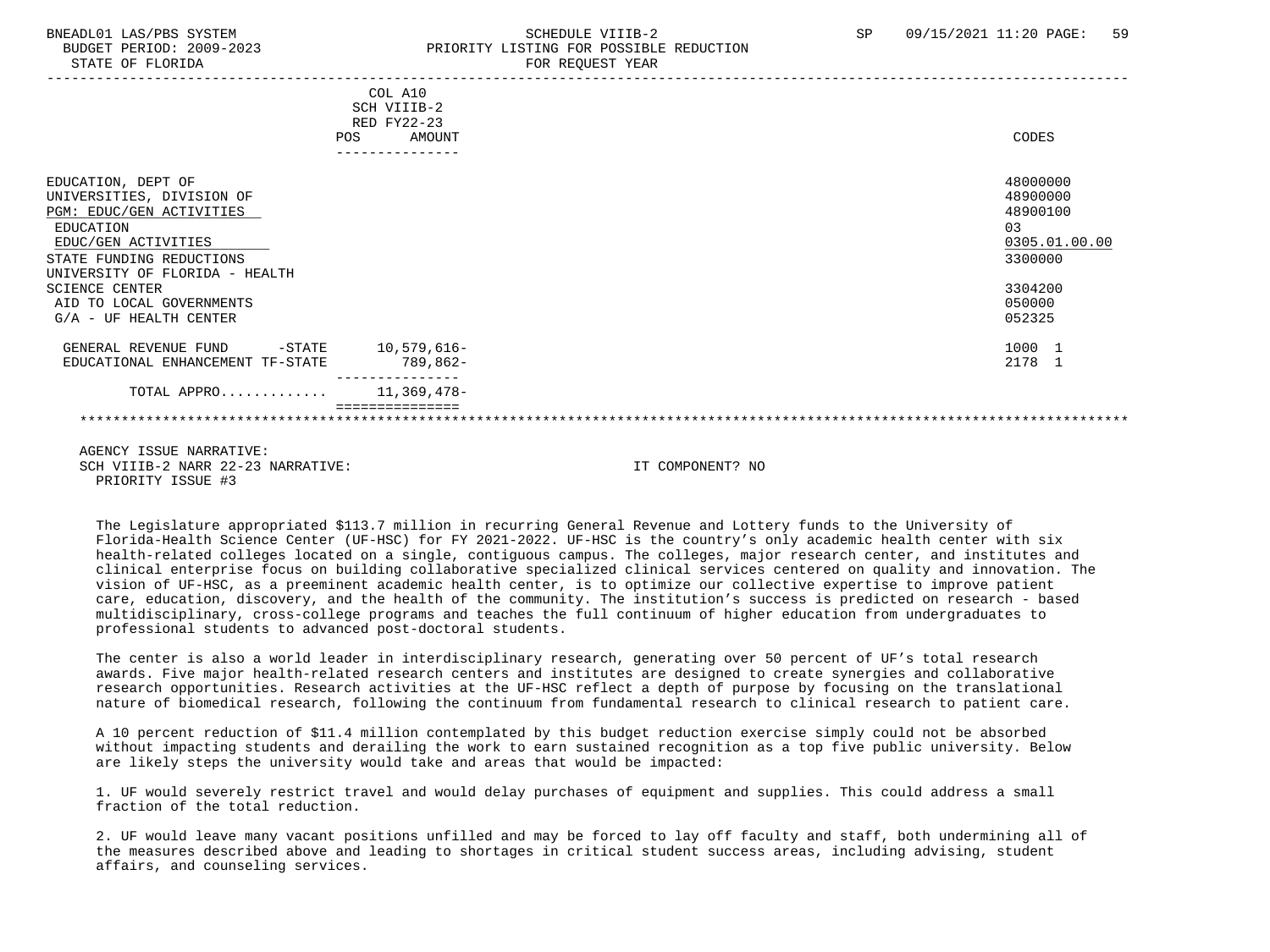### BNEADL01 LAS/PBS SYSTEM SCHEDULE VIIIB-2 SCHEDULE VIIIB-2 SP 09/15/2021 11:20 PAGE: 60 BUDGET PERIOD: 2009-2023 PRIORITY LISTING FOR POSSIBLE REDUCTION STATE OF FLORIDA FOR REQUEST YEAR FOR REQUEST THAT THE REDUCT OF STATE OF STATE OF STATE OF STATE OF STATE OF STATE OF STATE OF STATE OF STATE OF STATE OF STATE OF STATE OF STATE OF STATE OF STATE OF STATE OF STATE OF STAT -----------------------------------------------------------------------------------------------------------------------------------

 COL A10 SCH VIIIB-2 RED FY22-23 POS AMOUNT CODES ---------------

 EDUCATION, DEPT OF 48000000 UNIVERSITIES, DIVISION OF 48900000 PGM: EDUC/GEN ACTIVITIES EDUCATION 03  $\frac{\rm{EDUC/GEN}}{\rm{ATALE}}$   $\frac{0305.01.00.00}{3300000}$   $\frac{0305.01.00.00}{3300000}$ STATE FUNDING REDUCTIONS UNIVERSITY OF FLORIDA - HEALTH SCIENCE CENTER 3304200

a. The faculty reductions would reduce the productivity of UF's research and tech transfer enterprises, negatively impacting the state's economy through the loss of external dollars brought into the state, fewer groundbreaking discoveries, and less ability to support startups spun out of the university. UF spends more than \$929 million annually on research, some 30% of the entire total that the BOG has targeted for the SUS.

 b. As UF continues to implement the powerful HiPerGator AI supercomputer and launch AI across our curriculum, UF will need to invest in hiring, research startup, and economic outreach and development programs. If the university must instead absorb significant budget cuts, the state of Florida's progress on this transformative opportunity will be disrupted.

 3. Critical infrastructure repair and maintenance needs would have to be delayed and could lead to even greater peril to important state assets. UF has already had to backfill state dollars in this area when the legislature discontinued its long-standing practice of appropriating PECO dollars for maintenance. For the five-year period from FY2014-15 through FY2018-19, UF received an average of \$17 million in PECO funds to support the oldest campus infrastructure in the State University System - some 900 buildings with an average age of nearly 40 years and an actuarial replacement value of \$4 billion. Several of the aging facilities in need of attention are located within the Health Sciences Center complex. Over the past three fiscal years, UF has received \$0 for those purposes, yet the maintenance and repair needs continue to accelerate.

 4. The proposed cut represents nearly half the total state budget of the HSC colleges aside from the College of Medicine. If the cuts were to be recurring and sustained, UF may be forced to eliminate from the university one or more entire colleges or several substantial segments of large colleges and other budgetary units. Planning for such action would require careful consultation on the campus and with the UF BOT and an in-depth analysis of the consequences of the decisions on the instructional, research, economic development, and outreach portfolios of the university. That process would take considerable time to unfold. Although UF would consider reductions in administrative and support functions before reducing direct-support services, students and research partners would feel significant impacts, including students no longer having the option to pursue majors in colleges and subunits that are eliminated.

 5. Student financial aid funds would be put at risk. \*\*\*\*\*\*\*\*\*\*\*\*\*\*\*\*\*\*\*\*\*\*\*\*\*\*\*\*\*\*\*\*\*\*\*\*\*\*\*\*\*\*\*\*\*\*\*\*\*\*\*\*\*\*\*\*\*\*\*\*\*\*\*\*\*\*\*\*\*\*\*\*\*\*\*\*\*\*\*\*\*\*\*\*\*\*\*\*\*\*\*\*\*\*\*\*\*\*\*\*\*\*\*\*\*\*\*\*\*\*\*\*\*\*\*\*\*\*\*\*\*\*\*\*\*\*\*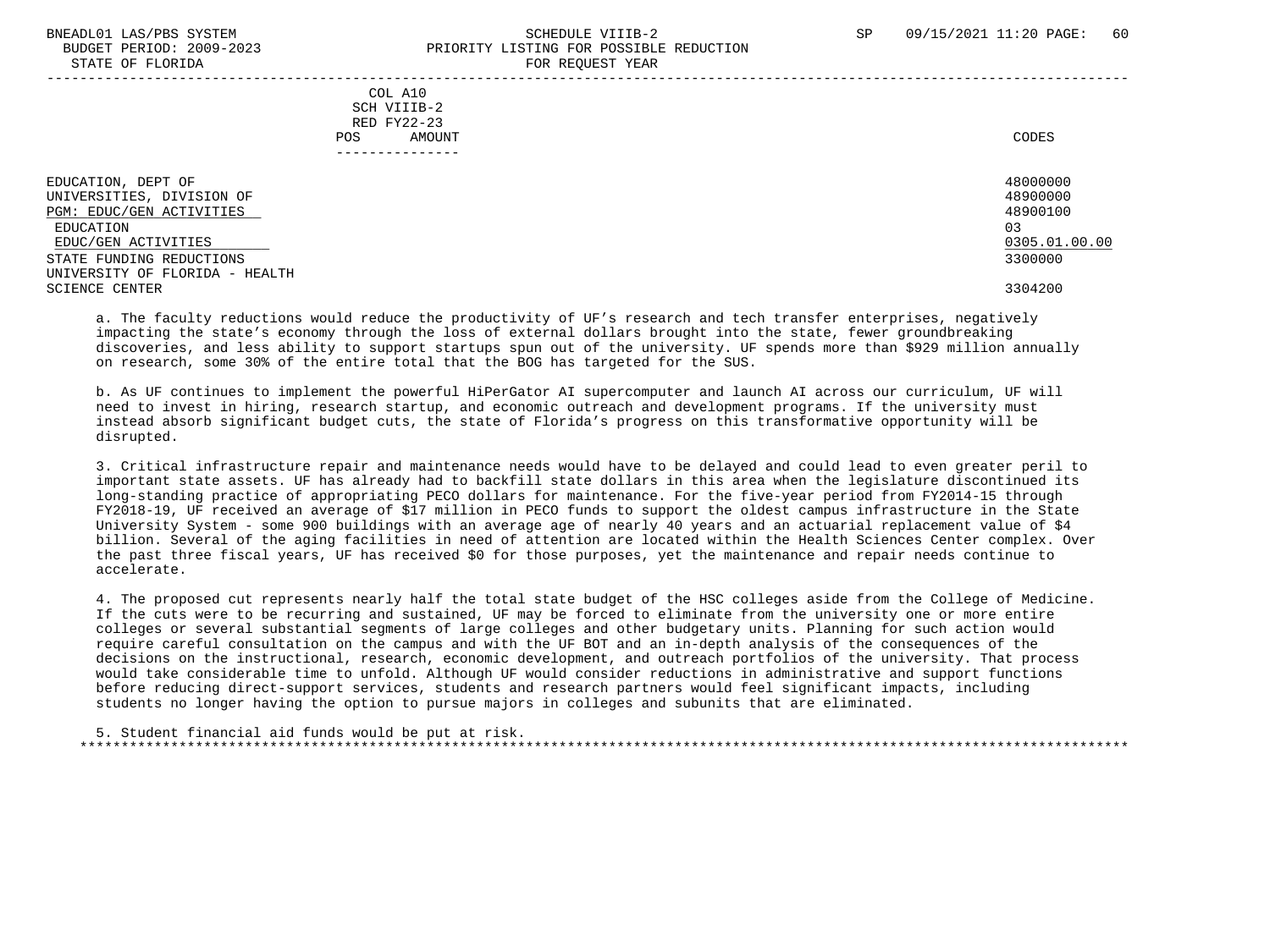STATE OF FLORIDA

### BNEADL01 LAS/PBS SYSTEM SCHEDULE VIIIB-2 SCHEDULE VIIIB-2 SP 09/15/2021 11:20 PAGE: 61 BUDGET PERIOD: 2009-2023<br>
PRIORITY LISTING FOR POSSIBLE REDUCTION<br>
FOR PEOUTEST VEAP

|                                                                                                                                                                                                                                          | COL A10<br>SCH VIIIB-2<br>RED FY22-23<br>AMOUNT<br>POS | CODES                                                                                              |
|------------------------------------------------------------------------------------------------------------------------------------------------------------------------------------------------------------------------------------------|--------------------------------------------------------|----------------------------------------------------------------------------------------------------|
| EDUCATION, DEPT OF<br>UNIVERSITIES, DIVISION OF<br>PGM: EDUC/GEN ACTIVITIES<br>EDUCATION<br>EDUC/GEN ACTIVITIES<br>STATE FUNDING REDUCTIONS<br>EDUCATIONAL AND GENERAL OPERATIONS<br>AID TO LOCAL GOVERNMENTS<br>G/A-EDUCATION & GENERAL | ---------------                                        | 48000000<br>48900000<br>48900100<br>0.3<br>0305.01.00.00<br>3300000<br>3304210<br>050000<br>052310 |
| GENERAL REVENUE FUND<br>EDUCATIONAL ENHANCEMENT TF-STATE                                                                                                                                                                                 | $-$ STATE 200,610,818 $-$<br>46,975,378-               | 1000 1<br>2178 1                                                                                   |
| TOTAL APPRO 247,586,196-                                                                                                                                                                                                                 |                                                        |                                                                                                    |
|                                                                                                                                                                                                                                          |                                                        |                                                                                                    |
| AGENCY ISSUE NARRATIVE:<br>SCH VIIIB-2 NARR 22-23 NARRATIVE:<br>PRIORITY ISSUE #14                                                                                                                                                       |                                                        | IT COMPONENT? NO                                                                                   |

 The Legislature and the Governor appropriated \$2.47 billion in recurring General Revenue and Lottery funds to the Educational & General (E&G) grants and aids category for Fiscal Year 2021-2022. The Educational and General core budget reflects the allocation of resources by the Legislature for the twelve public state universities in Florida. The budget entity consists of educational activities such as, but not limited to, undergraduate and graduate instruction, research, student advising, plant operations and maintenance of facilities, academic administration, libraries, and public service.

 Approximately \$247 million in General Revenue and lottery funds would be removed from the E&G core operations base if a 10 percent reduction is administered by the Governor and Legislature. The reduction could have a negative impact on the operational and administrative functions of the universities that are crucial to student success and overall academic achievement. Also potentially impacted are the funds provided by the Legislature and Governor for the state university Performance-Based Funding initiative, which has been a major factor in improving system performance metrics such as student graduation and retention rates since its inception during FY 2014-2015.

 The following issues have been presented by the state universities as potential results if a 10 percent reduction is imposed: reduced funding in major program areas such as academic affairs, student services, plant operations and maintenance, student counseling and advising, library services, and student services; reductions of both occupied and vacant positions; consolidation or elimination of academic and administrative units, degree programs, and class offerings; reduced funding for graduate assistantship positions and other applied learning opportunities for students; reductions in funding for faculty research, research labs, and equipment; possible reductions in student enrollment at both the graduate and undergraduate levels; and reductions in centralized services to libraries. Student financial aid funds would be at risk. This could put Florida's students at a disadvantage, as many would be forced to seek other funding sources to finance their education such as private loans or full-time employment.

 Additional information regarding each university's reduction plan is available from the Board General Office. \*\*\*\*\*\*\*\*\*\*\*\*\*\*\*\*\*\*\*\*\*\*\*\*\*\*\*\*\*\*\*\*\*\*\*\*\*\*\*\*\*\*\*\*\*\*\*\*\*\*\*\*\*\*\*\*\*\*\*\*\*\*\*\*\*\*\*\*\*\*\*\*\*\*\*\*\*\*\*\*\*\*\*\*\*\*\*\*\*\*\*\*\*\*\*\*\*\*\*\*\*\*\*\*\*\*\*\*\*\*\*\*\*\*\*\*\*\*\*\*\*\*\*\*\*\*\*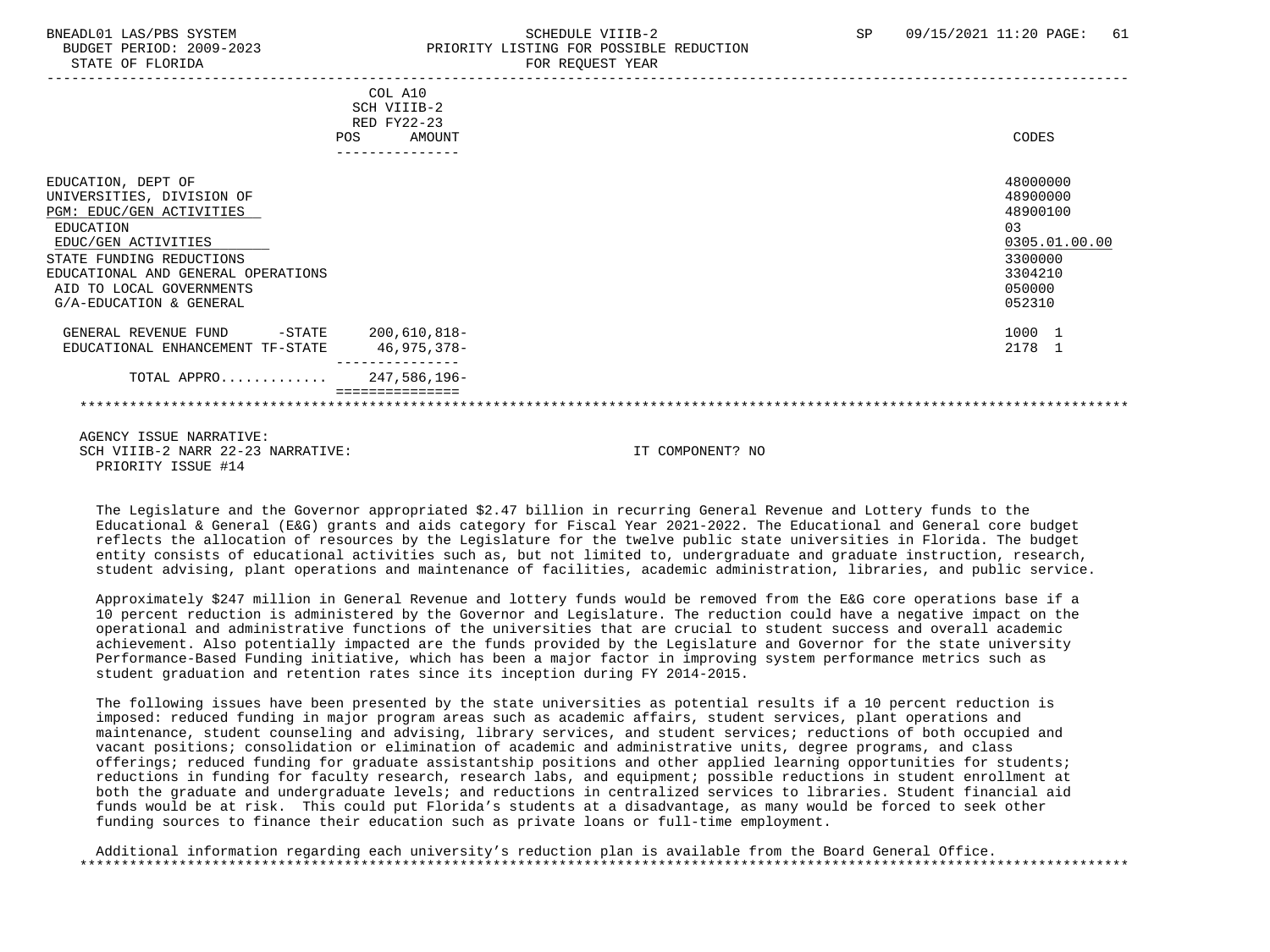### BNEADL01 LAS/PBS SYSTEM SCHEDULE VIIIB-2 SCHEDULE VIIIB-2 SP 09/15/2021 11:20 PAGE: 62 BUDGET PERIOD: 2009-2023 PRIORITY LISTING FOR POSSIBLE REDUCTION STATE OF FLORIDA FOR REQUEST YEAR FOR REQUEST THAT AND THE STATE OF STATE OF STATE OF STATE OF STATE OF STATE OF STATE OF STATE OF STATE OF STATE OF STATE OF STATE OF STATE OF STATE OF STATE OF STATE OF STATE OF STATE OF S

|                                     | COL A10<br>SCH VIIIB-2 |               |
|-------------------------------------|------------------------|---------------|
|                                     | RED FY22-23            |               |
| POS                                 | AMOUNT                 | CODES         |
|                                     |                        |               |
| EDUCATION, DEPT OF                  |                        | 48000000      |
| UNIVERSITIES, DIVISION OF           |                        | 48900000      |
| PGM: EDUC/GEN ACTIVITIES            |                        | 48900100      |
| EDUCATION                           |                        | 03            |
| EDUC/GEN ACTIVITIES                 |                        | 0305.01.00.00 |
| STATE FUNDING REDUCTIONS            |                        | 3300000       |
| FLORIDA POSTSECONDARY COMPREHENSIVE |                        |               |
| TRANSITION PROGRAM                  |                        | 3304290       |
| AID TO LOCAL GOVERNMENTS            |                        | 050000        |
| G/A-FL POST COMP TRANS PRG          |                        | 052351        |
| $-$ STATE<br>GENERAL REVENUE FUND   | $898.457-$             | 1000 1        |
|                                     |                        |               |
|                                     |                        |               |

 AGENCY ISSUE NARRATIVE: SCH VIIIB-2 NARR 22-23 NARRATIVE: IT COMPONENT? NO PRIORITY ISSUE #12

 The Legislature and the Governor appropriated \$8.98 million in recurring funding for the Florida Postsecondary Comprehensive Transition Program (FPCTP) for Fiscal Year 2021-2022. A 10 percent reduction equates to \$898,457.

 The Florida Center for Students with Unique Abilities' (FCSUA) budget consists of three primary components that support the mandates specified in the Florida Postsecondary Comprehensive Transition Program Act (FPCTP Act) (section 1004.6495, F.S.): (a) operation of the Florida Center for Students with Unique Abilities at UCF, (b) start-up and enhancement grants to Florida postsecondary education institutions to develop and expand FPCTPs across the State, and (c) FPCTP Scholarships for eligible students with intellectual abilities attending the FPCTPs.

 In five years, FCSUA staff, as directed in the FPCTP Act, has established significant infrastructure to roll out this major initiative to plan, implement, and expand inclusive postsecondary education programs for Florida's students with intellectual disabilities. Nineteen FPCTPs have been approved, which provide services in 24 institutions or branch sites. All of these institutions are supported by a FPCTP Grant. Two other institutions have submitted draft proposals or are in the final development stage. Every student attending a FPCTP is supported at least in part by the annual FPCTP scholarship. The number of IHEs with approved programs should continue to multiply during the next fiscal year, and current programs expect to recruit and enroll many additional students.

 Through the FCSUA's outreach efforts, program development goals are attainable. However, a 10% reduction in any of the three primary budget components would slow the Center's work, reduce the funds available for program start-up and expansion, and limit a major source of support for our students with intellectual disabilities as they exit Florida's K-12 system with expectations of attending postsecondary education in preparation for employment. In summary, the Center's outreach efforts and program expansion would be severely limited, thus directly limiting opportunities for students.

 FCSUA's General Revenue Annual Budget: Operating: \$1,500,000 FPCTP Scholarships: \$3,484,565 FPCTP Grants: \$4,000,000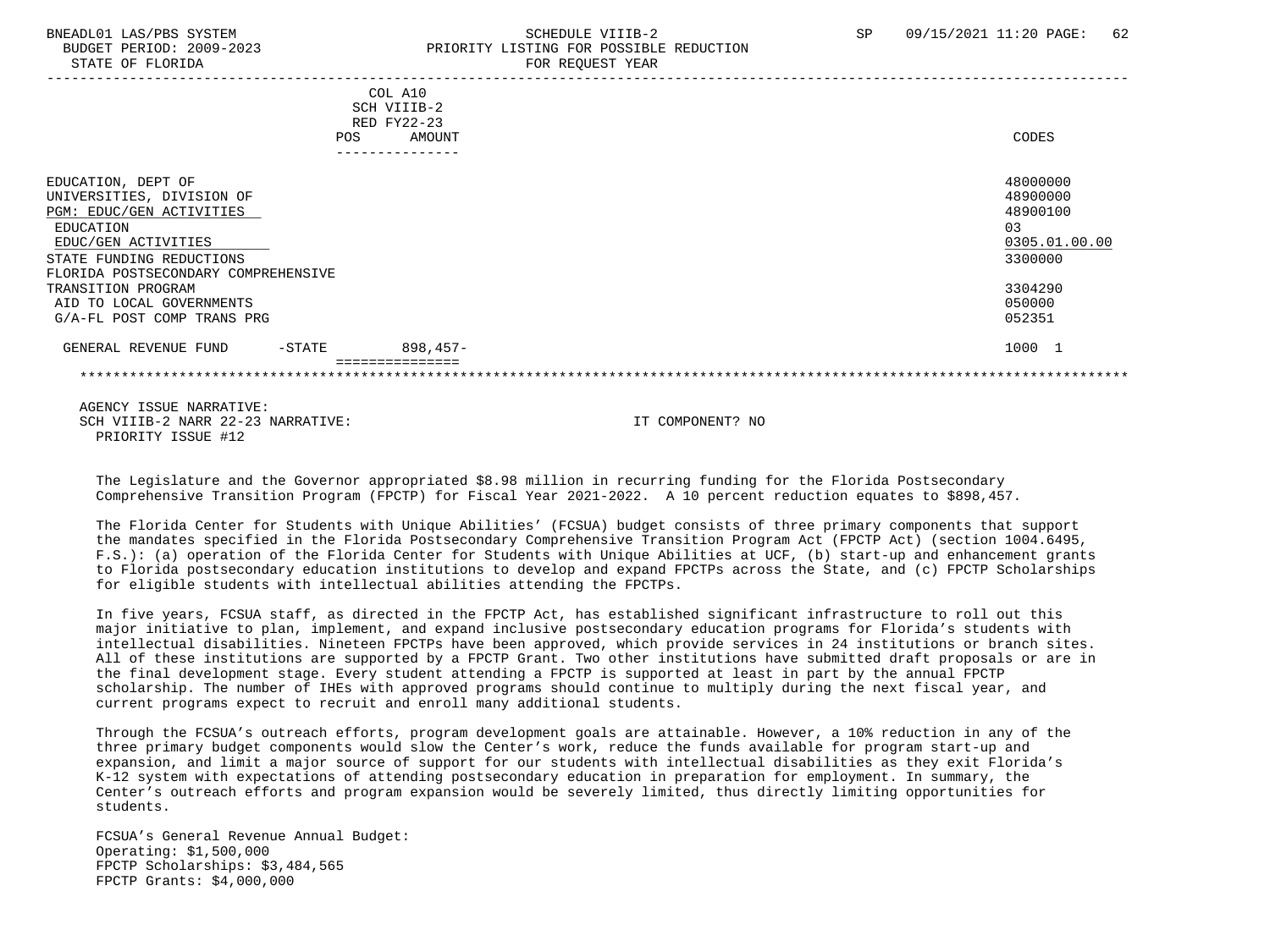### BNEADL01 LAS/PBS SYSTEM SCHEDULE VIIIB-2 SCHEDULE VIIIB-2 SP 09/15/2021 11:20 PAGE: 63 BUDGET PERIOD: 2009-2023 PRIORITY LISTING FOR POSSIBLE REDUCTION STATE OF FLORIDA **FOR REQUEST YEAR**

|                                                                         | - --- --- <u>-</u> ---- - ----- |
|-------------------------------------------------------------------------|---------------------------------|
| COL A10<br>SCH VIIIB-2<br>RED FY22-23<br>AMOUNT<br>POS.<br>------------ | CODES                           |
| EDUCATION, DEPT OF                                                      | 48000000                        |
|                                                                         | 48900000                        |
| UNIVERSITIES, DIVISION OF                                               |                                 |
| PGM: EDUC/GEN ACTIVITIES                                                | 48900100                        |
| EDUCATION                                                               | 03                              |
| EDUC/GEN ACTIVITIES                                                     | 0305.01.00.00                   |
| STATE FUNDING REDUCTIONS                                                | 3300000                         |
| FLORIDA POSTSECONDARY COMPREHENSIVE                                     |                                 |
| TRANSITION PROGRAM                                                      | 3304290                         |
|                                                                         |                                 |

Total: \$8,984,565,

 FCSUA's Potential Cut to General Revenue Annual Budget: FPCTP Scholarships: \$498,457 FPCTP Grants: \$400,000 Total: \$898,457

 Operating Budget (\$1,500,000): The operating budget is fully expended, primarily for personnel (5.00 FTE staff, .50 FTE doctoral student, .50 FTE OPS staff). Because of the increasing number of institutions developing programs and adding students, Center staff currently struggle to maintain timely response (as required in the Act) to program development and implementation demands, grant administration, scholarship processing, and accountability and evaluation reporting. Additional funding supports the conferences, meetings, and outreach activities required of the Center in the ACT. We actually need an increase in this budget line to maintain the current work. Adding additional work is constrained.

 FPCTP Scholarships (\$3,484,565): These funds provide a \$7,000 annual scholarship to eligible students who attend the approved FPCTPs. Students are not eligible for Bright Futures Scholarships and all students with an intellectual disability who attend an approved program currently receive the FPCTP Scholarship. We expect student enrollment to continue to increase with further program development. A reduction in this line will reduce the number of students able to attend these programs that prepare them for employment.

 FPCTP Start-Up and Enhancement Grants (\$4,000,000): These funds support program development and expansion at eligible postsecondary education institutions across the state - state universities, state colleges, career and technical colleges, and eligible private institutions. Without these funds, program development at these institutions will stagnate. The grants are essential to program development as the institutions establish their programs and subsequently build the infrastructure through which to sustain them. This funding is an incentive for these IHEs to serve students they do not traditionally serve. Reduction in funds for FPCTP grants will substantially reduce the programs available for students.

\*\*\*\*\*\*\*\*\*\*\*\*\*\*\*\*\*\*\*\*\*\*\*\*\*\*\*\*\*\*\*\*\*\*\*\*\*\*\*\*\*\*\*\*\*\*\*\*\*\*\*\*\*\*\*\*\*\*\*\*\*\*\*\*\*\*\*\*\*\*\*\*\*\*\*\*\*\*\*\*\*\*\*\*\*\*\*\*\*\*\*\*\*\*\*\*\*\*\*\*\*\*\*\*\*\*\*\*\*\*\*\*\*\*\*\*\*\*\*\*\*\*\*\*\*\*\*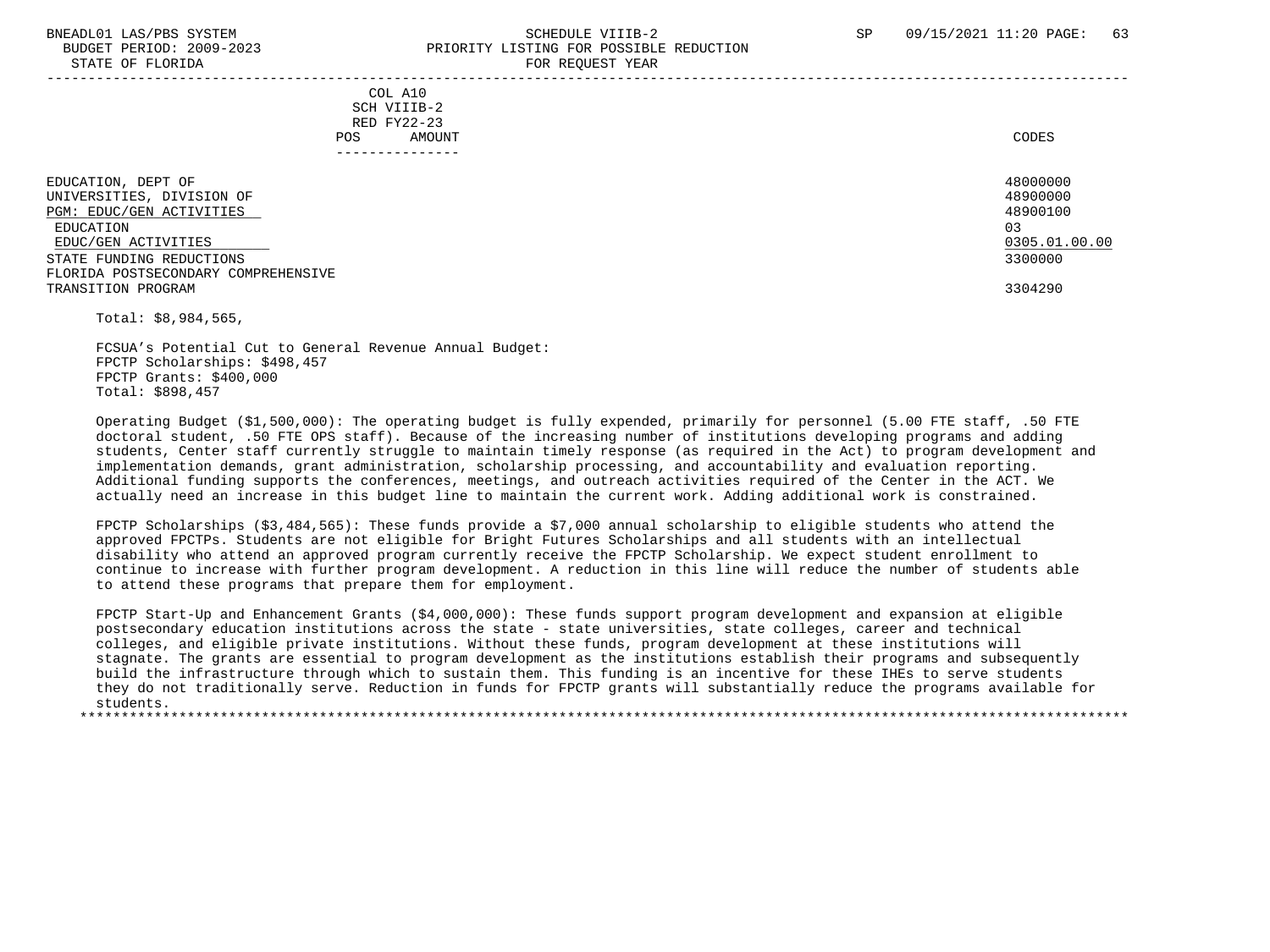### BNEADL01 LAS/PBS SYSTEM SCHEDULE VIIIB-2 SCHEDULE VIIIB-2 SP 09/15/2021 11:20 PAGE: 64 BUDGET PERIOD: 2009-2023 PRIORITY LISTING FOR POSSIBLE REDUCTION STATE OF FLORIDA FOR REQUEST YEAR FOR REQUEST YEAR

| POS                                                                                                                                                                                                                                                           | COL A10<br>SCH VIIIB-2<br>RED FY22-23<br>AMOUNT<br>_______________ |                                                                                                                                                                                                                                               | CODES                                                                                             |
|---------------------------------------------------------------------------------------------------------------------------------------------------------------------------------------------------------------------------------------------------------------|--------------------------------------------------------------------|-----------------------------------------------------------------------------------------------------------------------------------------------------------------------------------------------------------------------------------------------|---------------------------------------------------------------------------------------------------|
| EDUCATION, DEPT OF<br>UNIVERSITIES, DIVISION OF<br>PGM: EDUC/GEN ACTIVITIES<br>EDUCATION<br>EDUC/GEN ACTIVITIES<br>STATE FUNDING REDUCTIONS<br>UNIVERSITY OF SOUTH FLORIDA -<br>HEALTH SCIENCE CENTER<br>AID TO LOCAL GOVERNMENTS<br>G/A - USF MEDICAL CENTER |                                                                    |                                                                                                                                                                                                                                               | 48000000<br>48900000<br>48900100<br>03<br>0305.01.00.00<br>3300000<br>3304300<br>050000<br>052320 |
| $-STATE$ 6,938,295-<br>GENERAL REVENUE FUND<br>EDUCATIONAL ENHANCEMENT TF-STATE                                                                                                                                                                               | 1,274,054-                                                         |                                                                                                                                                                                                                                               | 1000 1<br>2178 1                                                                                  |
| TOTAL APPRO                                                                                                                                                                                                                                                   | . <u>.</u><br>$8,212,349-$<br>===============                      |                                                                                                                                                                                                                                               |                                                                                                   |
| AGENCY ISSUE NARRATIVE:<br>SCH VIIIB-2 NARR 22-23 NARRATIVE:<br>PRIORITY ISSUE #4                                                                                                                                                                             |                                                                    | IT COMPONENT? NO                                                                                                                                                                                                                              |                                                                                                   |
|                                                                                                                                                                                                                                                               |                                                                    | For FY 2021-2022, the Legislature and the Governor appropriated \$82.1 million in recurring General Revenue and Lottery<br>funds to the University of South Florida-Medical School (USF-MS). A 10 percent reduction equates to \$8.2 million. |                                                                                                   |
| Reductions would be taken in the following areas:                                                                                                                                                                                                             |                                                                    |                                                                                                                                                                                                                                               |                                                                                                   |
| Instruction - $(55, 563, 834)$ - 66.9% of total reduction<br>-Eliminate instructional FTEs.                                                                                                                                                                   |                                                                    | -Eliminate or reduce academic programs and/or initiatives that do not meet strategic aspirations, or do not have the                                                                                                                          |                                                                                                   |

promise to meet strategic aspirations.

-Reduce and/or cap enrollment.

-Reduce course section availability to students.

-Delay improvements to student-to-faculty ratios and/or increase those current ratios.

 -Increase faculty workload resulting in an impact to the faculty's ability to have assignable time to pursue research programs.

-Materially reduce summer school offerings.

-Impact to most Performance Metrics including graduation and other student success factors.

-Further reduce or eliminate individual units' recurring budgets for expected annual travel expenses.

-Reduce and/or eliminate programs that teach best practices for research to students and faculty.

-Reduce library services and hours for students who utilize these facilities for research and study.

-Reduce access for faculty and researchers to electronic book and periodical packages.

Academic Support -  $(S1,030,745)$  - 12.4% of total reduction

 -Reduce staff support for faculty placing more direct burden on faculty for scheduling, procurement, processing, HR support and other office management rather than teaching and research. -Reduce and/or eliminate support for programs and departments.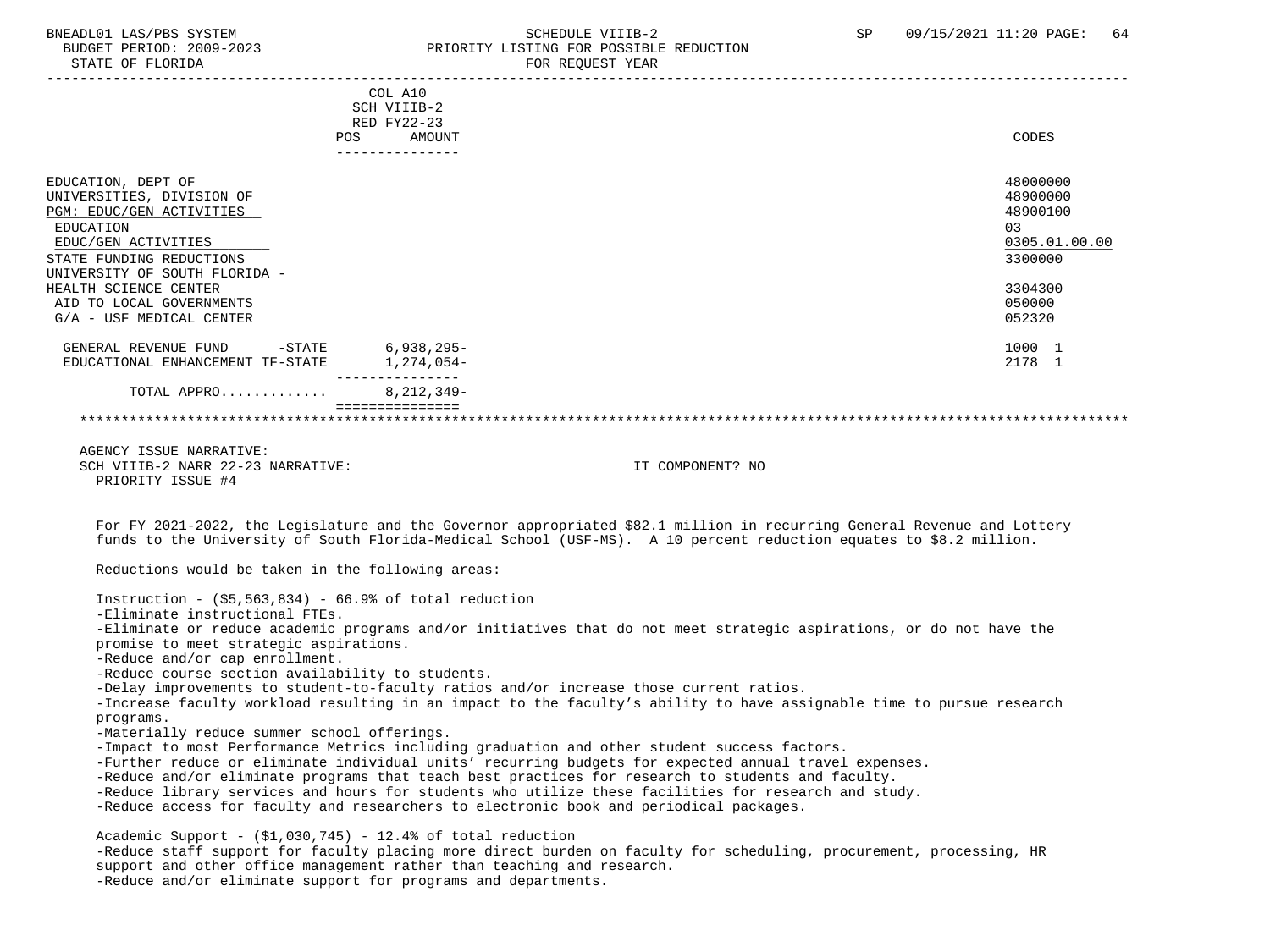### BNEADL01 LAS/PBS SYSTEM SCHEDULE VIIIB-2 SCHEDULE VIIIB-2 SP 09/15/2021 11:20 PAGE: 65 BUDGET PERIOD: 2009-2023 PRIORITY LISTING FOR POSSIBLE REDUCTION STATE OF FLORIDA FOR REQUEST YEAR FOR REQUEST THAT THE REDUCT OF STATE OF STATE OF STATE OF STATE OF STATE OF STATE OF STATE OF STATE OF STATE OF STATE OF STATE OF STATE OF STATE OF STATE OF STATE OF STATE OF STATE OF STAT -----------------------------------------------------------------------------------------------------------------------------------

 COL A10 SCH VIIIB-2 RED FY22-23 POS AMOUNT CODES ---------------

| EDUCATION, DEPT OF            | 48000000      |
|-------------------------------|---------------|
| UNIVERSITIES, DIVISION OF     | 48900000      |
| PGM: EDUC/GEN ACTIVITIES      | 48900100      |
| EDUCATION                     | 03            |
| EDUC/GEN ACTIVITIES           | 0305.01.00.00 |
| STATE FUNDING REDUCTIONS      | 3300000       |
| UNIVERSITY OF SOUTH FLORIDA - |               |
| HEALTH SCIENCE CENTER         | 3304300       |
|                               |               |
| -Reduce in-classroom support. |               |

-Reduce advising and academic support services.

 University Support Services - (\$713,455) - 8.6% of total reduction -Eliminate FTEs in support areas of the university such as facilities, training, human resources, technology, oversight, analytics, and reporting. -Reduce service hours and related response times. -Decrease investment in deferred maintenance. -Further reduce or eliminate individual units' recurring budgets for expected annual travel expenses.

Research -  $(5240.183)$  - 2.9% of total reduction -Reduce research support including fewer laboratory technicians, post-docs, and graduate students. -Delay upgrades to equipment and research-related technologies and the availability of necessary research supplies. -Delay the development of grant proposals.

 Student Services - (\$63,530) - 0.8% of total reduction -Reduce services related to admitting, registering, counseling, career services and other services for both undergraduate and graduate students. -Detrimental impact on student success initiatives thus reducing performance against Performance-Based Funding metrics. -Impact specifically to student retention efforts including first and second-year programming. -Reduce the amount of institutional financial assistance provided to students.

 $POSM - (5543.428) - 6.5$ % of total reduction -Reduce service levels resulting in delays in major and minor construction projects, vehicle repairs, maintenance services, trash removal, mowing, custodial services, etc. -Limit the ability to cover operational costs for utilities, equipment maintenance, and fuel. -Increase deferred maintenance and limits the ability to implement program improvements.

 Library Services - (\$153,893) - 1.9% of total reduction -Reduce and/or eliminate programs developed that teach students and faculty best practices for research. -Reduce library services and hours. -Eliminate electronic book and periodical packages.

 It should be noted that implementation of these reductions in funding poses a threat to the Health Science Center's ability to positively impact the university's performance on the BOG's Performance-Based Funding metrics and certain preeminence metrics.

 Additionally, reductions in funding will likely negatively impact national research and primary care rankings for our Medical School by impairing their ability to attract and retain top academicians and National Institute of Health-funded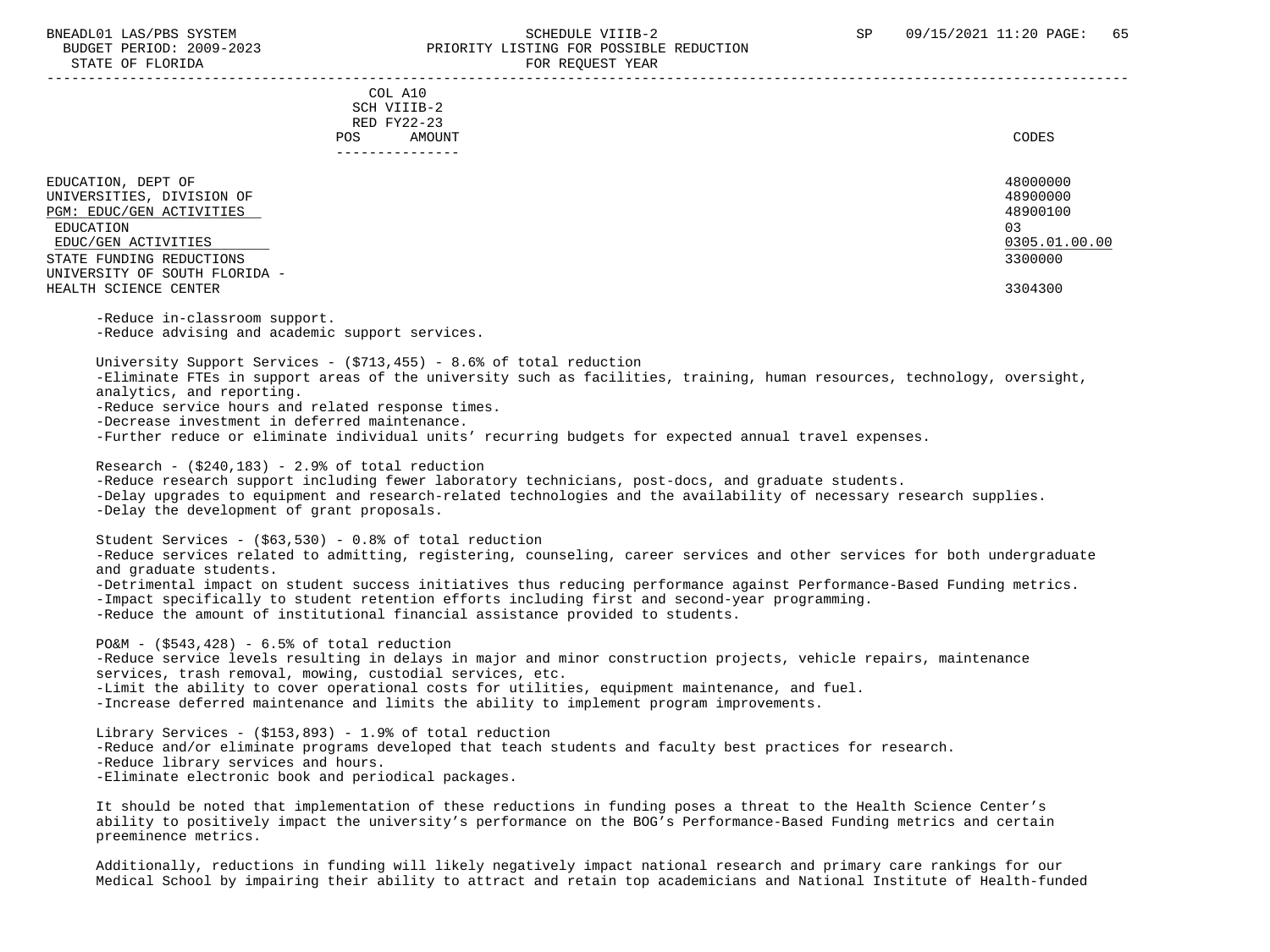### BNEADL01 LAS/PBS SYSTEM SCHEDULE VIIIB-2 SCHEDULE VIIIB-2 SP 09/15/2021 11:20 PAGE: 66 BUDGET PERIOD: 2009-2023<br>
PRIORITY LISTING FOR POSSIBLE REDUCTION<br>
FOR PEOUTEST VEAP

| STATE OF FLORIDA                                                                                                                                                                                                      |                                                        | FOR REQUEST YEAR |                                                                                |
|-----------------------------------------------------------------------------------------------------------------------------------------------------------------------------------------------------------------------|--------------------------------------------------------|------------------|--------------------------------------------------------------------------------|
|                                                                                                                                                                                                                       | COL A10<br>SCH VIIIB-2<br>RED FY22-23<br>POS<br>AMOUNT |                  | CODES                                                                          |
| EDUCATION, DEPT OF<br>UNIVERSITIES, DIVISION OF<br>PGM: EDUC/GEN ACTIVITIES<br>EDUCATION<br>EDUC/GEN ACTIVITIES<br>STATE FUNDING REDUCTIONS<br>UNIVERSITY OF SOUTH FLORIDA -<br>HEALTH SCIENCE CENTER<br>researchers. |                                                        |                  | 48000000<br>48900000<br>48900100<br>0.3<br>0305.01.00.00<br>3300000<br>3304300 |
| FLORIDA STATE UNIVERSITY - MEDICAL<br>SCHOOL<br>AID TO LOCAL GOVERNMENTS<br>G/A - FSU MEDICAL SCHOOL                                                                                                                  |                                                        |                  | 3304400<br>050000<br>052335                                                    |
| GENERAL REVENUE FUND<br>$-$ STATE<br>EDUCATIONAL ENHANCEMENT TF-STATE                                                                                                                                                 | $3,535,908-$<br>$82,457-$                              |                  | 1000 1<br>2178 1                                                               |
| TOTAL APPRO                                                                                                                                                                                                           | $3,618,365-$<br>---------------                        |                  |                                                                                |
| AGENCY ISSUE NARRATIVE:<br>SCH VIIIB-2 NARR 22-23 NARRATIVE:<br>PRIORITY ISSUE #5                                                                                                                                     |                                                        | IT COMPONENT? NO |                                                                                |

 For Fiscal Year 2021-2022, the Legislature and the Governor appropriated \$36.2 million in recurring General Revenue and Lottery funds to Florida State University-Medical School (FSU-MS). A 10 percent reduction equates to \$3.6 million.

 The Florida State University College of Medicine (FSU COM) was established in 2000 by the Florida Legislature, section 1004.42, F.S., to address critical pending physician workforce issues, particularly in rural, minority, and underserved areas of Florida. Since enrolling the inaugural class of 30 students in 2001, the College of Medicine has graduated over 1,500 new physicians, physician assistants, and doctoral students who are helping improve patient health across Florida and the nation. The medical school is committed to its statutory mission and of those graduates who have completed their residency and are now in practice, 51% are in primary care specialties and 56% are practicing in Florida or border states. Consistent with its mission, the College of Medicine has developed pipeline programs over the past twenty years that have ensured a diverse class from rural and minority populations who are more likely to practice in physician-shortage areas. For the past 10 years, the college has consistently ranked among the top medical schools in the country for both Hispanic and African American enrollment.

 From the outset, the college has used a distributed model of medical education at six regional campuses around the state to provide hands-on clinical training with board certified community physicians. This model "goes where the patients are" and provides a superb experience of community-based education. To support the increasing number of medical students graduating from new medical schools, the college has also embarked on an aggressive program of sponsoring new residency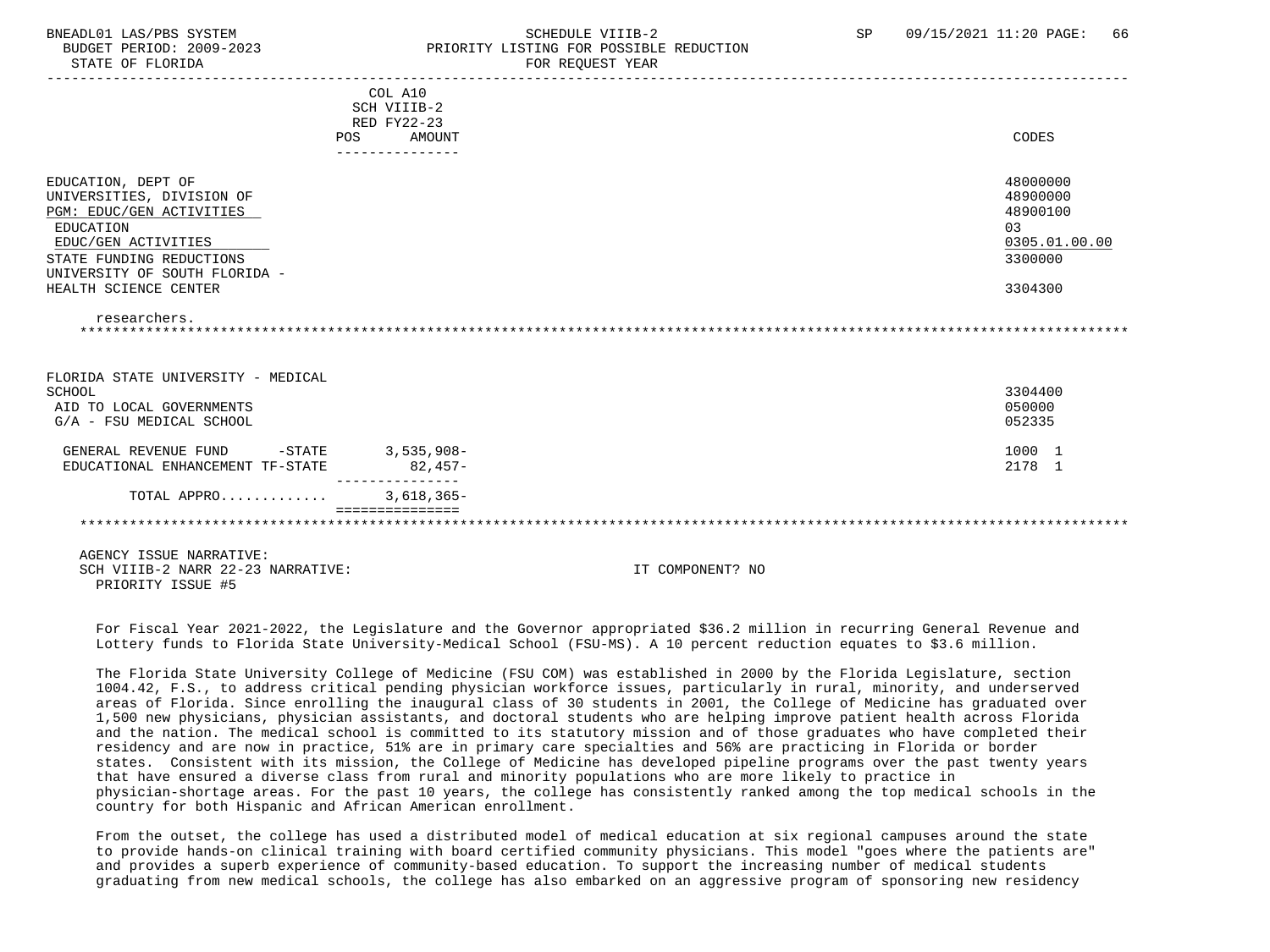### BNEADL01 LAS/PBS SYSTEM SCHEDULE VIIIB-2 SCHEDULE VIIIB-2 SP 09/15/2021 11:20 PAGE: 67 BUDGET PERIOD: 2009-2023 PRIORITY LISTING FOR POSSIBLE REDUCTION STATE OF FLORIDA FOR REQUEST YEAR FOR REQUEST THAT AND THE STATE OF STATE OF STATE OF STATE OF STATE OF STATE O

-----------------------------------------------------------------------------------------------------------------------------------

### COL A10 SCH VIIIB-2 RED FY22-23 POS AMOUNT CODES ---------------

| EDUCATION, DEPT OF                 | 48000000      |
|------------------------------------|---------------|
| UNIVERSITIES, DIVISION OF          | 48900000      |
| PGM: EDUC/GEN ACTIVITIES           | 48900100      |
| EDUCATION                          | 03            |
| EDUC/GEN ACTIVITIES                | 0305.01.00.00 |
| STATE FUNDING REDUCTIONS           | 3300000       |
| FLORIDA STATE UNIVERSITY - MEDICAL |               |
| SCHOOL                             | 3304400       |
|                                    |               |

 training sites at community hospitals around the state to have them train locally and increase the likelihood they will practice in Florida. FSU COM sponsors programs at Sarasota Memorial, Lee Health system in Ft. Myers, Winter Haven Hospital, and Tallahassee Memorial Hospital. The FSU COM sponsors over 150 residents in training.

 In 2017, the college also established a Physician Assistant Master's degree program to continue to support the workforce needs of Florida. The medical school graduated the first class of 38 in 2019 and is currently at full enrollment of 60 students per class for this 27-month program. The same resources of regional campuses for the clinical training year are used for these students, which provides an interdisciplinary training environment for both the PA and MD students.

 The FSU College of Medicine is funded mainly through state General Revenue funding and student tuition. While several clinical programs have been built in the past five years (FSU SeniorHealth, FSU PrimaryHealth, FSU BehavioralHealth), these represent a small practice plan and revenue to mainly offset a small portion of the salaries of clinical faculty. The FSU COM was intentionally built without a major affiliated academic medical center so medical practice revenue is not a large portion of the budget.

### 2021-2022 Ten Percent (10%) Reduction Exercise

 A 10% reduction in state funds for the FSU College of Medicine will not only severely compromise the statutory mission of the medical school, but it will also reverse decades of enhancements, expansion and progress. Program reductions could result in the loss of exemplary faculty scholars and clinical faculty. Essential services provided to medical and PA students would be reduced. Reductions to the program components would also have a devastating impact on the medical school's accreditation. Loss of highest accreditation status will have a chilling effect on student enrollment.

The FSU College of Medicine developed a priority reduction by program area as follows:

#### Program Component: Academic Administration

 Administrative, management and support services will be reduced by \$1,200,000. Since most of the FSU medical school's funds are for faculty and staff salaries, a 10% reduction in state funds will result in reducing the size of the faculty and staff through attrition, layoffs and freezing positions.

### Program Component: Academic Advising

 Formal counseling to students will be reduced by \$250,000. Since the medical school delivers the advising for all of FSU's health profession programs, slower and less assistance related to the administrative support required in the delivery of academic programs could result in declining student assistance in finding appropriate health professions degree programs. Further, advising is critical to assisting current medical and PA students into primary care and specialty careers.

#### Program Component: Research

The research component will be reduced by \$1,600,000. These funds support all ongoing research activities and will result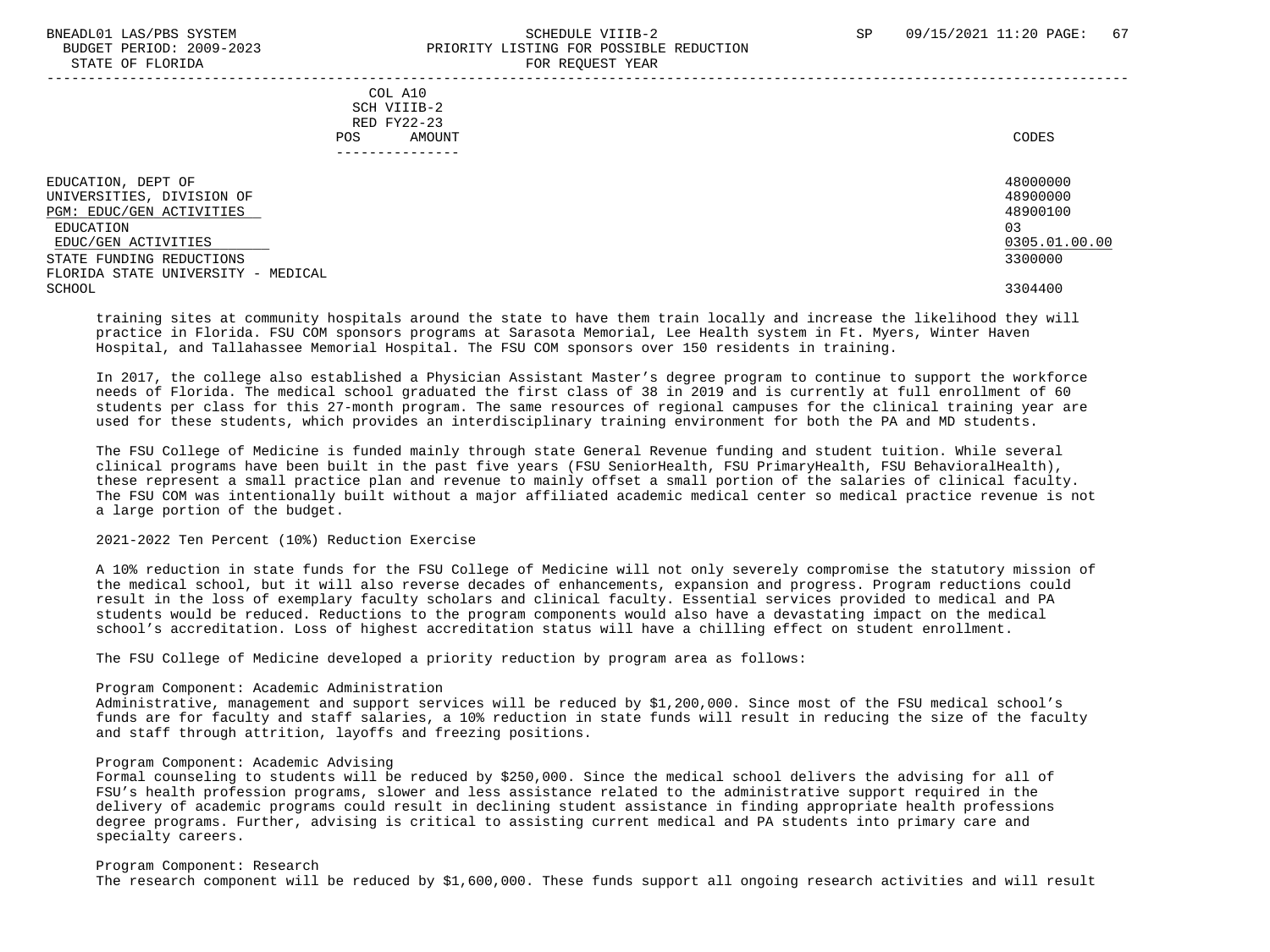### BNEADL01 LAS/PBS SYSTEM SCHEDULE VIIIB-2 SCHEDULE VIIIB-2 SP 09/15/2021 11:20 PAGE: 68 BUDGET PERIOD: 2009-2023 PRIORITY LISTING FOR POSSIBLE REDUCTION STATE OF FLORIDA FOR REQUEST YEAR FOR REQUEST THAT THE REDUCT OF STATE OF STATE OF STATE OF STATE OF STATE OF STATE OF STATE OF STATE OF STATE OF STATE OF STATE OF STATE OF STATE OF STATE OF STATE OF STATE OF STATE OF STAT -----------------------------------------------------------------------------------------------------------------------------------

### COL A10 SCH VIIIB-2 RED FY22-23 POS AMOUNT CODES ---------------

| EDUCATION, DEPT OF                 | 48000000      |
|------------------------------------|---------------|
| UNIVERSITIES, DIVISION OF          | 48900000      |
| PGM: EDUC/GEN ACTIVITIES           | 48900100      |
| EDUCATION                          | 03            |
| EDUC/GEN ACTIVITIES                | 0305.01.00.00 |
| STATE FUNDING REDUCTIONS           | 3300000       |
| FLORIDA STATE UNIVERSITY - MEDICAL |               |
| SCHOOL                             | 3304400       |

 in fewer resources being available to explore new research ideas, reduced opportunity to be awarded research grants, and less medical and PA student exposure to research activities, which is required by their respective accrediting bodies.

Program Component: Library Resources and Staffing

 Library resources and staffing will be reduced by \$250,000. This reduction will reduce access to critical online resources for faculty and students, as the majority of the medical and PA students' educational resources are online through the medical library.

Program Component: Public Service

 The activities associated with the professional and/or discipline related services (other than instruction) that are beneficial to groups or individuals in the community will be reduced by \$318,365. Reductions will critically hamper the medical school's community impact and health care outreach efforts. \*\*\*\*\*\*\*\*\*\*\*\*\*\*\*\*\*\*\*\*\*\*\*\*\*\*\*\*\*\*\*\*\*\*\*\*\*\*\*\*\*\*\*\*\*\*\*\*\*\*\*\*\*\*\*\*\*\*\*\*\*\*\*\*\*\*\*\*\*\*\*\*\*\*\*\*\*\*\*\*\*\*\*\*\*\*\*\*\*\*\*\*\*\*\*\*\*\*\*\*\*\*\*\*\*\*\*\*\*\*\*\*\*\*\*\*\*\*\*\*\*\*\*\*\*\*\*

| UNIVERSITY OF CENTRAL FLORIDA - |           |            |         |
|---------------------------------|-----------|------------|---------|
| MEDICAL SCHOOL                  |           |            | 3304500 |
| AID TO LOCAL GOVERNMENTS        |           |            | 050000  |
| UCF MEDICAL SCHOOL              |           |            | 052337  |
|                                 |           |            |         |
| GENERAL REVENUE FUND            | $-$ STATE | 3,110,425- | 1000 1  |
|                                 |           |            |         |
|                                 |           |            |         |

 AGENCY ISSUE NARRATIVE: SCH VIIIB-2 NARR 22-23 NARRATIVE: IT COMPONENT? NO PRIORITY ISSUE #7

 For Fiscal Year 2021-2022, the Legislature and the Governor appropriated \$31.1 million in recurring General Revenue funds to the University of Central Florida-Medical School.

 The UCF College of Medicine admitted its thirteenth class on July 26, 2021, and is actively educating 480 qualified medical students. The college was reaccredited by the Liaison Committee on Medical Education (LCME) on February 28, 2018, for an eight-year term. According to LCME Standard 5.0, "a medical school has sufficient personnel, financial resources, physical facilities, equipment, and clinical, instructional, informational, technological, and other resources readily available and accessible across all locations to meet the needs and to achieve its goals." The LCME noted that adequacy of financial resources continues to be an area of concern and will continue to be monitored (compliance and monitoring).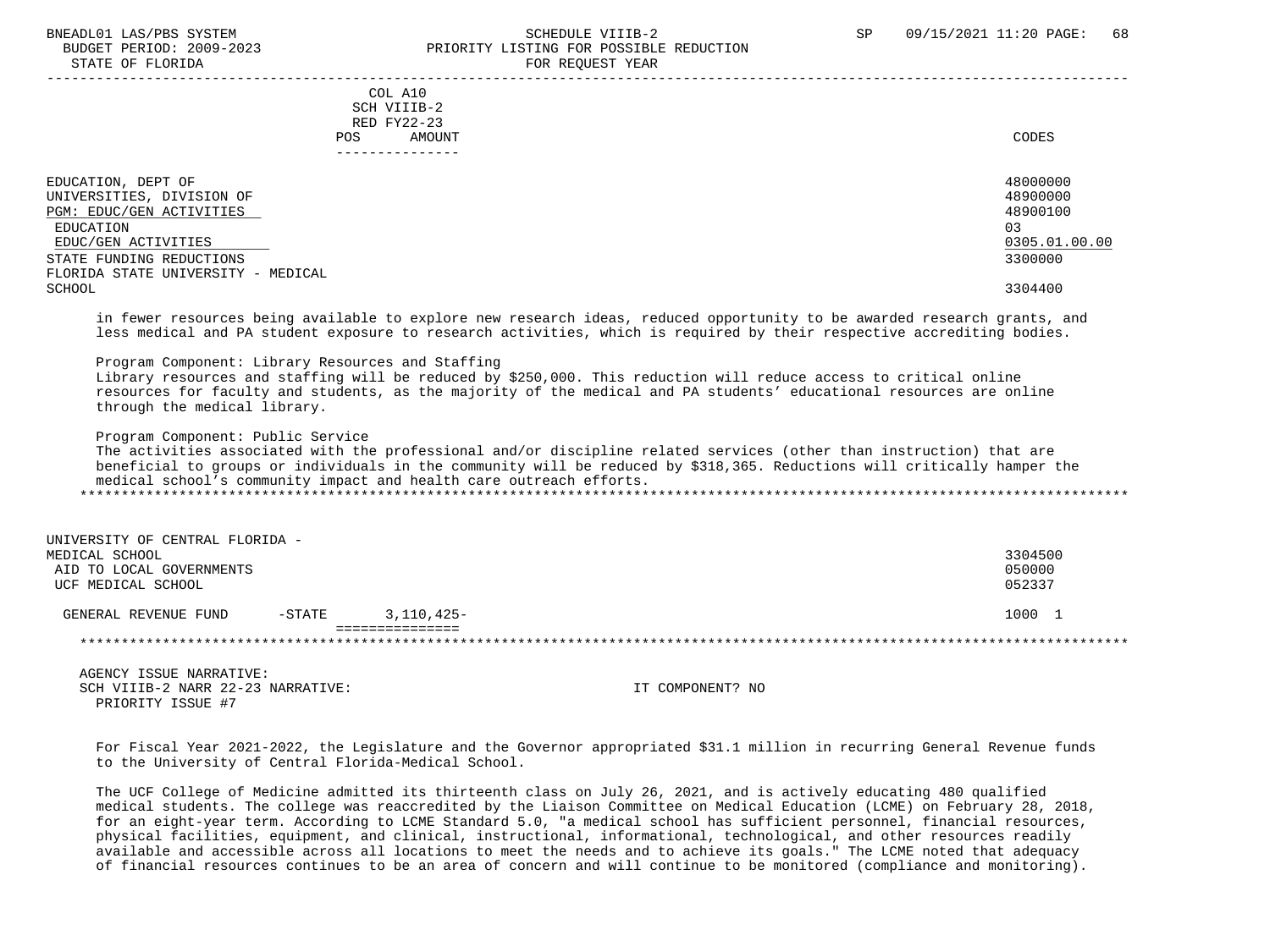### BNEADL01 LAS/PBS SYSTEM SCHEDULE VIIIB-2 SCHEDULE VIIIB-2 SP 09/15/2021 11:20 PAGE: 69 BUDGET PERIOD: 2009-2023 PRIORITY LISTING FOR POSSIBLE REDUCTION STATE OF FLORIDA FOR STATE OF  $\sim$  FOR REQUEST YEAR

-----------------------------------------------------------------------------------------------------------------------------------

 COL A10 SCH VIIIB-2 RED FY22-23 POS AMOUNT CODES ---------------

| EDUCATION, DEPT OF              | 48000000      |
|---------------------------------|---------------|
| UNIVERSITIES, DIVISION OF       | 48900000      |
| PGM: EDUC/GEN ACTIVITIES        | 48900100      |
| EDUCATION                       | 03            |
| EDUC/GEN ACTIVITIES             | 0305.01.00.00 |
| STATE FUNDING REDUCTIONS        | 3300000       |
| UNIVERSITY OF CENTRAL FLORIDA - |               |
| MEDICAL SCHOOL                  | 3304500       |
|                                 |               |

 The UCF College of Medicine must continue to report its financial position to the LCME on an annual basis, and a 10% reduction of \$3.1 million would be material and impact the MD education program in significant ways.

In order to meet the \$3.1 million budget reduction target, the following steps will need to be taken:

 1. Eliminate Faculty and Support Staff positions (\$1.5 million by eliminating 6 Faculty positions; \$400 thousand reduction in Administrative and Faculty Support Staff positions)

2. Reduction of medical student financial aid (\$1 million less in student scholarship funding)

3. Decrease spending on Non-Personnel Expenses (\$200,000 cut to travel and other non-personnel expenses)

 Having been in existence for only 15 years, the UCF College of Medicine is disproportionately dependent on the State of Florida's recurring allocation for its overall operating budget when compared with mature medical schools. A budget reduction at this critical juncture significantly impedes the M.D. degree program. There are no other significant funding options for the College of Medicine to rely on. When compared to peer medical schools in Florida, the UCF College of Medicine is the lowest funded medical school on a per student basis. Due to current funding constraints, the College of Medicine has not been able to provide of cost-of-living salary adjustments to faculty and staff for the past three years.

 The UCF College of Medicine is an anchor tenant in Orlando's Medical City, a nascent but critical economic development engine for the central Florida region and the state. The success and reputation of the medical school influences the progress and development in Medical City. Not retaining and not hiring the faculty resources who bring education, research and clinical expertise to the area, will impede the partnerships the medical school is building in Medical City.

In summary, a 10% recurring budget reduction would:

- 1. Risk accreditation status with the LCME;
- 2. Risk retention of current faculty and staff;
- 3. Eliminate the possibility of hiring needed faculty and staff;
- 4. Adversely affect the growth, partnerships and progress of Medical City development.

\*\*\*\*\*\*\*\*\*\*\*\*\*\*\*\*\*\*\*\*\*\*\*\*\*\*\*\*\*\*\*\*\*\*\*\*\*\*\*\*\*\*\*\*\*\*\*\*\*\*\*\*\*\*\*\*\*\*\*\*\*\*\*\*\*\*\*\*\*\*\*\*\*\*\*\*\*\*\*\*\*\*\*\*\*\*\*\*\*\*\*\*\*\*\*\*\*\*\*\*\*\*\*\*\*\*\*\*\*\*\*\*\*\*\*\*\*\*\*\*\*\*\*\*\*\*\*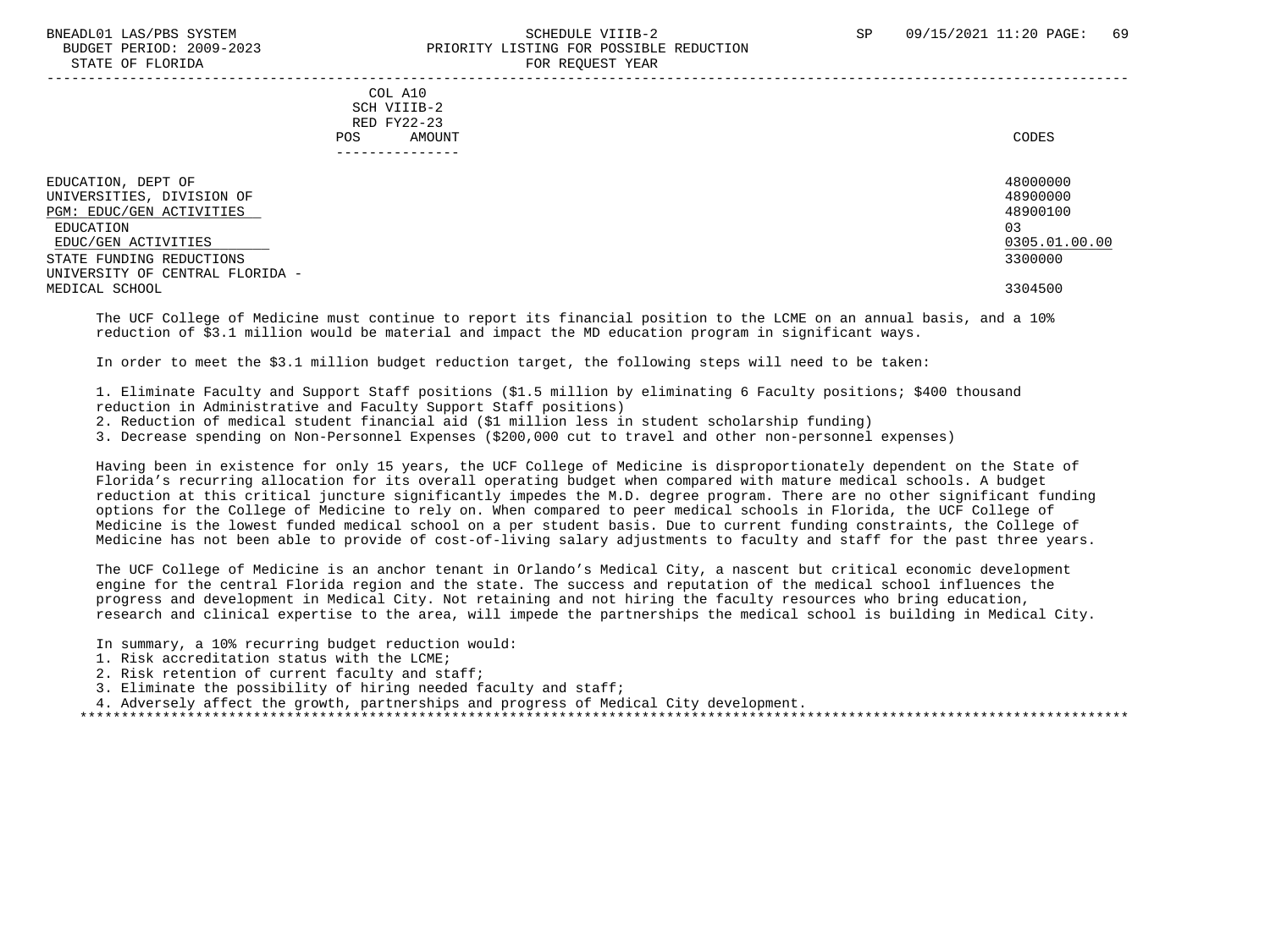### BNEADL01 LAS/PBS SYSTEM SCHEDULE VIIIB-2 SCHEDULE VIIIB-2 SP 09/15/2021 11:20 PAGE: 70 BUDGET PERIOD: 2009-2023 PRIORITY LISTING FOR POSSIBLE REDUCTION STATE OF FLORIDA FOR REQUEST YEAR FOR REQUEST THAT AND THE REDUCT OF THE REDUCT OF THE REDUCT OF THE REDUCT OF THE REDUCT OF THE REDUCT OF THE REDUCT OF THE REDUCT OF THE REDUCT OF THE REDUCT OF THE REDUCT OF THE REDUCT OF

|                                                                                                                                                                                   | POS       | COL A10<br>SCH VIIIB-2<br>RED FY22-23<br>AMOUNT | CODES                                                              |
|-----------------------------------------------------------------------------------------------------------------------------------------------------------------------------------|-----------|-------------------------------------------------|--------------------------------------------------------------------|
|                                                                                                                                                                                   |           |                                                 |                                                                    |
| EDUCATION, DEPT OF<br>UNIVERSITIES, DIVISION OF<br>PGM: EDUC/GEN ACTIVITIES<br>EDUCATION<br>EDUC/GEN ACTIVITIES<br>STATE FUNDING REDUCTIONS<br>FLORIDA INTERNATIONAL UNIVERSITY - |           |                                                 | 48000000<br>48900000<br>48900100<br>03<br>0305.01.00.00<br>3300000 |
| MEDICAL SCHOOL<br>AID TO LOCAL GOVERNMENTS<br>FIU MEDICAL SCHOOL                                                                                                                  |           |                                                 | 3304600<br>050000<br>052339                                        |
| GENERAL REVENUE FUND                                                                                                                                                              | $-$ STATE | $3,315,359-$                                    | 1000 1                                                             |
|                                                                                                                                                                                   |           |                                                 |                                                                    |

 AGENCY ISSUE NARRATIVE: SCH VIIIB-2 NARR 22-23 NARRATIVE: IT COMPONENT? NO PRIORITY ISSUE #9

 For Fiscal Year 2021-2022, the Legislature and the Governor appropriated \$33.2 million in recurring General Revenue support to Florida International University-Medical School (FIU-MS).

 A 10% reduction would equate to \$3.3 million in General Revenue. Ongoing state dollars' support is critical to the Herbert Wertheim College of Medicine's (HWCOM) overall mission of training future physicians by delivering a unique and innovative nationally recognized curriculum. Under new leadership, HWCOM has launched a world-leading center for translational medicine and is poised to transform medical therapeutics and launch South Florida as a biotechnology hub.

 HWCOM would have to find a way to operate with less support while still funding essential student services, maintenance increases, additional compliance requirements, and contractual increases that are not being funded by the state. A reduction in state appropriations to this level will profoundly impact new hires as well as the retention of "World Class Faculty" requisite to advancing the innovative educational and research programs of our young medical school and would certainly derail our goal of becoming a top-50 ranked Medical School. This budget shortfall would also considerably hamper our ability to continue expanding our national visibility in attracting the best and the brightest medical students, hinder plans to develop dual and combined degree programs (e.g., MD/Ph.D., MD Informatics), and delay the expansion of Graduate Medical Education programs.

Potential Impact:

A 10 percent budget cut will affect the FIU medical school as follows:

 -Elimination of approximately eight percent of faculty, administrative, and staff positions to offset this reduction. -Jeopardize accreditation status with the Liaison Committee on Medical Education (LCME) and risk retention of current faculty and staff.

 -Hamper new strategic research initiatives focused on building preeminence in transformative cell-based therapies for treating cancer, immune-based diseases, and degenerative illnesses.

Methodology to Address Potential Reduction:

In the event a 10% reduction becomes a reality, the FIU medical school will reassess the long-term plan and, in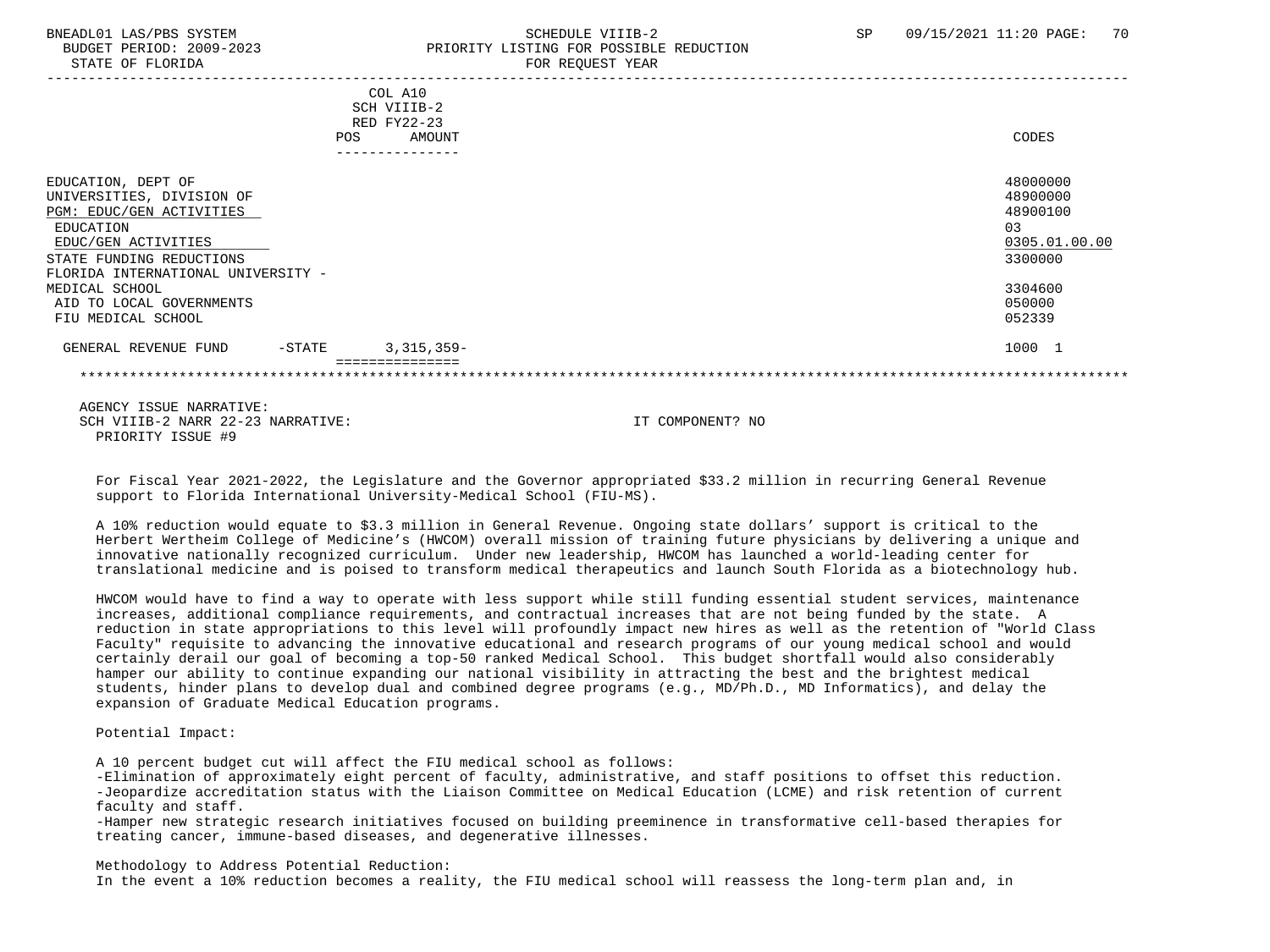### BNEADL01 LAS/PBS SYSTEM SCHEDULE VIIIB-2 SCHEDULE VIIIB-2 SP 09/15/2021 11:20 PAGE: 71 BUDGET PERIOD: 2009-2023 PRIORITY LISTING FOR POSSIBLE REDUCTION STATE OF FLORIDA FOR REQUEST YEAR FOR REQUEST YEAR

| COL A10                                                                                                                                                                                                                                                                                                                                                                                                                                                                                                                                                                                                                                                                                                                                                                                                                                                                                                                                                                                                                                     |                   |
|---------------------------------------------------------------------------------------------------------------------------------------------------------------------------------------------------------------------------------------------------------------------------------------------------------------------------------------------------------------------------------------------------------------------------------------------------------------------------------------------------------------------------------------------------------------------------------------------------------------------------------------------------------------------------------------------------------------------------------------------------------------------------------------------------------------------------------------------------------------------------------------------------------------------------------------------------------------------------------------------------------------------------------------------|-------------------|
| SCH VIIIB-2                                                                                                                                                                                                                                                                                                                                                                                                                                                                                                                                                                                                                                                                                                                                                                                                                                                                                                                                                                                                                                 |                   |
| RED FY22-23                                                                                                                                                                                                                                                                                                                                                                                                                                                                                                                                                                                                                                                                                                                                                                                                                                                                                                                                                                                                                                 |                   |
| POS<br>AMOUNT                                                                                                                                                                                                                                                                                                                                                                                                                                                                                                                                                                                                                                                                                                                                                                                                                                                                                                                                                                                                                               | CODES             |
| ---------------                                                                                                                                                                                                                                                                                                                                                                                                                                                                                                                                                                                                                                                                                                                                                                                                                                                                                                                                                                                                                             |                   |
|                                                                                                                                                                                                                                                                                                                                                                                                                                                                                                                                                                                                                                                                                                                                                                                                                                                                                                                                                                                                                                             |                   |
| EDUCATION, DEPT OF                                                                                                                                                                                                                                                                                                                                                                                                                                                                                                                                                                                                                                                                                                                                                                                                                                                                                                                                                                                                                          | 48000000          |
| UNIVERSITIES, DIVISION OF                                                                                                                                                                                                                                                                                                                                                                                                                                                                                                                                                                                                                                                                                                                                                                                                                                                                                                                                                                                                                   | 48900000          |
| PGM: EDUC/GEN ACTIVITIES                                                                                                                                                                                                                                                                                                                                                                                                                                                                                                                                                                                                                                                                                                                                                                                                                                                                                                                                                                                                                    | 48900100          |
| EDUCATION                                                                                                                                                                                                                                                                                                                                                                                                                                                                                                                                                                                                                                                                                                                                                                                                                                                                                                                                                                                                                                   | 03                |
| EDUC/GEN ACTIVITIES                                                                                                                                                                                                                                                                                                                                                                                                                                                                                                                                                                                                                                                                                                                                                                                                                                                                                                                                                                                                                         | 0305.01.00.00     |
| STATE FUNDING REDUCTIONS                                                                                                                                                                                                                                                                                                                                                                                                                                                                                                                                                                                                                                                                                                                                                                                                                                                                                                                                                                                                                    | 3300000           |
| FLORIDA INTERNATIONAL UNIVERSITY -                                                                                                                                                                                                                                                                                                                                                                                                                                                                                                                                                                                                                                                                                                                                                                                                                                                                                                                                                                                                          |                   |
| MEDICAL SCHOOL                                                                                                                                                                                                                                                                                                                                                                                                                                                                                                                                                                                                                                                                                                                                                                                                                                                                                                                                                                                                                              | 3304600           |
|                                                                                                                                                                                                                                                                                                                                                                                                                                                                                                                                                                                                                                                                                                                                                                                                                                                                                                                                                                                                                                             |                   |
| collaboration with academic administration, faculty, staff, and students, will develop recommendations to the Board of<br>Trustees for the reduction of curriculum components, research initiatives, clinical services, and support operations.<br>-The medical school will review all academic and operational areas in accordance with LCME requirements to make targeted<br>cuts that would inflict the least short and long-term damage to the medical school.<br>-The medical school will need to redesign the medical curriculum, restructure medical student experiences, reduce health<br>care community services, and re-evaluate research goals.<br>-The medical school will engage the local health care community for assistance and guidance in the availability of<br>contract renegotiations with clinical sites needed for student rotations.<br>-The medical school expansion plans for dual and combined-degree programs (e.g., MD/Ph.D., MD Informatics), and Graduate<br>Medical Education will be delayed or canceled. |                   |
| FLORIDA ATLANTIC UNIVERSITY<br>AID TO LOCAL GOVERNMENTS                                                                                                                                                                                                                                                                                                                                                                                                                                                                                                                                                                                                                                                                                                                                                                                                                                                                                                                                                                                     | 3304700<br>050000 |
| FAU MEDICAL SCHOOL                                                                                                                                                                                                                                                                                                                                                                                                                                                                                                                                                                                                                                                                                                                                                                                                                                                                                                                                                                                                                          | 052341            |
| GENERAL REVENUE FUND<br>$-$ STATE<br>1,674,704-<br>===============                                                                                                                                                                                                                                                                                                                                                                                                                                                                                                                                                                                                                                                                                                                                                                                                                                                                                                                                                                          | 1000 1            |

\*\*\*\*\*\*\*\*\*\*\*\*\*\*\*\*\*\*\*\*\*\*\*\*\*\*\*\*\*\*\*\*\*\*\*\*\*\*\*\*\*\*\*\*\*\*\*\*\*\*\*\*\*\*\*\*\*\*\*\*\*\*\*\*\*\*\*\*\*\*\*\*\*\*\*\*\*\*\*\*\*\*\*\*\*\*\*\*\*\*\*\*\*\*\*\*\*\*\*\*\*\*\*\*\*\*\*\*\*\*\*\*\*\*\*\*\*\*\*\*\*\*\*\*\*\*\*

 AGENCY ISSUE NARRATIVE: SCH VIIIB-2 NARR 22-23 NARRATIVE: IT COMPONENT? NO PRIORITY ISSUE #6

 For Fiscal Year 2021-2022, the Legislature and the Governor appropriated \$16.7 million in recurring General Revenue funds to Florida Atlantic University-Medical School (FAU-MS). One of America's newest medical schools, the Charles E. Schmidt College of Medicine at Florida Atlantic University combines innovation with high-tech learning tools to educate and train aspiring doctors and physician-scientists.

 A 10 percent reduction in General Revenue funds at the medical school equates to \$1.7 million. A reduction that size would result in the following:

Institute a purchasing, faculty and administrative hiring, and travel freeze:

 Impact: The School of Medicine has identified vacant faculty and administrative positions that will be held open. The faculty positions will reduce the quality of medical student education in that certain specialized subjects will be eliminated from the curriculum or taught by less qualified affiliate faculty (e.g. Geriatrics). In one instance, recorded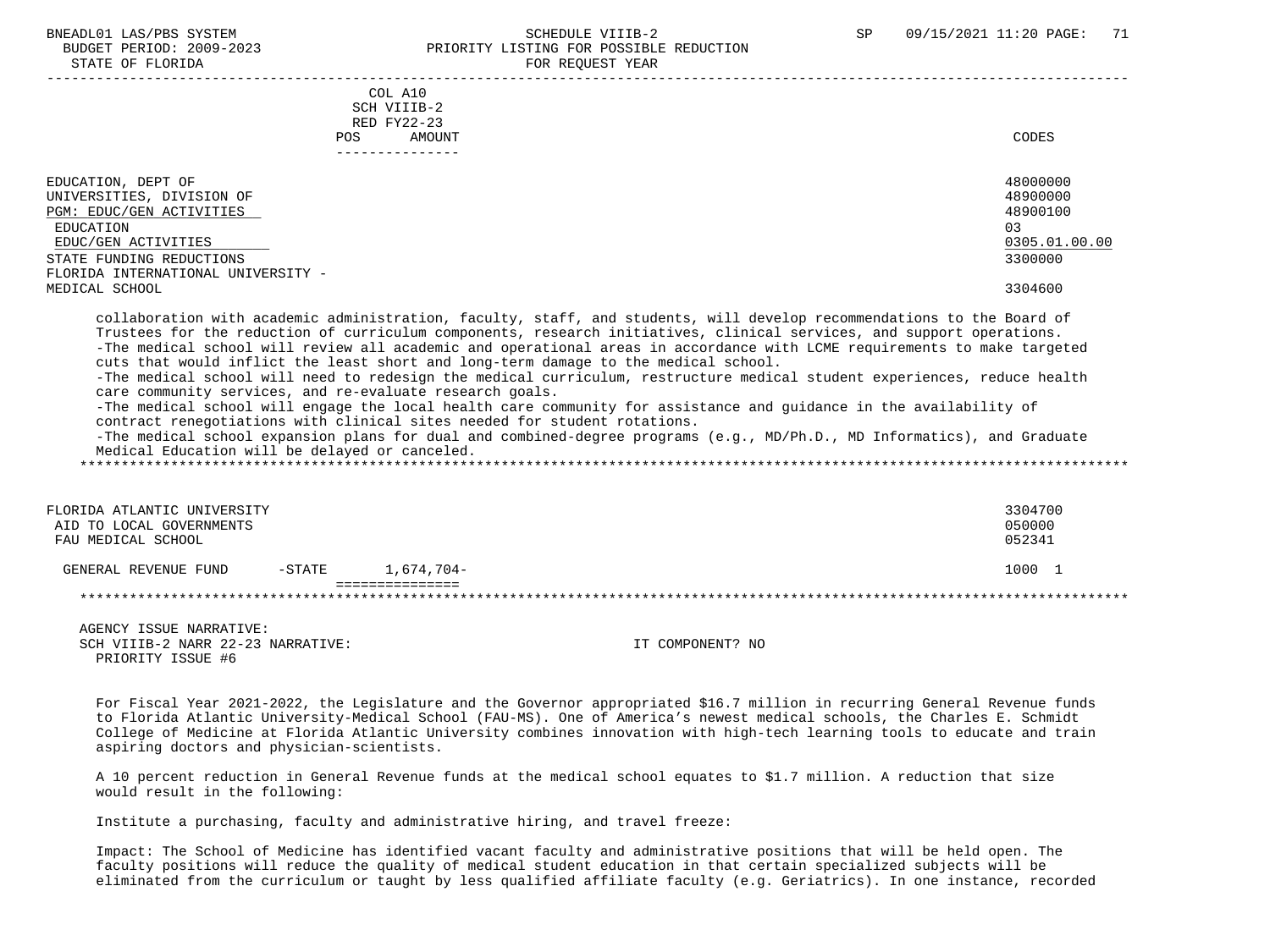### BNEADL01 LAS/PBS SYSTEM SCHEDULE VIIIB-2 SCHEDULE VIIIB-2 SP 09/15/2021 11:20 PAGE: 72 BUDGET PERIOD: 2009-2023 PRIORITY LISTING FOR POSSIBLE REDUCTION STATE OF FLORIDA FOR REQUEST YEAR FOR REQUEST THAT THE REDUCT OF STATE OF STATE OF STATE OF STATE OF STATE OF STATE OF STATE OF STATE OF STATE OF STATE OF STATE OF STATE OF STATE OF STATE OF STATE OF STATE OF STATE OF STAT -----------------------------------------------------------------------------------------------------------------------------------

 COL A10 SCH VIIIB-2 RED FY22-23 POS AMOUNT CODES ---------------

| EDUCATION, DEPT OF          | 48000000      |
|-----------------------------|---------------|
| UNIVERSITIES, DIVISION OF   | 48900000      |
| PGM: EDUC/GEN ACTIVITIES    | 48900100      |
| EDUCATION                   | 03            |
| EDUC/GEN ACTIVITIES         | 0305.01.00.00 |
| STATE FUNDING REDUCTIONS    | 3300000       |
| FLORIDA ATLANTIC UNIVERSITY | 3304700       |

 lectures from a departed faculty member will comprise the instructional materials rather than in-person education. Fewer administrative employees will result in facilities that are not as well maintained and financial transactions being delayed. The cyclical replacement of computer hardware will be suspended. Other non-personnel expenses have been identified in facilities management, the loss of which will impact cleanliness and timely repair of minor items and basic maintenance in both academic and laboratory spaces. Travel expenses will be reduced for all employees and students, negatively impacting scholarly activity, research collaborations, and students' competitiveness for matching to residency. Lack of presence at national meetings will also have a negative impact on the reputation of the College of Medicine, which impacts national rankings. Finally, financial aid will experience a small reduction which may be offset from other sources (e.g. fundraising). The high indebtedness of medical students is a national issue impacting medical students' selection of specialty. Students are seek higher-paying specialties creating a shortage of internal medicine/primary care physicians, which is a negative outcome for Florida residents. Finally, expenses supporting research infrastructure will be reduced. Research infrastructure supports both the ability of medical students to engage in research and impacts competitiveness for funded research opportunities. As a result the school's students will be less well-rounded physicians and less competitive for residency and the College of Medicine will be less competitive for sponsored research funding. Both of these outcomes would negatively affect national rankings.

 In addition, the College of Medicine would hold open or eliminate another faculty position, likely in research. This will further erode the College's ability to engage students in research, and reduce the College's competitiveness for sponsored research dollars. The remaining balance for the FY23 10 percent reduction would come from non-personnel expenses including financial aid. Reducing financial aid would reduce the school's ability to attract highly qualified students and will exacerbate the national problem of medical student indebtedness. The high indebtedness of medical students is impacting medical students' selection of specialty. Students with higher debt loads are more likely to seek higher paying specialties, resulting in a shortage of internal medicine/primary care physicians, which is a negative outcome for Florida residents.

 Base reductions would erode the quality of education for medical students, will affect the College of Medicine's ability to retain faculty and staff, to fund basic student services, keep and maintain facilities, respond to federal and state regulatory issues, and meet the goals and objectives of school's strategic plan. \*\*\*\*\*\*\*\*\*\*\*\*\*\*\*\*\*\*\*\*\*\*\*\*\*\*\*\*\*\*\*\*\*\*\*\*\*\*\*\*\*\*\*\*\*\*\*\*\*\*\*\*\*\*\*\*\*\*\*\*\*\*\*\*\*\*\*\*\*\*\*\*\*\*\*\*\*\*\*\*\*\*\*\*\*\*\*\*\*\*\*\*\*\*\*\*\*\*\*\*\*\*\*\*\*\*\*\*\*\*\*\*\*\*\*\*\*\*\*\*\*\*\*\*\*\*\*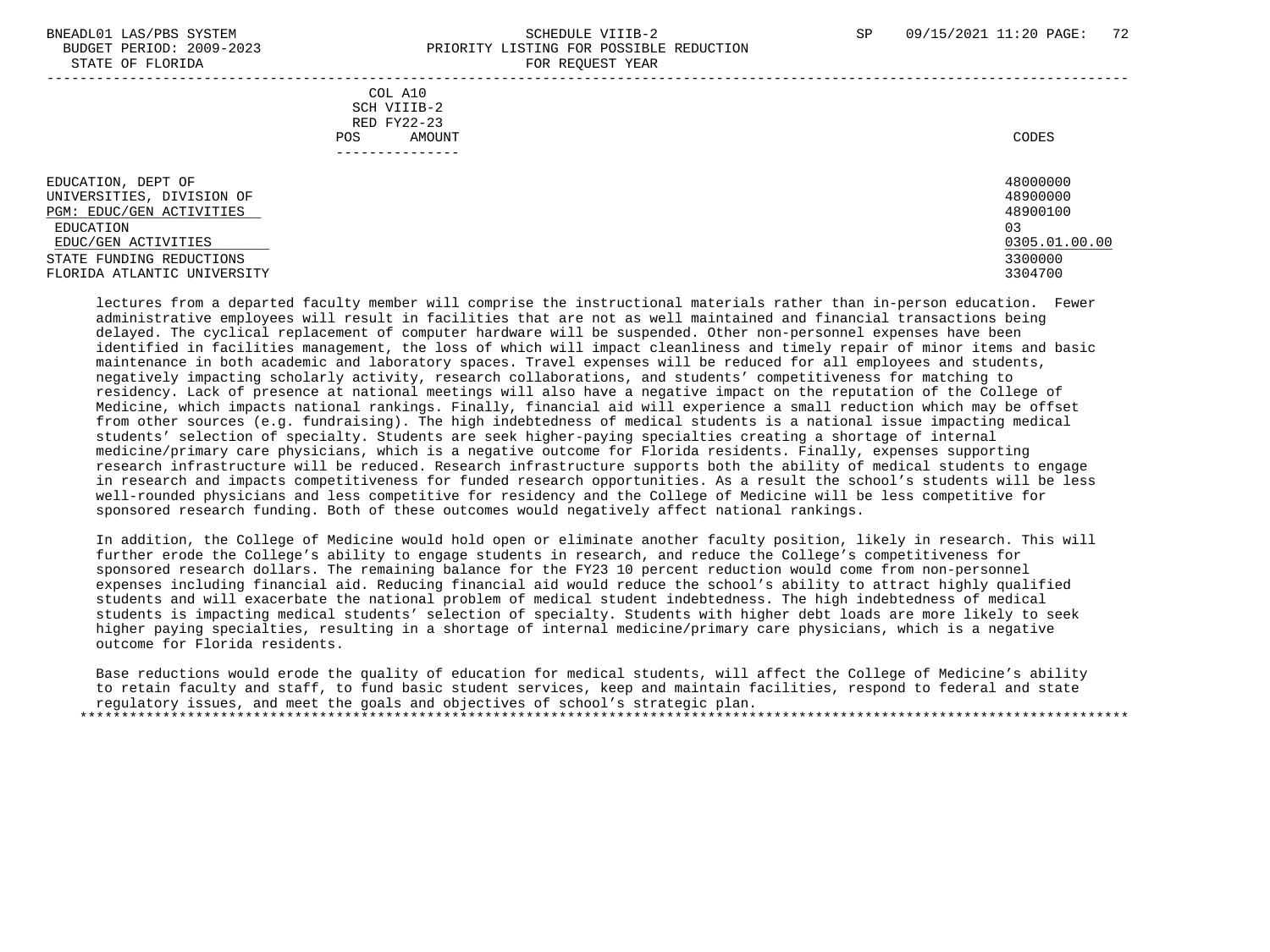# BNEADL01 LAS/PBS SYSTEM SCHEDULE VIIIB-2 SCHEDULE VIIIB-2 SP 09/15/2021 11:20 PAGE: 73<br>BUDGET PERIOD: 2009-2023 PRIORITY LISTING FOR POSSIBLE REDUCTION BUDGET PERIOD: 2009-2023<br>
STATE OF FLORIDA<br>
FOR REOUEST YEAR FOR REQUEST YEAR

|                                   |     | COL A10     |               |
|-----------------------------------|-----|-------------|---------------|
|                                   |     | SCH VIIIB-2 |               |
|                                   |     | RED FY22-23 |               |
|                                   | POS | AMOUNT      | CODES         |
|                                   |     |             |               |
| EDUCATION, DEPT OF                |     |             | 48000000      |
| UNIVERSITIES, DIVISION OF         |     |             | 48900000      |
| PGM: EDUC/GEN ACTIVITIES          |     |             | 48900100      |
| EDUCATION                         |     |             | 03            |
| EDUC/GEN ACTIVITIES               |     |             | 0305.01.00.00 |
| STATE FUNDING REDUCTIONS          |     |             | 3300000       |
| INSTITUTE OF HUMAN AND MACHINE    |     |             |               |
| COGNITION                         |     |             | 3304800       |
| AID TO LOCAL GOVERNMENTS          |     |             | 050000        |
| G/A-INST HUMAN & MACH COGN        |     |             | 052353        |
| $-$ STATE<br>GENERAL REVENUE FUND |     | 403,918-    | 1000 1        |
|                                   |     |             |               |
| AGENCY ISSUE NARRATIVE:           |     |             |               |

SCH VIIIB-2 NARR 22-23 NARRATIVE: IT COMPONENT? NO PRIORITY ISSUE #1

 The Legislature and the Governor appropriated \$4 million in recurring General Revenue funding to the Institute for Human and Machine Cognition for FY 2021-2022. A 10 percent reduction for the Institute would be \$403,918. If a ten percent (10%) reduction is necessary, IHMC would exercise these reductions initially by reducing the number and type of research internships and work opportunities offered to graduate and undergraduate students in Pensacola and Ocala. IHMC will then look to reducing positions and lay off personnel to meet a 10% budget reduction. \*\*\*\*\*\*\*\*\*\*\*\*\*\*\*\*\*\*\*\*\*\*\*\*\*\*\*\*\*\*\*\*\*\*\*\*\*\*\*\*\*\*\*\*\*\*\*\*\*\*\*\*\*\*\*\*\*\*\*\*\*\*\*\*\*\*\*\*\*\*\*\*\*\*\*\*\*\*\*\*\*\*\*\*\*\*\*\*\*\*\*\*\*\*\*\*\*\*\*\*\*\*\*\*\*\*\*\*\*\*\*\*\*\*\*\*\*\*\*\*\*\*\*\*\*\*\*

| TOTAL: EDUC/GEN ACTIVITIES |              | 0305.01.00.00 |  |
|----------------------------|--------------|---------------|--|
| BY FUND TYPE               |              |               |  |
| GENERAL REVENUE FUND       | 251,354,156– | 1000          |  |
| TRUST FUNDS                | 50,829,708-  | 2000          |  |
|                            |              |               |  |
| TOTAL PROG COMP            | 302,183,864- |               |  |
|                            |              |               |  |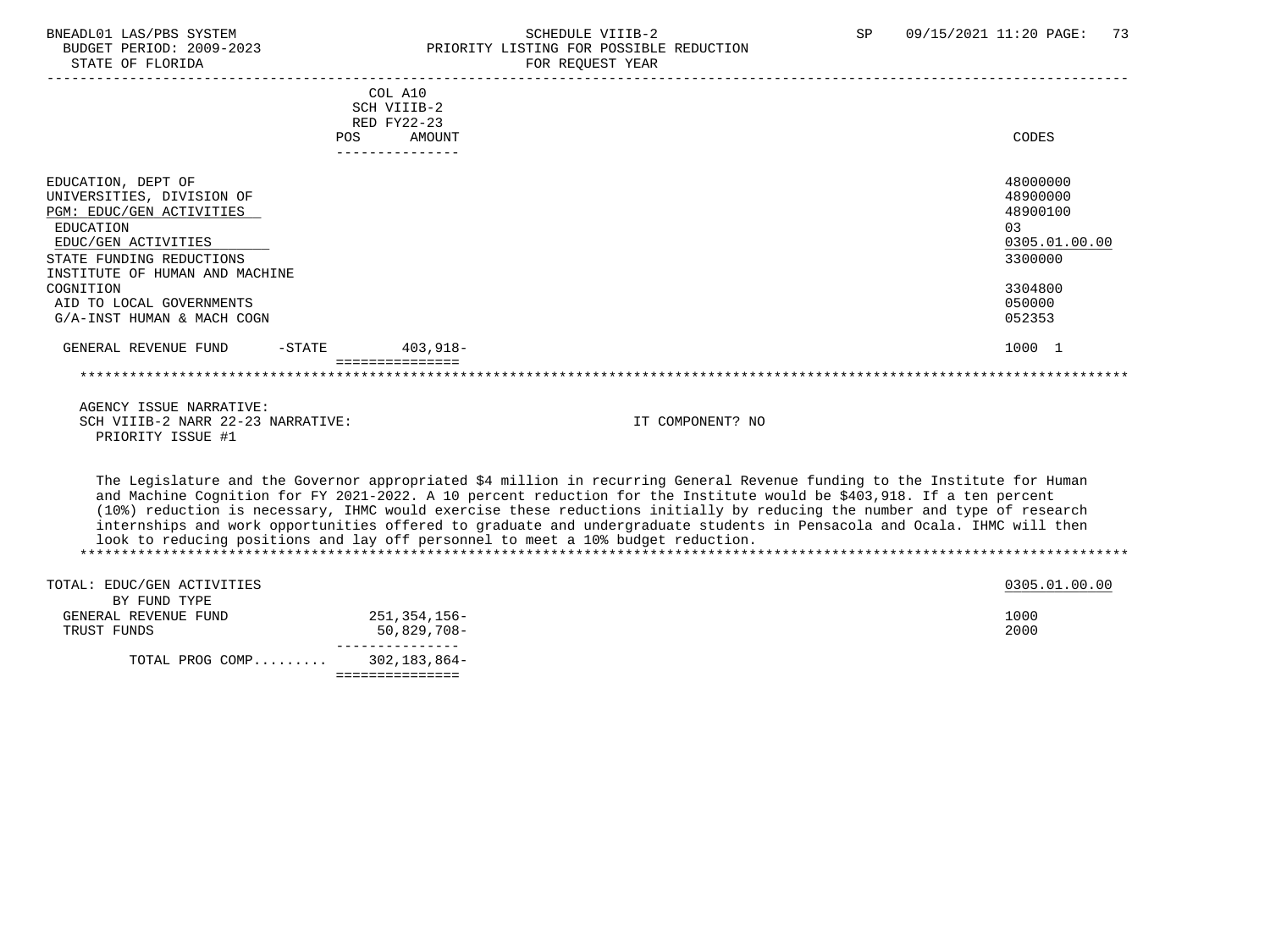# BNEADL01 LAS/PBS SYSTEM SCHEDULE VIIIB-2 SCHEDULE VIIIB-2 SP 09/15/2021 11:20 PAGE: 74<br>BUDGET PERIOD: 2009-2023 PRIORITY LISTING FOR POSSIBLE REDUCTION BUDGET PERIOD: 2009-2023 PRIORITY LISTING FOR POSSIBLE REDUCTION FOR REOUEST YEAR

|                                                                                                                                                                                                          | COL A10<br>SCH VIIIB-2<br>RED FY22-23<br>AMOUNT<br><b>POS</b><br>--------------- |                                                                                                                                                                                                                                                                                                                                                                                                                                                                                          | CODES                                                                                   |
|----------------------------------------------------------------------------------------------------------------------------------------------------------------------------------------------------------|----------------------------------------------------------------------------------|------------------------------------------------------------------------------------------------------------------------------------------------------------------------------------------------------------------------------------------------------------------------------------------------------------------------------------------------------------------------------------------------------------------------------------------------------------------------------------------|-----------------------------------------------------------------------------------------|
| EDUCATION, DEPT OF<br>UNIVERSITIES, DIVISION OF<br>BD OF GOVERNORS<br>GOV OPERATIONS/SUPPORT<br>EXEC LEADERSHIP/SUPPRT SVC<br>STATE FUNDING REDUCTIONS<br>SALARIES AND BENEFITS<br>SALARIES AND BENEFITS |                                                                                  |                                                                                                                                                                                                                                                                                                                                                                                                                                                                                          | 48000000<br>48900000<br>48900300<br>16<br>1602.00.00.00<br>3300000<br>3300110<br>010000 |
| GENERAL REVENUE FUND<br>$-\mathtt{STATE}$<br>DIV UNIV FAC CONST ADM TF -STATE                                                                                                                            | 645,051-<br>84,321-                                                              |                                                                                                                                                                                                                                                                                                                                                                                                                                                                                          | 1000 1<br>2222 1                                                                        |
| TOTAL APPRO                                                                                                                                                                                              | $729.372 -$                                                                      |                                                                                                                                                                                                                                                                                                                                                                                                                                                                                          |                                                                                         |
|                                                                                                                                                                                                          |                                                                                  |                                                                                                                                                                                                                                                                                                                                                                                                                                                                                          |                                                                                         |
| AGENCY ISSUE NARRATIVE:<br>SCH VIIIB-2 NARR 22-23 NARRATIVE:<br>PRIORITY #19                                                                                                                             |                                                                                  | IT COMPONENT? NO                                                                                                                                                                                                                                                                                                                                                                                                                                                                         |                                                                                         |
|                                                                                                                                                                                                          |                                                                                  | THIS REDUCTION WOULD REDUCE THE BUDGET IN THE SALARIES AND BENEFITS CATEGORY. IF THE BOARD OF GOVERNORS' OFFICE WERE TO<br>INCUR A 10% REDUCTION IN THE SALARIES AND BENEFITS CATEGORY FOR FISCAL YEAR 2022-2023, AN ESTIMATED 4 TO 5 POSITIONS<br>COULD BE ELIMINATED. THE AMOUNT FOR THIS REDUCTION WAS CALCULATED BY TAKING THE SALARIES AND BENEFITS RECURRING AMOUNT<br>FOR FISCAL YEAR 2021-2022 AND MULTIPLYING BY 10%. THE TARGET NUMBERS WERE PROVIDED BY THE GOVERNOR'S OFFICE |                                                                                         |

| POSITION DETAIL OF SALARIES AND BENEFITS:                        |            |           |           |          |          | LAPSE | LAPSED SALARIES |
|------------------------------------------------------------------|------------|-----------|-----------|----------|----------|-------|-----------------|
|                                                                  | <b>FTE</b> | BASE RATE | ADDITIVES | BENEFITS | SUBTOTAL | ႜႂ    | AND BENEFITS    |
| A10 - SCH VIIIB-2 RED FY22-23                                    |            |           |           |          |          |       |                 |
| CHANGES TO CURRENTLY AUTHORIZED POSITIONS<br>OTHER SALARY AMOUNT |            |           |           |          |          |       |                 |
| 1000 GENERAL REVENUE FUND                                        |            |           |           |          |          |       | $645,051-$      |
| 2222 DIV UNIV FAC CONST ADM TF                                   |            |           |           |          |          |       | 84,321-         |
|                                                                  |            |           |           |          |          |       | 729,372-        |
|                                                                  |            |           |           |          |          |       |                 |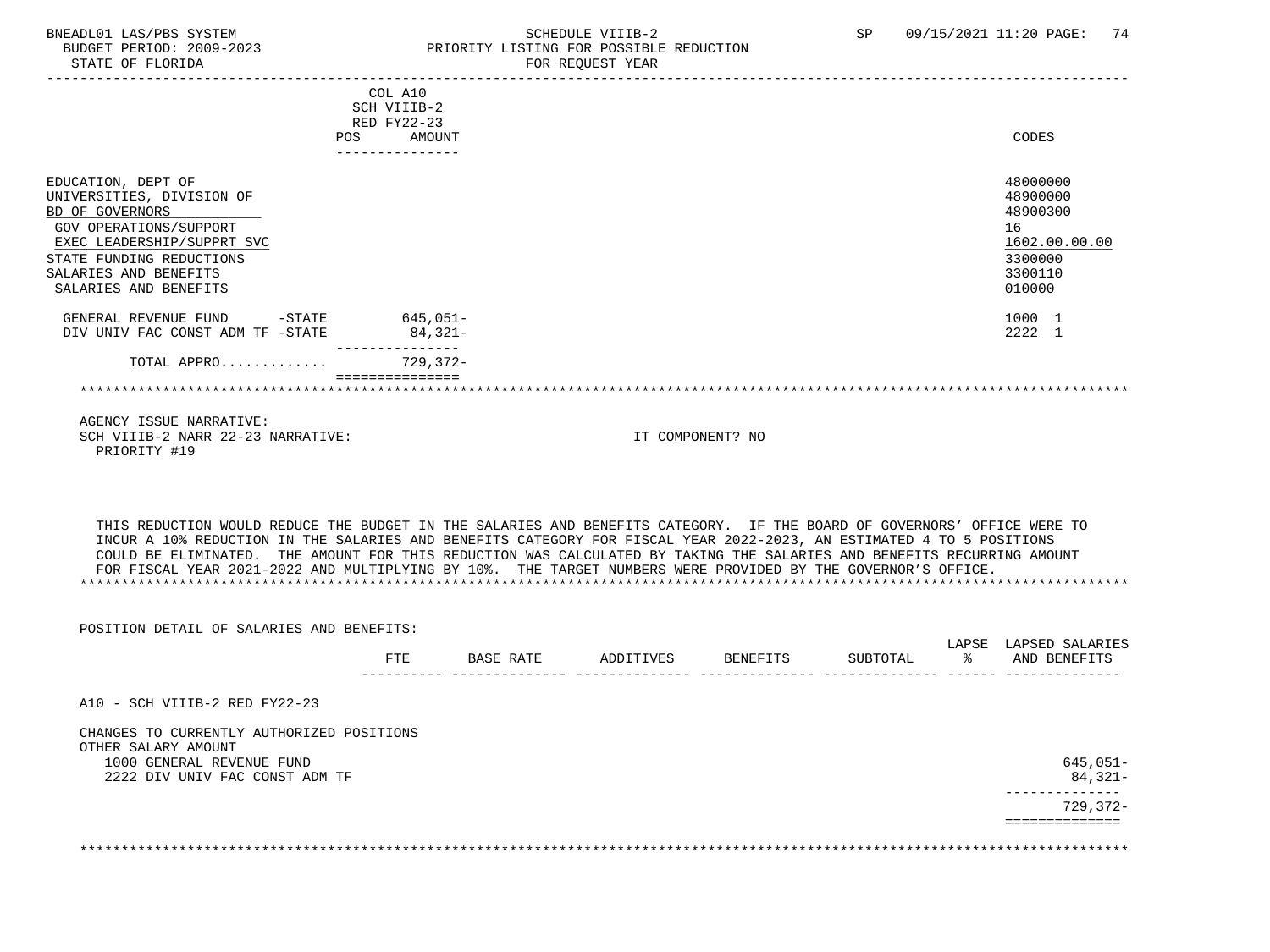# BNEADL01 LAS/PBS SYSTEM SCHEDULE VIIIB-2 SCHEDULE VIIIB-2 SP 09/15/2021 11:20 PAGE: 75<br>BUDGET PERIOD: 2009-2023 PRIORITY LISTING FOR POSSIBLE REDUCTION BUDGET PERIOD: 2009-2023 PRIORITY LISTING FOR POSSIBLE REDUCTION FOR REQUEST YEAR

|                                                                                                                                                                                                                     | COL A10<br>SCH VIIIB-2<br>RED FY22-23<br>AMOUNT<br>POS |                                                                                                                                                                                                                                                                                                                                                                                                                                                                                                 | CODES                                                                                   |
|---------------------------------------------------------------------------------------------------------------------------------------------------------------------------------------------------------------------|--------------------------------------------------------|-------------------------------------------------------------------------------------------------------------------------------------------------------------------------------------------------------------------------------------------------------------------------------------------------------------------------------------------------------------------------------------------------------------------------------------------------------------------------------------------------|-----------------------------------------------------------------------------------------|
|                                                                                                                                                                                                                     |                                                        |                                                                                                                                                                                                                                                                                                                                                                                                                                                                                                 |                                                                                         |
| EDUCATION, DEPT OF<br>UNIVERSITIES, DIVISION OF<br>BD OF GOVERNORS<br><b>GOV OPERATIONS/SUPPORT</b><br>EXEC LEADERSHIP/SUPPRT SVC<br>STATE FUNDING REDUCTIONS<br>OTHER PERSONAL SERVICES<br>OTHER PERSONAL SERVICES |                                                        |                                                                                                                                                                                                                                                                                                                                                                                                                                                                                                 | 48000000<br>48900000<br>48900300<br>16<br>1602.00.00.00<br>3300000<br>3304410<br>030000 |
| $-$ STATE<br>GENERAL REVENUE FUND<br>DIV UNIV FAC CONST ADM TF -STATE<br>OPERATIONS AND MAINT TF -STATE                                                                                                             | $5.263-$<br>1,599-<br>$533 -$<br>--------              |                                                                                                                                                                                                                                                                                                                                                                                                                                                                                                 | 1000 1<br>2222 1<br>2516 1                                                              |
| TOTAL APPRO                                                                                                                                                                                                         | $7.395-$                                               |                                                                                                                                                                                                                                                                                                                                                                                                                                                                                                 |                                                                                         |
|                                                                                                                                                                                                                     |                                                        |                                                                                                                                                                                                                                                                                                                                                                                                                                                                                                 |                                                                                         |
| AGENCY ISSUE NARRATIVE:<br>SCH VIIIB-2 NARR 22-23 NARRATIVE:<br>PRIORITY #16                                                                                                                                        |                                                        | IT COMPONENT? NO                                                                                                                                                                                                                                                                                                                                                                                                                                                                                |                                                                                         |
|                                                                                                                                                                                                                     |                                                        | THIS REDUCTION ISSUE WOULD REDUCE THE BUDGET IN OTHER PERSONNEL SERVICES (OPS) CATEGORY. A REDUCTION IN THIS CATEGORY<br>WOULD LIMIT THE NUMBER OF OPS STUDENTS THE BOARD OF GOVERNORS COULD EMPLOY TO WORK PART-TIME PROVIDING SUPPORT TO THE<br>BOARD GENERAL OFFICE. THE AMOUNT FOR THIS REDUCTION WAS CALCULATED BY TAKING THE OTHER PERSONNEL SERVICES RECURRING<br>AMOUNT FOR FISCAL YEAR 2021-2022 AND MULTIPLYING IT BY 10%. THE TARGET NUMBERS WERE PROVIDED BY THE GOVERNOR'S OFFICE. |                                                                                         |

| EXPENSES<br>EXPENSES                                                         |                 |                  | 3304510<br>040000 |
|------------------------------------------------------------------------------|-----------------|------------------|-------------------|
| GENERAL REVENUE FUND<br>-STATE                                               | 73,698-         |                  | 1000 1            |
| DIV UNIV FAC CONST ADM TF -STATE                                             | $14.480-$       |                  | 2222 1            |
| OPERATIONS AND MAINT TF<br>$-$ STATE                                         | $1,200-$        |                  | 2516 1            |
| TOTAL APPRO                                                                  | 89,378-         |                  |                   |
|                                                                              | =============== |                  |                   |
| AGENCY ISSUE NARRATIVE:<br>SCH VIIIB-2 NARR 22-23 NARRATIVE:<br>PRIORITY #17 |                 | IT COMPONENT? NO |                   |
|                                                                              |                 |                  |                   |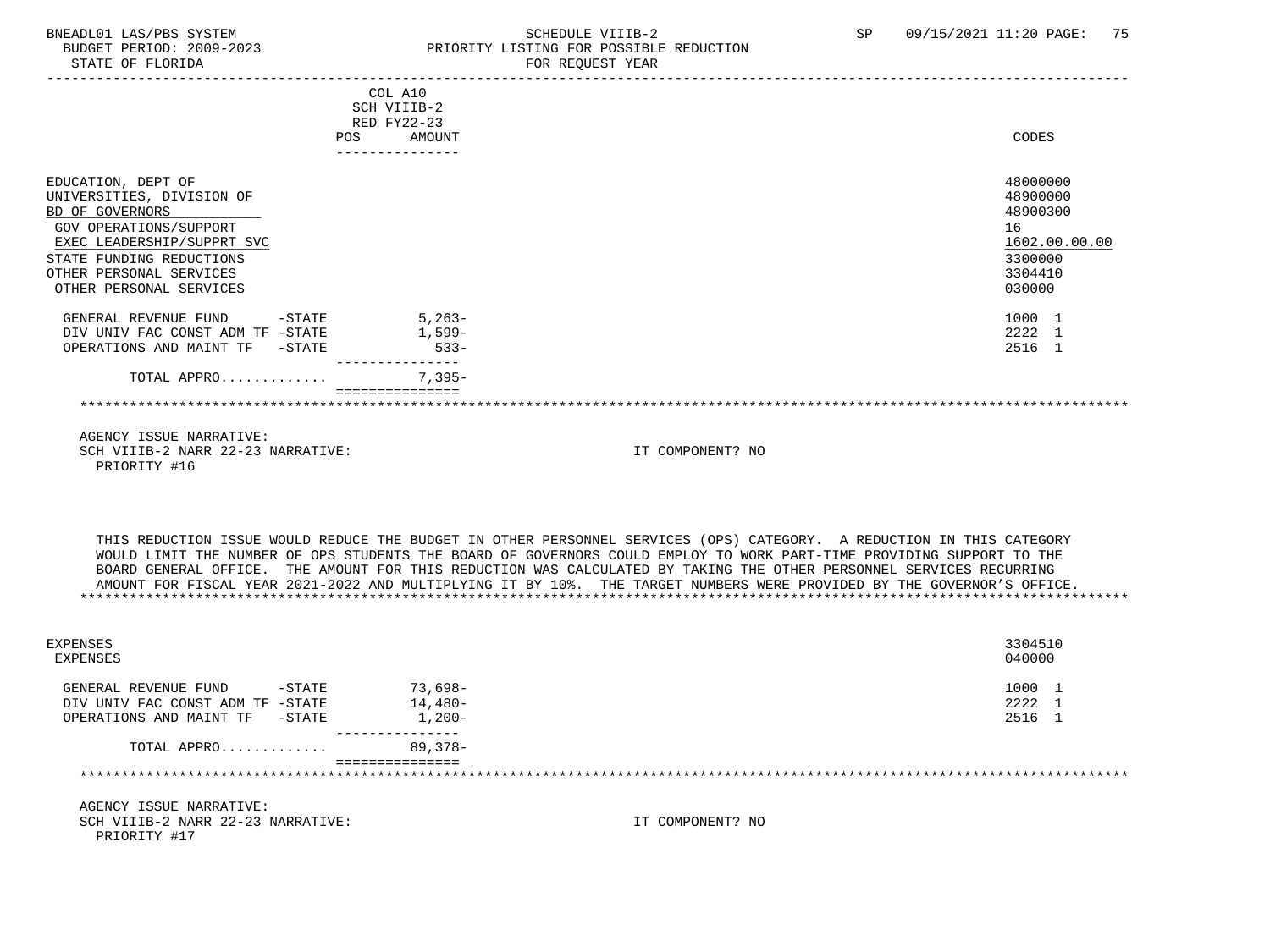# BNEADL01 LAS/PBS SYSTEM SCHEDULE VIIIB-2 SCHEDULE VIIIB-2 SP 09/15/2021 11:20 PAGE: 76 BUDGET PERIOD: 2009-2023 PRIORITY LISTING FOR POSSIBLE REDUCTION STATE OF FLORIDA FOR REQUEST YEAR FOR REQUEST YEAR

| COL A10<br>SCH VIIIB-2<br>RED FY22-23<br>AMOUNT<br>POS.<br>-------------                                                   | CODES                                                   |
|----------------------------------------------------------------------------------------------------------------------------|---------------------------------------------------------|
| EDUCATION, DEPT OF<br>UNIVERSITIES, DIVISION OF<br>BD OF GOVERNORS<br>GOV OPERATIONS/SUPPORT<br>EXEC LEADERSHIP/SUPPRT SVC | 48000000<br>48900000<br>48900300<br>16<br>1602.00.00.00 |
| STATE FUNDING REDUCTIONS<br>EXPENSES                                                                                       | 3300000<br>3304510                                      |
|                                                                                                                            |                                                         |

 THIS REDUCTION ISSUE WOULD REDUCE THE BUDGET IN THE EXPENSE CATEGORY. A REDUCTION IN THIS CATEGORY WOULD LIMIT THE AMOUNT OF FUNDS THE BOARD OF GOVERNORS HAS AVAILABLE TO PAY FOR RENT EXPENSES, TRAVEL EXPENSES, PROFESSIONAL DEVELOPMENT AND OTHER ROUTINE OPERATIONAL COSTS ASSOCIATED WITH THE BOARD GENERAL OFFICE. THE AMOUNT FOR THIS REDUCTION WAS CALCULATED BY TAKING THE EXPENSE RECURRING AMOUNT FOR FISCAL YEAR 2021-2022 AND MULTIPLYING IT BY 10%. THE TARGET NUMBERS WERE PROVIDED BY THE GOVERNOR'S OFFICE. \*\*\*\*\*\*\*\*\*\*\*\*\*\*\*\*\*\*\*\*\*\*\*\*\*\*\*\*\*\*\*\*\*\*\*\*\*\*\*\*\*\*\*\*\*\*\*\*\*\*\*\*\*\*\*\*\*\*\*\*\*\*\*\*\*\*\*\*\*\*\*\*\*\*\*\*\*\*\*\*\*\*\*\*\*\*\*\*\*\*\*\*\*\*\*\*\*\*\*\*\*\*\*\*\*\*\*\*\*\*\*\*\*\*\*\*\*\*\*\*\*\*\*\*\*\*\*

| OTHER CAPITAL OUTLAY<br>OPERATING CAPITAL OUTLAY                      |                   | 3304610<br>060000 |
|-----------------------------------------------------------------------|-------------------|-------------------|
| $-$ STATE<br>GENERAL REVENUE FUND<br>DIV UNIV FAC CONST ADM TF -STATE | 1,178-<br>$595 -$ | L O O O<br>2222   |
| TOTAL APPRO                                                           | 1,773-            |                   |
|                                                                       |                   |                   |

 AGENCY ISSUE NARRATIVE: SCH VIIIB-2 NARR 22-23 NARRATIVE: IT COMPONENT? NO PRIORITY #15

 THIS REDUCTION ISSUE WOULD REDUCE THE BUDGET IN THE OPERATING CAPITAL OUTLAY CATEGORY (OCO). A REDUCTION IN THIS CATEGORY WOULD LIMIT THE BOARD OF GOVERNORS' ABILITY TO PURCHASE NEW EQUIPMENT, SERVERS, HARDWARE AND ADDITIONAL SOFTWARE AS NEEDED BY THE BOARD GENERAL OFFICE. THE AMOUNT FOR THIS REDUCTION WAS CALCULATED BY TAKING THE OPERATING CAPITAL OUTLAY RECURRING AMOUNT FOR FISCAL YEAR 2021-2022 AND MULTIPLYING IT BY 10%. THE TARGET NUMBERS WERE PROVIDED BY THE GOVERNOR'S OFFICE. \*\*\*\*\*\*\*\*\*\*\*\*\*\*\*\*\*\*\*\*\*\*\*\*\*\*\*\*\*\*\*\*\*\*\*\*\*\*\*\*\*\*\*\*\*\*\*\*\*\*\*\*\*\*\*\*\*\*\*\*\*\*\*\*\*\*\*\*\*\*\*\*\*\*\*\*\*\*\*\*\*\*\*\*\*\*\*\*\*\*\*\*\*\*\*\*\*\*\*\*\*\*\*\*\*\*\*\*\*\*\*\*\*\*\*\*\*\*\*\*\*\*\*\*\*\*\*